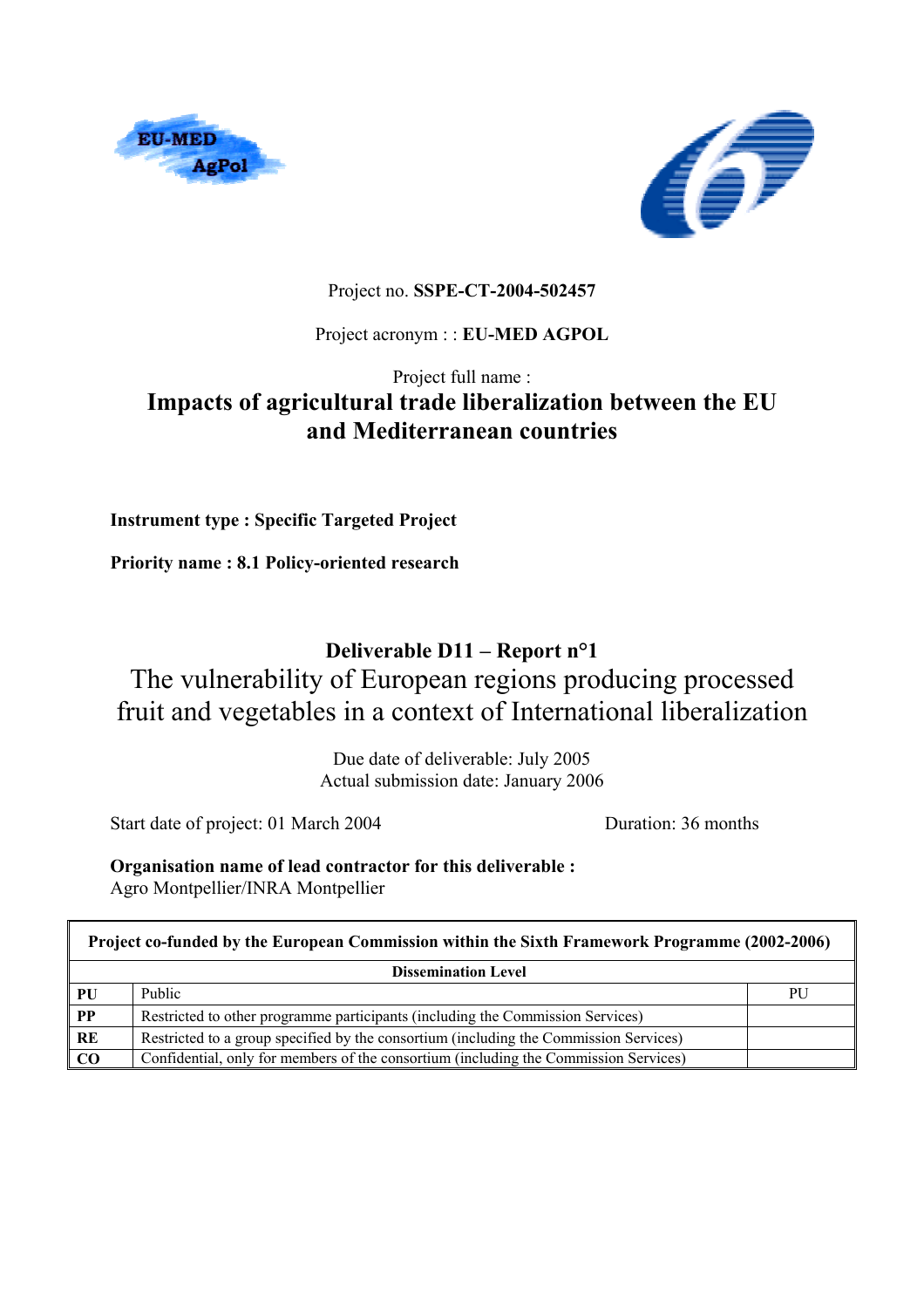## **Nassima AYADI\*, Jean-Claude MONTIGAUD\*\*, Jean-Louis RASTOIN\* and Selma TOZANLI \*\*\***

\*Agro.Montpellier/UMR Moisa, \*\*INRA/UMR Moisa, Montpellier, \*\*\*CIHEAM-IAMM/UMR Moisa,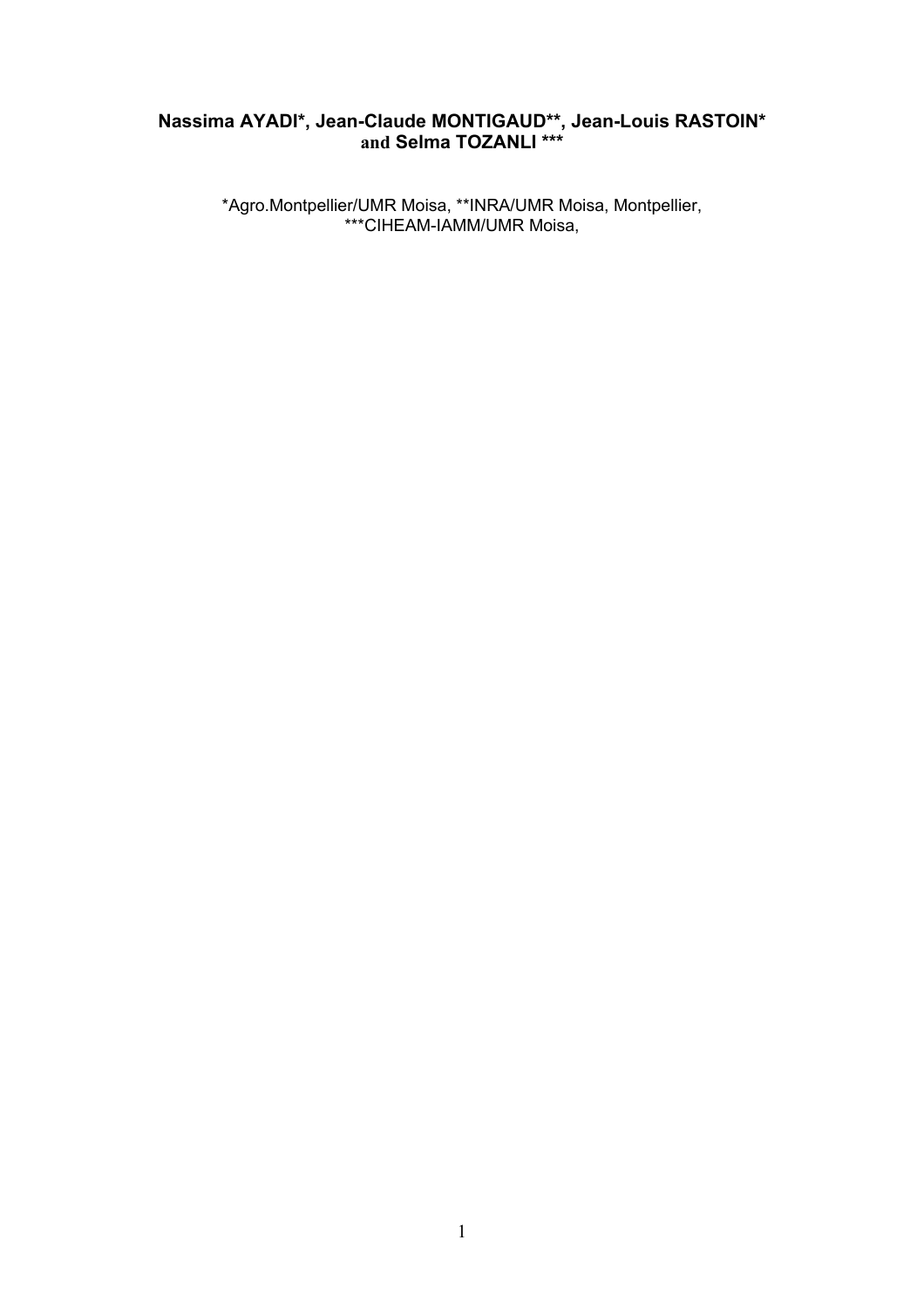## **SOMMAIRE**

| <b>Synthesis and conclusions</b> |                                                                                                            |       |
|----------------------------------|------------------------------------------------------------------------------------------------------------|-------|
| <b>Introduction</b>              |                                                                                                            | p. 10 |
|                                  | 1 <sup>ère</sup> PARTIE : CARACTERISATION DU SECTEUR DES FRUITS ET LEGUMES TRANSFORMES EN<br><b>EUROPE</b> |       |
|                                  |                                                                                                            | p. 12 |
|                                  | 1.1/L'industrie mondiale et européenne des fruits et légumes transformés                                   | p. 13 |
|                                  | 1-1.1 La production mondiale et les firmes dominantes                                                      | p. 13 |
|                                  | 1-1.2 La production européenne et la structure d'offre                                                     | p. 15 |
|                                  | 1-1.3 Les tendances de la consommation                                                                     | p. 19 |
|                                  | 1-1.4 Le poids de la grande distribution                                                                   | p. 22 |
|                                  | 1.2/ Les échanges internationaux                                                                           | p.23  |
|                                  | 1-2.1 Les flux commerciaux par zone géo-économique                                                         | p. 23 |
|                                  | 1-2.2 Les produits échangés                                                                                | p. 25 |
|                                  | 1-2.3 La valorisation des produits                                                                         | p. 26 |
|                                  | 1.3/ L'environnement institutionnel                                                                        | p. 27 |
|                                  | 1-3.1 L'organisation commune de marché dans le secteur des fruits et légumes p. 27                         |       |
|                                  | 1-3.2 L'impact de l'OCM sur l'organisation du secteur                                                      | p. 28 |
|                                  | 2 <sup>ème</sup> PARTIE : VULNERABILITE DES REGIONS PRODUCTRICES DE FRUITS ET LEGUMES                      |       |
|                                  | <b>TRANSFORMES</b>                                                                                         |       |
|                                  |                                                                                                            | p.30  |
| 2.1/ Note méthodologique         |                                                                                                            | p.31  |
|                                  | 2-1.1 La fonction IVR                                                                                      | p. 31 |
|                                  | 2-1.2 Les régions et les entreprises de l'échantillon                                                      | p. 33 |
|                                  | 2.2/ Les performances comparées des systèmes de production et de commercialisation                         |       |
| des régions européennes          |                                                                                                            | p.36  |
| $2 - 2.1$                        | Les dynamiques concurrentielles des entreprises de transformation de fruits et                             |       |
| légumes                          |                                                                                                            | p.36  |
|                                  | 2-2.2 Les structures de commercialisation et les centrales d'achat alimentaires p. 39                      |       |
|                                  | 2.3/ La spécialisation régionale en agroalimentaire                                                        | p.42  |
|                                  | 2.4/ La qualité de l'environnement régional                                                                | p.43  |
|                                  | 2.5/ Les niveaux de vulnérabilité des régions : la fonction IVR                                            | p.45  |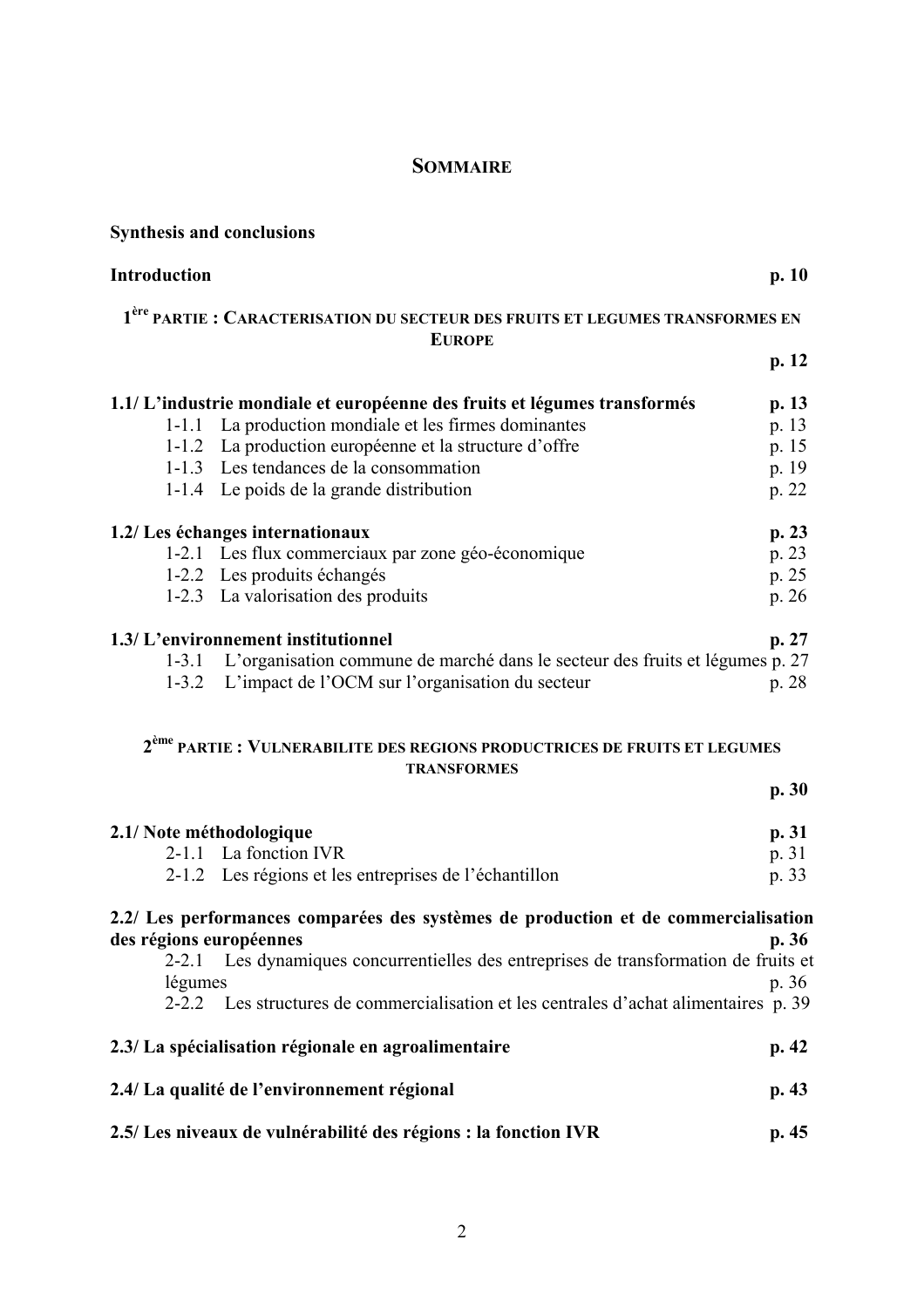### **ETUDE DE CAS : L'INDUSTRIE DE LA TRANSFORMATION DE TOMATE DANS LES PAYS MEDITERRANEENS DE L'UE**

|                                                                               | p.48  |
|-------------------------------------------------------------------------------|-------|
| 1. - Introduction                                                             | p.49  |
| 2. – La filière tomate transformée : structure et principaux mécanismes       | p.50  |
| 2.1 – Rappel sur les technologies utilisées et les sous-filières              | p. 50 |
| $2.2 -$ Les chiffres-clés                                                     | p. 52 |
| 2.3 – Les rapports de force et les mécanismes                                 | p. 55 |
| 3. – Les industries de transformation de la tomate dans les cinq pays étudiés | p.56  |
| 3.1 – Caractéristiques des industries nationales                              | p. 56 |
| 3.2 – Etudes de cas                                                           | p. 60 |
| 3.2.1 – Consorzio Interregionale Ortofruticoli (CIO-COPADOR) p. 60            |       |
| 3.2.2 – Louis Martin S.A.                                                     | p. 64 |
| 3.2.3 - Alsat, Alimentos Espanoles SL                                         | p. 66 |
| 4. – Premiers éléments d'interprétation                                       | p.70  |
| $4.1 - L'$ état de la concurrence                                             | p. 70 |
| $4.2 - \text{Å}$ propos des politiques de l'UE                                | p. 72 |
| 4.3 – Est-il possible d'avancer un diagnostic ?                               | p. 72 |
|                                                                               |       |
| Synthèse et conclusions                                                       | p. 74 |
| Bibliographie et sources d'information consultées                             | p. 81 |
| Annexes                                                                       | p. 83 |
| <b>Annexes IVR</b>                                                            | p. 84 |
| Annexes Etude de cas                                                          | p.101 |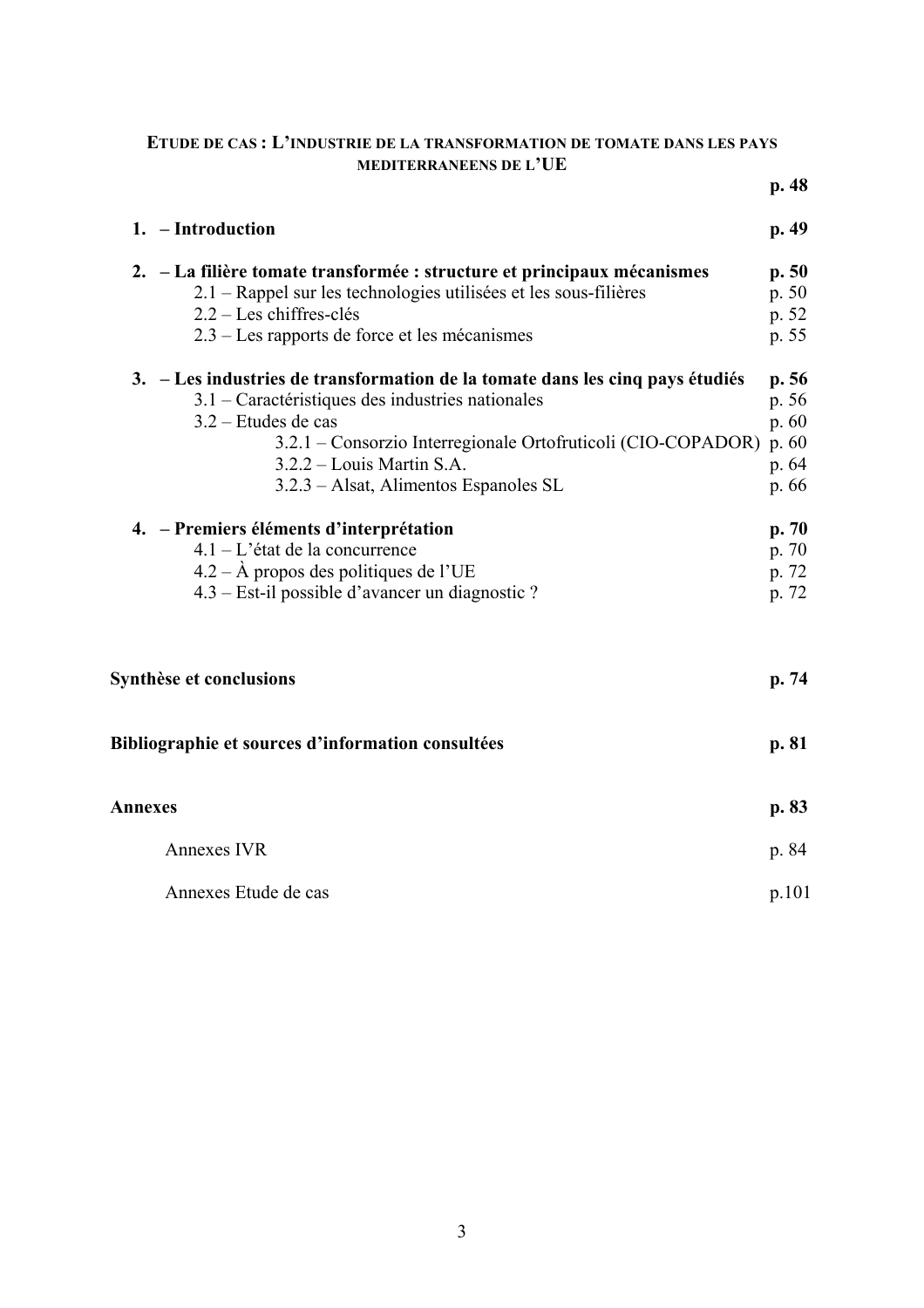#### **Vulnerability Index for EU regions producing processed fruit and vegetables:**

## **SYNTHESIS AND CONCLUSIONS**

Within the world food industry, the fruit and vegetable sector has a relatively modest market place with  $\epsilon$ 160 billion sales in 2002 (6%). In EU-25, this sector reaches  $\epsilon$ 48 billion sales (a little less than the USA) and 264 000 workers. Germany is the leader in Europe with  $\epsilon$ 7.6 billion sales in 2001, followed by Italy, France and United Kingdom with €1 billion. We find in decreasing order: Netherlands, Poland, Belgium, Greece and Sweden. Portugal, the fifth European country reaches a little less than  $\epsilon$ 500 million (from our estimate). The southern countries occupy 44% of the total activity and 39% of the labour force of the EU-25 fruit and vegetable industry, which make them a big challenge in the outlook of the European Mediterranean free trade area.

This activity is characterized on the world level by a technological, economical and commercial gap in comparison with the other fields of the food industry such as the feed or the milk industries. Consequently, the "top 100" of the world food counts only four firms: Dole, Del Monte, Chiquita and Fyffes whose average sales are US\$3.5 billion versus 8.6 for the first one hundred food companies. The average productivity of the labour is twice less than the previous one and the rate of net margin (net profit/sales) is 4% versus 6%. We note also a less concentration of the sector: in the States, the share of the 4 first companies is 25% in the processed fruit and vegetables versus 80% in the chocolate industry and in the breakfast cereal industry. It is in fact a sector where the tangible and intangible investments are less.

This characteristic can be found again on **the consumption level**. The market place for fresh and processed fruit and vegetables amounts to 10 and 25% of the total food expenses according to the countries. We must here outline the paradox (to avoid saying the stupidity) of the super-consumption of some harmful products (fatty foods, sugar) to the detriment of fruit and vegetables. Indeed, the nutritionists have demonstrated that fruit and vegetables are essential to fight some food illness (such as heart strokes, diabetes, alimentary canal cancers, fatness...). The relative prices, due to farm policies not connected to food considerations, are presently in the agro-industrial countries unfavourable to fruit and vegetables. We note that the consumption of processed fruit and vegetables is up to now (for these countries) highest than that of fresh products (about 53% in equivalent fresh in the States, average 2001-2003). However, the growth rate of the fresh fruit and vegetable consumption is now highest than one of the processed products: 20% versus 15% on the period 2000-2004 in France.

The international trade for the PF&V is nearby, in annual average for 2000-2003,  $\epsilon$ 29 billion while the fresh products outpace 50 billion. The growth rates are the same for both categories, i.e. 54% and 52% on a basis 1992-94. The EU-15 is by far the first exporter of PF&V with \$13 billion in 2001-2003, i.e. 45% of the world total, followed by NAFTA with \$4.2 billion (15%). However, if we take off the intra-area exchanges, it is the great China which dominates (up to now) the export flows with 21% versus 20% for the EU-15, 14% for NAFTA and 10% for MERCOSUR. The countries from southern and eastern Mediterranean (CSEM) are only number 5 with 9%.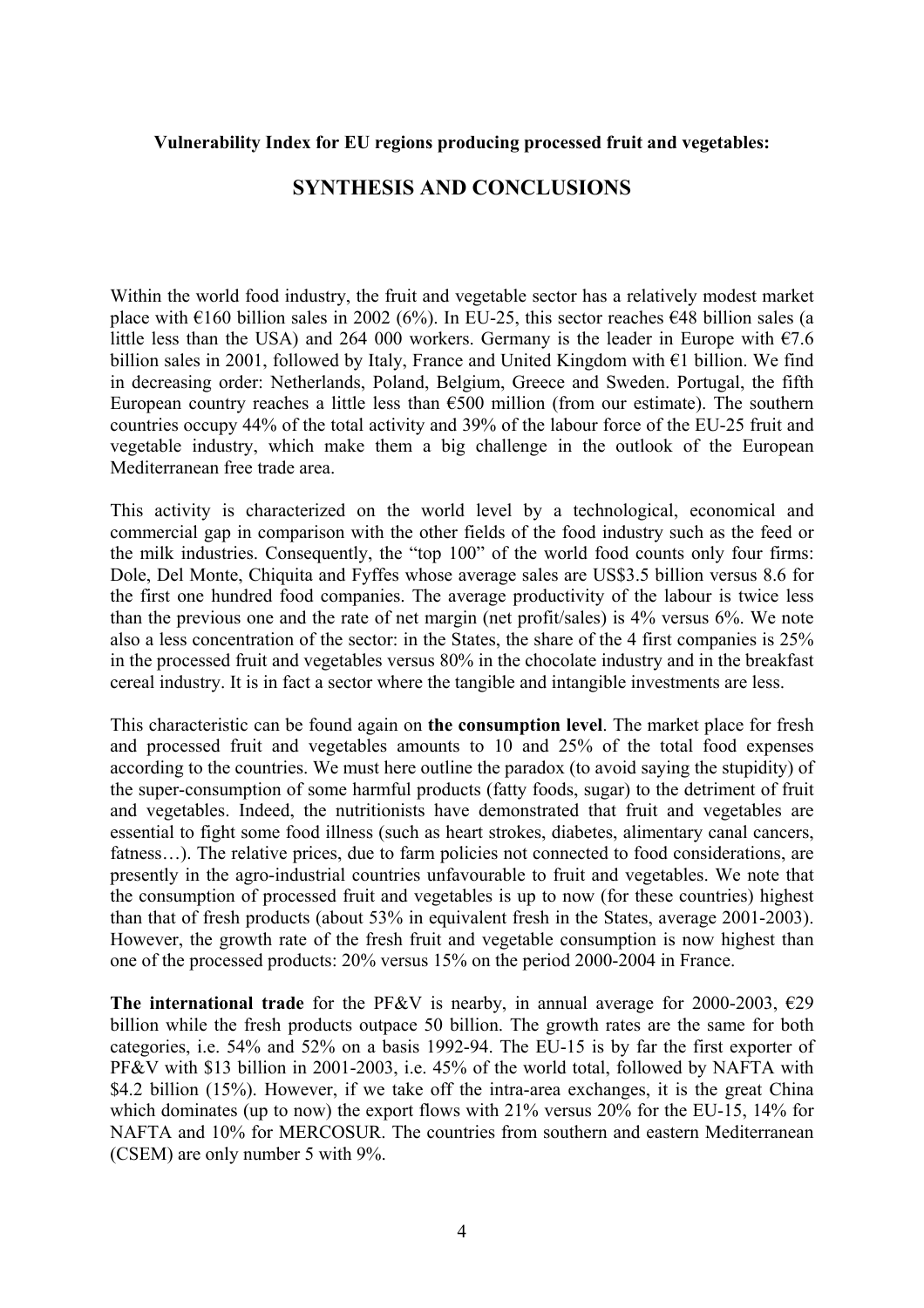The big import areas are the EU-15 (35% of the world imports, exclusive of intra-regional sales). China and MERCOSUR are just 1%. Consequently, the EU is the leader as well in the PF&V international trade as in the fresh F&V. We note that the EU balance of the foreign trade is strongly negative (-\$2 billion in 2001-2003), specially for the fresh fruit and vegetables, due mainly to citrus and pineapples. With 4% of its exports exclusive of EU area (\$116 billion) and 16% of its imports (767 billion), the CSEM do not represent a strategic outlet for the EU (in 2001-2003). Conversely, China, even if this country does not represent a significant outlet for EU (less than 0.5% of its exports towards other countries in 2001-03), knows a very quick growth of its exports towards the EU  $(+ 171\%$  during the last ten years, versus  $+115\%$  for the rest of the world).

The fruit juices and frozen vegetables are in 2001-2003 the two first exported products by EU for an amount of \$3 billion each. However, the international sales dynamics is three times less for EU than for the world (with a growth of 22% between 1992-94 and 2001-2003, versus 64%) for the fruit juices and 13 times less for the frozen vegetables (respectively 142 and 11%) and this, in spite of a better product valorisation. The average price for the P&FV amounts to 870\$/t for the EU and 830\$/t for the world, i.e. a gap of 5%.

**The institutional framework** of the PF&V sector is made up by a common market organisation (CMO) (Agreement 2201/96). This CMO, similar to the fresh fruit agreement was created in 1996. It is oriented towards the market regulation and the protection of income situation of raw material producers through the producer organisations (POs). However, the number of POs remains very low (about 50 over 1500) and the financial subsidies very modest ( $\epsilon$ 720 million in 2003). Tomatoes and citrus destined to the processing captures the  $\frac{3}{4}$ of subsidies granted to the PF&V sector, mainly for some structural actions (concentration of supply, upgrading of equipments and marketing), while, as for the farming as a whole, the measures on prices, subsidies to exports and withdrawals aim to disappear. We have to remind that the payments of the EAGGF are distributed on a political basis. The fruit and vegetable production that represented in 2003 about  $\epsilon$ 74 billion (base price), i.e. 26% of the farm total production of EU, received only 4% of the heading "expenses of the Common Agricultural Policy" (with the exclusion of the farm development), i.e.  $\epsilon$ 1.5 billion.

There is a professional organisation for the PF&V sector, through the (field) syndicates of the European countries as a whole. On the EU level, we find the European Organisation for Fruit and Vegetable Industries and the Association for Natural Juices Industries. The points presently discussed with the Commission deal with the additives and residues, the effects on health, the type of communication campaigns (effects on the consumer) and, of course, the modification of the CMO to be planned in 2006.

In order to estimate **the impact of the world trade liberalization** on the EU Mediterranean areas, we used the method devised for the fresh food sector (Cf. report 1- WP2). The theoretical approach is borrowed, not from the neo-classical current of the competitive positioning of countries on the world level, but from the approaches of the management sciences, that is to say the "Resource-based view". We adopt a comparative method on the regional basis (an area more homogeneous and more significant than the country), of bench marking type (or assessment of performances by comparing entities of the same sub-system), whose first step consists in building a function "score" combining the 4 identified strategic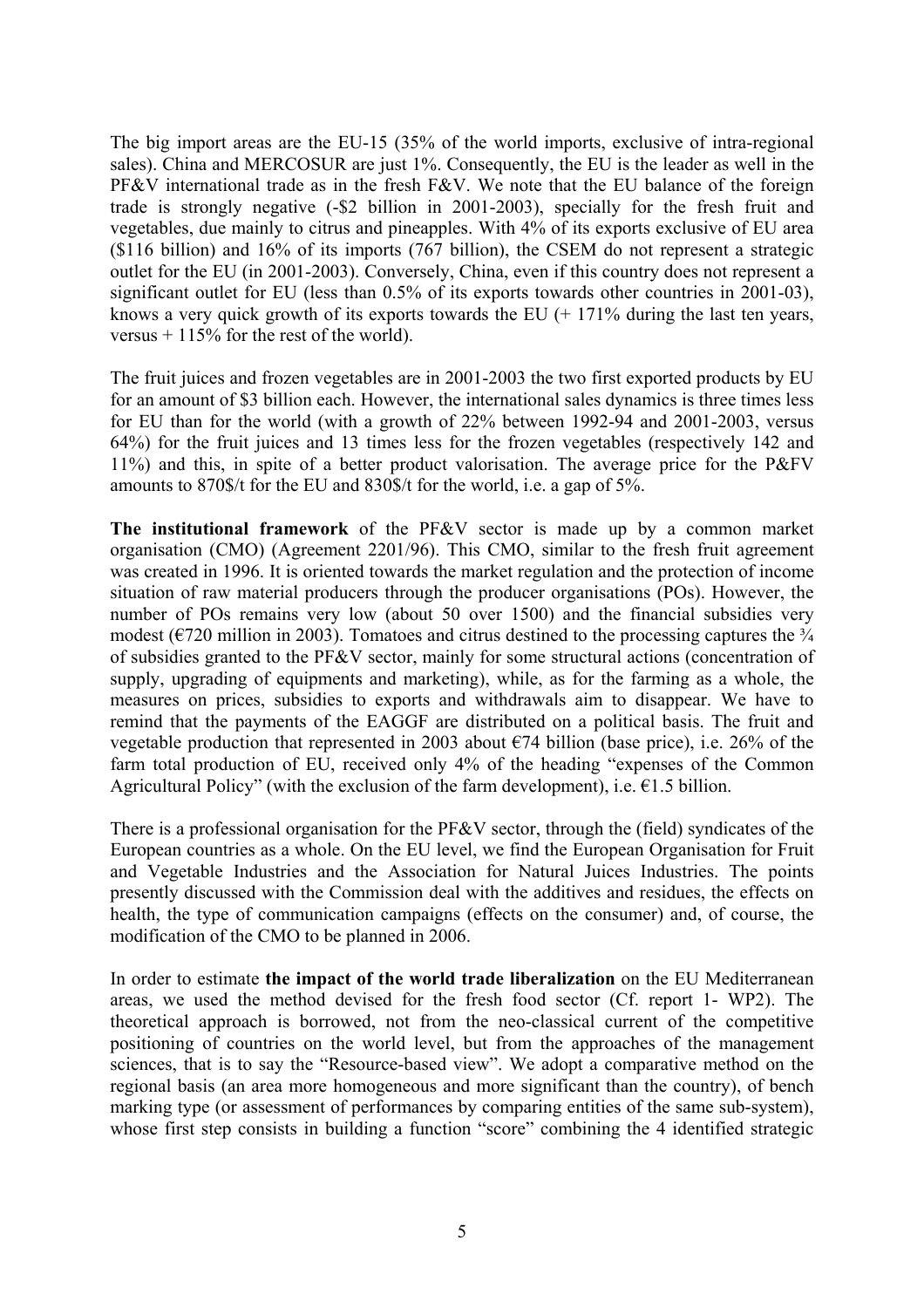parameters, so called RVI (regional vulnerability index)<sup>1</sup>. Afterwards, it is possible to proceed to a hierarchical classification of areas, which results in a strengths/weaknesses diagnostic and some suggestions.

The function "score" combines the 4 strategic parameters, which are, each one, subject to a quantification from a range of indicators:

| <b>Strategic parameters</b>              | <b>Indicators</b>                               |
|------------------------------------------|-------------------------------------------------|
| Structure and performances of processing | Dynamism: size, growth, autonomy and financial  |
| units (SPPU)                             | leverage,                                       |
|                                          | Economic and financial performances             |
|                                          | Cost-competitiveness                            |
| Density<br>and quality of marketing      | Size, financial autonomy, rate of net profit,   |
| operators: central buying offices (DQMO) | solvability                                     |
| Regional specialisation in the food      | Number of units in the food industry, labour    |
| industry (RSFI)                          | force                                           |
| Constraints of the economic and          | Population density, purchasing power, intra and |
| institutional regional environment       | extra transportation flows, R&D expenses        |
| (CEIRE)                                  |                                                 |

## **Regional Vulnerability Index**

The Regional Vulnerability Index is inversely proportional to the total of the score of each parameter. It is calculated by using the following equation:

IVR = 1/[ (SPPU) x  $\alpha$  + (DQMO) x  $\beta$  + (RSFI) x  $\lambda$  + (CEIRE) x  $\theta$ ] α, β, λ, θ being weighting coefficients.

 $\overline{a}$ 

The regions that have been listed for calculating the index are those that made the most important average annual sales during the period 2000-2004: as a whole 63 European regions<sup>2</sup> counting 1128 specialised firms in the processing of fruit and/or vegetables and making a production of about €16 billion in annual average.

| Countries | Number of<br>regions | Number of<br>PF&V firms | Total sales<br>(million of<br>euros) | Distribution<br>(%) |
|-----------|----------------------|-------------------------|--------------------------------------|---------------------|
| France    |                      | 179                     | 5989                                 | 37,3                |
| Italy     |                      | 310                     | 3 5 6 3                              | 22,2                |
| Spain     |                      | 293                     | 3 1 3 8                              | 19,5                |
| Greece    |                      | 316                     | 3 0 2 6                              | 18,9                |
| Portugal  |                      | 30                      | 335                                  | 2,1                 |
| Total     | 63                   | 128                     | 16 052                               | 100,0               |

#### **Listed European regions for the calculation of the RVI**

<sup>&</sup>lt;sup>1</sup> The theoretical justification of this approach is the following: the vulnerability is one way to study the risk of a sector failure in front of an external event (for instance the removal of tariff barriers). Finally, the vulnerability is an estimate of the sector "resilience" (Cf. Nussbaum M.C. and Sen A., 1993).

<sup>&</sup>lt;sup>2</sup> Owing to the presence and strong activities of multi-regional groups, we took into account in France some non Mediterranean regions such as Brittany or Ile de France, i.e. 15 regions over 22.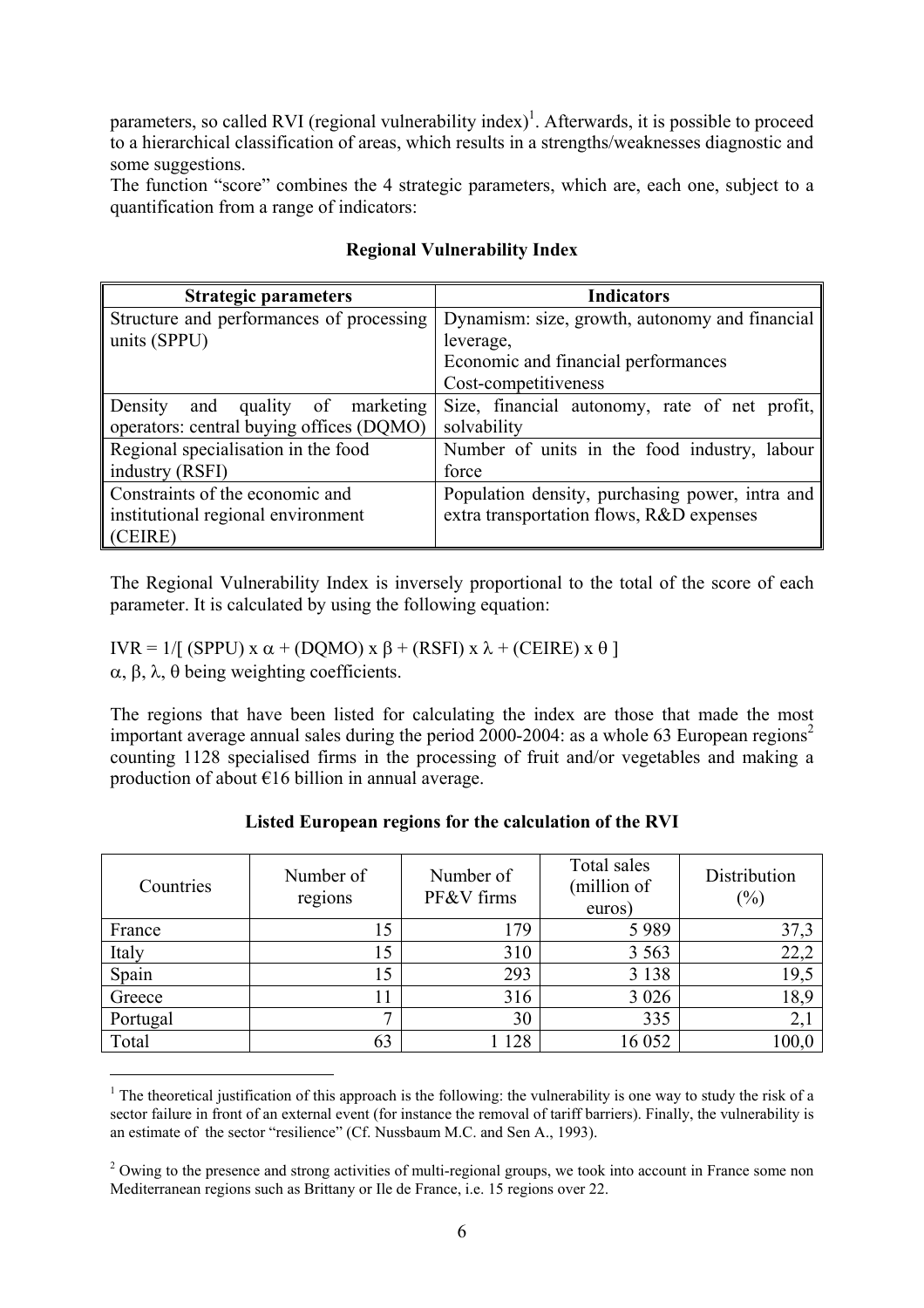The analysis of financial and economical data of commercial and industrial firms coming from Amadeus shows that the French firms and, in a less measure, Spanish and Greek ones, are more efficient than the Italian and Portuguese. The score-functions for the two types of firms are the following:

|           | Industrial firms |                                                 |                                    | Marketing firms |                                       |                                       |
|-----------|------------------|-------------------------------------------------|------------------------------------|-----------------|---------------------------------------|---------------------------------------|
| Countries | Score            | 3 efficient<br>regions                          | 3<br>vulnerable<br>regions         | Score           | 3 efficient<br>regions                | 3<br>vulnerable<br>regions            |
| France    | 12.19            | Ile de<br>France<br>Nord-PdC<br><b>Bretagne</b> | Picardie<br>Champagne<br>Midi-Pyr. | 6.06            | Languedoc<br>Alsace<br>Pays-Loire     | Lorraine<br>Centre<br><b>Bretagne</b> |
| Greece    | 6.48             | Iles Egée<br>Attique<br>Péloponèse              | Centre<br>Corfou<br>Macédoine      | 4.71            | Macédoine                             | Attique                               |
| Spain     | 4.96             | Navarre<br>Estrémadure<br>Castille              | Aragon<br>Madrid<br>Galice         | 4.12            | Asturies<br>Aragon<br>Murcie          | Navarre<br>Castille<br>PaysBasque     |
| Italy     | 0.52             | Toscane<br>Vénétie<br>Piémont                   | Marches<br>Calabre<br>Emilie-Ro.   | 2.64            | Trente<br>Piémont<br>Latium           | Abruzzes<br>Marches<br>Pouilles       |
| Portugal  | $-0.07$          | Beira int.<br>Lisbonne<br>Beira lit.            | Alentejo<br>Algarve<br>Ribatejo    | 2.46            | Algarve<br>Ribatejo<br>Entre<br>Douro | Beira int.<br>Lisbonne<br>Beira lit.  |
| Total     | 5.00             |                                                 |                                    | 4.00            |                                       |                                       |

## **Score of processed fruit and vegetable firms in 63 regions of the 5 European countries, average 2000-2004**

The regional specialisation in the food industry is measured in relation to the manufacturing industry as a whole from the number of firms and the labour force. We find according to this indicator a similar classification to the previous one: Greece arrives first with a 2.40 score, followed by France (2.76), Spain (1.81), Italy (1.38) and finally Portugal (1.44). Three Greek regions (Iles Ioniennes, Crete, Peloponnese) and 2 French regions (Languedoc-Roussillon and Brittany) have an index highest than 4.

Concerning the economical environment population density and transportation density index, the regions can be classified in relation with the level of life: France (score10.39), Italy (8.01), Spain (6.59), Greece (5.1) and Portugal (4.89). The gap between the first (Rhônes-Alpes in France) and the last one (Iles Ioniennes in Greece) is very large (from 1.9 to 42).

It was possible to calculate the weighted vulnerability index for 52 regions over  $63<sup>3</sup>$ . The RVI of these regions fluctuates from 2.86 (Western Macedonia, the most vulnerable region) to –

 $3$  Due to a lack of agro-climatic homogeneity and the presence in Algarve of a non correct RVD ( $-15$ , while the 5 country average is + 2), we eliminated in the panel 10 non Mediterranean French regions and a Portuguese one (Algarve).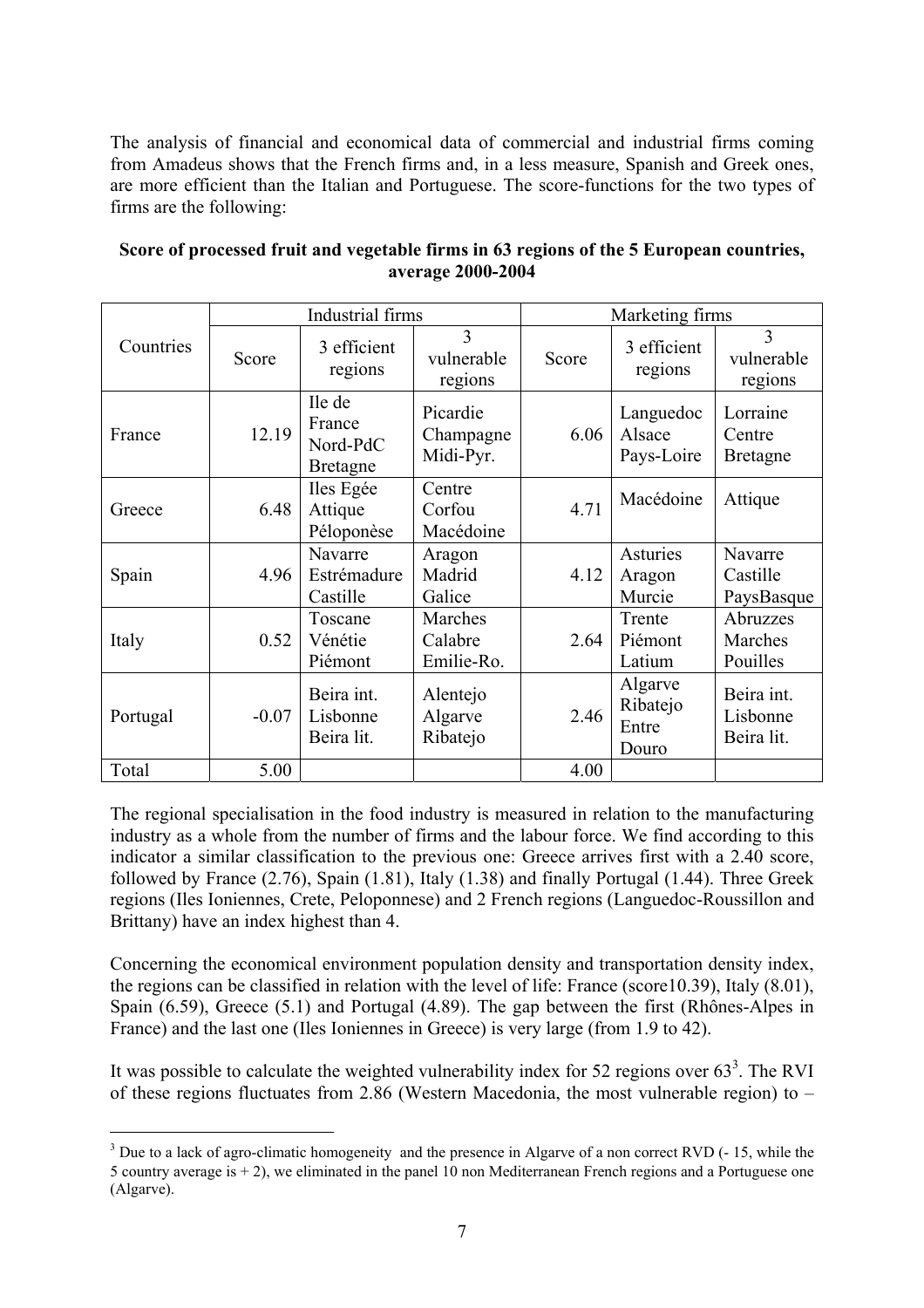1.19 (Eastern Macedonia, the less vulnerable region), i.e. a gap of 4.05 around an average of 0.3 and a median 0.23, which finally makes the method more credible, given the convergence phenomena observed in the long run between the 15 countries of the EU. A point cloud diagram set up between the dimension of regions (measured through the sales of the fruit and vegetable processing industry) and the RVI leaves appear 12 relatively specialised regions as very vulnerable (Sicily, Basilicate, Abruzzes, Pugla in Italy ; Epire, Western Macedonia, Thessalie, Crete in Greece ; Aragon, Galice, Madrid in Spain ; Entre Douro, Ribatejo,Beira litoral in Portugal). At the contrary, Rhône-Alpes, Languedoc-Roussillon, Aquitaine, Provence-Alpes-Côte d'Azur in France ; Piémont, Vénétie, Lombardie in Italy and Navarre in Spain appear as important regions owing to their activity and, at the same time, less exposed to the competition. Emilie-Romagna, first region for its sales, seems relatively threatened due to the poor economical performance of the sector firms.



**RVI for the Processed Fruit and Vegetables Sector in the EU Mediterranean Countries (2000-2004)**

The limits of the RVI have to be researched first in the regional carving up resulting from administrative and political choices rather than agro-climatic criteria. Consequently, the farm and agro-food production areas are not very well isolated. Secondly, given the unequal quality of information and specially the type of firm activities, very often diversified along the commodity system, it was impossible to distinguish the first, second and third processing level activities. This is very prejudicial since each level corresponds to different cost structures (the profit increases as we are getting closer with the consumer). Thirdly, the central buying offices function now, most of the time, on a national basis and, moreover, their processed fruit and vegetable activities represent a very low % of the sales. Finally, the population variables (economic wealth, R&D, transport infrastructures) that were used to calculate one of the RVI score, are not specific to the sector.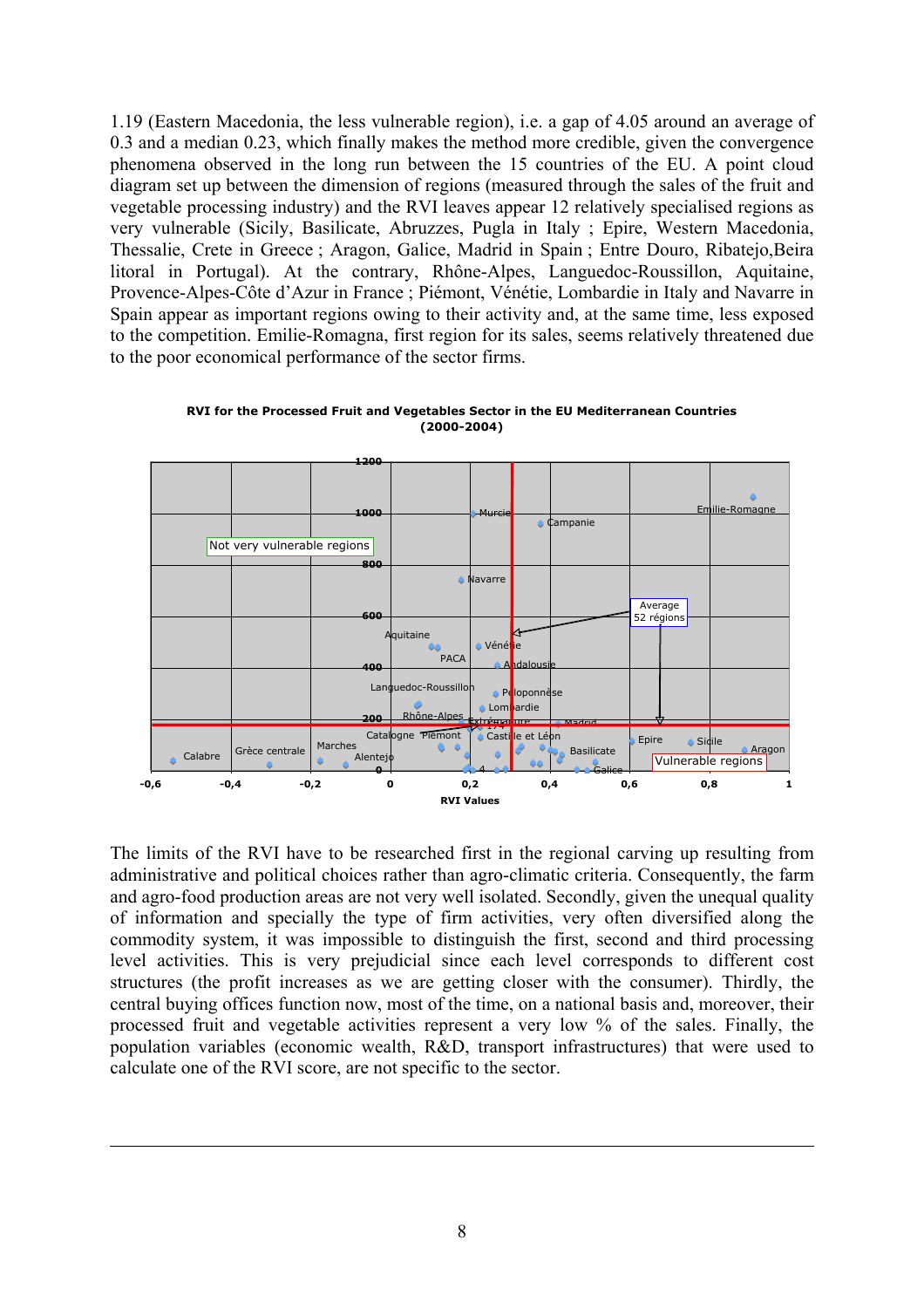In spite of these restrictions, the "benchmarking" such as practised between fifty regions from the southern EU (more or less specialised in the fruit and vegetable processing) seems, with some exceptions<sup>4</sup>, pertinent in the relative positioning of regions. The hypothesis according to a strong specialisation makes fragile a region can be counter-balanced by the advantages of the "size" and should lead, in some cases, to some more positive scores concerning for example Emilie-Romagne or Andalusia.

The study concerning **the processed tomatoes** in 5 EU Mediterranean countries aims to describe the impact of trade liberalization for farm and food products between the EU-15 and the Mediterranean countries on the southern part of the EU (Portugal, Spain, France, Italy and Greece). The selected activity to be studied is the processing tomato industry (tomato paste, puree, sauces and ketchups, canned tomatoes). To do that, after using a double approach ("filiere" or commodity system and industrial economics), we present three case studies: the Consorzio Interregionale Ortofrutticoli (or CIO) located in Parma, the Company Louis Martin in the north of Avignon and Alimentos Espanoles SL (or Alsat) located in Don Benito (Badajoz). The main conclusions are the following: the EU processing tomato industry will continue and probably expand its activities on the Mediterranean borders; however, the competition between Italy and Spain will increase; the southern part of France risks to lose its first-level processing activities; specialization of work within the European space will intensify, the southern part being specialized in the production of raw materials and the northern part in sauces, ketchups and high value added products (Netherlands is the biggest ketchup producer); the Greek and Portuguese activities will carry on. Three types of reasons can be advanced: first, because the raw materials have to meet some very precise standards; secondly, because some activities (such as the making of tomato pastes) are highly mechanized along the "filiere" and, finally, because second and third processing level products which are changing very quickly (relative to packaging, recipe and process techniques) require a good logistics and flexible services. Relative to the later aspects, it's often better to produce close to the consumption areas (ketchup).

In summary, the potential commercial flows resulting from a decreasing of the EU tariff barriers in matter of PF&V (coming from southern and eastern Mediterranean countries) seem limited and represent only a small fraction of the productions of southern EU regions. On the other hand, as it was demonstrated in the case study, the upgrading of some outstanding firms in Spain and in Italy permitted to reach some high levels of competitiveness (but not in France) and leads to strengthen the previous point of view<sup>5</sup>. The danger seems coming mainly from the north of Europe (see the example of ketchup in Netherlands) and, of course, from the "new Mediterranean countries" such as Australia, Chile, California as it was observed on the world wine market. The presence of these new competitors should have to create a debate on the strategic positioning of the fruit and vegetable industry (in all aspects, including northern and southern Mediterranean) and this, in order to maintain or to recapture some market shares for high typical products.

<sup>&</sup>lt;sup>4</sup> We think for example to 2 French regions (Provence-Alpes-Côte d'Azur and Languedoc-Roussillon) whose scores appear elevated while this area registers numerous firms (specially cooperatives) in big troubles. One explanation can be found in the databases that do not take into account some types of firms. But other interpretations can be advanced: the elimination of the first processing and the development of second and third processing activities.

 $<sup>5</sup>$  However, it is difficult to generalize since the firms have been selected in relation to the quality of their</sup> management.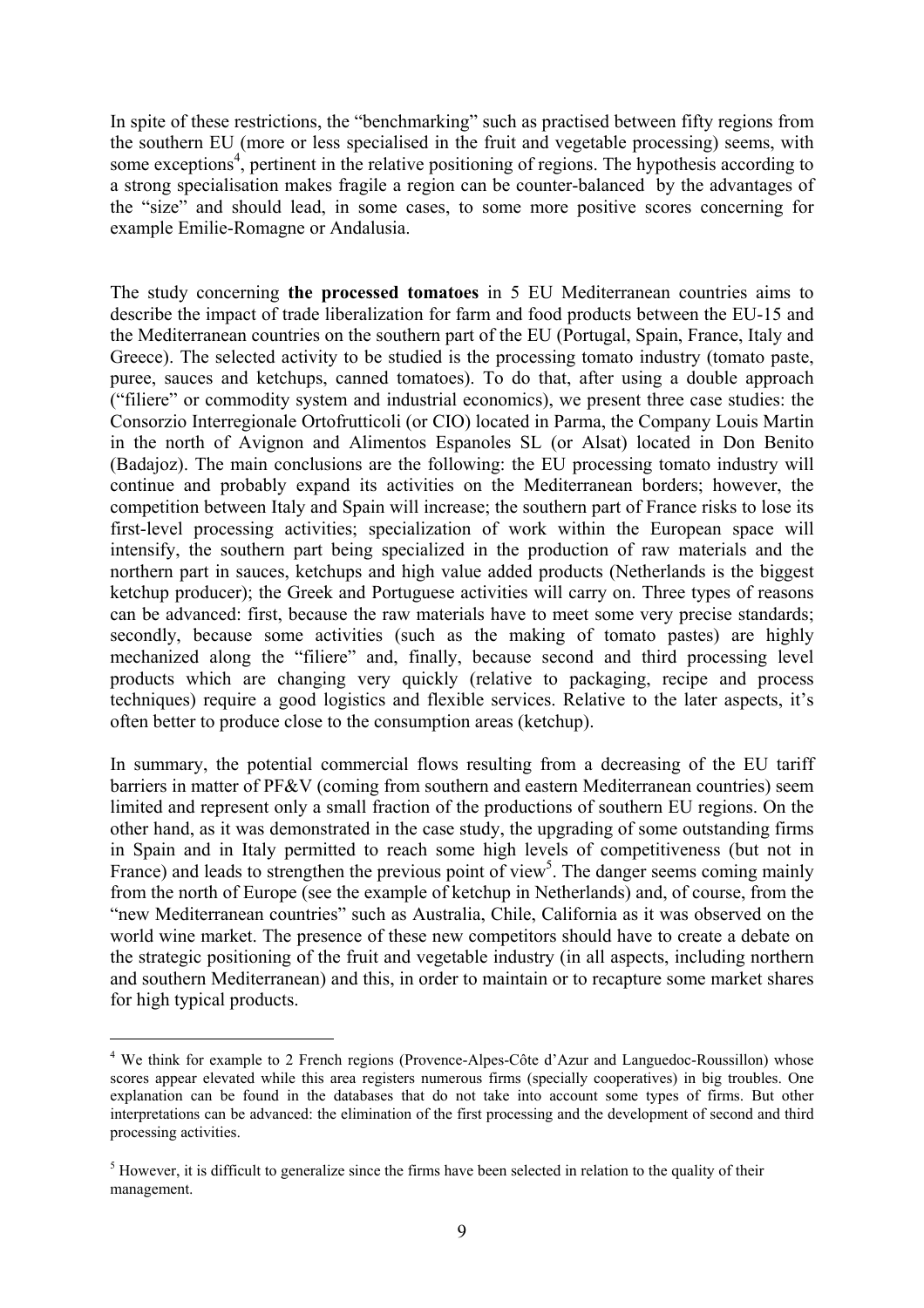## **INTRODUCTION**

Ce rapport s'intéresse à la filière « fruits et légumes transformés » dans l'Union européenne. Il est donc centré sur des opérateurs de l'industrie agroalimentaire.

**L'industrie agroalimentaire** (IAA) est à la fois la plus ancienne activité de transformation de matières premières inventée par les hommes, voilà plus de 12 000 ans, et la plus importante si l'on considère la fabrication de produits de consommation finale, devant l'industrie chimique et celle de l'habillement. Le chiffre d'affaires (CA) de l'IAA pouvait être estimé en 2002 à environ 2700 milliards €. Sa structure est très variable selon les pays, en fonction principalement du potentiel agricole local et du modèle de consommation. Dans la plupart des situations, c'est la transformation des grains ou des produits animaux qui va être prépondérante. La part du secteur des fruits et légumes est généralement modeste, ces produits pouvant faire l'objet, à la différence des autres filières agroalimentaires, d'une importante consommation en frais. Au niveau mondial, on peut considérer que le CA de l'industrie des fruits et légumes est, en 2002, de l'ordre de 160 milliards €, soit environ 6 % de l'ensemble de l'IAA. Dans l'Union européenne à 25 (UE-25), il dépasse 48 milliards €, à égalité avec les Etats-Unis (45 milliards €), pour des effectifs qui s'établissent respectivement à 264 000 et 170 000 employés.

**La consommation de fruits et légumes** occupe une part variable du budget des ménages consacrée à l'alimentation, entre 12 % au Royaume Uni en 2002 et 19 % en Italie. Sur cette allocation, moins du tiers va aux produits transformés dans un pays comme la France, assez représentatif de la moyenne européenne. On observe que la consommation de produits traités par de nouvelles technologies comme l'emballage sous vide augmente beaucoup plus rapidement que celle de produits aux technologies éprouvées (appertisation et surgélation). Les bénéfices-santé des fruits et légumes sont bien établis par les nutritionnistes. Cependant ces produits ne connaissent pas un engouement des consommateurs, plus attirés par des denrées agroindustrielles très marketées.

Dans le cadre général des **politiques agricoles** de différents pays, et en particulier de la politique agricole commune (PAC), les considérations nutritionnelles sont totalement absentes et font que les soutiens publics à la filière fruits et légumes sont loin de répondre à de tels objectifs ou même à de simples considérations de poids économiques (cette filière représente, en 2004, 16 % de la production agricole finale dans l'UE et ne reçoit que 4 % du budget de la PAC). Si le pouvoir de marché et l'environnement institutionnel de la filière des fruits et légumes frais restent faibles, on observe au contraire une forte tendance à l'oligopolisation des opérateurs industriels.

**Le commerce international de fruits et légumes transformés** s'est élevé, en moyenne triennale 2001-2003, à près de 29 milliards de \$, soit 37 % des exportations totales de fruits et légumes (79 milliards \$). La progression des exportations de fruits et légumes transformés (FLT) enregistrée sur 10 ans (de 1992-94 à 2001-03) est de 54 %, très proche de celle constatée pour les fruits et légumes frais (+ 52 %). Les jus de fruits sont désormais en tête devant les conserves de fruits et de légumes. Les légumes congelés connaissent la croissance la plus rapide. L'UE-15 constitue la zone d'échanges internationaux la plus active avec 79 % des exportations et 68 % des importations mondiales de FLT en 2001-03. Cependant, le commerce extra-zone place désormais l'UE-15 derrière la Grande Chine pour les exportations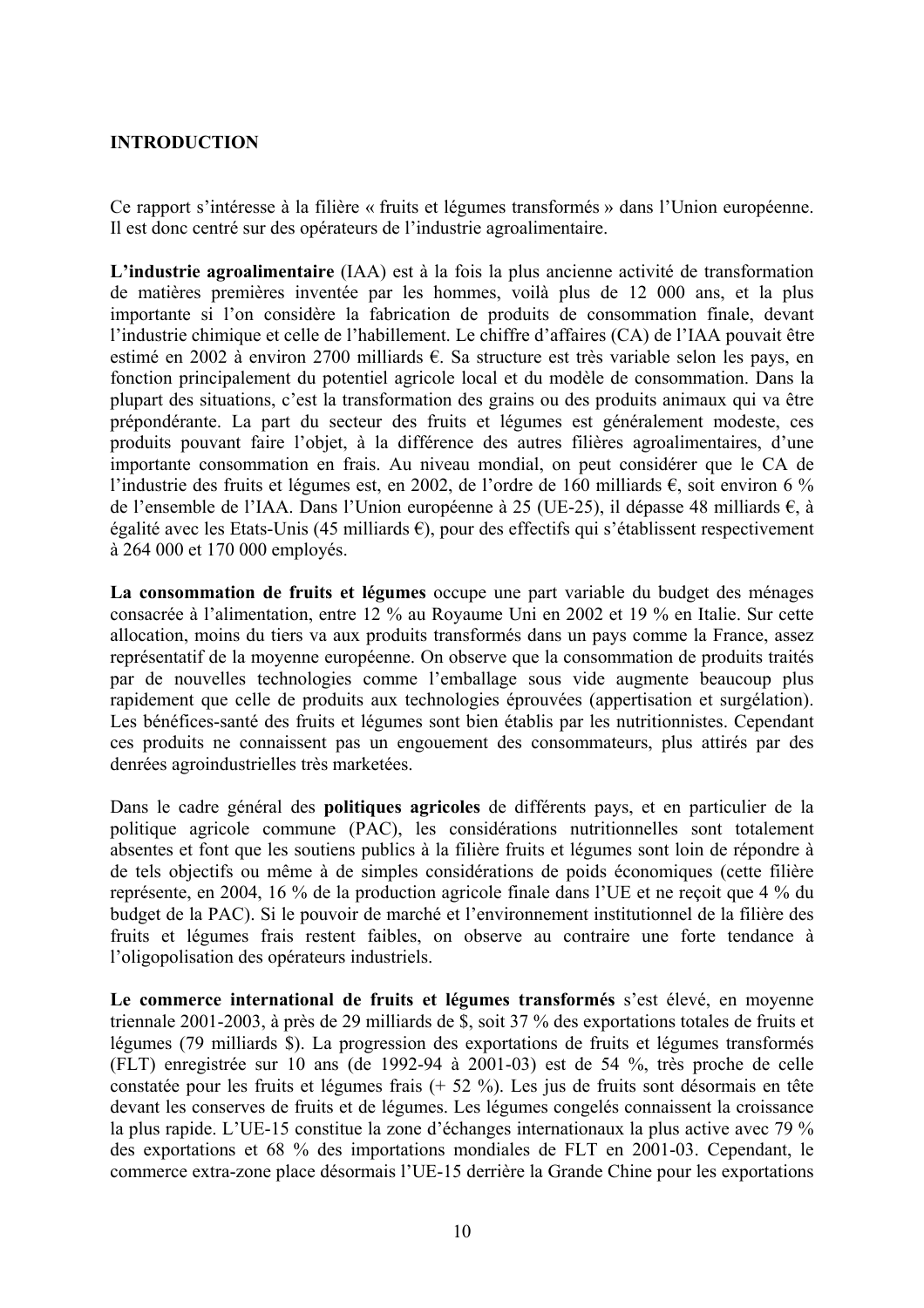(avec 20 % du total mondial). Par contre, l'UE reste de loin le premier marché mondial (hors échanges intra-communautaires), avec 35 % des exportations mondiales.

Les enjeux économiques et sociaux des FLT ne sont pas aussi importants, au plan macroéconomique, que ceux constatés dans la filière des fruits et légumes frais<sup>6</sup>. Les FLT posent toutefois d'importantes questions géostratégiques, dans le contexte de la globalisation des marchés. En effet, il s'agit de produits dont le transport est aisé et qui participe du mouvement d'uniformisation des modèles de consommation alimentaire. Ces produits sont par ailleurs susceptibles d'applications de technologies sophistiquées, ce qui conduit à déplacer les performances en termes de compétitivité internationale.

**La méthode** adoptée dans ce rapport est celle de la contextualisation et de la mesure de vulnérabilité régionale mise au point dans le contexte du rapport précédent, avec les aménagements rendus nécessaires par la spécificité de la filière. Les fondements théoriques sont identiques (approche méso-économique et analyse stratégique)<sup>7</sup>.

**La première partie** du présent rapport s'attachera à caractériser l'industrie des fruits et légumes transformés au niveau mondial et européen, en approfondissant le cas des 5 pays méditerranéens de l'Union européenne (Espagne, France, Grèce, Italie, Portugal). On analysera successivement les structures et les performances économiques de cette industrie, puis les tendances récentes de la consommation, les échanges extérieurs et enfin les aspects institutionnels.

**La deuxième partie** établira un indice de vulnérabilité régionale (IVR) des régions européennes face à la libéralisation commerciale et analysera la position relative des différentes régions à l'aide d'un benchmarking.

Enfin, **une troisième partie** sera consacrée à une analyse microéconomique et stratégique du secteur de la transformation de la tomate (ou tomate industrielle) dans les pays méditerranéens de l'UE. Ce choix a été guidé par l'importance de cette filière, par ses mutations très importantes au cours de 25 dernières années et par son caractère « exemplaire », s'agissant d'une industrie touchée de plein fouet par la globalisation des marchés. Cette dernière partie sera basée sur des études de cas centrées sur des entreprises leaders du secteur.

 $^6$  Cf. le rapport WP2 concernant cette filière (Ayadi, Montigaud, Rastoin, 2005)

On se reportera, pour les fondements théoriques et méthodologiques à Ayadi *et al*., op. cité.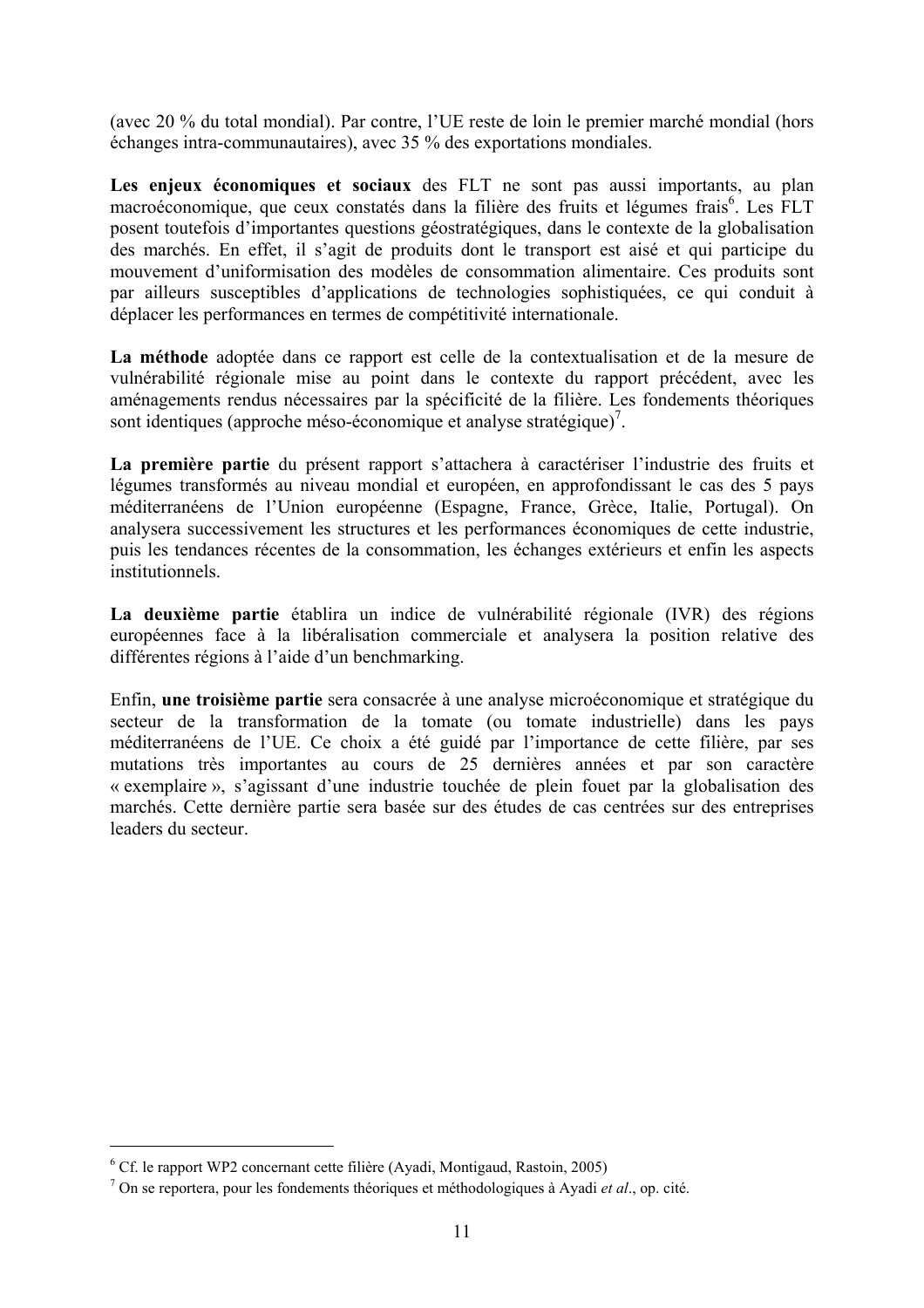# **1ère PARTIE :**

## **CARACTERISATION DU SECTEUR DES FRUITS ET LEGUMES TRANSFORMES EN EUROPE**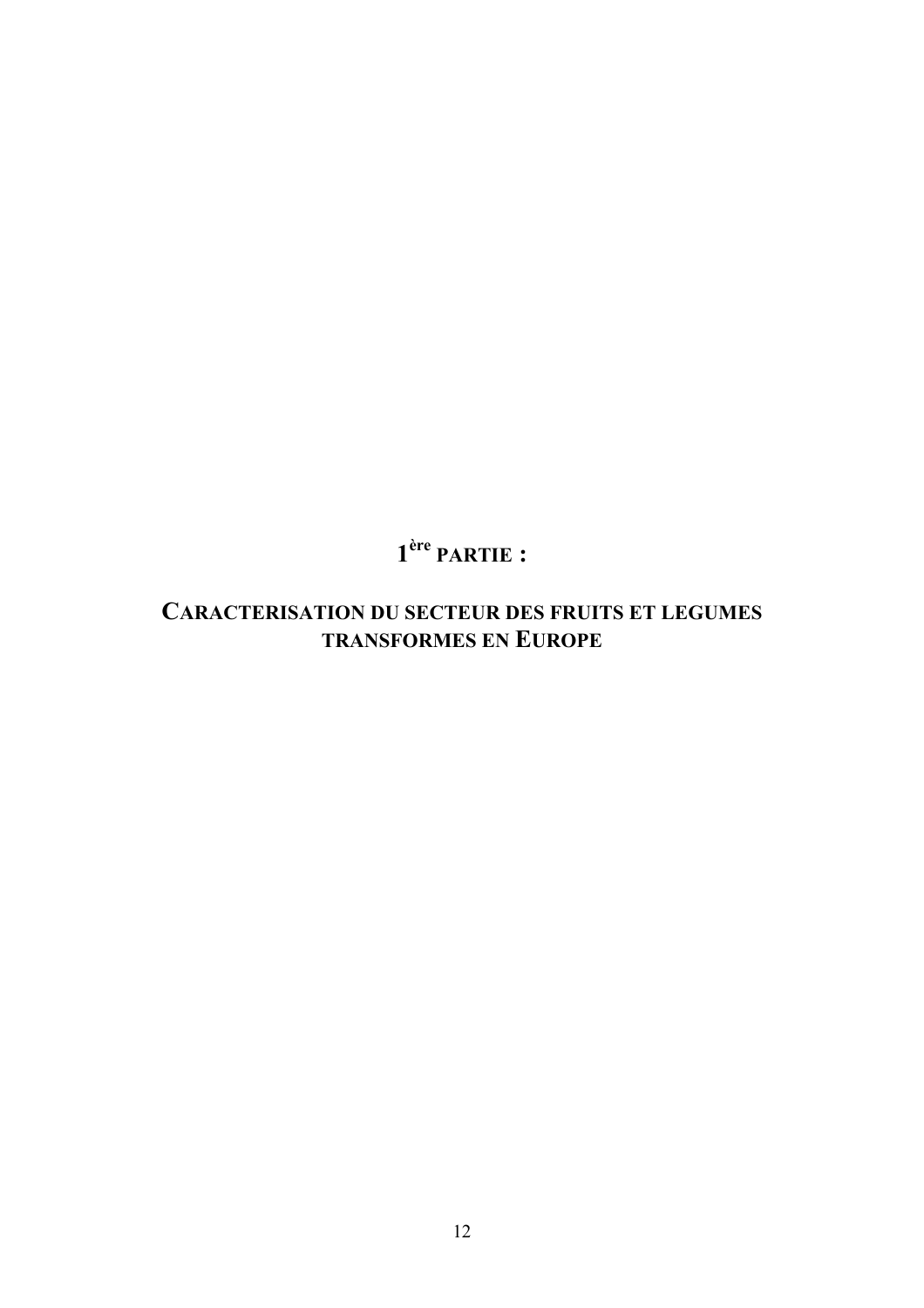Cette première partie sera consacrée à la caractérisation économique et institutionnelle de l'industrie des fruits et légumes transformés en Europe et dans le monde. Elle comportera 3 chapitres.

Le premier étudiera les fondamentaux économiques de cette industrie (production, valeur ajoutée, emploi) et les tendances de la demande.

Le second chapitre analysera les échanges internationaux des fruits et légumes transformés.

Le troisième chapitre abordera les aspects institutionnels.

## **1.1/ L'industrie mondiale et européenne des fruits et légumes transformés**

L'industrie agroalimentaire transforme des matières premières agricoles par différents procédés technologiques en vue de permettre leur conservation. L'industrie des fruits et légumes utilise principalement 4 types de technologie :

- Le séchage, qui remonte à la nuit des temps et continue à faire l'objet d'importantes fabrications ;
- L'appertisation, technique du choc thermique à plus de 100°C, inventée par le chimiste Nicolas Appert au milieu du XIXe siècle, qui reste la base de cette industrie, en raison de son faible coût. Des innovations plus récentes concernent soit le procédé (ainsi la flash pasteurisation permet une meilleure conservation des qualités nutritionnelles et organoleptiques des produits, mais réduit leur temps de conservation et nécessite un froid positif), soit l'emballage (des matériaux souples peuvent remplacer la traditionnelle boite métallique) ;
- La surgélation qui s'est développée dans le secteur des fruits et légumes à partir de 1970 et connaît un fort développement ;
- La préparation sous vide, appelée  $4^{\text{eme}}$  gamme qui consiste à conserver les aliments par une cuisson et un emballage sous vide.

Ces différentes technologies ont permis de relancer le cycle de vie des produits à différentes périodes.

## **1.1.1 - La production mondiale et les firmes dominantes**

L'industrie agroalimentaire (IAA) est issue de la transformation artisanale des produits de la terre ou de la mer. Elle a acquis son statut « industriel » à partir du XIXe siècle, dès lors que de nouvelles techniques ont permis la standardisation et la production de masse. Ce secteur reste encore aujourd'hui le plus important dans le domaine des produits de grande consommation. En effet, l'IAA représentait en 2001, en termes de valeur ajoutée (VA), 12,6 % de l'industrie manufacturière mondiale, derrière l'industrie mécanique (28 %), mais devant l'industrie chimique (12 %) et le textile  $(7 \%)^8$ . Le chiffre d'affaires mondial de l'IAA dépassait 2700 milliards de \$ en 2002 et montrait une forte domination des pays à haut revenu.

<sup>8</sup> Selon les données de la Banque mondiale (Worl Bank, 2005)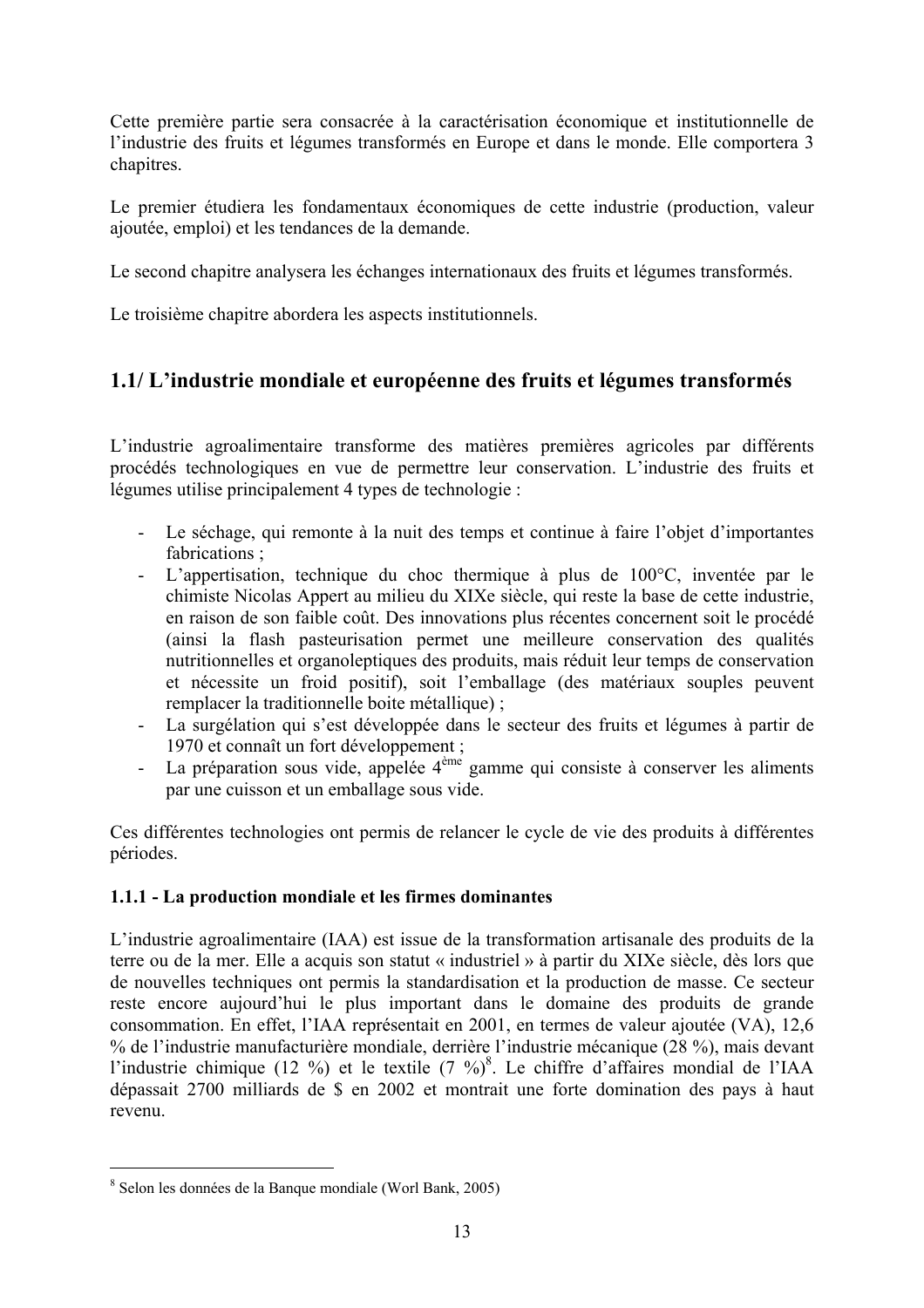| 2002              | Production (Mds $\epsilon$ ) | Y(%   | Employees (Thousand) <i>Productivity (KE)</i> |     |
|-------------------|------------------------------|-------|-----------------------------------------------|-----|
| European Union-15 | 640                          | 24%   | 2800                                          | 229 |
| <b>USA</b>        | 560                          | 21%   | 1600                                          | 350 |
| Japan             | 270                          | 10%   | 1 200                                         | 225 |
| France            | 117                          | 4%    | 415                                           | 282 |
| Germany           | 110                          | 4%    | 590                                           | 186 |
| United Kingdom    | 100                          | 4%    | 500                                           | 200 |
| Italy             | 94                           | 3%    | 270                                           | 348 |
| China             | 96                           | 4%    | 5 0 0 0                                       | 19  |
| <b>Brasil</b>     | 50                           | 2%    | 800                                           | 63  |
| Canada            | 41                           | 2%    | 200                                           | 203 |
| Australia         | 37                           | $1\%$ | 160                                           | 232 |
| S/Total 10 pays   | 1694                         | 63%   | 11760                                         | 144 |
| Turkey            | 19                           | $1\%$ | 170                                           | 109 |
| World             | 2 700                        | 100%  | 22 900                                        | 118 |

**Table 1 – Major countries in the world food manufacturing industry** 

*Sources : CIAA, 2002, UNIDO, ANIA, our estimations*

L'IAA comporte de nombreux sous-secteurs en raison de la diversité des matières premières utilisées et des marchés d'écoulement des produits. Ces sous-secteurs sont très spécifiques car liés à des intrants particuliers et à des technologies spécialisées. On peut donc dire que l'IAA n'a pas de réelle unité. Aux Etats-Unis, comme en Europe, c'est l'industrie de transformation des produits animaux (viandes, laits et dérivés) qui constitue la part la plus importante de l'IAA (plus de 50 %), suivie de la valorisation des grains (céréales et oléagineux).

L'industrie des fruits et légumes représentait en 2002 un peu plus de 2 % du nombre total d'entreprises de l'UE-25, 6 % du chiffre d'affaires et 6 % des emplois. Aux Etats-Unis, la proportion était plus élevée : 11 % du CA, 12 % des emplois et 14 % de la valeur ajoutée.

| Table 2 : The world fruit & vegetable processing industry |  |  |
|-----------------------------------------------------------|--|--|
|-----------------------------------------------------------|--|--|

| Countries           | Number of<br>enterprises | Sales $(M.E)$ | Employees | <b>Added Value</b><br>(M.E) |
|---------------------|--------------------------|---------------|-----------|-----------------------------|
| European Union (25) | 8 0 7 4                  | 48 137        | 264 300   |                             |
| <b>USA</b>          | 300                      | 50 056        | 169 631   | 27 186                      |
| World (est.)        | -                        | 160 000       | 400 000   | -                           |

*Sources : our estimates from Eurostat, USDA, USCB, 2005*

Ce secteur est donc de taille relativement modeste au sein de l'IAA. Cependant, les statistiques disponibles sont très lacunaires, en particulier en ce qui concerne les pays en voie de développement. Or, les premiers producteurs mondiaux de fruits et/ou légumes se situent en Asie (Chine, Inde), en Amérique latine (Brésil) et en Turquie<sup>9</sup>, où il existe une activité de transformation non négligeable, même si elle conserve un caractère souvent artisanal. Les données mondiales ci-dessus sont probablement sous-estimées.

<sup>&</sup>lt;sup>9</sup> Cf. Ayadi et al, 2005, op. cité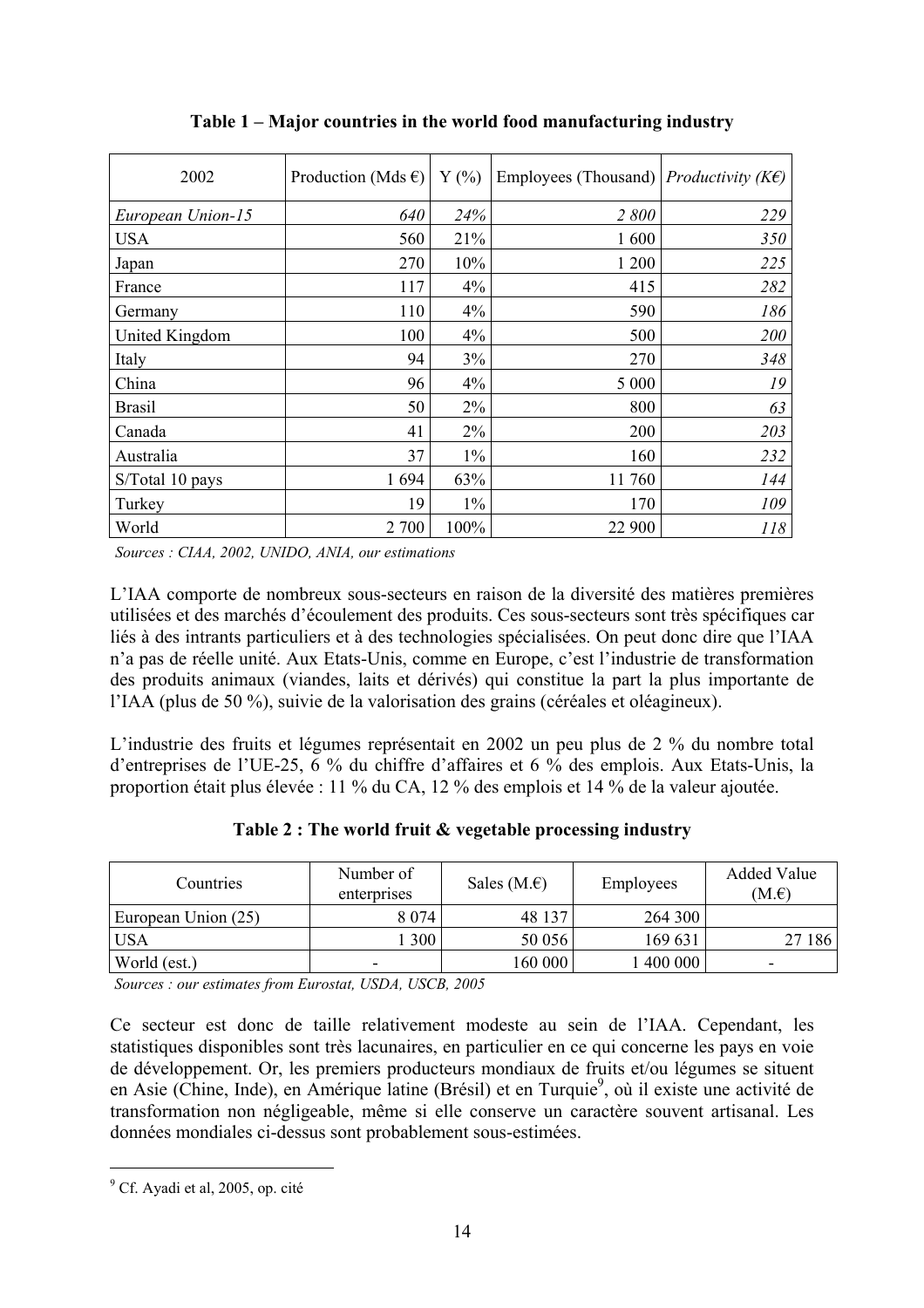#### **1.1.2 – L'industrie européenne de transformation des fruits et légumes et la structure d'offre**

L'industrie des fruits et légumes transformés dans l'UE est géographiquement concentrée dans les pays méditerranéens, pour des raisons agro-climatiques. Cependant, l'Allemagne se situe au premier rang, avec 16 % du CA et 13 % de l'effectif de l'UE-25 en 2001. Le Royaume Uni occupe la 4<sup>ème</sup> place, les Pays Bas la 6<sup>ème</sup>, la Pologne la 7<sup>ème</sup> et la Belgique le  $8^{\text{eme}}$ 

| <b>Sales</b><br>Ranking | Countries                 | Number of<br>enterprises | Sales (M. $\epsilon$ ) | <b>Sales</b><br>share | Employees | Employees<br>share |
|-------------------------|---------------------------|--------------------------|------------------------|-----------------------|-----------|--------------------|
| 1                       | Germany                   | 638                      | 7611                   | 16,3%                 | 30 711    | 13,0%              |
| $\overline{2}$          | Italy                     | 1983                     | 6786                   | 14,5%                 | 29 752    | 12,6%              |
| 3                       | France                    | 1 1 4 1                  | 6656                   | 14,2%                 | 26 803    | 11,3%              |
| 4                       | United Kingdom            | 541                      | 6310                   | 13,5%                 | 35 25 1   | 14,9%              |
| 5                       | Spain                     | 741                      | 4847                   | 10,4%                 | 30 958    | 13,1%              |
| 6                       | Nederland                 | 135                      | 3 1 9 0                | 6,8%                  | 9654      | 4,1%               |
| 7                       | Poland                    | 1 0 2 6                  | 2 3 5 2                | 5,0%                  | 9 0 0 0   | 3,8%               |
| 8                       | Belgium                   | 137                      | 2 0 0 5                | 4,3%                  | 6954      | 2,9%               |
| $\overline{9}$          | Greece                    | 300                      | 1500                   | 3,2%                  | 11 000    | 4,6%               |
| 10                      | Sweden                    | 144                      | 1 1 8 3                | 2,5%                  | 5 6 9 3   | 2,4%               |
| 11                      | Austria                   | 137                      | 979                    | 2,1%                  | 3 3 1 5   | 1,4%               |
| 12                      | Hungary                   | 523                      | 711                    | 1,5%                  | 13 127    | 5,5%               |
| 13                      | Danmark                   | 49                       | 612                    | 1,3%                  | 2 7 2 2   | 1,2%               |
| 14                      | Irland                    | 150                      | 500                    | 1,1%                  | 2 000     | 0,8%               |
| 15                      | Finland                   | 192                      | 469                    | 1,0%                  | 2 0 5 0   | 0,9%               |
| 16                      | Portugal                  | 146                      | 445                    | 1,0%                  | 3 9 5 4   | 1,7%               |
| 17                      | Slovenia                  | 93                       | 199                    | 0,4%                  | 4 500     | 1,9%               |
| 18                      | Czeh Republic             | 182                      | 196                    | 0,4%                  | 4 2 8 5   | 1,8%               |
| 19                      | Malta                     | 19                       | 62                     | 0,1%                  | 592       | 0,3%               |
| 20                      | Cyprus                    | 54                       | 61                     | 0,1%                  | 738       | 0,3%               |
| 21                      | Slovaquia                 | 49                       | 59                     | 0,1%                  | 1508      | 0,6%               |
| 22                      | Latvia                    | 33                       | 32                     | 0,1%                  | 820       | 0,3%               |
| 23                      | Estonia                   | $\overline{11}$          | 16                     | 0,0%                  | 456       | 0,2%               |
| 24                      | Lithuania                 | 46                       | 12                     | 0,0%                  | 714       | 0,3%               |
| 25                      | Luxembourg                | $\overline{2}$           | $\overline{3}$         | 0,0%                  | 60        | $0,0\%$            |
|                         | Total European Union (25) | 8 4 7 2                  | 46 795                 | 100,0%                | 236 617   | 100,0%             |
|                         | Bulgaria                  | 205                      | 132                    |                       | 8 3 1 0   |                    |
|                         | Romania                   | 228                      | 87                     |                       | 6 2 3 4   |                    |
|                         | Total UE (27)             | 8 9 0 5                  | 47014                  |                       | 251 161   |                    |

| Table 3 – The Fruit & Vegetable Industry in the UE – 2001 |  |  |
|-----------------------------------------------------------|--|--|
|-----------------------------------------------------------|--|--|

*Source : Eurostat, 2005*

En 2002, 'Italie et la France occupent le 2ème et le 3ème rang, avec chacune près de 7 milliards € de CA et moins de 30 000 employés. L'Espagne (5ème place) compte également environ 30 000 travailleurs dans le secteur, mais sont CA est nettement inférieur, à moins de 5 milliards €. Les données sur la Grèce sont absentes des statistiques d'Eurostat. Nous avons estimé son CA à 1,5 milliard  $\epsilon$ . Enfin, le Portugal figure au 16<sup>ème</sup> rang avec moins de 500 millions  $\epsilon$ . Au total, les 5 pays méditerranéens de l'UE représentent 41 % du CA sectoriel de l'UE-25, 35 % des emplois et 62 % des entreprises, ce qui montre une atomisation plus grande de la structure d'offre.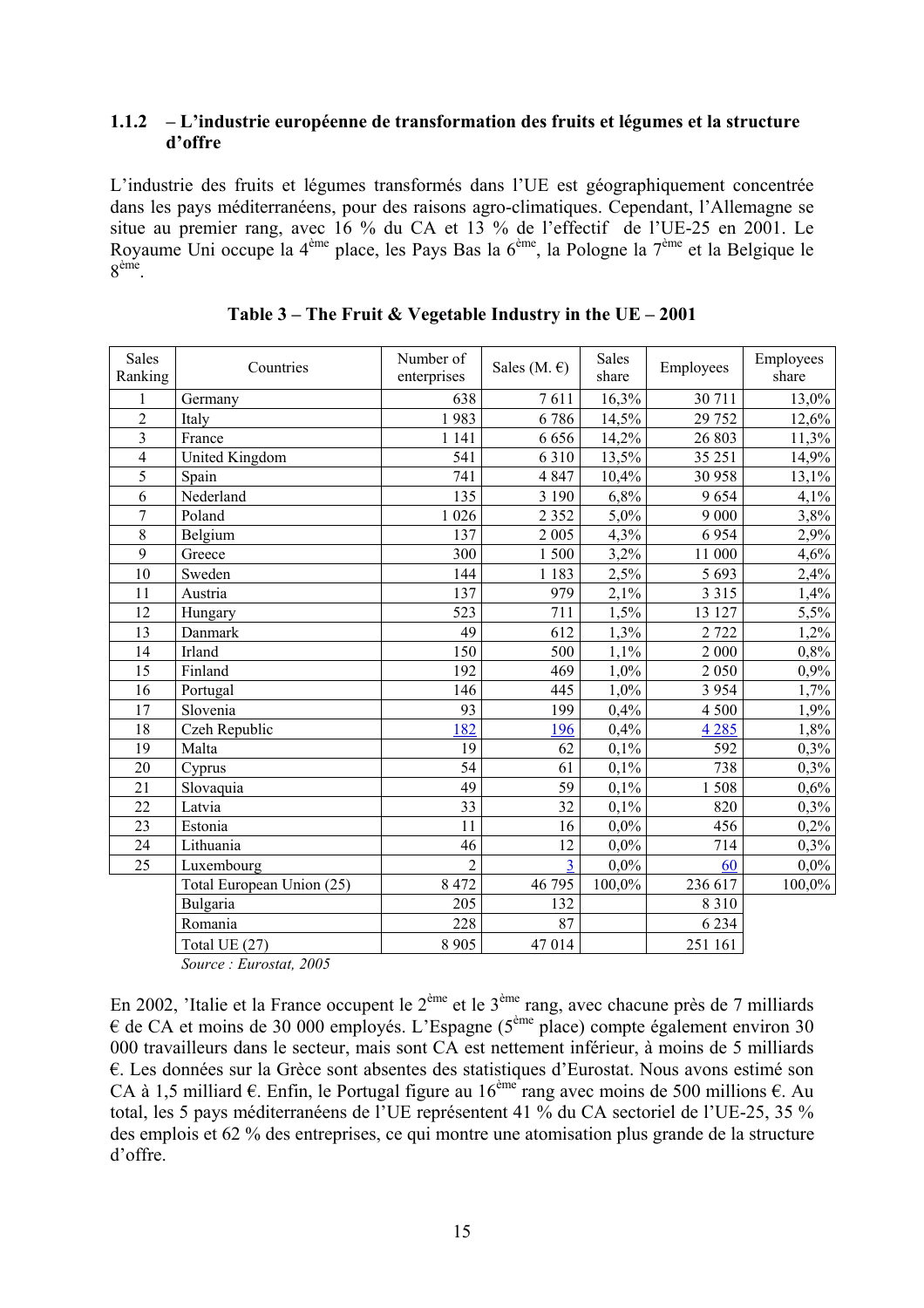| Country                    | Number of<br>enterprises | Turnover<br>$(M, \mathcal{E})$ | Employees |
|----------------------------|--------------------------|--------------------------------|-----------|
| EU(25)                     | 8 0 7 4                  | 48 137                         | 264 300   |
| Italy                      | 1960                     | 7462                           | 30 372    |
| France                     | 1 1 6 3                  | 6805                           | 26 889    |
| Spain                      | 634                      | 5 1 4 9                        | 30 983    |
| Greece                     | 300                      | 1500                           | 11 000    |
| Portugal                   | 156                      | 486                            | 4 0 1 0   |
| EU-Mediterranean countries | 4 2 1 3                  | 21 402                         | 103 254   |
| MC/EU                      | 52%                      | 44%                            | 39%       |

**Table 4 : The Fruit & Vegetable Industry in the EU Mediterranean countries - 2002** 

*Source : Eurostat, 2005* 

 $\overline{a}$ 

Une importante concentration s'est opérée dans le secteur de la transformation des fruits et légumes en Espagne durant ces dix dernières années avec une baisse de 40 % entre 1995-2000 et 2002 (tabl. 5). La chute a été particulièrement forte entre 2000 et 2001<sup>10</sup>. Sur la même période, le nombre d'entreprises en France et en Italie est resté stable alors que le nombre d'entreprises portugaises a progressé de 56 %.

**Table 5 – Change in the number of enterprises in the F&V processing industries** 

| Country      | 1995-2000 | 2000      | 2001     | 2002 | 2002/95-00<br>Change |
|--------------|-----------|-----------|----------|------|----------------------|
| Spain        | 1078      | 1 0 2 1   | 741      | 634  | $-41%$               |
| France       | 1 200     | 1 1 1 2 1 | 141      | 163  | $-3%$                |
| <b>Italy</b> | 591       | 1971      | 1983     | 1960 | 23%                  |
| Portugal     | 100       | 147       | 146      | 156  | 56%                  |
| <b>UE 25</b> |           | 8 1 7 5   | 194<br>8 | 8074 |                      |

*Source : Eurostat, 2005* 

L'effectif de l'industrie de transformation des fruits et légumes est resté stable pendant la période étudiée (Graphique 1). Une légère augmentation peut-être constatée concernant l'effectif de l'IAA en Espagne et en Italie entre 1995-2000 et 2002, tandis qu'au Portugal, il y a eu une baisse considérable entre ces deux dates. En ce qui concerne les industries de transformation des fruits et légumes, l'Espagne a subi une stagnation quant à l'effectif total de ce secteur, l'Italie une augmentation soutenue alors que l'emploi au Portugal a baissé. Cela pourrait résulter d'une modernisation des équipements utilisés par les industries portugaises, avec une substitution capital/travail. Cependant, des études complémentaires seraient nécessaires pour vérifier ces hypothèses.

<sup>&</sup>lt;sup>10</sup> Cette chute peut provenir d'un mouvement de concentration, mais peut également être liée à un changement dans la nomenclature et au déplacement d'un certain nombre d'établissements classés parmi les unités de transformation des fruits et légumes frais vers d'autres branches de l'industrie agroalimentaire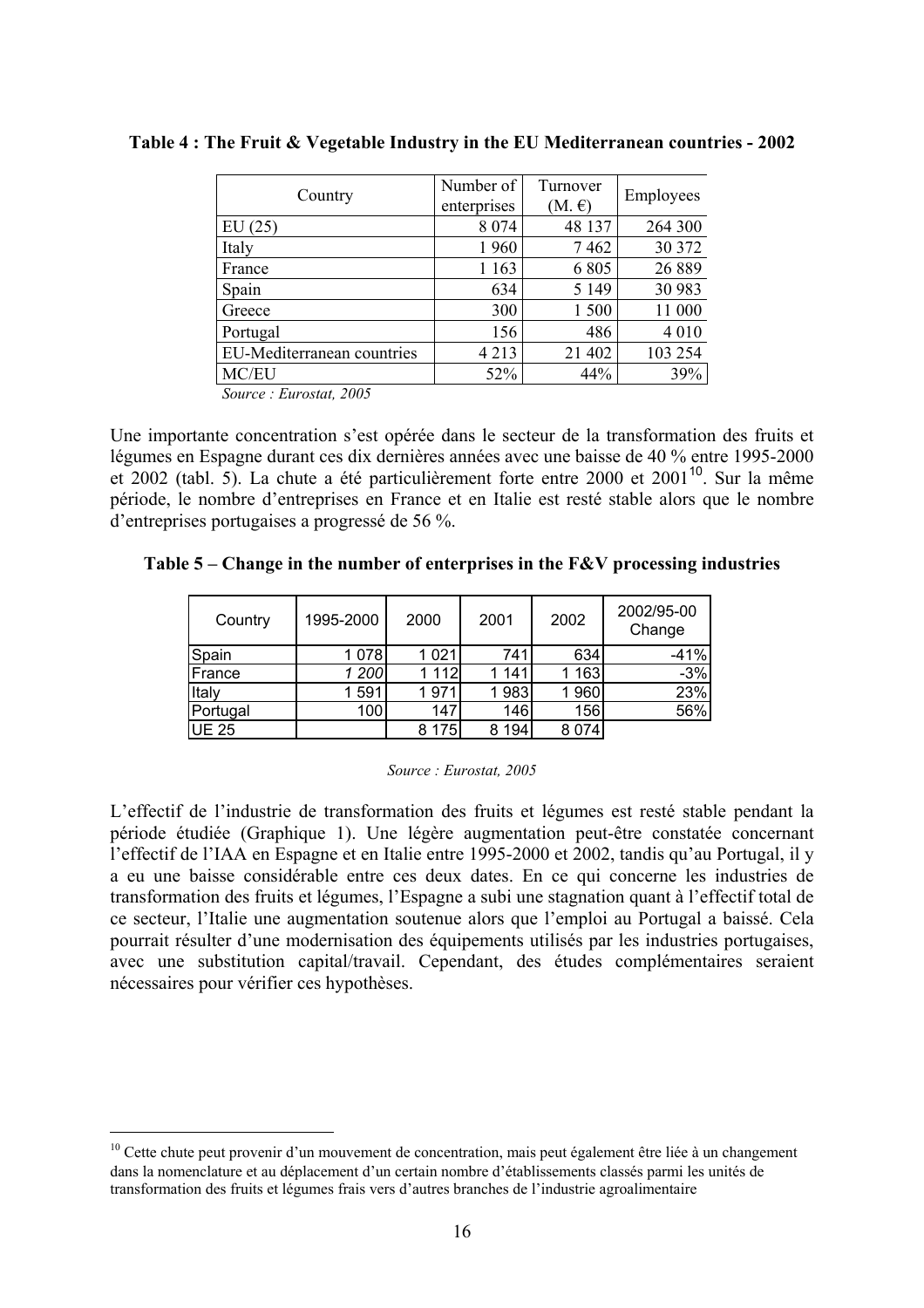| Country  | 1995-2000 | 2000    | 2001                                               | 2002    | 2002/95-00 |
|----------|-----------|---------|----------------------------------------------------|---------|------------|
|          |           |         |                                                    |         | Change     |
| Spain    | 30 899    | 33 133  | 30 958                                             | 30 983  | $0\%$      |
| France   | 30 500    | 29 8 14 | 26 803                                             | 26 889  | $-12%$     |
| Italy    | 25 988    | 28 013  | 29 752                                             | 30 372  | 17%        |
| Portugal | 4 5 0 1   | 4 5 25  | 3 9 5 4                                            | 4 0 1 0 | $-11%$     |
| UE 25    |           | 262 300 | 257 400                                            | 264 300 |            |
|          |           | $\sim$  | $\sim$ $\sim$ $\sim$ $\sim$ $\sim$<br>$\mathbf{r}$ |         |            |

|  |  |  | Table $6$ – The employment in F&V processing industry (Number of employees) |  |
|--|--|--|-----------------------------------------------------------------------------|--|
|  |  |  |                                                                             |  |
|  |  |  |                                                                             |  |

*Source : Eurostat, 2005* 

La stagnation, voire la diminution de l'effectif total des établissements de l'industrie agroalimentaire, tout comme celui du secteur de la transformation des fruits et légumes, s'est accompagnée d'une augmentation du CA. En Espagne, les ventes totales de l'IAA a augmenté de 37 % alors que les ventes des établissements transformateurs des fruits et légumes ont augmenté de 50% entre 1995-2000 et 2002. En Italie, ces augmentations ont été, respectivement de 30 et 62 % pour la même période, alors que Portugal a connu une poussée moins importante avec 19 et 17 % d'augmentation des ventes totales de l'IAA et du secteur de la transformation des fruits et légumes.

Table 7 – Total sales in F&V processing industry  $(M, \epsilon)$ 

|               | 1995-2000 | 2000   |         | 2002    | 2002/95-00 |
|---------------|-----------|--------|---------|---------|------------|
| Country       |           |        | 2001    |         | Change     |
| Spain         | 3442      | 4691   | 4 8 4 7 | 5 149   | 50%        |
| France        | 5 500     | 6812   | 6 6 5 6 | 6 8 0 5 | 24%        |
| <b>Italy</b>  | 4617      | 5766   | 6786    | 7462    | 62%        |
| Portugal      | 413'      | 476    | 445     | 486     | 17%        |
| <b>IUE 25</b> |           | 43 161 | 45 848  | 48 137  |            |

*Source : Eurostat, 2005* 

La France se distingue à la fois comme leader quant à la productivité du travail et le nombre total des salariés employés dans les secteurs étudiés. L'Italie s'avère être plus compétitive que l'Espagne dans le secteur de la transformation des fruits et légumes frais, mais ne conserve pas cette supériorité dans l'ensemble de l'industrie agroalimentaire. Le Portugal se montre moins productif que les trois autres pays de l'UE du Sud. A cet égard, il convient de souligner la place particulière de ce pays dans l'UE du Sud : le Portugal se distingue de ses voisins méditerranéens, non seulement par son modèle de consommation alimentaire qui est marqué par le caractère maritime de son bassin de production agroalimentaire mais également par la structure de son agriculture où cohabitent latifundias et micro-exploitations.

**Table 7 – Labor productivity in F&V processing industry (sales by employee, K.€)**

| Country      | 1995-2000 | 2000             | 2001 | 2002 | 2002/95-00 |
|--------------|-----------|------------------|------|------|------------|
|              |           |                  |      |      | Change     |
| Spain        | 111       | 142 <sub>1</sub> | 157  | 166  | 49%        |
| France       | 185       | 228              | 248  | 253  | 37%        |
| <b>Italy</b> | 178       | 206              | 228  | 246  | 38%        |
| Portugal     | 92        | 105              | 113  | 121  | 32%        |
| UE           |           | 165              | 178  | 182  |            |

*Source : Eurostat, 2005*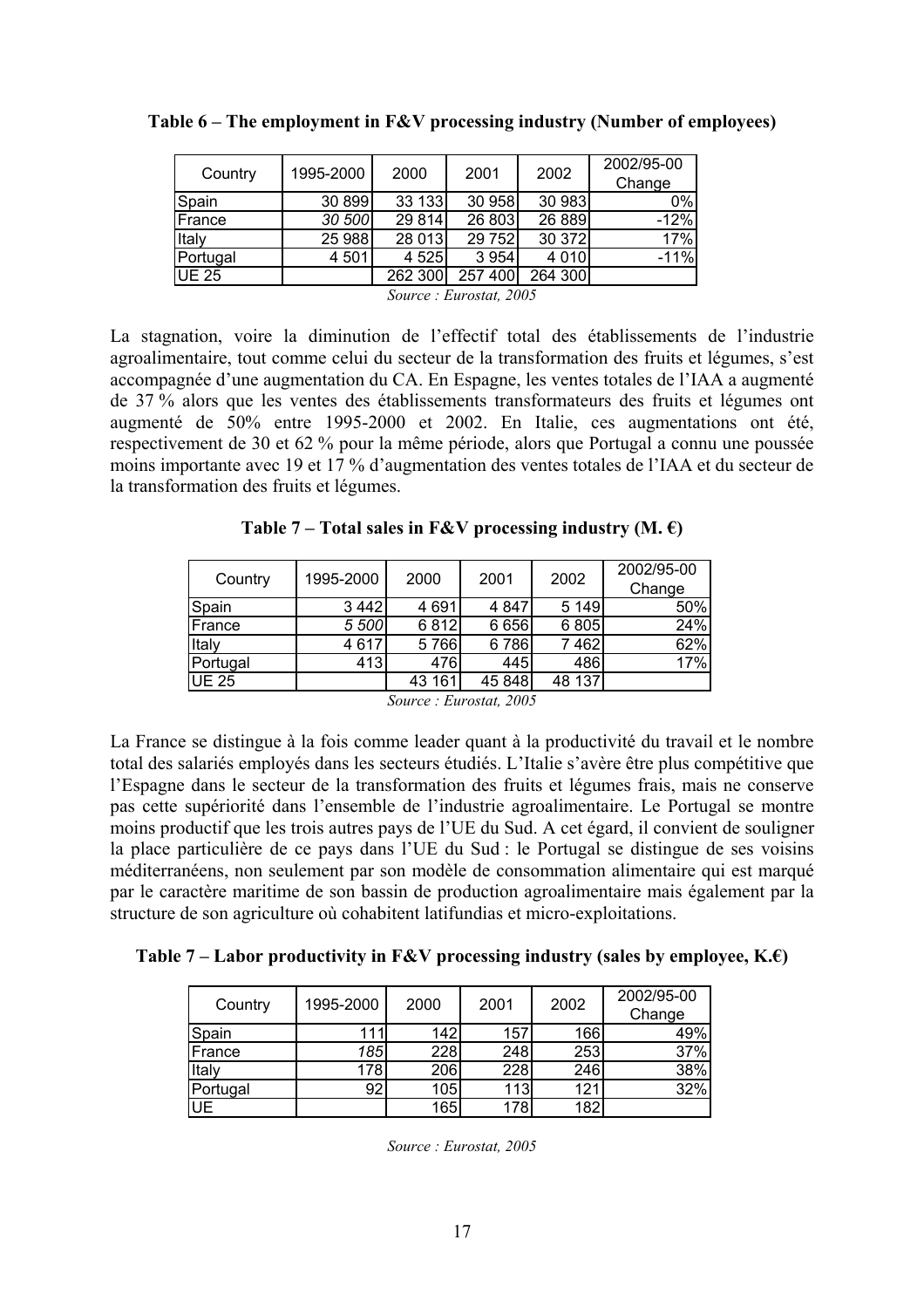On observe, en 2001, que les écarts de productivité du travail sont considérables au sein de l'UE. Les Pays-Bas emportent la palme, avec près de 330 K.€ de CA par employé. A l'autre extrême, le Portugal enregistre une performance 3 fois inférieure. D'une manière générale, les pays du nord de l'Europe disposent de rendements notablement supérieurs à ceux de l'Europe du sud dans l'industrie des fruits et légumes, à l'exception du Royaume Uni.

#### **Graphe 1**



**F&V processing Industry Labor productivity in some European Countries - 2001**

*Source : Eurostat, 2005*

Les données statistiques concernant les industries agroalimentaires des pays méditerranéens font gravement défaut, tant au Nord qu'au Sud du Bassin. Des analyses pertinentes ne peuvent être menées que si elles s'appuient sur des données continues dans le temps et homogènes dans la collecte et le traitement des informations d'un pays à l'autre, ce qui est loin d'être le cas actuellement.

Dans le classement des cent premières firmes agroalimentaires mondiales (Ayadi, Rastoin, Tozanli, 2004), les firmes du secteur des fruits et légumes sont peu présentes. Au nombre de 4 en 2004, elles ne réalisent que 2 % du CA cumulé du Top 100 et 1 % des profits.

**Table 8 – Leading Firms in World F&V manufacturing Industry - 2004** 

| Top<br>100<br>Rank | Corporate Name                 | Nationality | Food<br>Sales<br>$(M.$ \$) | Employees | Net Margin | <b>ROI</b><br>(Profit/Sales) (Profit/St.Equity) | Productivity<br>(Sales/Empl.,<br>K.S |
|--------------------|--------------------------------|-------------|----------------------------|-----------|------------|-------------------------------------------------|--------------------------------------|
| 50                 | Dole Food Company Inc.         | <b>USA</b>  | 5 3 1 6                    | 64 000    | 3%         |                                                 | 831                                  |
| 82                 | Del Monte Foods Company        | <b>USA</b>  | 3 1 3 1                    | 17 500    | 5%         | 15%.                                            | 179I                                 |
| 85                 | Chiquita Brands Int'l. Inc.    | <b>USA</b>  | 3071                       | 21 000    | 2%         | 7%                                              | 146 l                                |
| 96                 | <b>IFvffes</b>                 | Irlande     | 2665                       | 2979      | 4%         | 20%                                             | 894                                  |
|                    | Average Food Industry, Top 100 |             |                            | 34 224    | 6%l        | 16%                                             | 305                                  |

*Source, UMR Moisa, 2005, Agrodata, Ciheam-Iamm, Montpellier*

La taille des firmes leaders reste inférieure à celle constatée dans les autres secteurs de l'agroalimentaire, loin derrière les géants multiproduits (Nestlé 65 milliards \$ de CA, Kraft,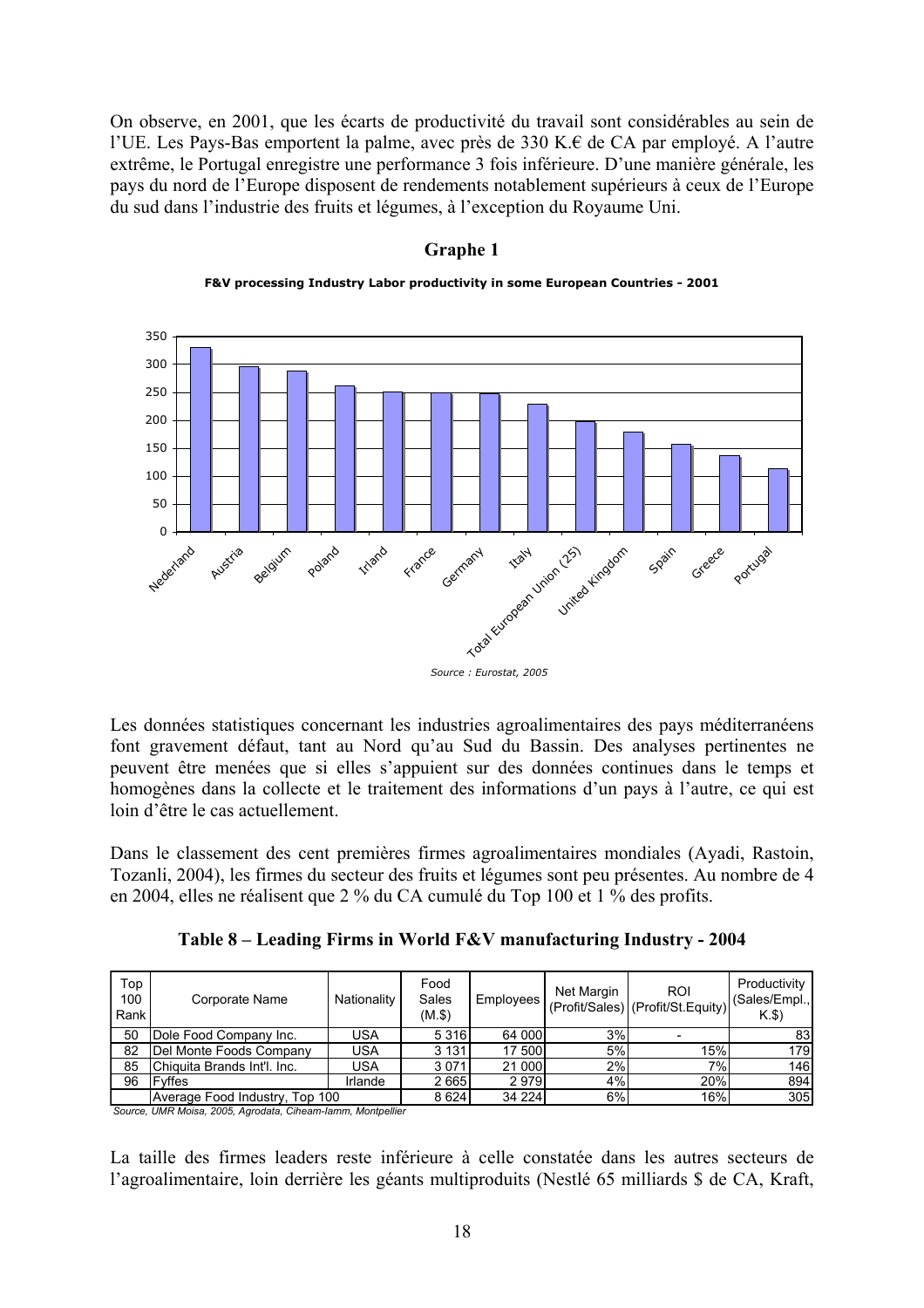32 milliards). Dole, n°1 du secteur n'est que 50ème au palmarès mondial. Les performances financières des 4 premières entreprises mondiales de l'industrie des F&L sont inégales, avec des marges nettes plus faibles que dans les autres secteurs (4 % contre 6 %), mais une rentabilité du capital comparable (environ 15 %), sauf pour Chiquita dont le résultat net en 2004 reste décevant. La productivité du travail est médiocre, en particulier pour Dole, probablement en raison de l'intégration de grandes plantations de bananes et d'ananas. Ces éléments confirment le « retard » de l'industrie de transformation des F&L par rapport à d'autres activités agroalimentaires qui ont généré des multinationales puissantes et nombreuses, comme par exemple l'industrie laitière ou celle des boissons.

On dispose de très peu de données sur la concentration réelle de l'offre dans l'IAA, en raison des lacunes des enquêtes officielles sur les entreprises qui ignorent le phénomène de « groupe consolidé ». Seul le Census Bureau des Etats-Unis publie quelques estimations sur ce sujet. Les chiffres du tableau ci-dessous confirment l'analyse du Top 100 mondial. Le secteur des F&L transformés est peu oligopolistique si on le compare à celui des grains ou du sucre. L'explication est à rechercher dans l'amont agricole, généralement atomisé, les technologies moins coûteuses, les barrières à l'entrée moins hautes, le marketing moins sophistiqué.

| Industry                        | Companies (Number) | Percent of shipment value |                 |  |  |
|---------------------------------|--------------------|---------------------------|-----------------|--|--|
|                                 |                    | 4 largest firms           | 8 largest firms |  |  |
| Speciality canning              | 122                | 67,2                      | 83,5            |  |  |
| Frozen speciality food          | 363                | 40,2                      | 56,9            |  |  |
| Frozen fruit, juice & vegetable | 177                | 34,3                      | 47,4            |  |  |
| Dried & dehydrated food         | 125                | 30,3                      | 51,1            |  |  |
| Fruit & vegetable canning       | 661                | 24,9                      | 38,0            |  |  |
|                                 |                    |                           |                 |  |  |
| Chocolate confectionery         | 152                | 79,5                      | 92,5            |  |  |
| <b>Breakfast cereals</b>        | 48                 | 82,9                      | 93,5            |  |  |
| Cane sugar refening             |                    | 98.7                      | 99.9            |  |  |

**Table 9 – Market concentration in the food processing industry – USA, 1997** 

*Source : USDA-ERS, 3002, US Food Marketing System* 

#### **1.1.3 – Les tendances de la comsommation**

La consommation de fruits et légumes représente de 5 à 50 % du budget des ménages consacré à l'alimentation selon les pays. Elle est particulièrement élevée dans les pays méditerranéens : Japon, Liban, Tunisie, Turquie, Israël, Turquie consacrent plus de 20% des dépenses alimentaires à l'achat de fruits et légumes. Cette proportion est plus modeste, de l'ordre de 12 %, en France et au Royaume-Uni et 8 % en Allemagne. Cette hétérogénéité résulte de la structure des modèles de consommation alimentaire, qui, en fonction des capacités locales de production, du pouvoir d'achat et des habitudes alimentaires sont variables d'un pays à l'autre.

Les élasticités-revenus des fruits et légumes sont faibles (de 0,1 à 0,4 dans les pays riches). Les consommateurs ont encore tendance à privilégier les produits laitiers, le poisson, les viandes et les boissons, lorsque leurs revenus augmentent, en dépit des recommandations des nutritionnistes qui ont démontré les qualités prophylactiques des F&L vis-à-vis des maladies dégénératives comme les cancers ou le diabète.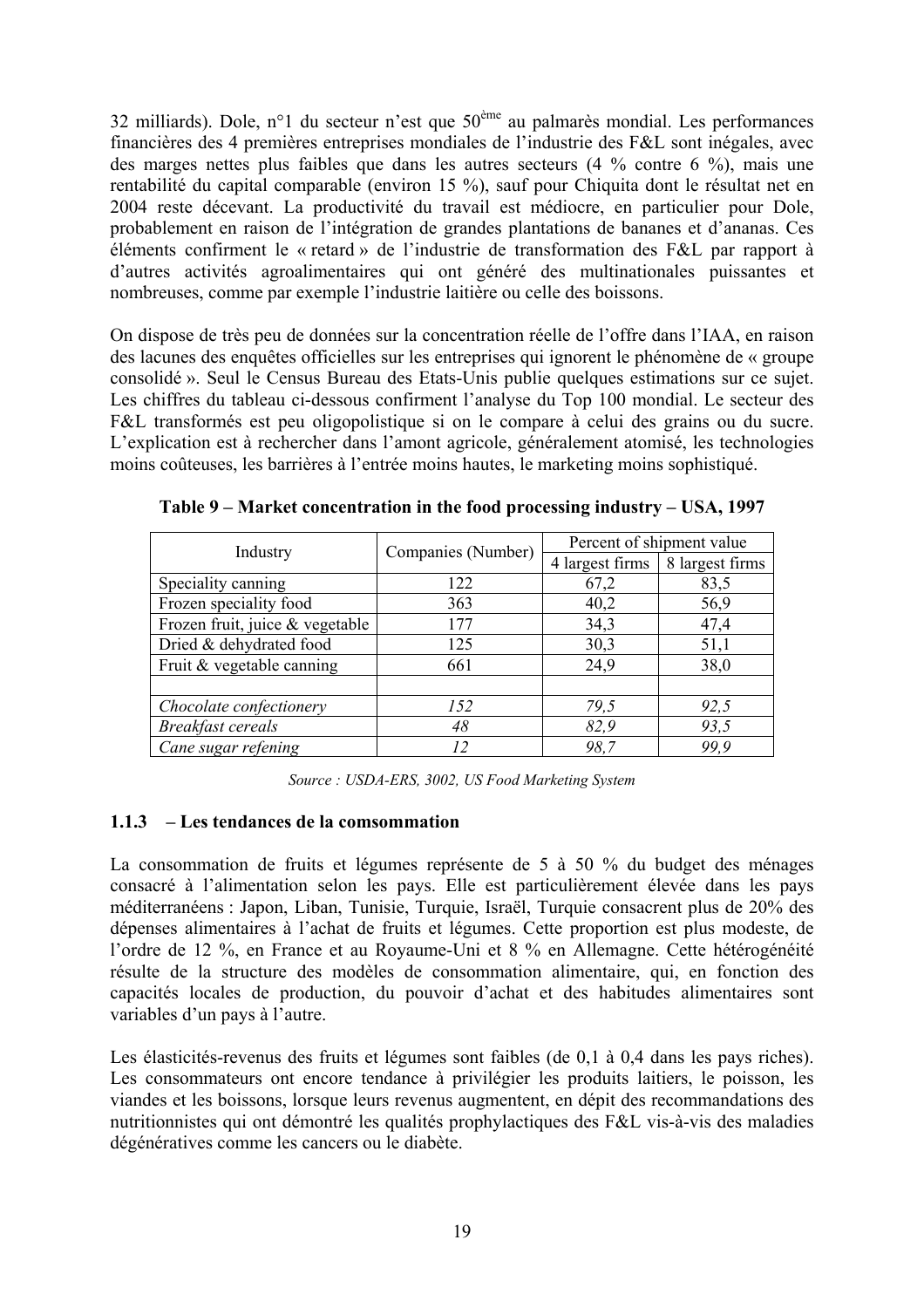|                | Food share of         | Share of total food expenditures |                       |                      |                   |               |                         |  |  |  |
|----------------|-----------------------|----------------------------------|-----------------------|----------------------|-------------------|---------------|-------------------------|--|--|--|
| 2003           | total<br>expenditures | Fruit and<br>vegetables          | Breads and<br>cereals | Meats and<br>seafood | Dairy and<br>eggs | Oils and fats | Sugar,<br>confectionery |  |  |  |
| Morocco        | 29,6                  | 26,2                             | 20,9                  | 22,9                 | 1,8               | 12,9          | 6,7                     |  |  |  |
| China          | 28,3                  | 15,9                             | 2,1                   | 27,9                 | 6,5               | 2,8           | 1,3                     |  |  |  |
| Turkey         | 25,0                  | 23,7                             | 25,2                  | 18,6                 | 10,9              | 7,0           | 8,6                     |  |  |  |
| South Africa   | 17,5                  | 18,5                             | 24,3                  | 31,0                 | 8,6               | 4,9           | 6,6                     |  |  |  |
| France         | 13,6                  | 17,1                             | 14,7                  | 39,1                 | 14,9              | 2,9           | 7,9                     |  |  |  |
| Japan          | 13,4                  | 20,5                             | 13,4                  | 25,6                 | 6,6               | 6,0           | 10,0                    |  |  |  |
| Germany        | 10,9                  | 17,0                             | 19,3                  | 25,2                 | 15,3              | 2,9           | 7,6                     |  |  |  |
| United Kingdom | 8,3                   | 23,7                             | 16,3                  | 29,0                 | 13,8              | 2,1           | 12,6                    |  |  |  |
| United States  | 6,1                   | 14,5                             | 17,2                  | 26.4                 | 11,9              | 2,3           | 7,5                     |  |  |  |

#### **Table 10 – Food consumption structure in selected countries**

*Source:ŹUSDA-ESR, 2005, & Euromonitor, from national statistics, 2004.*

Les fruits et légumes transformés connaissent des taux de croissance plus soutenus que les produits frais, pour des raisons de praticité dans la préparation des repas et de possibilité de conservation. On note en particulier l'explosion de la consommation de jus de fruits, qui accompagne celle de la catégorie « boissons non alcoolisées ». Dans cette catégorie, on trouve à la fois des produits nocifs pour la santé (sodas, très chargés en sucre) et des produits à connotation diététique (eaux minérales et jus). Entre 1970 et 1990, la consommation de fruits et légumes frais a progressé de 10 à 20 %<sup>11</sup> en valeur (en monnaie constante), mais elle stagne depuis. Par contre, les produits transformés ont plus que doublé entre 1970 et 1990, puis ont enregistré une croissance d'environ 25 % par la suite. Les jus de fruits ont été multiplié par 3,5 entre 1970 et 1990 et ont encore doublé entre 1990 et 2004.





<sup>&</sup>lt;sup>11</sup> Les fruits tropicaux ont progressé de 90 % et continuent de croître légèrement après 1990. Par contre les pommes de terre ont régressé de 30 % depuis 1970.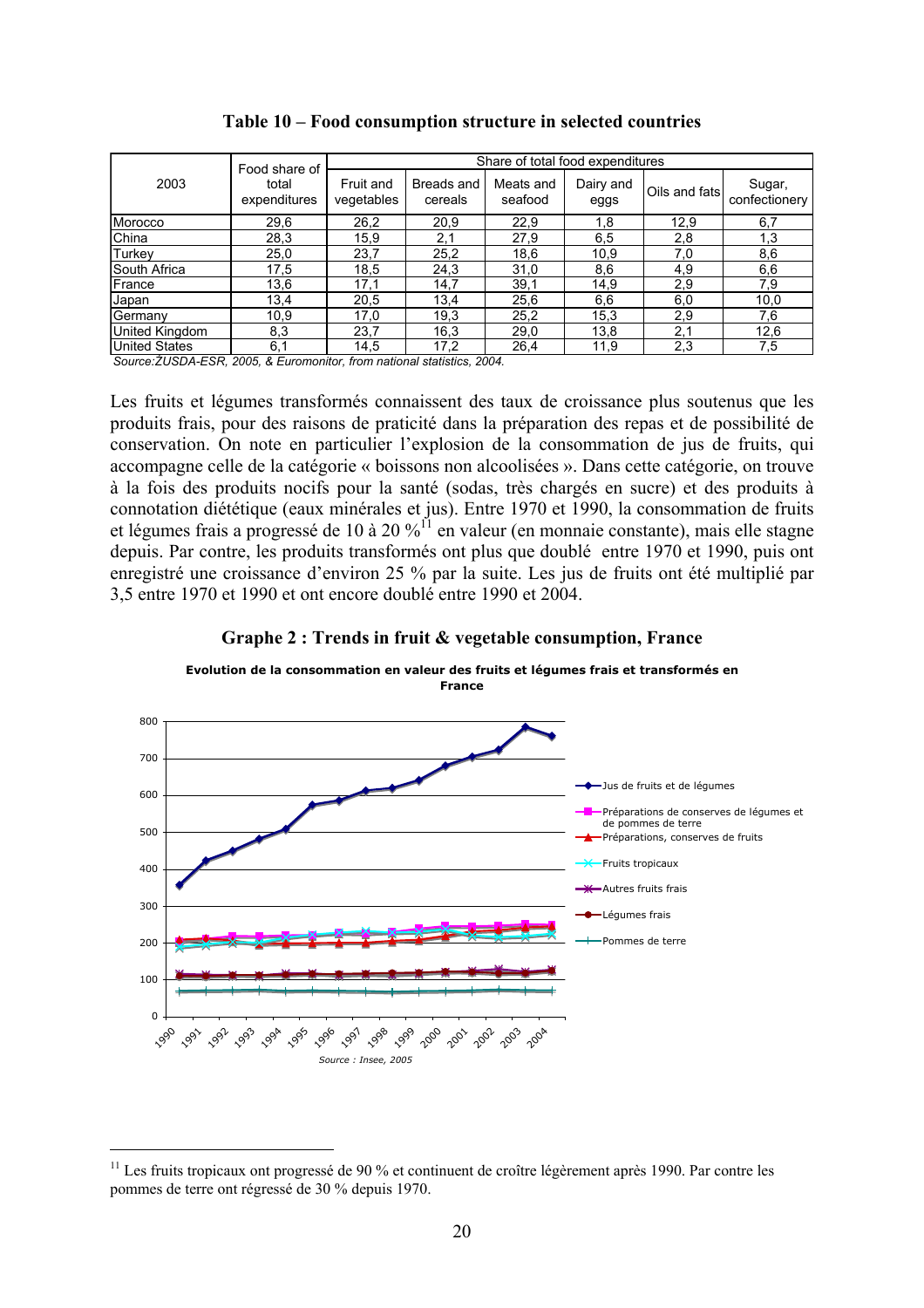Aux Etats-Unis, on observe une évolution sensiblement différente, avec une croissance plus rapide des produits frais que des produits industriels. Les conserves de légumes stagnent tandis que les surgelés progressent fortement. Au total, en équivalent produits frais, les utilisations s'équilibrent.

|                       |                    |        | Processed          |               |      |                         |       |                  |            |  |
|-----------------------|--------------------|--------|--------------------|---------------|------|-------------------------|-------|------------------|------------|--|
| Year                  | Total <sup>1</sup> | Fresh  |                    | Canned Frozen |      |                         |       |                  | Processed/ |  |
|                       |                    |        | Total <sup>1</sup> |               |      | Dehydrated Chips Pulses |       |                  | Total      |  |
|                       |                    | Pounds |                    |               |      |                         |       |                  |            |  |
| Average 71-73   337,6 |                    | 149.1  | 188.5              | 103.5         | 47   | 13,8                    | 16.   | 7.4 <sub>1</sub> | 56%        |  |
| Average $01-03$       | 412.6              |        | 194,5 218,1        | 99,5          | 77 Q | 16,1                    |       | 7,4              | 53%        |  |
| <b>Change</b>         | 22%                | 31%    | 16%                | $-4%$         | 65%  | $.7\%$                  | $2\%$ | $1\%$            |            |  |

**Table 11 – Total vegetable : Per capita consumption (fresh weight equivalent), USA** 

<sup>1</sup>Includes miscellaneous vegetables.

*Source: USDA/Economic Research Service. Data last updated Dec. 21, 2004.*

La consommation de fruits au sirop subit une forte de baisse aux Etats-Unis, alors que les jus de fruits se situent à un haut niveau et continuent de croître. Le marché des produits frais semble offrir un réel potentiel qui profite principalement à la Californie, à la Floride et et au Mexique.

Selon l'USDA, à l'horizon 2020, les ventes de fruits frais devraient s'accroître de plus de 25 % par rapport à 2000. Les facteurs prépondérants dans cette hausse seront avant tout démographiques (population en augmentation de 50 millions de personnes), ethniques (influence des latinos et des asiatiques), et éducationnels. L'urbanisation et les revenus n'expliqueront qu'une faible fraction des évolutions attendues (Biig-Hwan Lin, 2004). Cette prospective devrait éclairer les évolutions possible en Europe.

| Table 12 - Total fruit: Per capita consumption (fresh weight equivalent), USA |  |  |  |
|-------------------------------------------------------------------------------|--|--|--|
|                                                                               |  |  |  |

|                    |       |                            |        | Processed |       |                                                       |      |       |  |
|--------------------|-------|----------------------------|--------|-----------|-------|-------------------------------------------------------|------|-------|--|
| Year               | Total | Fresh                      |        |           |       | $\text{Total}^1$ Canned Juice $\text{Frozen}^2$ Dried |      | Total |  |
|                    |       | <b>Total Fruit, Pounds</b> |        |           |       |                                                       |      |       |  |
| $ Average, 71-73 $ | 237,5 |                            | 140.2' |           | 102,0 | 3.9                                                   | 9.0. | 59%   |  |
| Average, $01-03$   | 273.4 | 126.4                      | 146,9  |           | 14,1  | 5,4                                                   | 10.2 | 54%   |  |
| Change             | 15%   | 30%                        | $5\%$  | $-32%$    | 12%   | 38%                                                   | 13%  |       |  |

<sup>1</sup>Includes apples used for vinegar, wine, and fresh slices for pie making. <sup>2</sup>Includes miscella *Source: USDA/Economic Research Service. Data last updated Dec. 21, 2004.*

En France, le marché des fruits et légumes s'élevait près de 30 milliards  $\epsilon$  en 2004. Avec 15 milliards, les produits frais s'accapare 62 % des produits agricoles consommés. Les F&L transformés, par contre, représentent 16 % seulement des produits vendus par l'IAA. Les produits frais sont majoritaires dans les achats des ménages (près de 67 %), malgré la valeur ajoutée par l'industrie. Ils progressent plus rapidement que les produits transformés (20 % entre 2000 et 2004, contre 17 %). Compte tenu des indices en volume utilisés dans le graphique 2, on peut noter un effet prix en faveur des fruits et légumes frais sur la période considérée.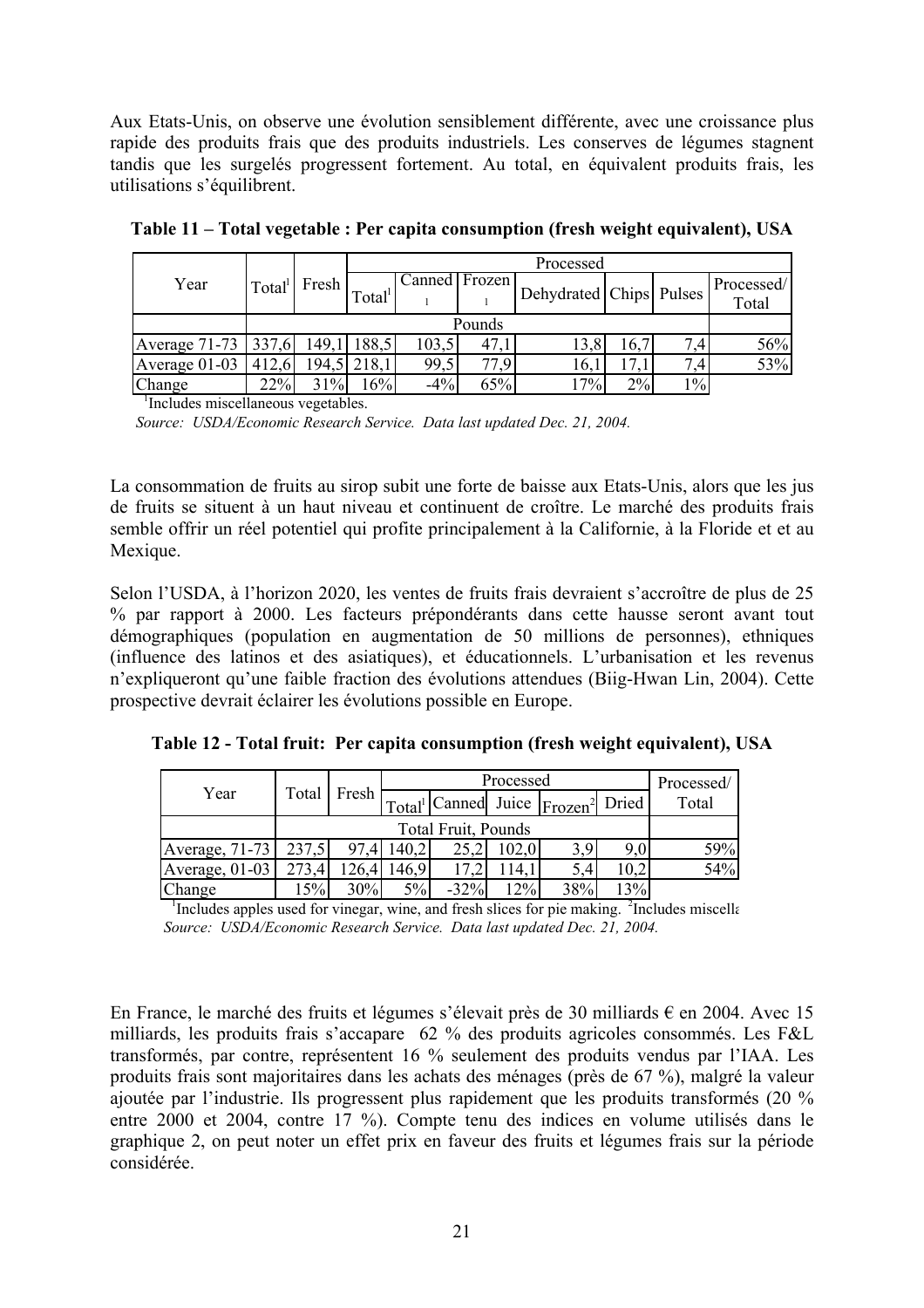| <b>Produits</b>                                                                           | Consommation |      | Croissance |
|-------------------------------------------------------------------------------------------|--------------|------|------------|
|                                                                                           | M.U          | Part | a04/a00    |
| Autres fruits frais ccm                                                                   | 6 604        | 45%  | 27,4%      |
| L'gumes frais ccm                                                                         | 5729         | 39%  | 9,5%       |
| Pommes de terre ccm                                                                       | 1 366        | 9%   | 29,2%      |
| Fruits tropicaux ccm                                                                      | 1 0 24       | 7%   | 2,7%       |
| Total fruits et l'gumes frais                                                             | 14 722       | 100% | 19,9%      |
| Pr <sup>o</sup> paration de conserves de l'gumes et de pommes de terre                    | 3880         | 54%  | 9,3%       |
| Pr <sup>o</sup> parations, conserves de fruits                                            | 1827         | 25%  | 26,0%      |
| Jus de fruits et de l'gumes                                                               | 1 5 2 0      | 21%  | 16,5%      |
| Total fruits et l'gumes transform's                                                       | 7 2 2 7      | 100% | 14,6%      |
| Total fruits et l'gumes                                                                   | 21 949       |      | 16,9%      |
| Source : INSEE, 2005, La consommation des m'nages en 2004, Insee R'sultats, Soci't', n 40 |              |      |            |

## **Tabl. 13 – Le marché français des fruits et légumes**

## **1.1.4 – Le poids de la grande distribution**

Le commerce alimentaire ne cesse de se concentrer et de s'intégrer en Europe. Le commerce de détail des produits alimentaires est ainsi assuré à plus de 70 % par les GMS (grandes et moyennes surfaces en libre service, principalement supermarchés et hypermarchés) en France.

Par ailleurs, les firmes de la grande distribution intègrent, à travers des centrales d'achat le stade du commerce de gros et ces centrales ont tendance à regrouper plusieurs firmes en principe « concurrentes » au sein de « super centrales », accroissant le pouvoir de marché de ces entreprises sur leurs fournisseurs. On note ainsi la présence de 3 structures de très grande taille : Agenor (Intermarché, Eroski, Edeka), IRTS (Auchan, Casino) et CMI (Carrefour), domiciliées en Suisse pour échapper à la réglementation communautaire sur la concurrence. L'objectif de ces « eurocentrales » est évidemment la compression des coûts par la massification des achats, mais aussi la recherche de synergie sur les MDD, l'audit des fournisseurs et les formats de magasin (Bachelier, 2005).

Ces centrales d'achat sont adossées à des groupes très puissants : en 2003, les 100 leaders mondiaux de la grande distribution ont réalisé un CA cumulé de plus de 2000 milliards US\$. Il est symptomatique de noter que la première firme mondiale est, depuis 3 ans, le distributeur généraliste Wal Mart (Etats-Unis) avec 260 milliards de \$ de CA et plus d'un million d'employés. La taille et la position de ces groupes au contact du consommateur font qu'ils exercent un effet d'entraînement décisif sur l'ensemble des filières agroalimentaires.

Dans le secteur des fruits et légumes, le rôle de la grande distribution est plus important pour les produits transformés que pour les produits frais, en raison du caractère industriel et marketé de ces produits.

Si la grande distribution est devenue totalement incontournable pour les IAA en général et les F&L en particulier, des pistes « d'autonomisation » et de « rentabilisation » existent néanmoins à travers des outils tels que la spécificité territoriale des produits ou les circuits alternatifs, notamment la RHF (restauration hors foyer), les filières courtes ou l'association avec le tourisme.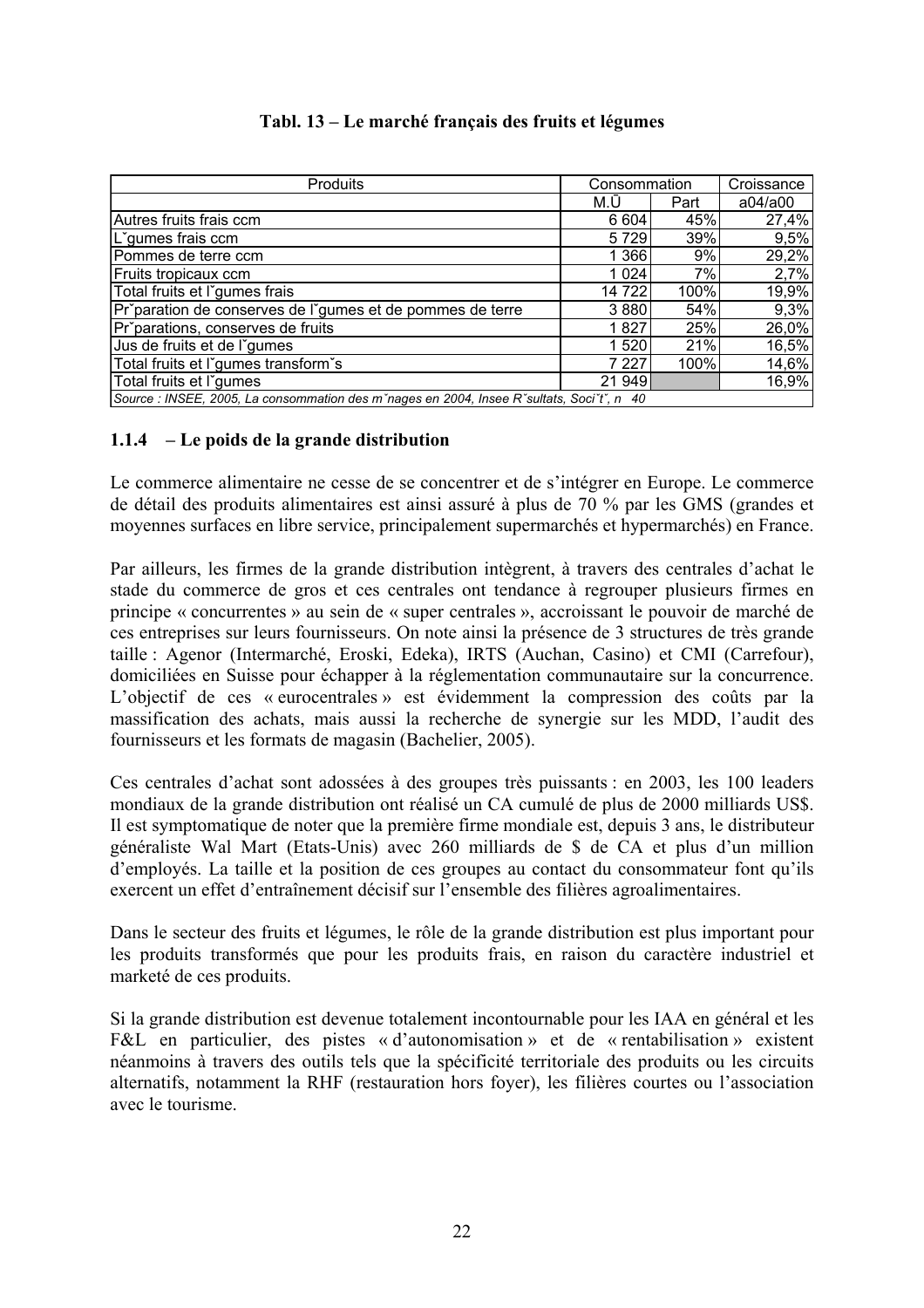## **1.2 - Les échanges internationaux**

Selon les données des Nations Unies (Comtrade, 2005), les exportations mondiales de fruits et légumes transformés ont atteint 29 milliards US\$ en moyenne 2001-2003, alors que les produits frais représentaient 50 milliards \$. Le rythme de croissance sur les 10 dernières années (base 1992-94) a été presque identique pour les deux catégories de produits : respectivement 54 % et 52 %.

## **1.2.1 – Les flux commerciaux par zone géoéconomique**

En 23001-2003, l'UE-15 assurait 45 % des exportations et 52 % des importations mondiales en raison d'échanges intra-communautaires extrêmement importants : 36 % du commerce mondial était réalisé entre les 15 pays de l'UE. En d'autres termes, le grand marché unique européen absorbait 79 % des exportations et 68 % des importations totales de l'UE-15.

**Table 14 : International Trade Matrix of Processed Fruit & Vegetable (\*) by Economic Region** 

| $M.$ \$         | EU     | SEMC |         | NAFTA   MERCOSUR | Great<br>China | RoW   | Total<br>World | EU/World |
|-----------------|--------|------|---------|------------------|----------------|-------|----------------|----------|
| EU              | 10 300 | 116  | 733     | 44               | 13             | 850   | 13 057         | 79%      |
| <b>SEMC</b>     | 767    | 35   | 143     | 5                |                | 302   | 1 256          | 61%      |
| <b>NAFTA</b>    | 472    | 28   | 2 3 1 0 | 9 <sub>l</sub>   | 53             | 1 350 | 4 2 2 2        | 11%      |
| <b>MERCOSUR</b> | 837    | 11   | 314     | 122              | 12             | 226   | 1 522          | 55%      |
| Great china     | 540    | 22   | 344     | 8                |                | 1910  | 2 8 2 4        | 19%      |
| RoW             | 2 200  | 76   | 1 0 3 0 | 64               | 95             | 2470  | 5935           | 37%      |
| Total World     | 15 116 | 289  | 4 8 7 4 | 252              | 177            | 8 108 | 28 8 16        | 52%      |
| EU / World      | 68%    | 40%  | 15%     | 18%              | 7%             | 23%   | 45%            |          |

(\*) Including dried fruit and vegetable

EU: European Union (15), NAFTA: North Atlantic Free Trade Association, SEMC: Southern and Eastern Mediterranean Countries, RoW: Rest of the World

*Source: working out from UN, Comtrade, 2005 and Emlinger, 2005*

En éliminant le commerce intra-zone, l'UE-15 fait jeu égal avec la Grande Chine pour les exportations (20 % du total mondial), mais demeure très largement en tête pour les importations (35 %). L'ALENA/NAFTA est la deuxième grande région en ce qui concerne le commerce de fruits et légumes transformés avec 14 % des exportations mondiales et 19 % des importations. Les  $PSEM<sup>12</sup>$  constituent un sous-ensemble significatif, avec 9 % des exportations totales, principalement vers les pays de l'UE (63 % des débouchés), mais seulement 2 % des importations en raison de fortes protections à l'entrée (taxes à l'importation se situant entre 30 et 50 % du prix CAF) et du pouvoir d'achat réduit des ménages.

<sup>&</sup>lt;sup>12</sup> PSEM : Pays du Sud et de l'Est de la Méditerranée.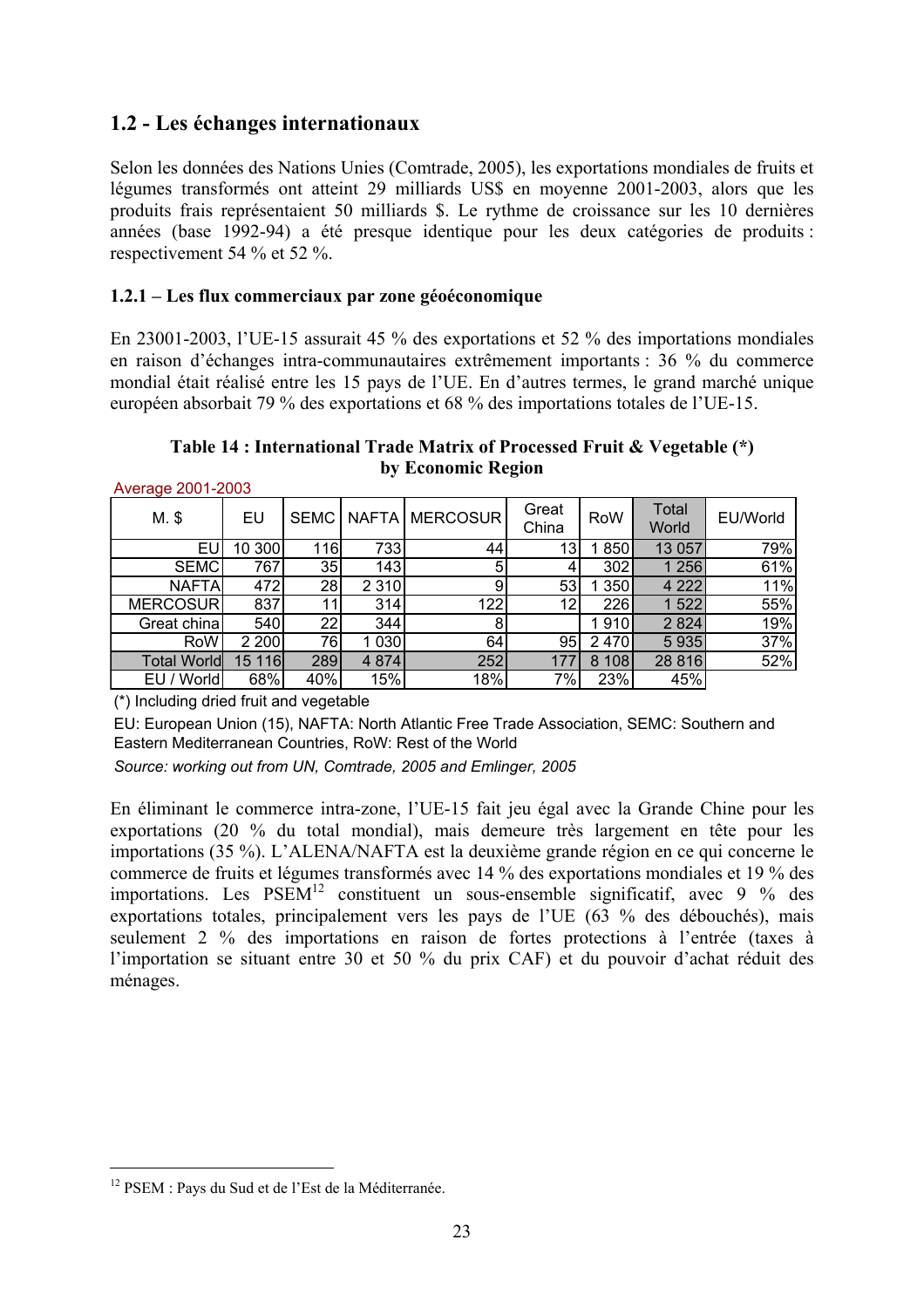## **Table 15 : International trade Matrix of fresh Fruit & Vegetable (\*), by Economic Area, excluding Intra-Region Trade**

| n                   |       |             |              |                 |                |         |                |                 |
|---------------------|-------|-------------|--------------|-----------------|----------------|---------|----------------|-----------------|
| M. \$               | EU    | <b>SEMC</b> | <b>NAFTA</b> | <b>MERCOSUR</b> | Great<br>China | RoW     | Total<br>World | Market<br>Share |
| EU                  |       | 116         | 733          | 44              | 13             | 850     | 2757           | 20%             |
| <b>SEMC</b>         | 767   |             | 143          | 5               | 4              | 302     | 1 2 2 1        | 9%              |
| <b>NAFTA</b>        | 472   | 28          |              | 9               | 53             | 1 350   | 1912           | 14%             |
| <b>MERCOSUR</b>     | 837   | 11          | 314          |                 | 12             | 226     | 1400           | 10%             |
| Great china         | 540   | 22          | 344          | 8               |                | 1910    | 2 8 2 4        | 21%             |
| RoW                 | 2 200 | 76          | 1 0 3 0      | 64              | 95             |         | 3 4 6 5        | 26%             |
| <b>Total World</b>  | 4816  | 254         | 2 5 6 4      | 130             | 177            | 5 6 3 8 | 13 579         | 100%            |
| <b>Market Share</b> | 35%   | 2%          | 19%          | $1\%$           | $1\%$          | 42%     | 100%           |                 |

#### **Average 2001-2003**

(\*) Including dried fruit and vegetable

EU: European Union (15), NAFTA: North Atlantic Free Trade Association, SEMC: Southern and Eastern Mediterranean Countries, RoW: Rest of the World

*Source: working out from UN, Comtrade, 2005 and Emlinger, 2005* 

On notera que l'approvisionnement en fruits et légumes transformés de l'UE-15 en provenance des pays tiers provient à 46 % du « reste du monde », c'est-à-dire principalement d'Afrique au Sud du Sahara et d'Asie. Les PSEM couvrent un peu moins de 16 % des besoins de l'UE. Le Mercosur représente 17 %, l'Alena et la Chine environ 10 %. La dépendance de l'UE vis-à-vis des PSEM est donc faible.

Inversement, les PSEM ne constituent qu'un débouché marginal pour les exportations de l'UE  $(4 \frac{9}{0})$ .

Avec 4 % des exportations vers les PSEM et et 16 % des importations de l'UE en provenance de ces pays, les enjeux de la libéralisation commerciale euro-méditerranéenne ne sont donc pas, pour l'UE, considérables en ce qui concerne le secteur des fruits et légumes transformés. On doit noter cependant une forte asymétrie dans ces échanges : l'UE-15 absorbe plus de la moitié des exportations de fruits et légumes frais des PSEM et 63 % de leurs ventes internationales de fruits et légumes transformés (Emlinger et al., 2004). Il y a donc d'un côté (au Sud et à l'est de la Méditerranée), une question vitale pour le secteur, de l'autre (au Nord), un instrument de négociation politique, à resituer dans un contexte plus global de relation économique et surtout politique.

Le dynamisme des échanges internationaux de fruits et légumes transformés est variable selon les régions du monde. Il est très élevé pour la Chine qui voit sur les 10 dernières années (1992-94 à 2001-03) ses exportations doubler et ses importations tripler. L'UE et les PSEM développent leurs marchés, tant à l'export qu'à l'import à un rythme soutenu (respectivement 55 % et 65 %). L'ALENA progresse moins rapidement. Les performances du MERCOSUR sont médiocres.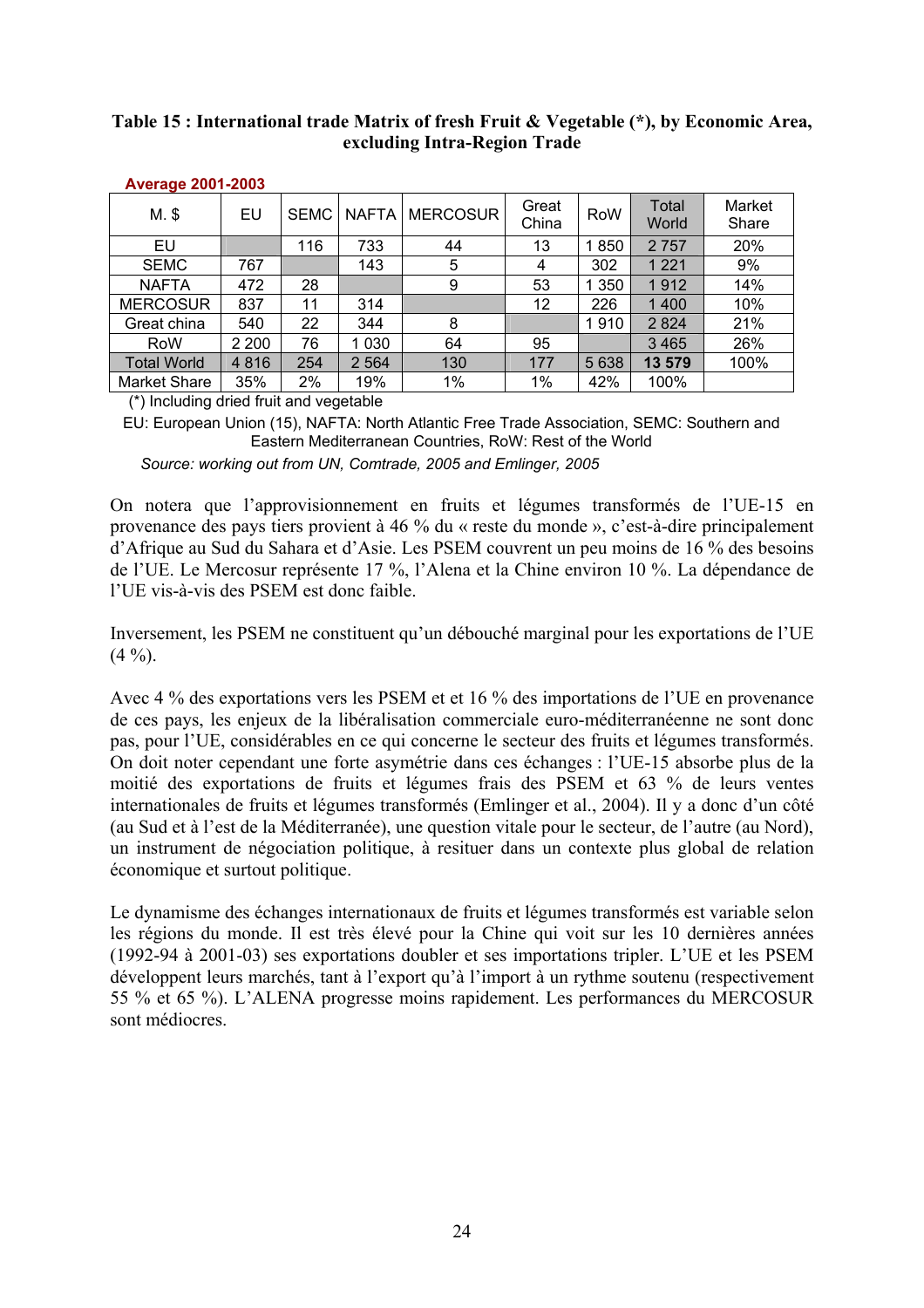| $M.$ \$            | EU    | <b>SEMC</b> |        | NAFTA   MERCOSUR | Great<br>China | <b>RoW</b> | Total<br>World |
|--------------------|-------|-------------|--------|------------------|----------------|------------|----------------|
| EU                 | 73%   | 45%         | 25%    | $-7%$            | 1709%          | 5%         | 54%            |
| <b>SEMC</b>        | 47%   | 44%         | 123%   | 245%             | 4983%          | 56%        | 56%            |
| <b>NAFTA</b>       | $-5%$ | 32%         | 104%   | $-57%$           | 1942%          | 9%         | 45%            |
| MERCOSUR           | 86%   | 206%        | $-26%$ | 18%              | 4380%          | $-23%$     | 20%            |
| Great china        | 171%  | 280%        | 213%   | 179%             |                | 92%        | 115%           |
| RoW                | 47%   | 102%        | 42%    | $-21%$           | 140%           | 42%        | 44%            |
| <b>Total World</b> | 65%   | 67%         | 60%    | $-2%$            | 308%           | 30%        | 53%            |

**Table 15 : Change in International trade Matrix of fresh Fruit & Vegetable, 1992-94 to 2001-03** 

*Source: working out from UN, Comtrade, 2005 and Emlinger, 2005*

#### **1.2.2 – Les produits échangés**

La dynamique des échanges sectoriels reflète les tendances lourdes de la consommation décrites plus haut. Les produits les plus dynamiques (jus de fruits, fruits et légumes issus de technologies innovantes comme les surgelés) correspondent aux préférences des ménages pour des biens à connotation santé. Au contraire, les produits classiques ou à faible valeur ajoutée stagnent (fruits confits) ou régressent (champignons). On observe des écarts importants entre les taux de croissance des exportations de l'UE et ceux des exportations mondiales, ce qui traduit des degrés différents d'évolution des technologies et des caractéristiques des d'entreprises.

| Table 16 – Trade of processed fruit & vegetables, sort by products export |
|---------------------------------------------------------------------------|
|---------------------------------------------------------------------------|

|                                               |         | UE               |                               |         | <b>Total World</b> |                               |          |
|-----------------------------------------------|---------|------------------|-------------------------------|---------|--------------------|-------------------------------|----------|
| Products                                      | M.Ū     | Product<br>Share | 1992-<br>94/2001-03<br>Change | M.Ū     | Product<br>Share   | 1992-<br>94/2001-03<br>Change | UE Share |
| Fruit juices                                  | 2830    | 22%              | 80%                           | 6730    | 23%                | 64%                           | 42%      |
| Fruit otherwise prepared                      | 630     | 12%              | 16%                           | 4 4 6 3 | 15%                | 32%                           | 37%      |
| Other vegetables prepared                     | 2 2 6 0 | 17%              | 45%                           | 4 189   | 15%                | 50%                           | 54%      |
| Vegetables frozen                             | 390     | 11%              | 162%                          | 2 604   | 9%                 | 115%                          | 53%      |
| Other vegetables, prepared, frozen            | 440     | 11%              | 128%                          | 2600    | 9%                 | 169%                          | 55%      |
| Tomatoes, prepared, preserved                 | 290     | 10%              | 28%                           | 1917    | 7%                 | 33%                           | 67%      |
| Fruit, frozen                                 | 333     | 3%               | 35%                           | 1 263   | 4%                 | 54%                           | 26%      |
| Dried vegetables                              | 274     | 2%               | 32%                           | 1072    | 4%                 | 10%                           | 26%      |
| Jam, jellies, marmalades                      | 559     | 4%               | 51%                           | 969     | 3%                 | 55%                           | 58%      |
| Vegetables, dried                             | 199     | 2%               | 67%                           | 785     | 3%                 | 49%                           | 25%      |
| Vegetables, preserved in vinegar              | 322     | 2%               | 40%                           | 774     | 3%                 | 42%                           | 42%      |
| Mushroom, prepared                            | 319     | 2%               | $-23%$                        | 673     | 2%                 | -7%                           | 47%      |
| Vegetables, temporarily preserved             | 86      | 1%               | 74%                           | 398     | 1%                 | 29%                           | 22%      |
| Vegetables, fruits preserved by sugar         | 72      | 1%               | $0\%$                         | 231     | 1%                 | 22%                           | 31%      |
| Fruit, temporarily preserved                  | 39      | 0%               | 3%                            | 171     | 1%                 | 63%                           | 23%      |
| <b>Total Processed Fruit &amp; Vegetables</b> | 13 043  | 100%             | 54%                           | 28 840  | 100%               | 54%                           | 45%      |
| <b>Total Fruit &amp; Vegetables</b>           | 34 770  |                  | 49%                           | 78 832  |                    | 53%                           | 44%      |

*Source, UN, Comtrade, 2005*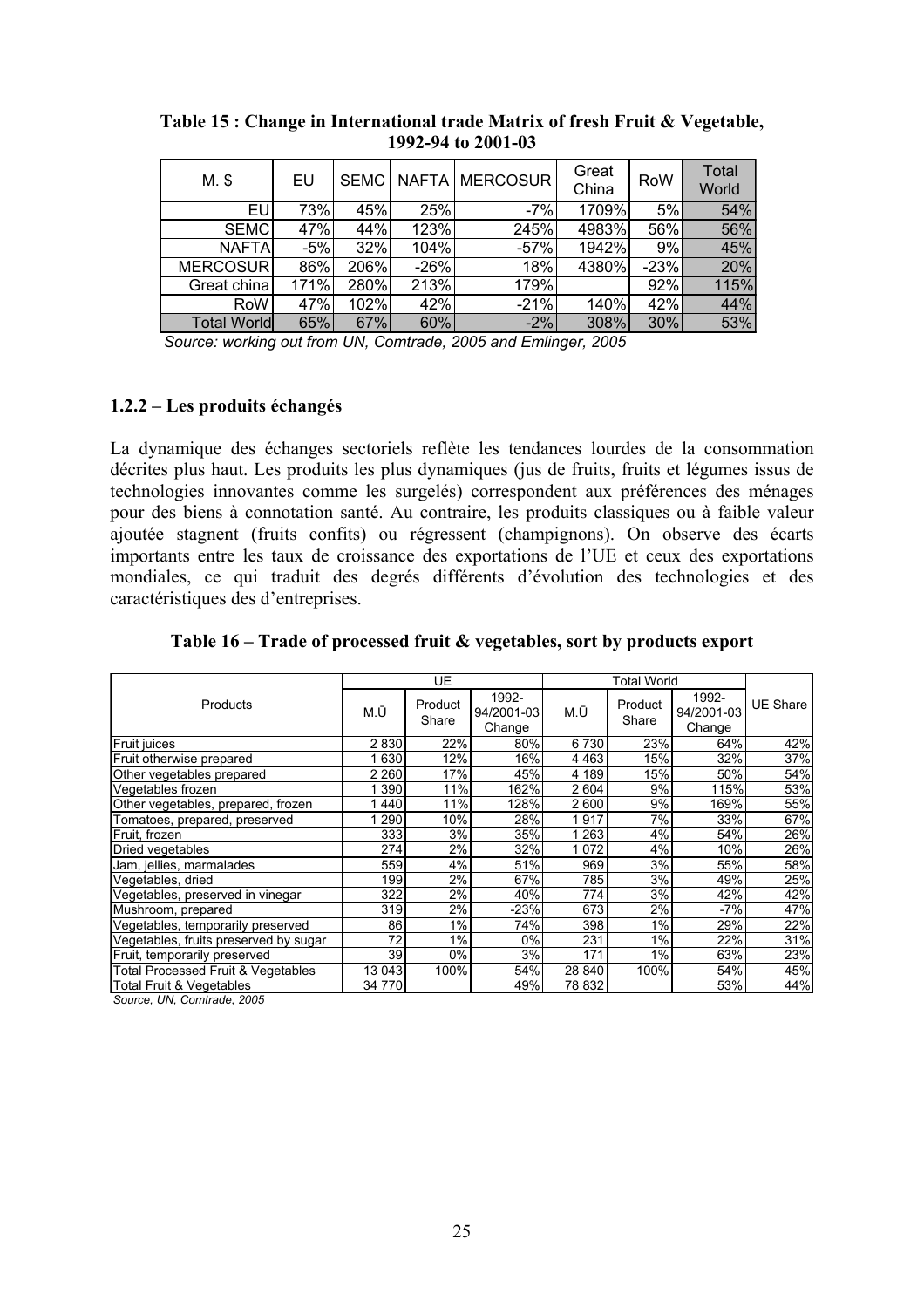## **1.2.3 – La valorisation des produits**

 $\overline{a}$ 

Nous avons établi un prix moyen apparent des exportations de fruits et légumes sur le marché mondial et sur l'origine Union européenne à 15, pour la période 2001-2003, à partir de la base de données Faostat $^{13}$ .

La hiérarchie des prix des produits est identique sur les deux provenances (monde et UE), à l'exception de 3 produits : fruits préparés, jus de fruits congelés, et autres légumes en conserve, mais pour des écarts minimes. Selon nos calculs, les produits les mieux valorisés sont les légumes déshydratés, à près de 3 \$/kg pour l'UE (+ 43 % par rapport au prix mondial), puis les olives en conserve  $(1.5 \text{ s.} + 11 \text{ %})$ , et les jus de fruits en dehors des jus d'orange  $(1,3 \text{ s}, +35 \text{ %})$ . Le prix UE moyen est de 0,88 \$/kg contre 0,83 \$ en moyenne mondiale (+ 6 %). On constate que la valorisation par rapport aux fruits et légumes frais est importante : l'écart est de 54 % pour le prix international et de 26 % pour le prix export UE, ce qui pourrait provenir de la nature des produits vendus à l'étranger.

| Table 17 – World and EU Export Prices, average 2001-2003 |  |  |
|----------------------------------------------------------|--|--|
|----------------------------------------------------------|--|--|

| Country / Export                | EU/World |       | <b>World Price</b> | <b>EU Price</b> | Price gap |
|---------------------------------|----------|-------|--------------------|-----------------|-----------|
| Unit                            | Volume   | Value | $\frac{1}{2}$      | \$/kg           | Eu-World  |
| Deshydrated vegetable           | 19%      | 27%   | 2,03               | 2,91            | 43%       |
| Preserved olive                 | 68%      | 76%   | 1,38               | 1,53            | 11%       |
| Fruit juce nda                  | 32%      | 44%   | 0,95               | 1,29            | 35%       |
| Prepared fruit                  | 39%      | 43%   | 1,02               | 1,12            | 10%       |
| Concentrated frozen fruit juice | 19%      | 21%   | 0,89               | 0,99            | 12%       |
| Preserved vegetable, other      | 51%      | 50%   | 0,95               | 0,93            | $-2%$     |
| Frozen vegetable                | 55%      | 54%   | 0,80               | 0,79            | $-1%$     |
| Tomato paste                    | 52%      | 58%   | 0,66               | 0,73            | 11%       |
| Orange juice                    | 64%      | 69%   | 0,64               | 0,69            | 8%        |
| Frozen potatoes                 | 57%      | 56%   | 0,63               | 0,61            | $-3%$     |
| Total top 10 Processed F&V      | 48%      | 49%   | 0,83               | 0,88            | 6%        |
| Total, processed F&V            | 45%      | 47%   | 0,83               | 0,87            | 5%        |
| Total, fresh F&V                | 32%      | 41%   | 0,54               | 0,68            | 27%       |
| Processed F&V / Fresh F&V       |          |       | 54%                | 26%             |           |

*Source ; FAO, Faostat, 2004* 

<sup>&</sup>lt;sup>13</sup> Les statistiques de la FAO (Faostat, 2005) diffèrent légèrement de celles des Nations-Unies (Comtrade, 2005) en ce qui concerne les chiffres relatifs aux valeurs des exportations et des importations (écart positif d'environ 4 % dans Comtrade). Faostat, à la différence de Comtrade fournit les volumes et les valeurs et permet donc de calculer un prix unitaire apparent des produits exportés (valeur/quantité)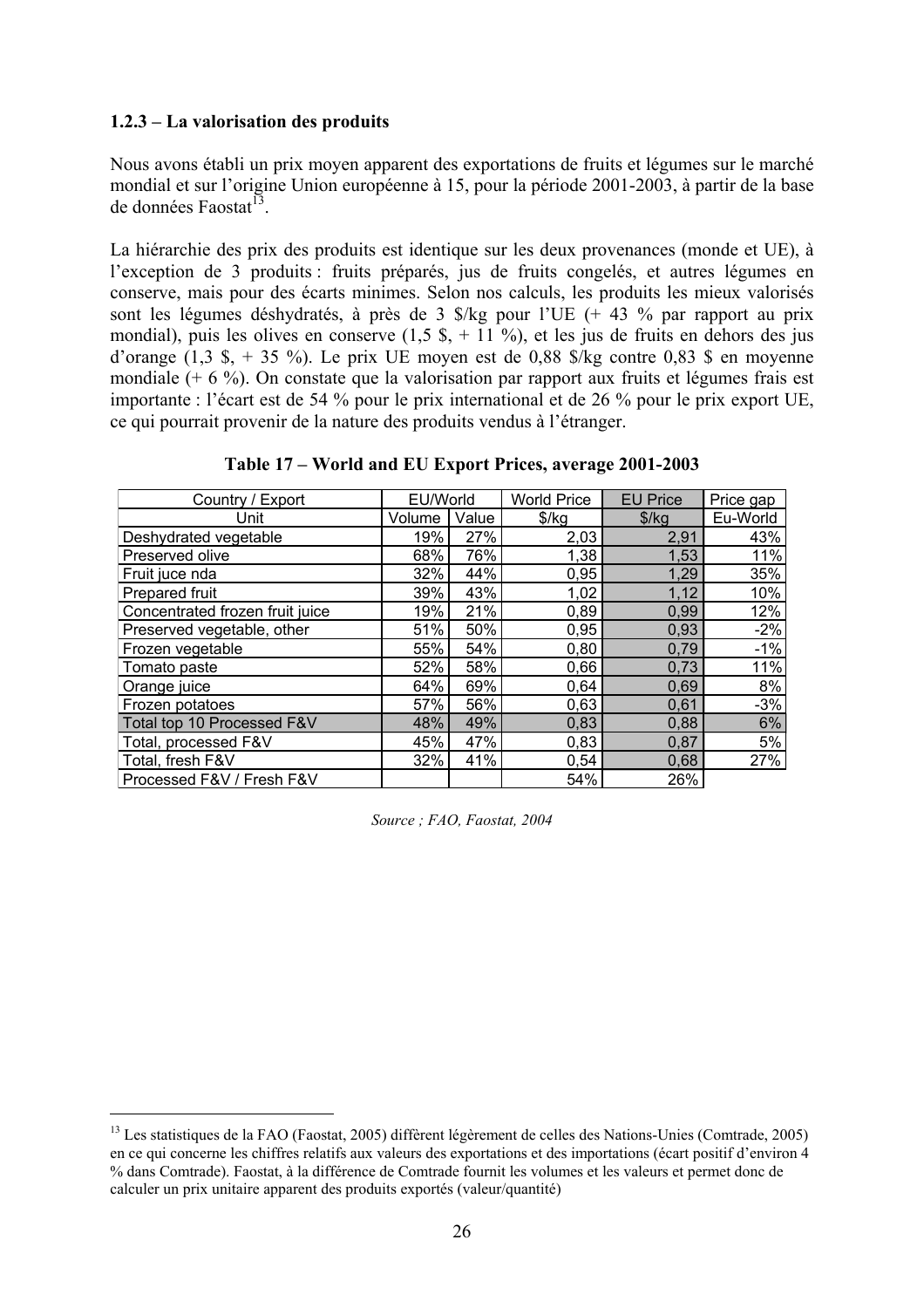## **1.3/ L'environnement institutionnel**

L'environnement institutionnel se compose des dispositions réglementaires publiques de régulation du secteur issues principalement de la Commission européennes et des organisations intervenant pour appliquer et faire évoluer ce dispositif.

Au sein de la réglementation européenne d'organisation commune du marché (OCM) les produits issus de l'industrie de la transformation des fruits et légumes ne bénéficient pas de dispositions aussi étendues que pour les produits frais. Il s'agit là d'une différence notable par rapport au secteur du lait ou du vin.

On notera par ailleurs la faible structuration en organisations professionnelles du secteur.

## **1.3.1 – L'OCM fruits et légumes transformés**

 $\overline{a}$ 

Les fruits et légumes transformés font l'objet d'un régime spécifique axé sur les aides à la transformation et des actions commerciales. Ce secteur fait l'objet du règlement (CE) 2202/96, JOCE L 297 du 21 novembre 1996)<sup>14</sup>. Le règlement prévoit notamment la signature, entre les OP (organisations de producteurs)<sup>15</sup> et l'industrie, de contrats de transformation fixant le prix de la matière première en fonction de l'offre et de la demande. Les OP bénéficient d'une aide communautaire visant à leur permettre d'obtenir un revenu agricole, à faciliter les négociations avec l'industrie et à promouvoir la concentration de l'offre. Des seuils maximaux de transformation sont fixés par pays et pour l'UE. Leur dépassement donne lieu à une diminution de l'aide. Des sanctions sont également prévues en cas de non-exécution des contrats. Au cours de l'année 2000, la Commission a présenté une proposition de règlement visant à adapter l'OCM afin de remédier à certaines difficultés (adaptations du régime des tomates transformées, augmentation de certains seuils de transformation, simplifications administratives des fonds opérationnels). Ces propositions font l'objet du règlement (CE) n° 2699/2000. Enfin, le règlement (CE) n° 1535/2003 clarifie les définitions utilisées dans le régime d'aide, améliore les procédures et les délais d'application du régime, perfectionne les mécanismes de contrôle tout en garantissant leur efficacité (CCE, 2004a).

Les aides financières communautaires aux F&LT sont certes supérieures à celles qui sont consenties aux F&L frais (720 M.€ en 2003 contre 530), mais demeurent très modestes par rapport aux autres produits agricoles (céréales, lait, sucre). Ces aides concernent principalement les tomates (37 %), les agrumes (36 %), les raisins secs (14 %), les fruits (10 %) et très peu les restitutions aux exportations (2 %). Le tableau suivant précise les subventions accordées par le FEOGA en relation avec le poids économique des différents secteurs de la production agricole européenne.

<sup>&</sup>lt;sup>14</sup> Le règlement (CE) n° 2200/96 concerne les fruits et légumes frais et le n° 2202/96 est relatif aux agrumes frais.

<sup>&</sup>lt;sup>15</sup> Les OP sont des organisations rassemblant plusieurs entités économiques, reconnues par la Commission européenne et habilitées à recevoir des aides. Ces entités peuvent être des groupements de producteurs, de coopératives ou d'entreprises privées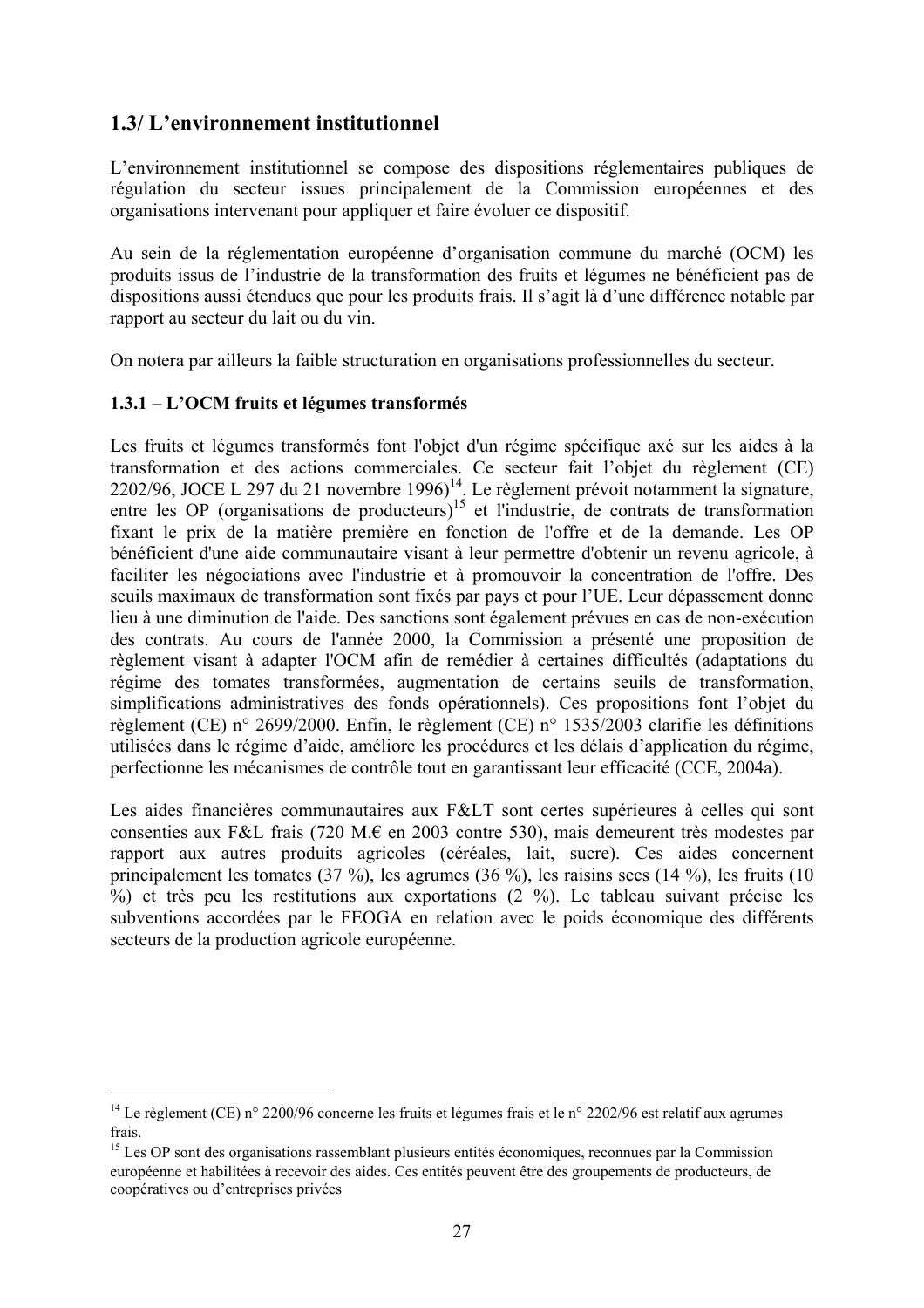| Produits                                                                     | Valeur de la<br>production finale<br>aux prix de base<br>(Mio $\epsilon$ ) | Répartition | Montant des<br>aides du<br><b>FEOGA</b><br>(Mio $\epsilon$ ) | Répartition |
|------------------------------------------------------------------------------|----------------------------------------------------------------------------|-------------|--------------------------------------------------------------|-------------|
| Produits végétaux                                                            | 155 658                                                                    | 55,3 %      | 25 748                                                       | 64,7%       |
| dont fruits et<br>légumes                                                    | 73 905                                                                     | 26.2%       | 1 532                                                        | 3.9%        |
| Produits animaux                                                             | 115 517                                                                    | 41,0 $%$    | 13 153                                                       | 33,1%       |
| Ensemble des<br>produits agricoles<br>$\alpha$ $\alpha\pi$ $\alpha\alpha\mu$ | 281 701                                                                    | 100,0%      | 39 7 82                                                      | 100,0%      |

## **Tableau 18 : Répartition des aides du FEOGA, section garantie, 2003**

*Source : CCE, 2004b* 

 $\overline{a}$ 

Les OP « F&LT » ne représentent que 4 % du nombre total d'OP du secteur, soit environ une cinquantaine sur 1200 en 2002. On sait que les OP contrôlent environ 40 % de la production du secteur des produits frais et transformés et qu'elles sont bien développées aux Pays-Bas, en Belgique, moyennement présentes en Italie et faiblement dans les autres pays de l'UE (Duponcel, 2004).

La réforme de l'OCM fruits et légumes frais et transformés est toujours en chantier. Le commissaire européen à l'agriculture, Mariann Fischer Boel a annoncé, début 2005, son report en 2006, ce qui laisse supposer d'importantes difficultés dans le processus. Les questions en suspens concernent principalement l'échec relatif des OP et les difficultés à regrouper l'offre face à une concentration croissante des circuits de distribution, l'amélioration de la qualité des produits, le modèle de production et l'écoconditionnalité, l'élargissement de l'UE à l'Est et au Sud et enfin la faiblesse des budgets consacrés au secteur.

## **1.3.2 – Les organisations professionnelles nationales et européennes**

Les organisations professionnelles demeurent peu développées dans les fruits et légumes transformés, si on les compare à celles existant dans d'autres secteurs de l'agroalimentaire. En France, on note la présence, à côté des fédérations patronales classiques<sup>16</sup> que l'on retrouve dans la plupart des pays européens (fédération des industries de la conserve, des jus de fruits, etc.), d'un organisme interprofessionnel spécifique, l'ANIFELT (Association Nationale Interprofessionnelle des Fruits et Légumes Transformés).

Cette association prend place dans un dispositif original mis en place en France au début des années 1940, et précisé par la Loi d'Orientation agricole du 5/8/1960, puis par la Loi du 6/7/1964 sur les « accords interprofessionnels à long terme » et enfin par la Loi du 10/7/1975. Ces textes législatifs avaient pour objectif d'inciter à l'organisation dans le cadre de filières, des différents acteurs, producteurs agricoles, transformateurs industriels et parfois distributeurs. Les accords professionnels sont conclus entre organisations représentatives pour réaliser des recherches techniques et de la vulgarisation, produire de l'information statistique et technique spécifique, développer les débouchés, orienter la production en qualité et quantité, régulariser les prix et les marchés. De tels accords une fois signés sont rendus

<sup>&</sup>lt;sup>16</sup> UNIJUS, pour les jus de fruits, FEDALIM pour les fruits et légumes condimentaires et la pomme de terre transformée, FIAC, pour les aliments conservés. Ces structures sont membres de l'ANIA (association nationale des industries alimentaires).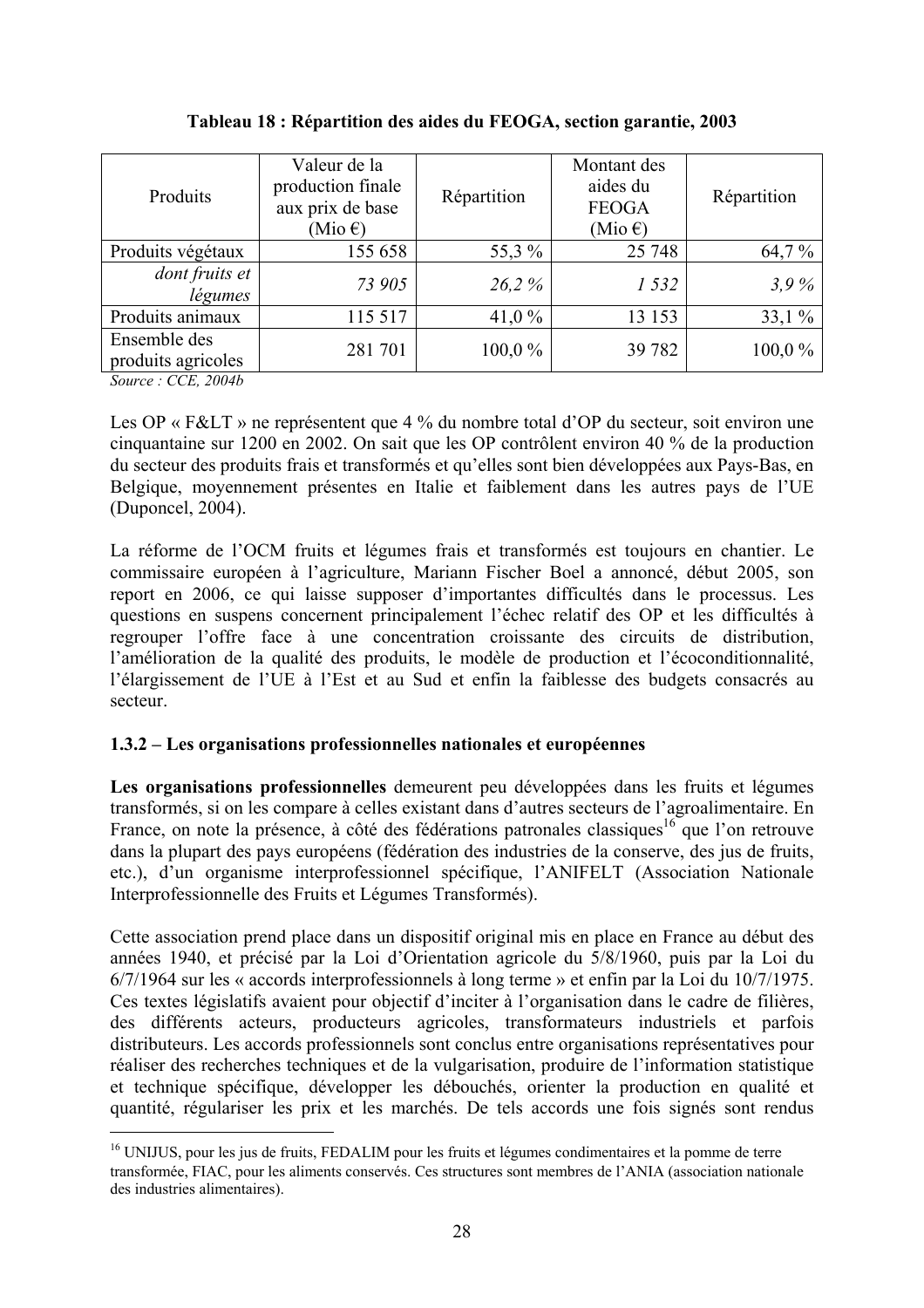obligatoires à l'ensemble de la filière concernée et gérés par l'interprofession, par délégation de l'Etat. Les financements proviennent de taxes parafiscales. Cette organisation de régulation de filière s'est généralisée à la plupart des secteurs du système agroalimentaire à partir des années 70 : il existe aujourd'hui 60 interprofessions en France. Cependant, dans le contexte de la « dérégulation » des années 80, la DGCCRF (Direction générale de la Consommation, de la Concurrence et de la Répression des Fraudes, du ministère des finances) et la Commission européennes, ont fait évoluer ces dispositifs en interdisant la fixation d'un prix national et en supprimant progressivement les instruments de gestion des marchés tels que les retraits de produits en vue de manipuler les prix ainsi que les taxes parafiscales. De plus, la concentration parfois très importante du secteur industriel et de la commercialisation, a créé des distorsions de pouvoir de marché et fragilisé les relations entre acteurs de la filière. Les interprofessions se trouvent donc confrontées actuellement à un problème de missions et de financement<sup>17</sup> (Rio, 2005)

Les interprofessions se sont donc redéployées sur les questions de qualité et de tracabilité des produits et de promotion générique, de standardisation et définition de contrats-types de culture (cahiers des charges), en respectant le cadre de la concurrence (pas d'intervention sur les prix et pas d'ententes économiques). Elles ont de plus un rôle actif de lobbying auprès des pouvoirs publics français et de la Commission européenne.

L'Anifelt a été créée en 1976, elle regroupe 4 filières organisées en interprofessions :

- Tomate industrielle (SONITO)
- Champignon de couche (ANICC)
- Légumes d'industrie (UNILET)
- Bigarreau industriel (ANIBI)
- Pruneau d'Agen (BIP)

 $\overline{a}$ 

Il existe, au niveau européen, 2 structures professionnelles :

- l'OEITFL (Organisation européenne des industries de la transformation des fruits et légumes)
- l'AIJN (Association des industries de jus naturels)

Ces organisations, en relation avec la CIAA (Commission des industries agricoles et alimentaires), ont un rôle actif de lobbying auprès de la Commission européenne.

Les dossiers les plus importants concernent actuellement les « codes de pratiques » liés à la qualité des produits (teneurs en additifs et ingrédients), aux impacts des produits sur la santé, aux réglementations relatives aux échanges internationaux (barrières tarifaires et nontarifaires) ainsi qu'à l'origine des matières premières.

 $17$  Le législateur a bien imaginé des « cotisations volontaires obligatoires ! » (CVO) pour pallier cette suppression des taxes parafiscales, mais les producteurs renâclent.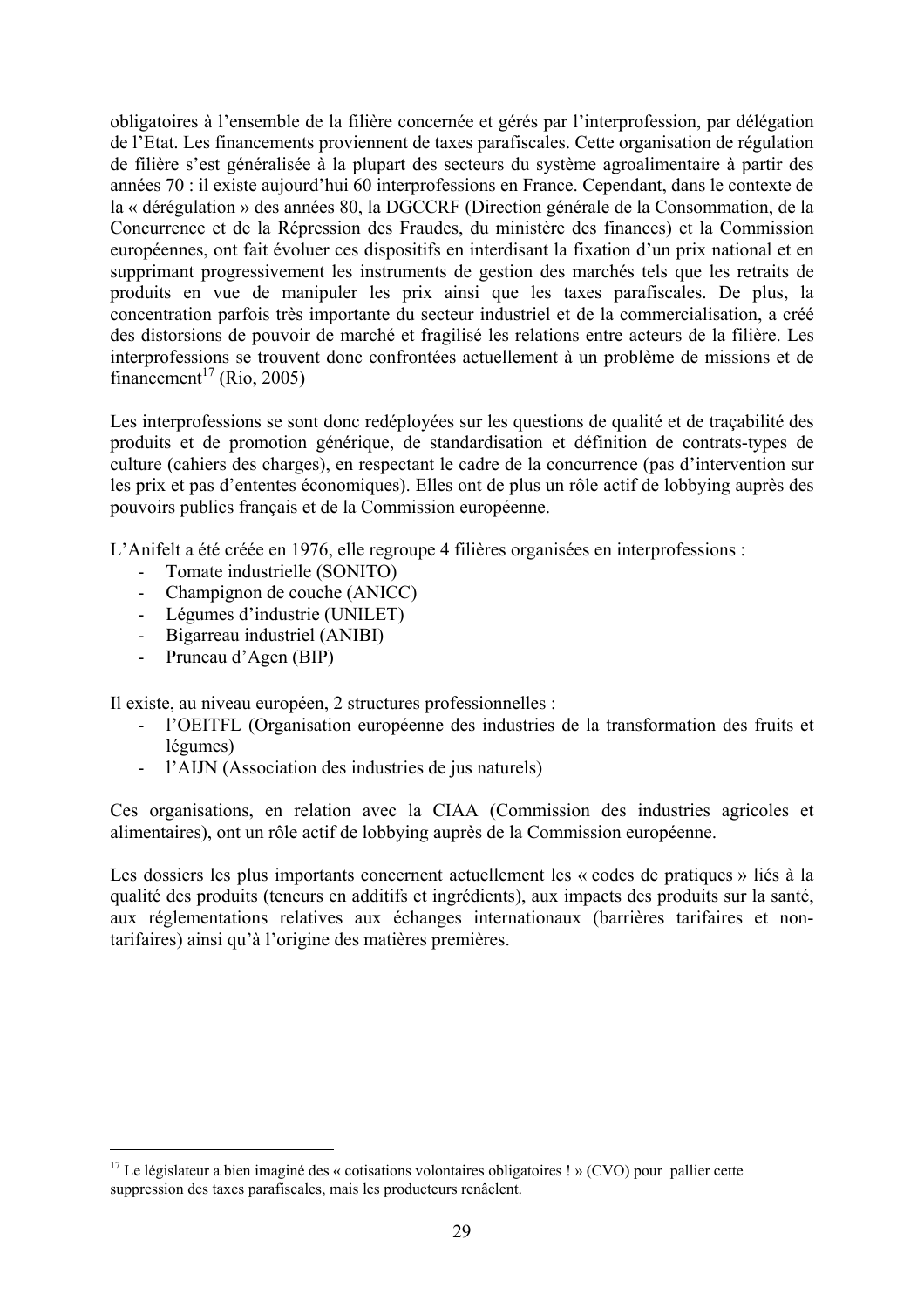# **2ème PARTIE**

# **LA VULNERABILITE DES REGIONS EUROPEENNES PRODUCTRICES DE FRUITS ET LEGUMES TRANSFORMES**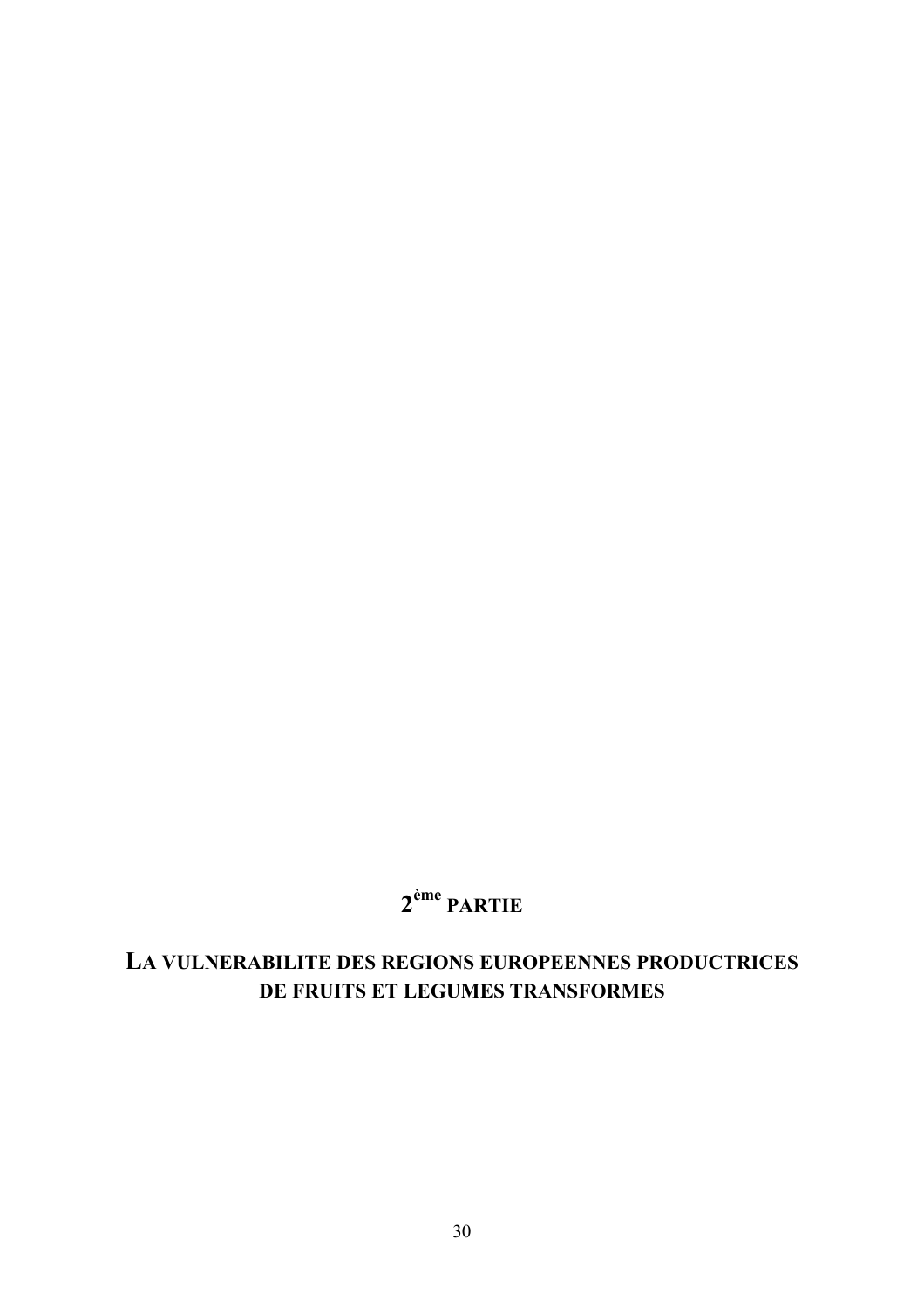L'objectif de ce chapitre est de déterminer les niveaux de vulnérabilité des régions européennes spécialisées dans la transformation de fruits et légumes. Il s'agit d'estimer leur aptitude à faire face à un accroissement de la concurrence méditerranéenne dans l'hypothèse d'une libéralisation commerciale à travers le calcul d'un indice de la vulnérabilité régionale (IVR). Le travail a concerné 63 régions productrices réparties dans les 5 pays européens retenus dans l'étude (France, Italie, Espagne, Grèce et Portugal). Face aux risques encourus, les régions disposent de capacités inégales leur permettant de subir différemment les impacts induits. Certaines semblent mieux dotées que d'autres en ressources naturelles, en compétences techniques et managériales et en atouts institutionnels. La méthode de l'IVR adoptée nous a permis d'établir un comparatif des régions pour en distinguer les plus fragiles.

## **2.1 - Note méthodologique**

Le principe de calcul de l'IVR des F&L transformés est identique à celui adopté dans le cas des fruits et légumes frais<sup>18</sup>. La démarche se base sur la prise en compte des dynamiques stratégiques des acteurs intervenant le long de la filière, en l'occurrence, les entreprises de production et les entreprises de l'aval (centrales d'achat alimentaires). La qualité des structures institutionnelles et de l'environnement macro-économique encadrant les activités productives a été également intégrée dans la fonction de vulnérabilité. Le *Benchmarking* à travers la méthode des *scoring* nous permet de déterminer plusieurs niveaux de vulnérabilité.

## **2.1.1 - La fonction IVR**

Des variables qualitatives et quantitatives ont été mobilisées et regroupées en quatre composantes. Chaque composante reflète un déterminant stratégique de la compétitivité versus de la vulnérabilité régionale. C'est ainsi que nous nous sommes intéressé aux performances comparées des entreprises chargées de la transformation des F&L (SET ou score entreprises de transformation des fruits et légumes), à celles de leurs clients, les centrales d'achat (SCA), à la spécialisation des régions dans le métier de l'agroalimentaire (SPIA) et enfin à la qualité de l'environnement institutionnel dans lequel évoluent tous les acteurs impliqués dans la filière F&L transformés (IQER). Nous avons calculé pour chaque composante un score à partir de la pondération des variables la caractérisant (chaque composante est la résultante d'une somme de variables pondérées par rapport à la moyenne des 5 pays concernés).

- SET : grâce à la base de données Amadeus, le score des entreprises de transformation de F&L a été calculé à partir de trois grandes catégories de variables :
	- o la performance (performance financière, rentabilité économique et rendements des actifs)
	- o le dynamisme (taille, concentration, taux de croissance annuel moyen du chiffre d'affaires, fonds de roulement net, autonomie financière et ratio de levier financier ( $\text{DLMT}^{19}/\text{capitaux}$  propres)
	- o la compétitivité coûts (notamment coûts d'achat des matières premières, fiscalité et intérêts bancaires). Rappelons à cet égard que le choix des variables est conditionné par la disponibilité des informations. Ainsi, la compétitivité coûts aurait pu être établie de façon plus complète mais les entreprises

<sup>&</sup>lt;sup>18</sup> Cf. Ayadi, Montigaud, Rastoin, 2005

<sup>19</sup> DLMT : dettes à long et moyen terme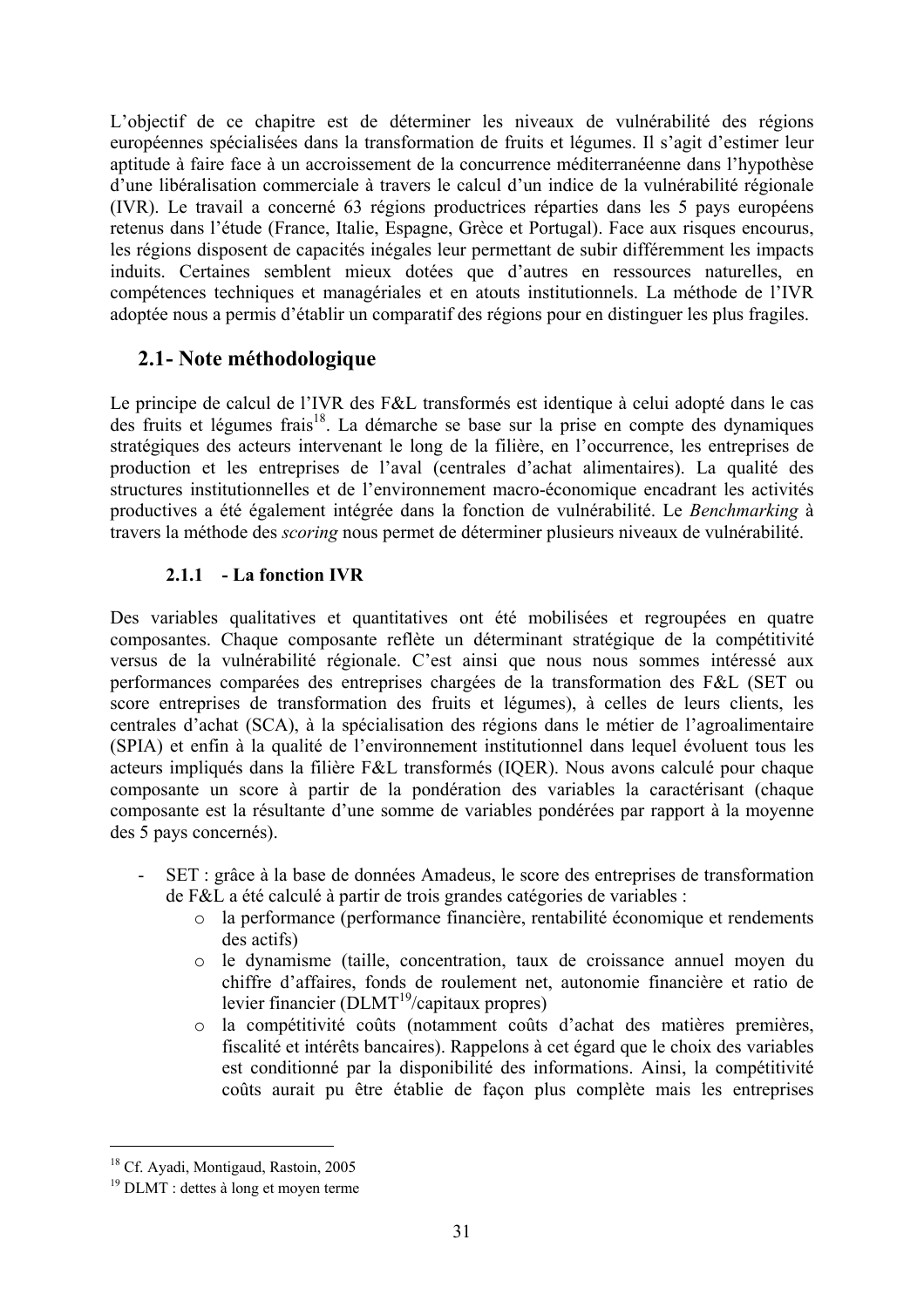grecques et portugaises ne communiquent pas des données détaillées de leurs comptes ce qui rend impossible une comparaison régionale.

- SCA : la grande distribution alimentaire est représentée dans l'IVR à travers ses structures d'approvisionnement qui sont les centrales d'achat. Ces structures sont les clients directs des entreprises de transformation, elles jouent un rôle stratégique dans l'organisation de l'offre et constituent indéniablement un centre de pilotage de la filière. Le score des centrales d'achat est la somme de quatre ratios pondérés à la moyenne des 5 pays : taille, autonomie financière, taux de marge et solvabilité (cf. annexe 5).
- SPIA : la spécialisation des régions dans l'industrie agroalimentaire en général et dans le métier de la transformation des fruits et légumes en particulier constitue un atout indiscutable dans la mesure où ces régions bénéficient de compétences et de savoirfaire nécessaires à une bonne compétitivité. Par ailleurs, elles sont l'objet d'une attention particulière de la part des politiques nationaux et régionaux à cause des enjeux qu'elles représentent au plan économique et social en cas d'exposition à la concurrence méditerranéenne par exemple. La spécialisation régionale en agroalimentaire a été appréhendée par les variables suivantes : emploi dans l'IAA par rapport à l'emploi dans l'ensemble de l'industrie manufacturière et par le nombre d'unités dans l'IAA comparativement au nombre d'unités dans l'ensemble de l'industrie manufacturière. Les données de bases sont extraites de la base européenne Cronos/Regio.
- IQER : la compétitivité des entreprises est conditionnée certes par leurs compétences intrinsèques mais aussi par la qualité de l'environnement dans lequel elles activent. C'est ainsi que nous avons établi un indice de la qualité de l'environnement régional tenant compte du pouvoir d'achat des populations et de leur capacité à consommer les produits offerts par l'industrie des F&L. Cet indice est composé en outre par des variables reflétant la densité et la qualité des infrastructures routières et maritimes nécessaires à toute activité productive et commerciale. Le dynamisme des acteurs et l'intérêt qu'ils accordent à l'innovation est appréhendé par les dépenses allouées à la recherche et développement au niveau régional.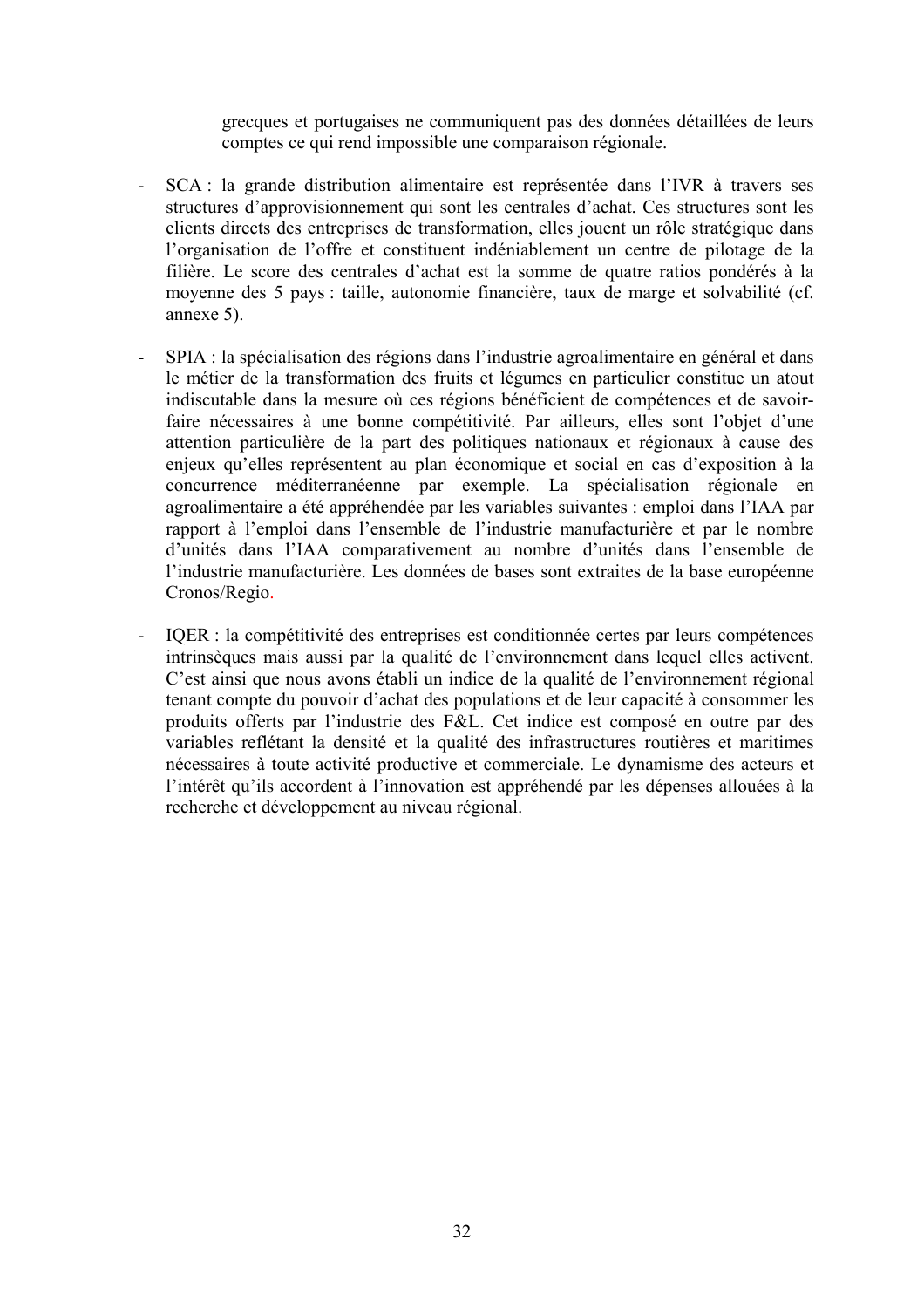|                          | <b>IVR</b>                                           |                  |
|--------------------------|------------------------------------------------------|------------------|
|                          | Variables                                            | Bases de données |
|                          | -Dynamisme : taille ; concentration ; taux de        |                  |
| Score ET                 | croissance annuel moyen du CA; FRN; autonomie        |                  |
| (Entreprises de          | financière ; ratio de levier financier.              | Amadeus          |
| transformation de F&L)   | -Performance : rendement des actifs, rentabilité     |                  |
|                          | économique ; performance financière.                 |                  |
|                          | -Compétitivité coûts : approvisionnement en matières |                  |
|                          | premières, fiscalité, intérêts bancaires.            |                  |
| Score CA                 | Taille ; autonomie financière, taux de marge,        | Amadeus          |
| (Centrales d'achat)      | solvabilité.                                         |                  |
| Score SPIA               | Emploi dans IAA et nombre d'unités IAA.              | Cronos/Regio     |
| (Spécialisation en IAA)  |                                                      |                  |
| <b>IQER</b>              | Niveau de développement et pouvoir d'achat (PIB);    | Cronos/Regio     |
| (Indice de la qualité de | proximité des bassins de consommation (densité de la |                  |
| l'environnement          | population); dépenses en                             |                  |
| régional)                | Recherche&Développement ; Intensité du fret routier  |                  |
|                          | des marchandises ; intensité du transport maritime   |                  |
|                          | (avantage comparatif).                               |                  |

## **Tableau n°19 : Les composantes de l'IVR**

L'indice de vulnérabilité est alors inversement proportionnel à la somme des scores des quatre composantes. Il est calculé d'après l'équation suivante : IVR = 1/[ (SET)  $\alpha$  + (SCA)  $\beta$  + (SPIA)  $\lambda$  + (IQER)  $\theta$ ]

α, β, λ, θ : coefficients de pondération reflétant le poids de chaque composante

Les coefficients de pondération ont été déterminés suite à des simulations au cours des quelles un poids différent a été affecté à chaque composante. L'analyse stratégique du secteur effectuée au préalable nous a permis de repérer les centres de pilotage de la filière, les valeurs des coefficients étant issues de discussions avec les experts de la filière.

## **2.1.2 - Les régions et les entreprises de l'échantillon**

 $\overline{a}$ 

Le choix des régions retenues dans l'étude est basé sur les informations communiquées par la base Amadeus<sup>20</sup> relatives aux entreprises de transformation des F&L (code NACE...). Nous avons tout d'abord sélectionné l'ensemble des entreprises présentes et dont les données sont complètes et susceptibles d'être comparées, puis nous avons retenu les régions correspondantes. Nous avons ainsi recensé 63 régions (tableau n°2) réparties entre la France (15 régions), l'Italie (15 régions), l'Espagne (15 régions), la Grèce (11 régions) et le Portugal (07 régions).

L'échantillon sélectionné comporte au total 1128 entreprises réparties entre la France (179), l'Espagne (293), la Grèce (316), l'Italie (310) et le Portugal (30). Il s'agit d'entreprises spécialisées à la fois dans la 1<sup>ère</sup>, 2<sup>ème</sup> et 3<sup>ème</sup> transformation de F&L avec donc des stratégies,

<sup>&</sup>lt;sup>20</sup> Rappelons que la base Amadeus est une base de données sur les entreprises européennes dont le chiffre d'affaires dépasse 10 millions d'€, classées par secteur d'activité.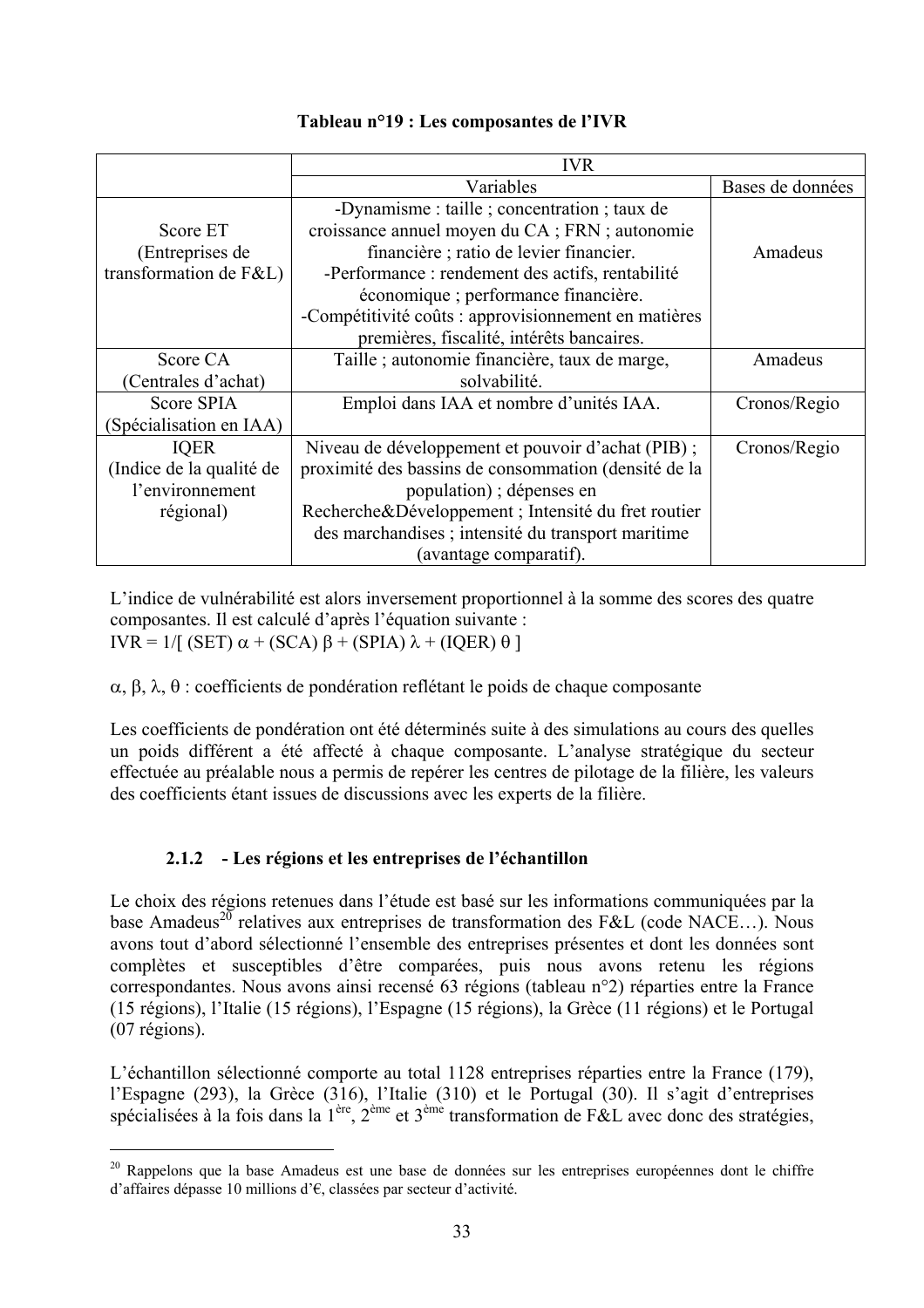des marchés et des enjeux différents. Nous aurions souhaité effectuer l'analyse de la vulnérabilité par catégorie d'entreprises mais la base Amadeus ne distingue pas les niveaux des processus de transformation, les entreprises sont par conséquent étudiées ensemble. Il va sans dire qu'une telle approche risque d'occulter des différences significatives en terme de performances et de dynamisme par type d'entreprise mais comme l'analyse est rapportée au niveau de la région, le manque de segmentation est sans effets sur les résultats obtenus.

S'agissant des entreprises de l'aval, les centrales d'achat, l'échantillon extrait de la base Amadeus comprend 444 entreprises (code NAF.Rev.1.511P). L'Espagne présente une concentration faible des centrales d'achat puisque 200 entreprises de l'échantillon y sont localisées. Le reste des centrales d'achat se répartit entre l'Italie (98), la France (92), le Portugal (48) et la Grèce (06). En étant le principal client des entreprises de transformation, les centrales d'achat remplissent un rôle de modérateur du risque commercial. En effet, en absorbant les produits offerts par l'industrie, elles garantissent un écoulement régulier des productions. Quelles soient référencées en tant que fournisseurs de marques propres ou de MDD, les entreprises de transformation de F&L rivalisent pour satisfaire les attentes de leurs clients en répondant à des cahiers de charge rigoureux et en aménageant leurs programmes de livraisons conformément aux besoins des centrales d'achat. Les centrales d'achat jouent par conséquent un rôle déterminant dans la vulnérabilité ou non des régions productrices en ce sens qu'elles influencent grandement l'organisation des marchés et des filières.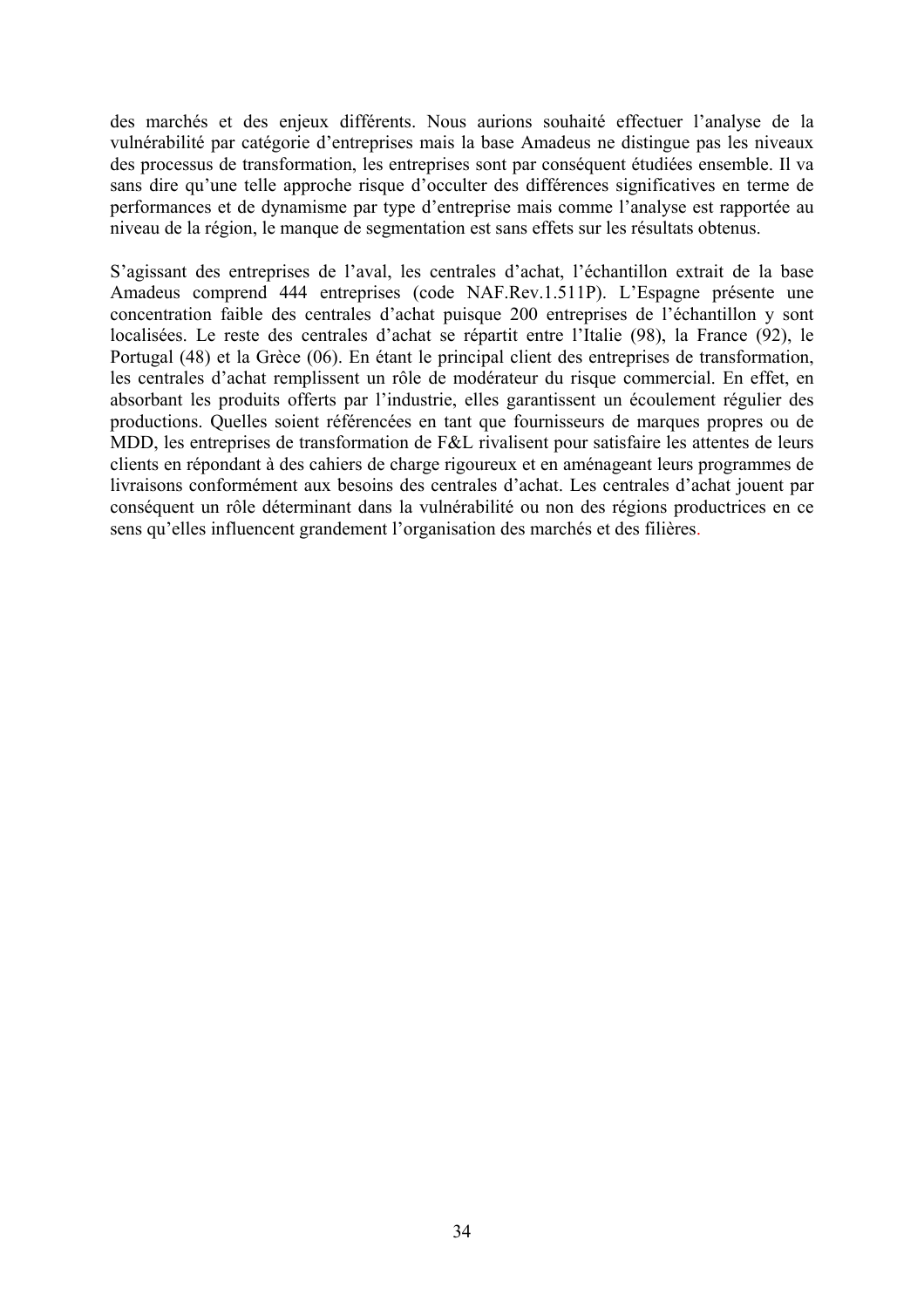| <b>Régions</b>                       | Chiffre d'affaires*<br>(000S) | <b>Régions</b>                    | Chiffre d'affaires*<br>(000S) |
|--------------------------------------|-------------------------------|-----------------------------------|-------------------------------|
| (ESP) Andalousie                     |                               | 411 826 (ITA) Abruzzes            | 64 074                        |
| (ESP) Aragon                         |                               | 82 960 (ITA) Basilicate           | 36 198                        |
| (ESP) Asturias                       |                               | 3 602 (ITA) Calabre               | 41 513                        |
| (ESP) Canaries                       |                               | 14 522 (ITA) Campanie             | 962 202                       |
| (ESP) Castille et Leon               |                               | 132 230 (ITA) Emilie-Romagne      | 1 066 787                     |
| (ESP) Castille La Manche             |                               | 93 438 (ITA) Latium               | 79 472                        |
| (ESP) Catalogne                      |                               | 168 872 (ITA) Liguria             | 32 061                        |
| (ESP) Extremadura                    |                               | 190 555 (ITA) Lombardie           | 244 366                       |
| (ESP) Galice                         |                               | 1 966(ITA) Marches                | 40 985                        |
| (ESP) Madrid                         |                               | 183 887 (ITA) Piemont             | 163 689                       |
| (ESP) Murcie                         |                               | 1 001 159 (ITA) Pouilles          | 76 782                        |
| (ESP) Navarre                        |                               | 744 295 (ITA) Sicile              | 112 353                       |
| (ESP) Païs Vasco                     |                               | 3 939 (ITA) Toscane               | 62 779                        |
| (ESP) Palma                          |                               | 8 674 (ITA) Trente                | 94 345                        |
| (ESP) Valence                        |                               | 96 415 (ITA) Venetie              | 485 671                       |
| (FRA) Alsace                         |                               | 350 807 (POR) Alentejo            | 25 627                        |
| (FRA) Aquitaine                      |                               | 485 217 (POR) Algarve             | 9 9 4 5                       |
| (FRA) Bourgogne                      |                               | 206 116(POR) Beira interior       | 5 8 8 9                       |
| (FRA) Bretagne                       |                               | 1 616 072 (POR) Beira Litoral     | 30 073                        |
| (FRA) Centre                         |                               | 193 328 (POR) Entre Douro e Minho | 6 8 4 4                       |
| (FRA) Champagne-Ardenne              |                               | 36 861 (POR) Lisbonne             | 173 525                       |
| (FRA) Île de France                  |                               | 734 088 (POR) Ribatejo            | 83 054                        |
| (FRA) Languedoc Roussillon           | 261 115                       |                                   |                               |
| (FRA) Limousin                       | 39 29 1                       |                                   |                               |
| (FRA) Midi-Pyrénées                  | 97 698                        |                                   |                               |
| (FRA) Nord Pas de Calais             | 964 654                       |                                   |                               |
| (FRA) Pays de la Loire               | 47 025                        |                                   |                               |
| (FRA) Picardie                       | 220 601                       |                                   |                               |
| (FRA) Provence-Alpes-Côte d'Azur     | 480 678                       |                                   |                               |
| (FRA) Rhône-Alpes                    | 255 751                       |                                   |                               |
| (GRE) Attiki                         | 2 108 037                     |                                   |                               |
| (GRE) Corfou-Îles Ioniennes          | 43 281                        |                                   |                               |
| (GRE) Crète                          | 117 643                       |                                   |                               |
| (GRE) Epire                          | 25 9 96                       |                                   |                               |
| (GRE) Grèce Centrale                 | 65 149                        |                                   |                               |
| (GRE) Grèce Occidentale              | 88 9 84                       |                                   |                               |
| (GRE) Île de la mer Egée méridionale | 17 112                        |                                   |                               |
| (GRE) Macédoine Orientale et Thrace  | 69 047                        |                                   |                               |
| (GRE) Macédoine occidentale          | 23 119                        |                                   |                               |
| (GRE) Péloponnèse                    | 300 862                       |                                   |                               |
| (GRE) Thessalie                      | 167 268                       |                                   |                               |

## **Tableau n° 20 : Les principales régions productrices de F&L transformés dans les 5 pays méditerranéens de l'UE**

\* Moyenne 2000-2004

*Source : établi par nos soins à partir de la base de données Amadeus*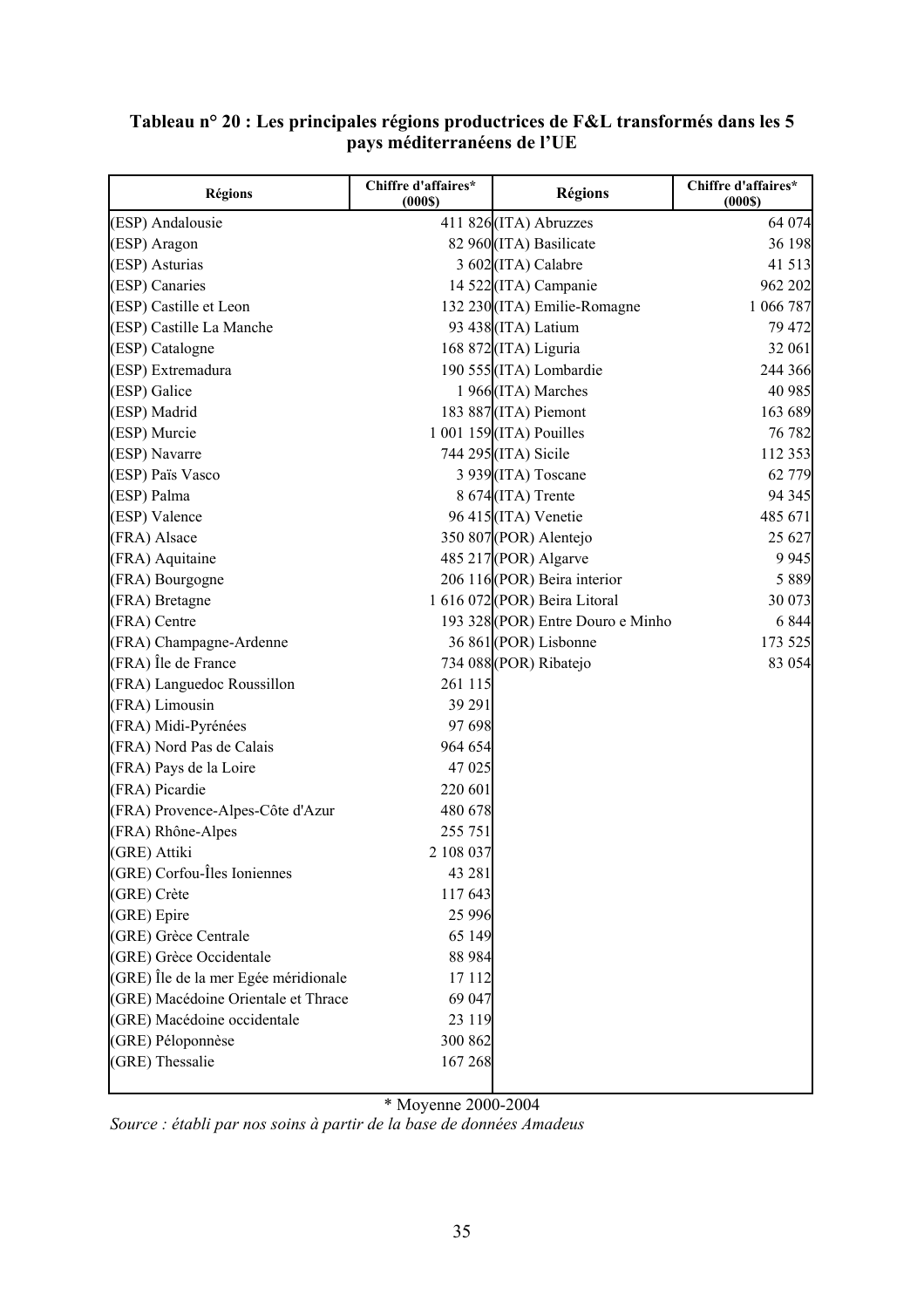# **2.2 - Les performances comparées des systèmes de production et de commercialisation des régions**

L'analyse des données comptables des grandes entreprises européennes de transformation de F&L indique des disparités importantes entre les régions et les pays. La France semble abriter les entreprises les plus dynamiques et les plus performantes, suivie de loin par la Grèce et l'Espagne. La situation paraît différente pour l'Italie et le Portugal. En effet alors que la France enregistre un score (SET= performance+dynamisme-coûts) positif de 12,19, la Grèce et l'Espagne totalisent des scores plus modestes avec respectivement 6,48 et 4,96. La situation est plus inquiétante en Italie et au Portugal où les scores sont proches de 0 (0,52 et –0,07) en raison d'une mauvaise maîtrise des coûts. Nous retrouvons la même configuration dans le cas des structures de commercialisation (SCA), la France conforte sa position de leader (6,06) talonnée par la Grèce (4,71) et l'Espagne (4,12). L'Italie et le Portugal arrivent en queue de peloton avec tout de même des écarts moins prononcés (avec respectivement des scores CA de 2,64 et 2,46).

Ces peuvent s'expliquer par l'impossibilité de prendre en compte l<sup>ière</sup>, 2<sup>ième</sup> et même 3<sup>ième</sup> transformation. En effet, les multinationales font apparaître le profit aux endroits où la fiscalité est la plus douce. Par ailleurs, parler de l'Italie n'a pas une grande significati, en raison des fortes disparités existant entre l'Italie du nord et de l'Italie du sud.

#### **2.1.3 - Les dynamiques concurrentielles des entreprises de F&L transformés**

L'examen détaillé de la fonction SET révèle la prééminence de certaines régions françaises. Leur dynamisme (SD) est conforté par des scores bien au-dessus de la moyenne<sup>21</sup> (voir tableau en annexe 1). Dans le top 10, on retrouve 7 régions françaises : Île de France (18,67), Nord Pas de Calais (15,24), Bretagne (12,78), Alsace (11,14), Languedoc Roussillon (8,69), Rhône-Alpes (7,84) et Aquitaine  $(6,15)^{22}$ . Attiki, la région grecque se hisse au 5<sup>ième</sup> rang avec un SD de l'ordre de 10,46. Le Portugal est présent dans le classement des leaders avec Beira Interior (9,15) au 6<sup>ième</sup> rang, alors que l'Italie est représenté par Vénétie (6,15) au 10<sup>ième</sup> rang. La première région espagnole n'arrive qu'à la 13<sup>ième</sup> position, il s'agit de Navarre qui enregistre un SD de 5,40 à peine au-dessus de la moyenne qui est de 5.

Au-delà de la taille des entreprises et du degré de concentration, de la disponibilité du FRN et de l'autonomie financière, le dynamisme est appréhendé aussi par la croissance annuelle du chiffre d'affaires moyen entre l'année 2000 et 2004. A ce propos, la région Alsace détient la croissance la plus élevée du chiffre d'affaires avec un ratio R3 estimé à 4,75 alors que la moyenne est de 1. Elle est suivie de la région Île de France (4,03), de la Bretagne (3,22), des îles ioniennes grecques (2,63), de la région Rhône-Alpes (2,61).

Ces niveaux de croissance témoignent du fort dynamisme de ces régions contrairement à celles positionnées en bas du classement comme la région Midi-Pyrénées (SD=1,15), Calabre (SD=0,72), Ribatejo, au Portugal (SD= 0.20), Champagne-Ardenne (SD=0,01) et enfin Marches l'italienne (SD=-0,07) et Alentejo la portugaise (-0,79). Ces dernières se caractérisent par des entreprises de petites tailles comparativement aux leaders et accusent surtout une baisse de leur chiffre d'affaires au fil des années. La compétitivité s'établit dans le

<sup>&</sup>lt;sup>21</sup> Il est question de la moyenne des 5 pays : France, Grèce, Italie, Espagne et Portugal.<br><sup>22</sup> Ce résultat est dû probablement au fait que l'industrie française est de plus en plus une industrie de 2<sup>ième</sup> transformation.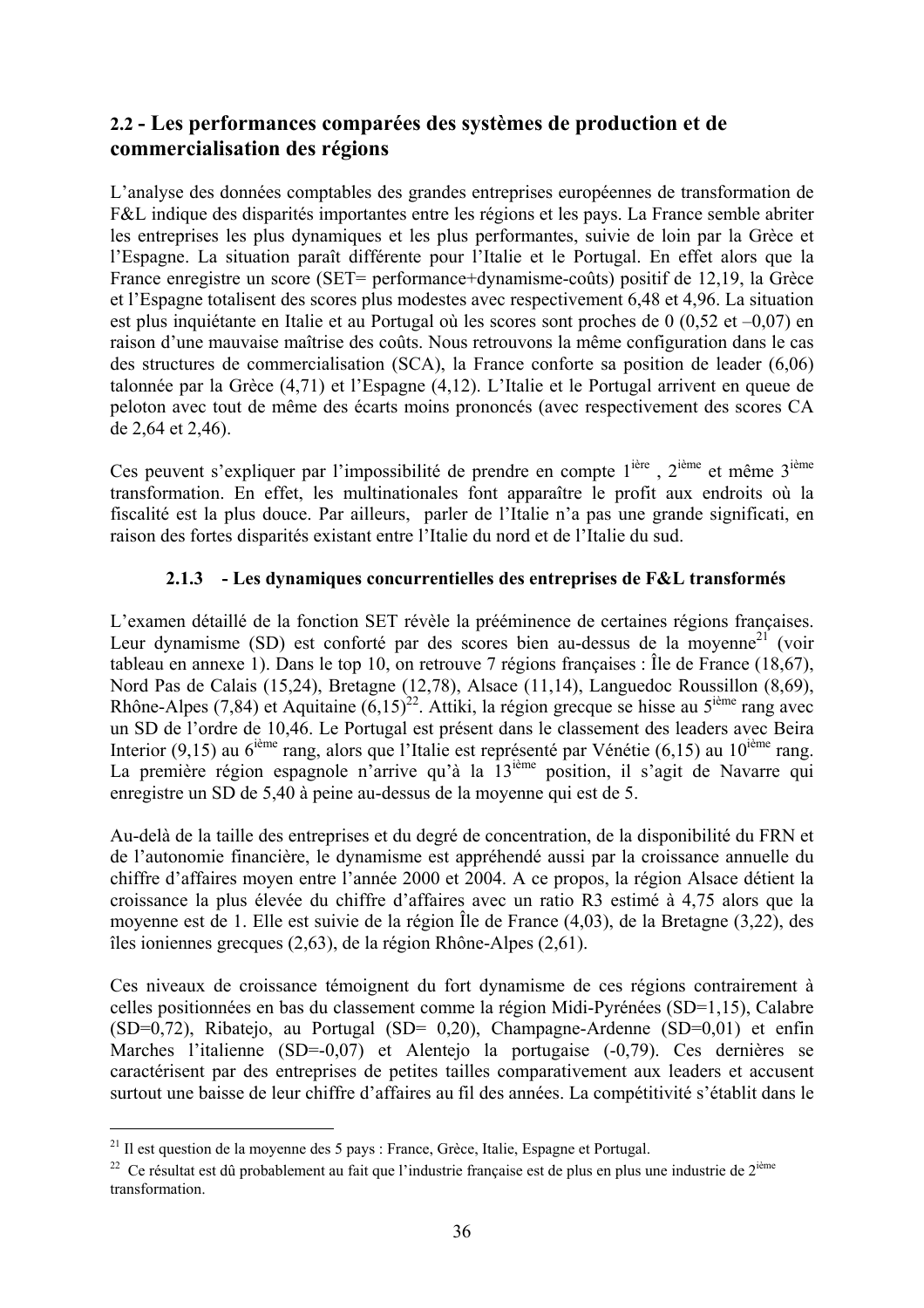secteur de la transformation des F&L autour de la maîtrise des coûts. Seules les entreprises de grande taille arrivent à réaliser des économies de coûts grâce aux économies d'échelle mais aussi grâce aux investissements réalisés pour se doter des technologies de pointe permettant de diminuer notamment les coûts de transaction.

Néanmoins, les régions les plus dynamiques ne sont pas forcément les plus performantes. En effet, la fonction score « performance » (SP) permet de constater que certaines régions caractérisées par un dynamisme moyen se retrouvent en tête du classement (voir tableau en annexe 2). Il en est ainsi de l'île de la mer Egée en Grèce qui abrite les entreprises les plus performantes (SP = 16,91), talonnée par les régions françaises Centre (15,97), Bourgogne (11,85), Pays de la Loire (10,93) et Aquitaine (8,23). Les régions espagnoles Extremadura<sup>23</sup> () et Navarre se taillent également des places dans le top 10 des régions les plus performantes en détenant des scores respectifs de 7,53 et 6,44. Quant aux régions italiennes elles se répartissent entre régions performantes (Toscane), régions moyennement performantes (Piemont, Pouilles et Lombardie) et non performantes (Vénétie, Abruzzes, Latium, Trente, Campanie, Ligurie, Basilicate, Sicile, Emilie-Romagne, Calabre et Marches). Le Portugal recense une seule région dont les performances sont légèrement au-dessus de la moyenne, il s'agit de Lisbonne avec un SP de 4,10. Les autres régions enregistrent des performances médiocres.

La compétitivité par les coûts est un facteur déterminant dans la fonction « score des performances comparées des entreprises de transformation des fruits et légumes ». Trois variables sont définies pour rendre compte du degré de maîtrise des coûts de production au niveau régional (Achat de matières premières, intérêts payés aux banques et impôts et taxes, toutes rapportées au chiffre d'affaires)<sup>24</sup>. La plus importante concerne les achats de matières premières car les entreprises intégrées arrivent à mieux maîtriser leurs coûts d'approvisionnement (principalement pour la 1ière transformation). La fiscalité par le biais d'impôts et de taxes payés à l'Etat et aux collectivités locales influence également la compétitivité des entreprises même s'il s'agit d'un facteur externe à la gestion des entreprises. D'ailleurs, les résultats présentés en annexe 3 indiquent que les régions françaises sont parmi celles qui sont les plus pénalisées par la fiscalité. En effet, alors que la moyenne du ratio impôts et taxes/chiffre d'affaires dans les 5 pays est de 1, des régions comme la Bourgogne, Centre, les Pays de la Loire et l'Île de France présentent des rapports supérieurs à la moyenne (respectivement 2,36, 2,44, 2,25 et 1,35).

Le score « coûts »  $(SC)^{25}$  calculé par région montre que le top 10 des régions les moins compétitives est composé de trois régions portugaises, Alentejo (5,16), Lisbonne (4,66) et Ribatejo (3,61), de trois régions grecques, Île de la mer Egée (4,92), Attiki (4,20) et Macédoine Occidentale (3,53), de deux régions espagnoles, Madrid (4,16) et Païs Vasco (3,55), et enfin, de deux régions françaises, Bourgogne (3,65) et (de la) région Centre (3,60). A l'opposé, le top 10 des régions les plus compétitives en terme de coûts comprend 5 régions françaises (Alsace : 0,87, Languedoc Roussillon : 1,44, Bretagne : 1,66, Champagne-Ardenne : 1,71 et Picardie : 1,80), trois régions portugaises (Entre Douro : 0,70, Beira Interior : 0,94, Beira Litoral : 1,54), une région espagnole (Canaries : 1,37) et une région grecque (Crète : 1,45). Les disparités régionales au sein d'un même pays sont éloquentes à

<sup>&</sup>lt;sup>23</sup> En Extremadura, il faudrait pouvoir distinguer coopératives et firmes privées<br><sup>24</sup> Le choix de ces variables est imposé par la disponibilité des données.<br><sup>25</sup> Il convient de rappeler que ces coûts n'incluent pas la m données en Grèce et au Portugal.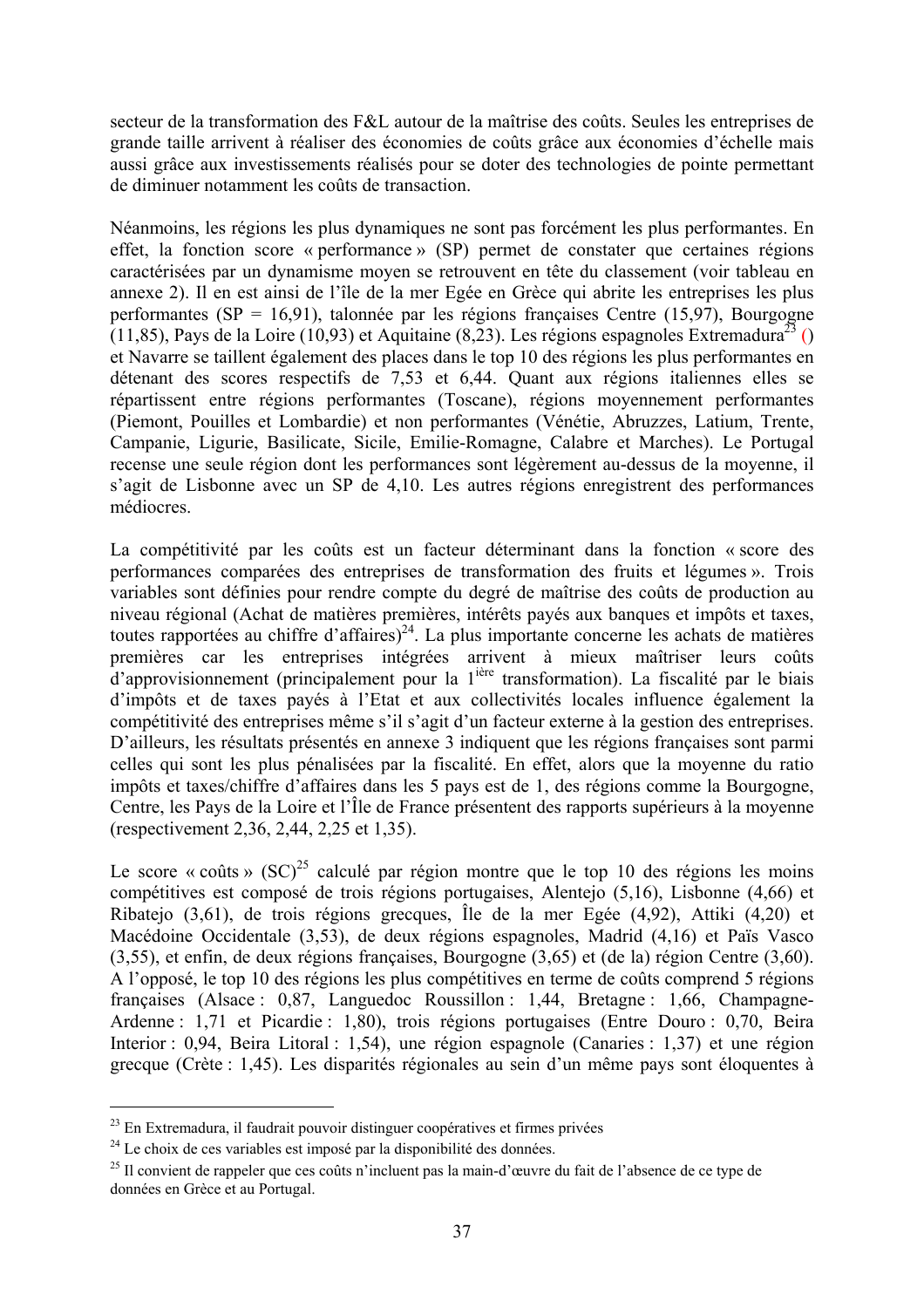l'exception des régions italiennes qui figurent toutes parmi les régions les moins compétitives. Les valeurs extrêmes du SC enregistrées en Italie sont détenues par Ligurie (3,40) et par Basilicate (2,42).

Regroupés ensemble, les scores exposés plus haut composent la fonction score des entreprises de transformation des F&L. Les résultats obtenus (présentés d'une manière détaillée en annexe 4) laissent apparaître 4 types de régions :

- Type 1 : régions très performantes dont le SET est compris entre 20,80 et 10,03
- Type 2 : régions performantes marquées par un SET allant de 9,22 à 5,36
- Type 3 : régions non performantes dont le SET est compris entre 4,94 et 1,57
- Type 4 : régions caractérisées par des performances médiocres, SET variant de 0,96 à  $-26,63$ .

Le tableau suivant reprend les principales régions par type :

| Type1 : régions très performantes                                                                                                                                                                                               | Type 2 : régions performantes                                                                                                                                                                                                                                                              |
|---------------------------------------------------------------------------------------------------------------------------------------------------------------------------------------------------------------------------------|--------------------------------------------------------------------------------------------------------------------------------------------------------------------------------------------------------------------------------------------------------------------------------------------|
| $(SET: 20, 80-10, 03)$                                                                                                                                                                                                          | $(SET : 9,22-5,36)$                                                                                                                                                                                                                                                                        |
|                                                                                                                                                                                                                                 |                                                                                                                                                                                                                                                                                            |
| Île de France, Nord Pas de Calais, Bretagne,<br>Centre, Île de la mer Egée, Attiki, Bourgogne,<br>Aquitaine, Pays de la Loire, Rhône-Alpes, Alsace,<br>Languedoc-Roussillon, Beira Interior.                                    | Navarre, Extremadura, Toscane, Païs Vasco,<br>Castille et Leon, Péloponnèse, Grèce Occidentale,<br>Vénétie.                                                                                                                                                                                |
|                                                                                                                                                                                                                                 |                                                                                                                                                                                                                                                                                            |
|                                                                                                                                                                                                                                 |                                                                                                                                                                                                                                                                                            |
|                                                                                                                                                                                                                                 |                                                                                                                                                                                                                                                                                            |
| Type 3 : régions non performantes<br>$(SET: 4, 94-1, 57)$                                                                                                                                                                       | Type 4 : régions à performances médiocres<br>$(SET: 0.96-26.63)$                                                                                                                                                                                                                           |
|                                                                                                                                                                                                                                 |                                                                                                                                                                                                                                                                                            |
| Lisbonne, Limousin, Canaries, Catalogne,<br>Piemont, Murcie, Andalousie, PACA, Crète,<br>Abruzzes, Asturies, Pouilles, Beira Littoral,<br>Basilicate, Palma, Lombardie, Trente, Midi-<br>Pyrénées, Valence, Castille la Manche. | Campanie, Ligurie, Epire, Galice, Latium, Entre<br>Douro, Macédoine Occidentale, Sicile, Thessalie,<br>Ribatejo, Champagne-Ardenne, Madrid, Aragon,<br>Macédoine Orientale et Thrace, Îles Ioniennes,<br>Emilie-Romagne, Calabre, Algarve, Grèce<br>Centrale, Picardie, Marches, Alentejo. |

### **Tableau n° 21 : Les performances comparées des régions selon le SET**

Le graphique ci-dessous croise les niveaux de performance (SET) des principales régions par pays par la valeur du score « coûts ». Il s'agit des principales régions par pays selon le chiffre d'affaires. Ainsi nous avons retenu les 6 premières régions en Italie, en Espagne et en France, les 5 premières régions grecques et les 4 principales régions portugaises.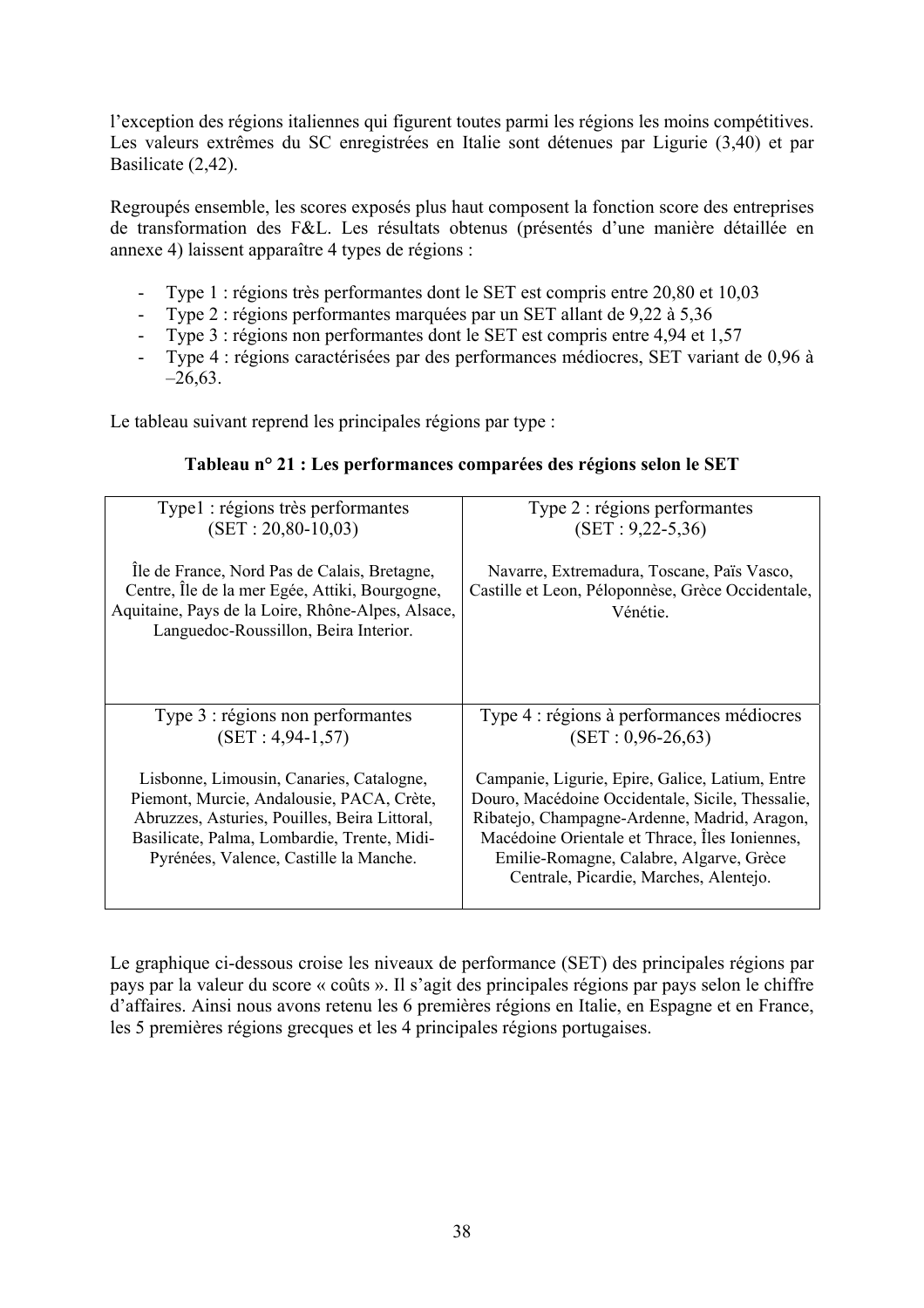

La matrice révèle ainsi des régions à performances élevées et maîtrisant parfaitement les coûts, c'est le cas du nord Pas-de-Calais, de la Bretagne, de l'Aquitaine, de l'Alsace, de Navarre, de Péloponnèse et à un degré moindre de la région italienne Piémont et de la Grèce Occidentale. On distingue aussi des régions performantes mais non-compétitives : Île de France, Attiki, Extremadura et Vénétie. Les régions à performances médiocres sont classées en deux types, celles qui arrivent à fonctionner à faibles coûts (Crète, Catalogne, Andalousie, Beira Littoral, PACA, Murcie, Thessalie, Sicile) et celles qui se caractérisent par des coûts élevés non maîtrisés (Lombardie, Campanie, Lisbonne, Ribatejo, Madrid, Emilie-Romagne).

### **2.1.4 - Les structures de commercialisation, les centrales d'achat alimentaires (SCA)**

Les circuits de commercialisation des F&L transformés apparaissent plus concentrés et mieux organisés que ceux des fruits et légumes frais26. Le commerce traditionnel s'efface d'une manière générale dans les pays européens au profit de la Grande Distribution alimentaire (GD). Cette évolution est certes contrastée selon le niveau de développement des pays mais elle (se) ? diffuse rapidement même dans les régions qui réunissent le moins les conditions nécessaires à l'implantation de la GD. Rappelons que la localisation des grandes enseignes est déterminée par la présence ou non d'un certain nombre de facteurs tels que la taille des

 $^{26}$  Il n'a pas été possible de prendre en compte ici – faute d'informations – la RHF qui constitue pourtant un débouché significatif pour les IAA dans tous les pays de l'UE-15.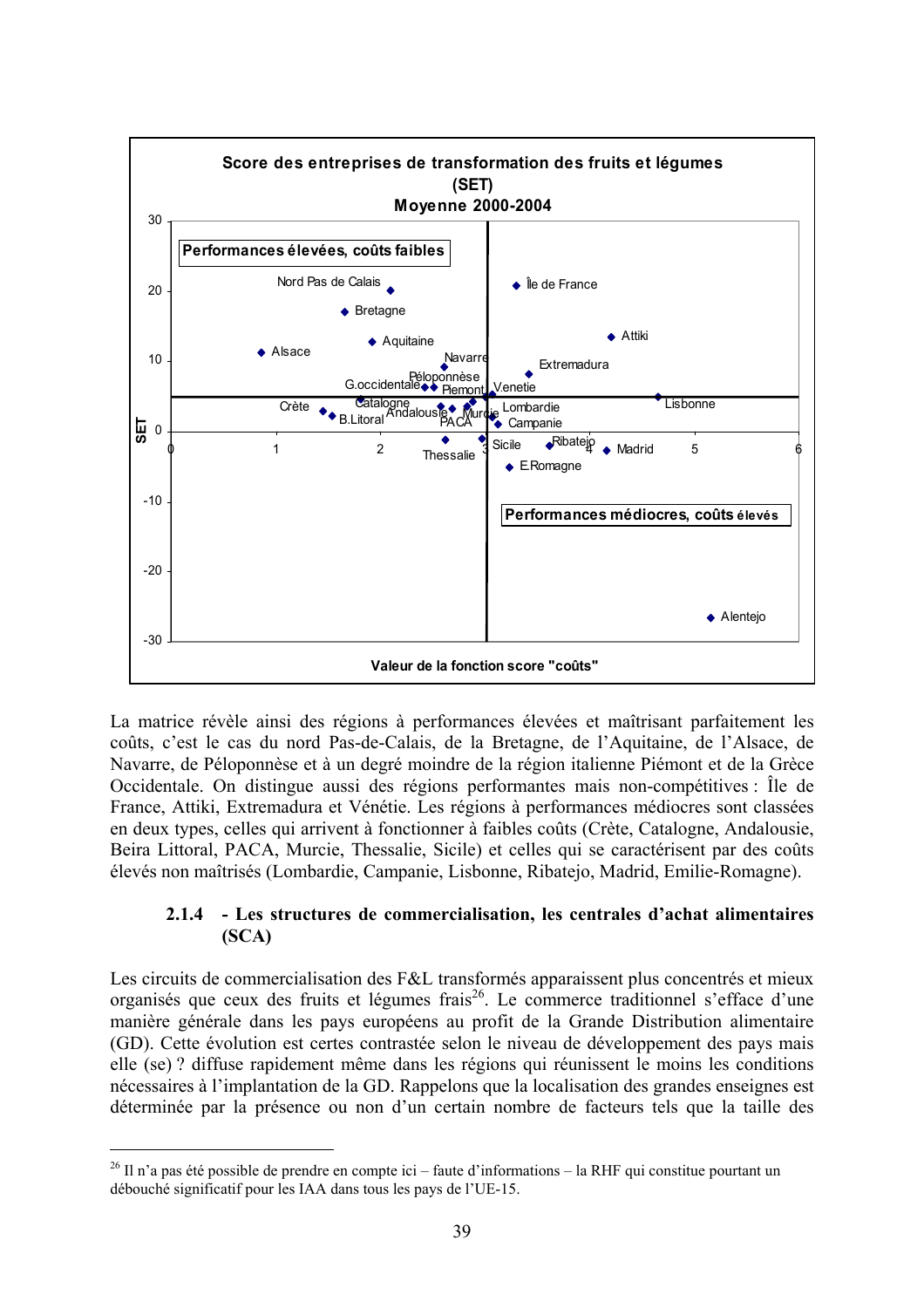bassins de consommation, le pouvoir d'achat des populations, l'importance des entreprises de production et leur concentration, la disponibilité et la qualité des infrastructures industrielles, commerciales et routières, etc.

La localisation de la GD dans une région donnée est un indicateur de prospérité de celle-ci et de son dynamisme. C'est pourquoi nous avons accordé une attention particulière aux structures d'achat de la GD, les centrales (d'achat). Nous considérons en effet que la présence des centrales d'achat alimentaires renseigne non seulement sur l'attractivité de la région mais contribue aussi à l'essor du secteur dans la mesure où elle constitue un lien privilégié entre consommateurs et producteurs-fabricants. En particulier, la centrale véhicule l'information en provenance des marchés vers les producteurs à travers les cahiers de charges et des normes de qualité de plus en plus rigoureuses. Les industriels des F&L, en intégrant ces exigences (par l'innovation essentiellement) sauvegardent leurs parts de marché et surtout continuent à fournir la GD, soit sous marque propre, soit sous MDD. Le référencement auprès de la GD constitue un objectif auquel aspirent tous les fabricants dans la mesure où il permet d'atténuer le risque commercial en assurant l'écoulement des productions.

La contrepartie peut cependant s'avérer coûteuse pour les entreprises de transformation car la GD en imposant des normes évolutives afin de satisfaire sa politique de qualité, contraint les producteurs à engager des investissements engendrant des surcoûts<sup>27</sup>. Par ailleurs, le poids de la GD passe aussi par les prix. En effet, en recherchant l'efficience, indispensable dans un contexte fortement concurrentiel, la GD impose à ses fournisseurs des prix d'achat avec des marges réduites. Dans ces conditions, les fournisseurs sont pénalisés par le pilotage actuel des filières fruits et légumes transformés même si les plus dynamiques arrivent à tirer leur épingle du jeu par le biais de la segmentation, des économies de coûts ou des avantages de l'innovation.

L'implantation des centrales d'achat (CA) dans les régions concernées par l'étude peut donc être considérée comme un facteur dynamisant, stimulant la compétitivité et par conséquent réducteur de vulnérabilité. Les régions abritant des CA de grande taille et performantes semblent disposer du potentiel leur permettant de faire face à une éventuelle concurrence méditerranéenne28.

Nous avons ainsi construit un score « CA » reflétant le dynamisme et le potentiel des régions à travers celui des centrales d'achat. SCA est ainsi composé de la somme de quatre ratios pondérés à la moyenne des 5 pays. Il s'agit de l'importance des CA, de leurs taux de marge, de leur solvabilité et de leur indépendance financière. Les résultats présentés en annexe 5 indiquent des écarts conséquents entre les régions. Les valeurs extrêmes sont détenues par le Languedoc Roussillon (15,01) et par Abruzzes en Italie (-0,09). Il semblerait que les CA les plus importantes (en fonction du ratio taille) soient localisées en France, en Languedoc-Roussillon (12,20), en Rhône-Alpes (12,01), dans les Pays de la Loire (10,98) et en Alsace (10,83). Mais le dynamisme doit être dissocié de la taille : en effet, les CA réalisant les taux de marge les plus élevés ne sont pas celles qui dominent par leur chiffre d'affaires (c'est normal car la marge commerciale est un produit entre le taux de marge et les quantités

<sup>&</sup>lt;sup>27</sup> Pour plus de détails, cf. Ayadi, Montigaud, Rastoin, 2005, 1<sup>ère</sup> partie. Dans un contexte d'hyper-compétitition qui caractérise les pays à haut revenu, la GD se restructure en recherchant la forme organisationnelle la plus efficiente en déployant 5 leviers : le sourcing, les coûts, la qualité, la logistique et la communication.

<sup>&</sup>lt;sup>28</sup> Rappelons toutefois que les centrales d'achat prises en compte ici sont « généralistes » (ensemble des produits alimentaires) et « régionales » (les sièges des grandes centrales d'achat européennes sont désormais situés en Suisse).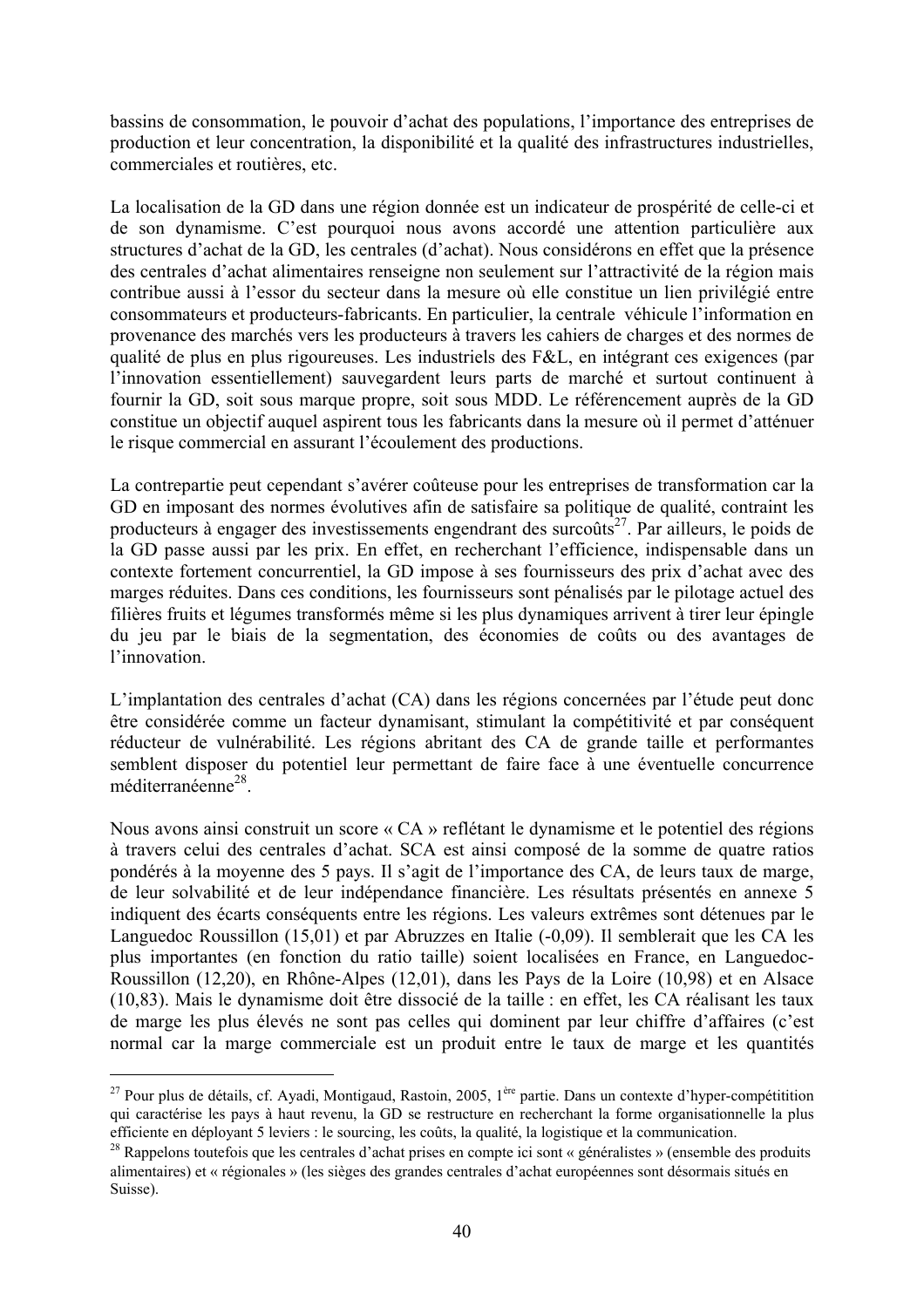vendues). Il en est ainsi de la région italienne Trente (7,39), des régions espagnoles Aragon (2,48), Murcie (1,85), et Canaries (1,39) et de la Macédoine centrale-Thessalonique en Grèce (7,03), alors que Languedoc-Roussillon, Alsace et Pays de la Loire accusent des taux de marge faibles  $(0,49, 0,50, 0,13)$ . C'est le cas aussi de la solvabilité<sup>29</sup>, La première région caractérisée par un ratio « solvabilité » le plus important est Trente (2,98) suivie des Asturies en Espagne (2,85) et des Canaries (2,34). Le Languedoc-Roussillon arrive en  $9^{i\text{eme}}$  rang avec un ratio de 1,68.

Additionnés, ces ratios permettent de comparer les performances des CA au niveau régional. Quatre types de régions se dégagent : les régions à fort potentiel commercial (SCA compris entre 15,01 et 7,50) ; les régions à potentiel commercial (6,41-4,32) ; les régions à faible potentiel commercial (3,95-2,22) ; les régions handicapées par une quasi-absence de structures commerciales importantes et performantes (SCA compris entre 1,71 et -0,09).

| Type1 : régions à fort potentiel commercial<br>$(SCA: 15, 01-7, 50)$                                                         | Type 2 : régions à potentiel commercial<br>$(SCA: 6, 41-4, 32)$                                                                                                      |
|------------------------------------------------------------------------------------------------------------------------------|----------------------------------------------------------------------------------------------------------------------------------------------------------------------|
| Languedoc-Roussillon, Trente, Alsace,<br>Macédoine Centrale-Thessalonique, Pays de la<br>Loire, Rhône-Alpes, Midi-Pyrénées). | Picardie, Asturies, Aragon, PACA, Murcie,<br>Canaries, Nord Pas de Calais, Champagne-<br>Ardenne, Piemont, Aquitaine, Île de France,<br>Poitou-Charentes, Catalogne. |
| Type 3 : régions à faible potentiel commercial                                                                               | Type 4 : régions handicapées                                                                                                                                         |
| $(SCA: 3.95-2.22)$                                                                                                           | $(SCA: 1, 71 - 0, 09)$                                                                                                                                               |
| Algarve, Bourgogne, Latium, Ribatejo, Madrid,                                                                                | Navarre, Beira Littoral, Campanie, Vénétie,                                                                                                                          |
| Auvergne, Emilie-Romagne, Attiki, Extremadura,                                                                               | Sicile, Lisbonne, Pouilles, Marches, Beira                                                                                                                           |
| Entre Douro, Bretagne, Ligurie, Palma, Centre,                                                                               | Interior, Abruzzes, Limousin, Péloponnèse,                                                                                                                           |
| Toscane, Valence, Alentejo, Andalousie, Galice,                                                                              | Thessalie, Crète, Grèce Occidentale, Macédoine                                                                                                                       |
| Lombardie, Païs Vasco, Castille et Leon, Castille                                                                            | Orientale-Thrace, Grèce Centrale, Îles Ioniènnes,                                                                                                                    |
| la Manche.                                                                                                                   | Epire, Macédoine Occidentale, Île de la mer Egée,                                                                                                                    |
|                                                                                                                              | Calabre, Basilicate.                                                                                                                                                 |

### **Tableau n° 22 : Performances des structures commerciales (SCA)**

Les principales régions par pays représentées graphiquement en annexe 6 se répartissent entre les quatre types définis. Nous constatons cependant au niveau de ces régions, l'existence d'une corrélation entre la performance des CA et celle des entreprises de transformation (SET). Le graphique montre en effet que les centrales d'achat les plus dynamiques sont localisées dans les régions bénéficiant d'entreprises de production performantes et dynamiques.

 $29$  Ratio de solvabilité : Capitaux propres/Total des dettes.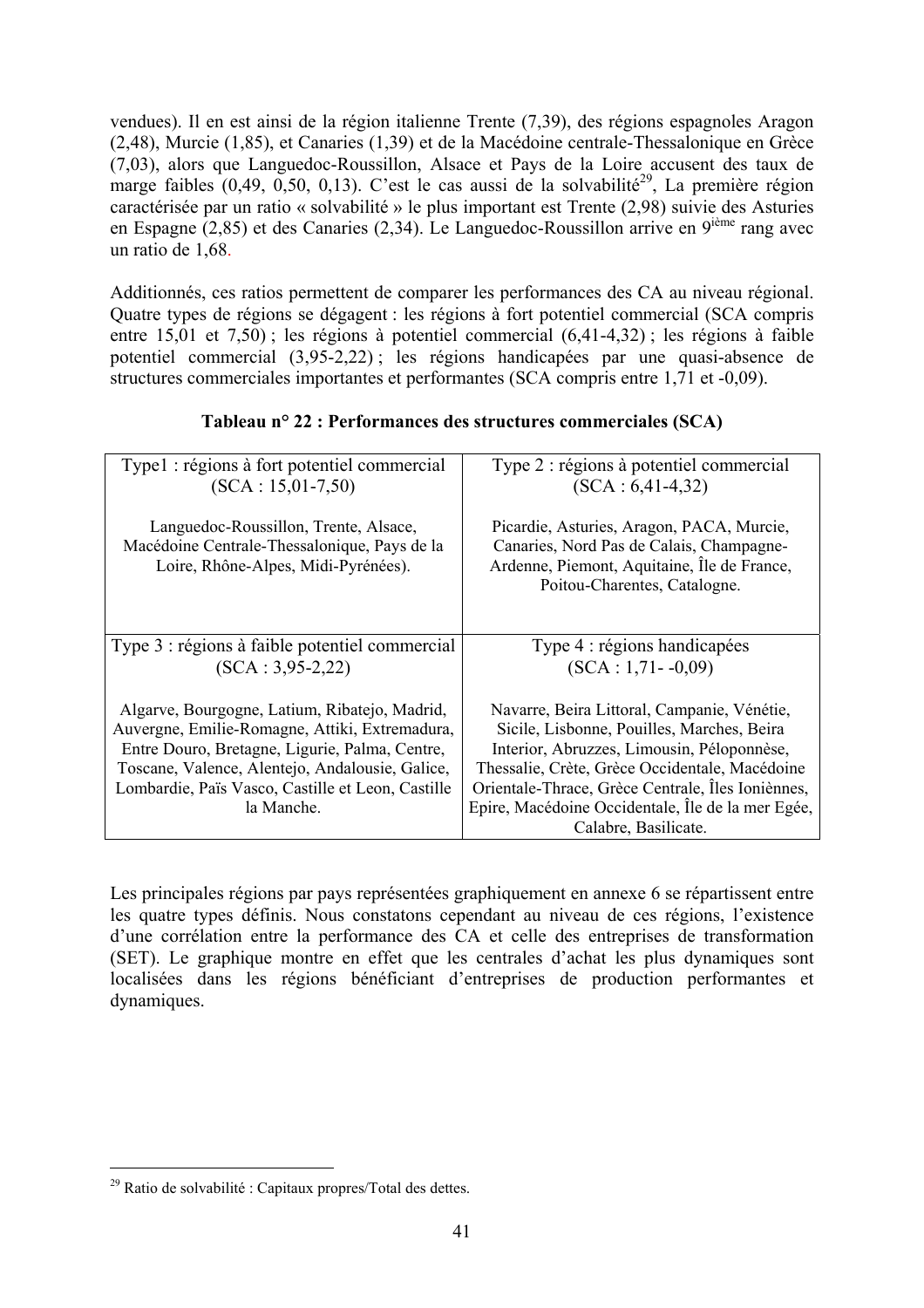

Il convient de préciser que ce sont précisément les régions qui jouissent d'une compétitivitécoûts qui hébergent les centrales d'achat les plus performantes (Graphe ci-dessus). C'est le cas des régions françaises Alsace (13,11), PACA (5,89) Nord Pas de Calais (5,33), Aquitaine (4,98) et à un degré moindre l'Île de France (4,62), de Murcie (5,44) et de la Catalogne (4,32) en Espagne et de la région Piémont (5,18) en Italie.

La présence de structures commerciales dynamiques et performantes dans ces régions favorise la concurrence entre les entreprises de transformation, ce qui leur confère des atouts indéniables pour affronter les risques commerciaux. En effet, habituées à rechercher sans cesse des économies de coûts et à se démarquer par une offre segmentée et des produits innovants, les entreprises de transformation concernées sont plus aptes que les autres à faire face à la concurrence engendrée par une libéralisation commerciale entre l'Europe et les pays méditerranéens.

## **2.2 - La spécialisation régionale en agroalimentaire**

La spécialisation des régions européennes dans le métier de l'agroalimentaire (IAA) est appréhendée dans ce chapitre par l'importance de l'emploi dans le secteur des IAA par rapport à l'emploi total dans l'industrie manufacturière et par le nombre d'unité en IAA par rapport au nombre total d'unités dans l'industrie manufacturière. Un score « spécialisation en IA » a été établi à partir de la somme des deux ratios, pondérés à la moyenne des 5 pays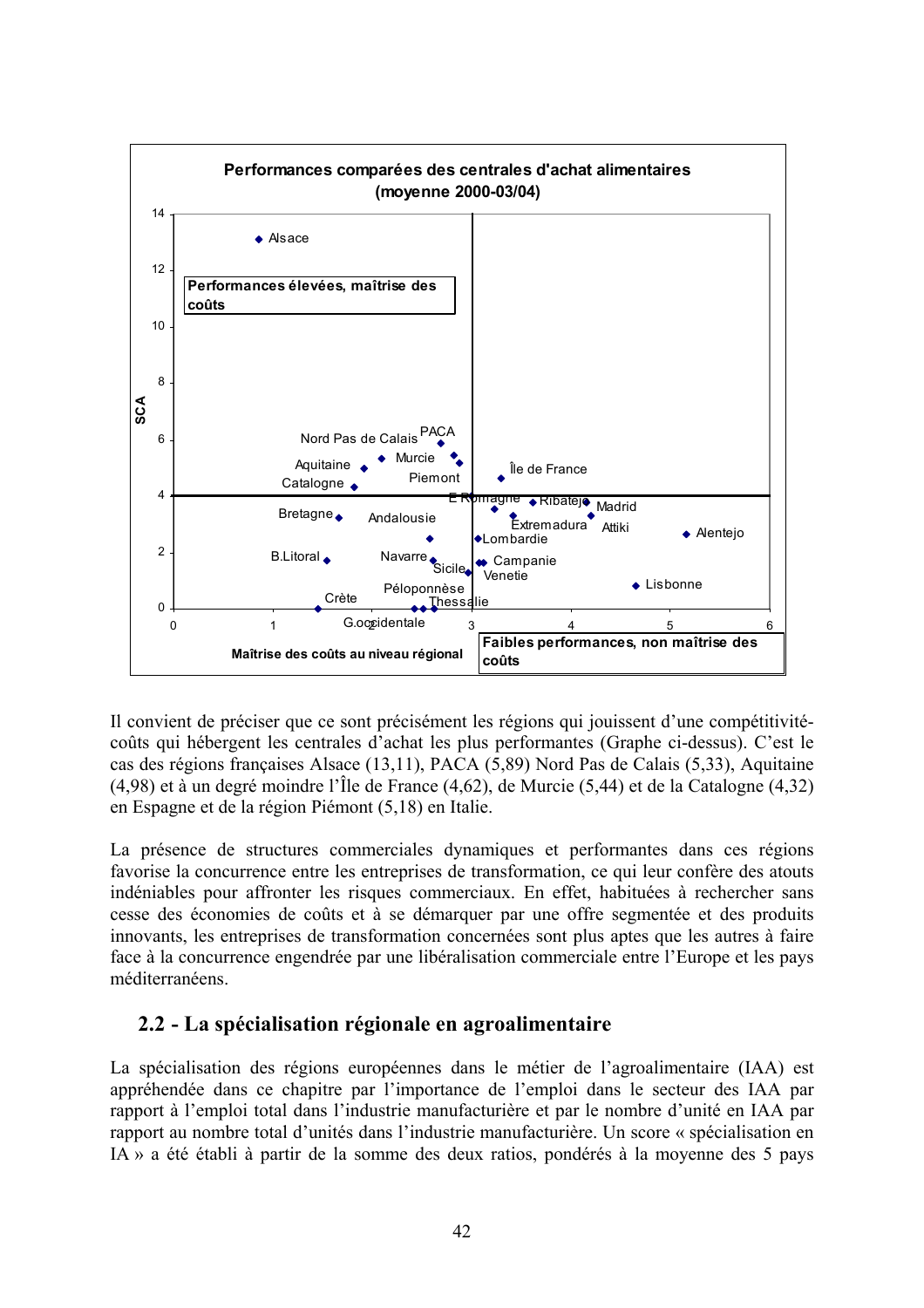(Annexe 7). Dans notre approche de la vulnérabilité, la spécialisation est un atout considérable pour deux principales raisons.

Les régions spécialisées dans l'agroalimentaire bénéficient d'avantages divers comme la maîtrise des techniques, la disponibilité de compétences humaines, de savoir-faire et la connaissance des marchés… (facteurs favorisant la compétitivité). C'est le cas des régions comme le nord Pas de Calais (SET :20,18 ; SPAI : 2,86), la Bretagne (SET :16,99 ; SPIA : 4,92), l'Aquitaine (SET : 12,81 ; SPIA : 3,21), l'Alsace (SET : 11,32 : SPIA : 2,62) et le Languedoc-Roussillon ( SET : 10,27 ; SPIA : 4,02) en France, de Navarre (SET : 9,22 : SPIA : 2,08) et Extremadura (SET : 8,24 : SPIA : 4,42) en Espagne et des deux régions grecques Péloponnèse (SET : 6,33 ; SPIA : 4,49) et Grèce Occidentale (SET : 6,33 ; SPIA : 4,52). Rappelons que la moyenne du SET est de 5 et celle de SPIA est de 2.

Cependant, d'autres régions peuvent être fortement spécialisées en agroalimentaire et en F&L en particulier, mais présenter de faibles performances dans la transformation de F&L. Ce sont des régions vulnérables et fragiles du fait de l'importance de leur activité agroalimentaire. Les pouvoirs publics ne pourront faire autrement que les soutenir en cas de perte d'emplois et de revenus. Certaines régions de notre échantillon s'inscrivent dans ce cas de figure. Il s'agit d'Alentejo (SET : -26,63 ; SPIA : 3,67) et Algarve (SET : -7,99 ; SPIA : 3,65) au Portugal, de Thessalie (SET : -1,15 ; SPIA : 3,53) en Grèce et de la Sicile (EST : -0,99 ; SPIA : 3,01).

## **2.4 - Indice de la Qualité de l'Environnement Régional (IQER)**

Pour déterminer les capacités des régions à résister à des chocs externes (résilience), il est certes nécessaire d'estimer le potentiel des acteurs dominants y intervenant (*capabilities*) mais il convient aussi d'évaluer la qualité de l'environnement socio-économique dans lequel évoluent ces acteurs. Nous nous sommes efforcés, dans le cadre de ce chapitre, d'estimer à travers un indice composite l'attractivité des environnements régionaux. IQER, indice de la qualité de l'environnement régional est établi à partir de 4 composantes régionales influençant chacune les stratégies des fabricants de F&L transformés. Il s'agit du niveau de développement des régions (richesse), de l'incitation à l'innovation, du peuplement des régions et de l'importance des infrastructures de transport et de communication.

Le niveau de développement des régions et le pouvoir d'achat des populations (SPIB) a été appréhendé à partir de deux variables : le niveau de PIB par habitant et la croissance du PIB. Les incitations publiques et privées à l'innovation (SR&D) sont estimées à partir des dépenses régionales en faveur de la recherche et développement (tous secteurs confondus) et de l'importance de ces dépenses dans le PIB. L'importance du peuplement des régions (SDP) est appréciée par la densité de la population d'une part, et la croissance de cette densité d'autre part. Le dynamisme économique des régions est estimé par le biais de la densité des infrastructures et de l'intensité du fret routier (IFR, qui nous informe sur l'état de la logistique, sur l'intensité des flux commerciaux et sur l'attractivité des régions). L'IFR est complété par l'ITM (intensité du transport maritime), un avantage comparatif dont certaines régions peuvent bénéficier du fait de leur localisation côtière et fluviale.

En dépit de l'existence de certains écarts entre les régions européennes, leurs populations semblent jouir de revenus élevés leur permettant d'acquérir les produits offerts par les industries locales qu'il s'agisse de produits de large consommation ou de produits de haut de gamme (Annexe 8). C'est le cas notamment en Île de France (2,87), à Palma (2,61) et à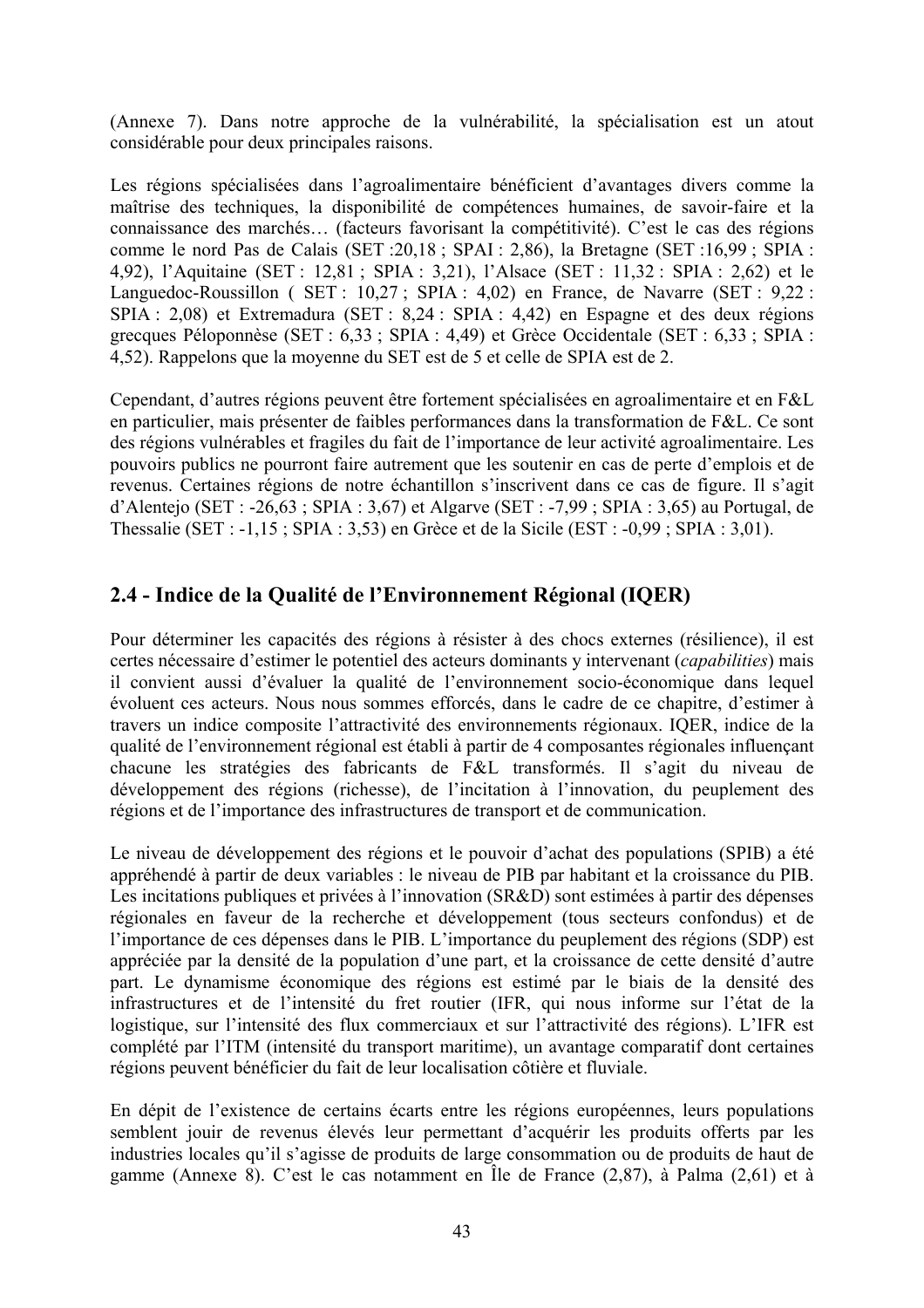Madrid (2,57) en Espagne, en Emilie-Romagne (2,43) et en Lombardie (2,49) en Italie. Par contre, les moyens alloués à la recherche et développement et à l'encouragement des innovations ne sont pas identiques et sont loin d'être comparables. En effet, si par exemple la région Rhône-Alpes attribue 2,42% de son PIB à la R&D, des régions comme Alentejo au Portugal n'en alloue que 0,30% du PIB. En fait, à l'exception des régions françaises qui montrent un intérêt particulier pour l'innovation, les autres régions européennes de notre échantillon privilégient probablement d'autres voies de dynamisme puisque des fractions modestes du PIB sont destinées à la R&D (0,94% en Emilie Romagne, 0,79% en Sicile, 0,52% à Vénétie, 0,57% en Pouilles, 0,64% en Andalousie et 0,51% en Extremadura)<sup>30</sup>.

La proximité de certaines régions des bassins de consommation leur confère un avantage concurrentiel non négligeable en permettant aux entreprises d'écouler leurs produits sans supporter des surcoûts liés au transport. Attiki (10,76) en Grèce, Lisbonne (10,05) au Portugal, Campanie (4,08) en Italie et Madrid (8,05), Palma (6,27), Canaries (5,53) et Murcie (5,25) en Espagne bénéficient de cet avantage.

Simultanément aux marchés locaux, les entreprises régionales exportent leurs produits vers d'autres régions européennes et élargissent ainsi leurs marchés. Elles sont pour la plupart intégrées dans des réseaux commerciaux croisés grâce à des infrastructures logistiques diverses. L'intensité des activités commerciales et économiques a été intégrée dans la fonction de l'IQER grâce au score IFR (intensité du fret routier) qui comprend la somme de trois variables : voyages inter-régionaux en camion/jour ; entrées et sorties de produits dans la région en camions/jour ; part du trafic de transit en %). D'après les résultats exposés en annexe 8, plusieurs régions sont insérées dans des réseaux commerciaux européens, les plus dynamiques sont cependant par ordre décroissant : Lombardie (9,90), Île de France (7,47), Rhône-Alpes (6,82), Emilie-Romagne (6,39), Nord Pas de Calais (5,74), Vénétie (5,53), Piemont (5,12), Catalogne (4,88), PACA (4,75), et Picardie (4,61).

L'intensité des activités commerciales est favorisée en outre par le recours à la flotte maritime pour certaines régions dotées de côtes maritimes ou fluviales. La composante ITM indique en effet que PACA (89 millions de tonnes)<sup>31</sup>, la Sicile (75 millions de tonnes), la Ligurie (70 millions de tonnes), le nord Pas de Calais (63 millions de tonnes), la Catalogne (52 millions de tonnes), Pouilles (44 millions de tonnes) et l'Andalousie (39 millions de tonnes) disposent de cet avantage comparatif.

A l'instar de ce qui a été développé dans le rapport sur les fruits et légumes frais<sup>32</sup>, les entreprises localisées dans les régions disposant d'avantages concurrentiels en termes de logistiques et de réseaux commerciaux complexes se doivent d'être dynamiques et performantes sinon elles risquent de subir le choc des importations. En conséquence, un avantage concurrentiel non valorisé risque de se muer en contrainte, menaçant ainsi le bienêtre des acteurs régionaux. Paradoxalement, les régions mal situées se retrouvent ainsi protégées d'une éventuelle concurrence extérieure. La résilience apparaît plus que jamais comme la capacité des acteurs à tirer profit au mieux de leurs avantages et les transformer en *capabilities*.

 $30$  Ces chiffres sont toutefois à nuancer par la possibilité de transferts des résultats de la R&D entre différentes régions dans le cas d'implantations multiples de grandes firmes.

<sup>&</sup>lt;sup>31</sup> La performance de PACA n'est pas significative car il s'agit principalement de produits pétroliers.

<sup>&</sup>lt;sup>32</sup> Cf. Ayadi, Monigaud, Rastoin, 2005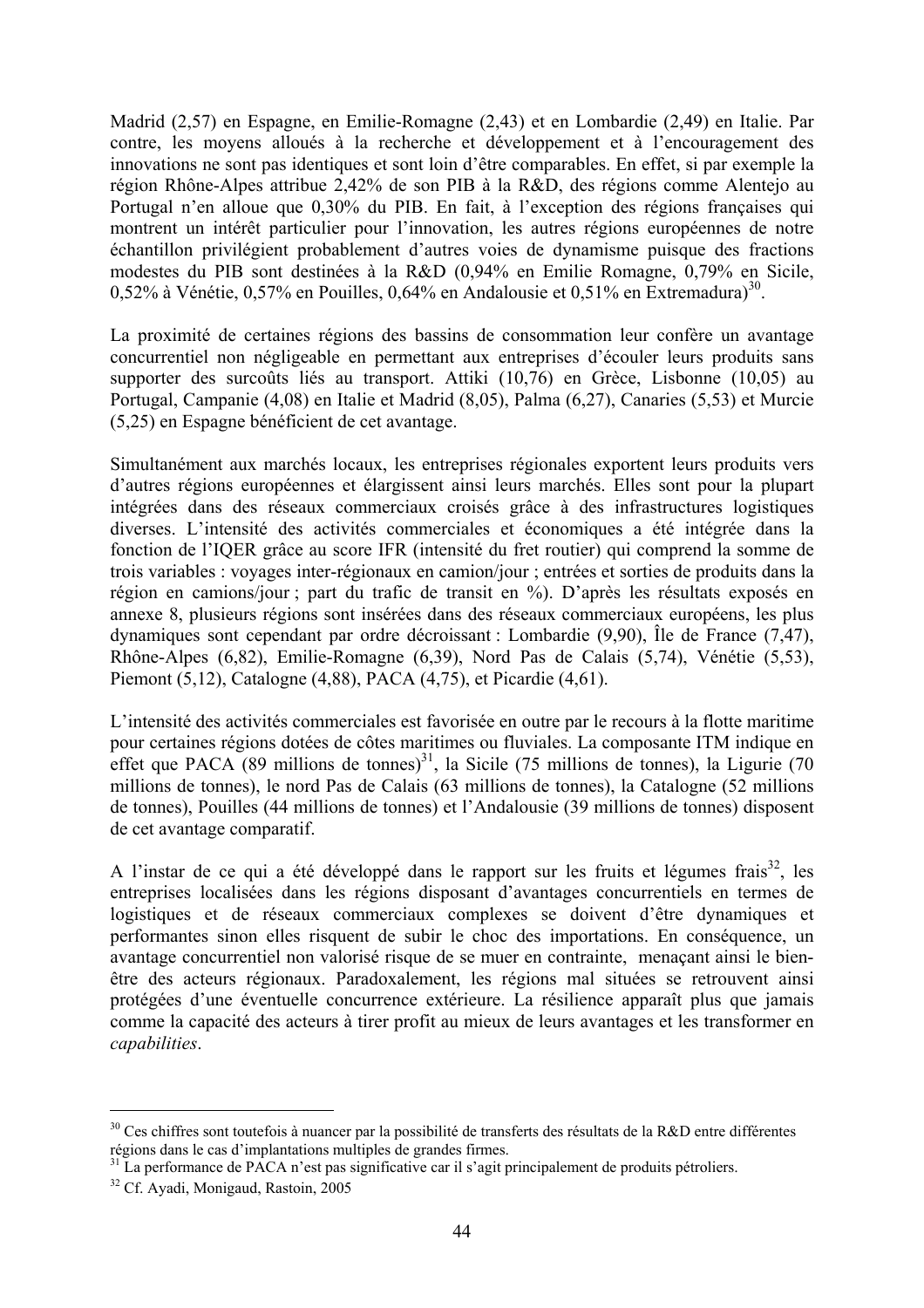Synthétisées, ces composantes forment l'IQER. Selon les résultats obtenus, les régions françaises évoluent dans des environnements avantageux à tous points de vues. Elles sont situées en tête de classement loin devant les autres régions alors que d'autres régions (comme celles de Grèce) sont pénalisées par des environnements peu favorables.



D'après le diagramme ci-dessus qui concerne les principales régions sélectionnées par pays (en fonction de l'importance de leur chiffre d'affaires), l'IQER semble inversement proportionnel à la spécialisation en agroalimentaire à l'exception de la France (notamment en PACA, Nord Pas de Calais, Bretagne, Aquitaine, Alsace). L'IQER est d'autant plus faible que les régions sont spécialisées.

## **2.5 - Les niveaux de vulnérabilité des régions : la fonction IVR**

La construction de l'IVR s'est achevée par la synthèse de l'ensemble des éléments exposés tout au long du chapitre. L'indice de Vulnérabilité Régionale est alors inversement proportionnel à la somme des quatre composantes conformément à l'équation suivante :

IVR = 1/[ (SET)  $\alpha$  + (SCA)  $\beta$  + (SPIA)  $\lambda$  + (IQER)  $\theta$  ], avec :  $\alpha = 0.4$ ;  $\beta = 0.3$ ;  $\lambda = 0.15$ ;  $\theta = 0.15$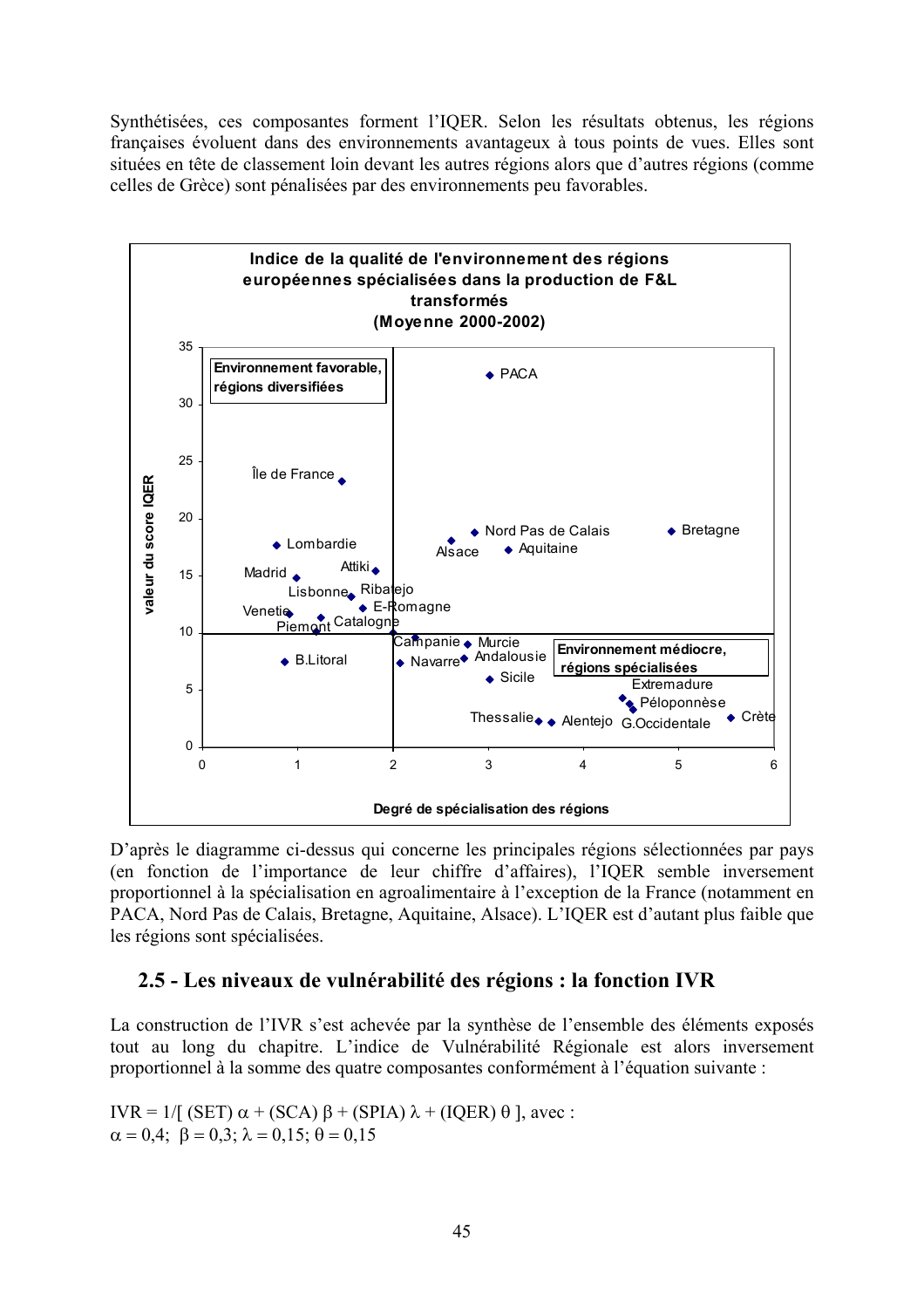La valeur des coefficients reflète les rapports de force des différents acteurs intervenant le long de la filière et l'influence des institutions socio-économiques au niveau régional. Tout comme dans le cas du secteur des fruits et légumes frais, le poids des entreprises de l'aval est tout aussi fort dans le secteur des F&L transformés (du fait de leur grande concentration) et les structures commerciales de la GD arrivent à imposer leurs choix stratégiques en termes de coûts, de segmentation, de l'innovation, de l'emballage, etc. Néanmoins, contrairement aux entreprises de F&L frais, les entreprises de produits transformés disposent d'une plus grande marge de manœuvre favorisée par plusieurs facteurs :

- une concentration importante faisant le poids face à la  $GD^{33}$
- des produits bénéficiant d'une durée de vie élevée subissant moins que les produits frais les enjeux d'une logistique maîtrisée et d'un écoulement rapide sur les marchés
- des circuits commerciaux diversifiés du fait de l'internationalisation de la majorité des entreprises et par conséquent de l'existence d'alternatives commerciales.

Nous avons en conséquence attribué le coefficient le plus fort aux entreprises de transformation ( $\alpha = 0.4$ ) et une valeur moindre au coefficient se rapportant aux centrales d'achat ( $\beta = 0.3$ ).

Le degré de spécialisation confère aux régions des avantages indéniables (tradition du métier, compétences accumulées au fil des années, maîtrise des technologies, l'intérêt des pouvoirs publics…). Nous avons attribué à cette composante un coefficient important ( $\lambda = 0.15$ ), équivalent à celui affecté à l'IQER ( $\theta = 0.15$ ).

L'IVR ainsi construit permet de repérer les régions en danger du fait des risques encourus par l'intensification de la concurrence dans le cas d'une libéralisation commerciale (cf. annexe10). Ce sont les régions classées en tête du tableau ainsi que celles se trouvant en queue avec des valeurs négatives (correspondant à des scores de compétitivité négatifs). On trouve ainsi : Macédoine Occidentale (2,86), Thessalie (2,47), Emilie-Romagne (0,91), Aragon (0,89), Sicile (0,75), Epire (0,61), Basilicate (0,51), Galice (0,49), Entre Douro (0,47), Champagne-Ardenne (0,46), d'une part. Algarve (-15,31), Picardie (-1,74), Macédoine Orientale et Thrace (-1,19), Îles ioniennes (-1,09), Calabre (-0,54), Grèce Centrale (-0,30), Marche (-0,18), Alentejo (-0,11), d'autre part.

Cependant, les niveaux de vulnérabilité ne sont pas les mêmes pour toutes les régions. En croisant le degré de spécialisation des régions et l'IVR, nous arrivons à distinguer deux niveaux de vulnérabilité. Appliqué aux principales régions de production de F&L transformés par pays (à savoir les 6 plus importantes régions en France, en Italie et en Espagne, les 5 principales régions grecques et les 4 plus importantes régions portugaises), nous relevons conformément à la matrice ci-contre la classification suivante :

 $33$  Cette distinction est opérationnelle à condition de faire la différence entre industries de  $1^{i\text{ère}}$  transformation et industries d'assemblage.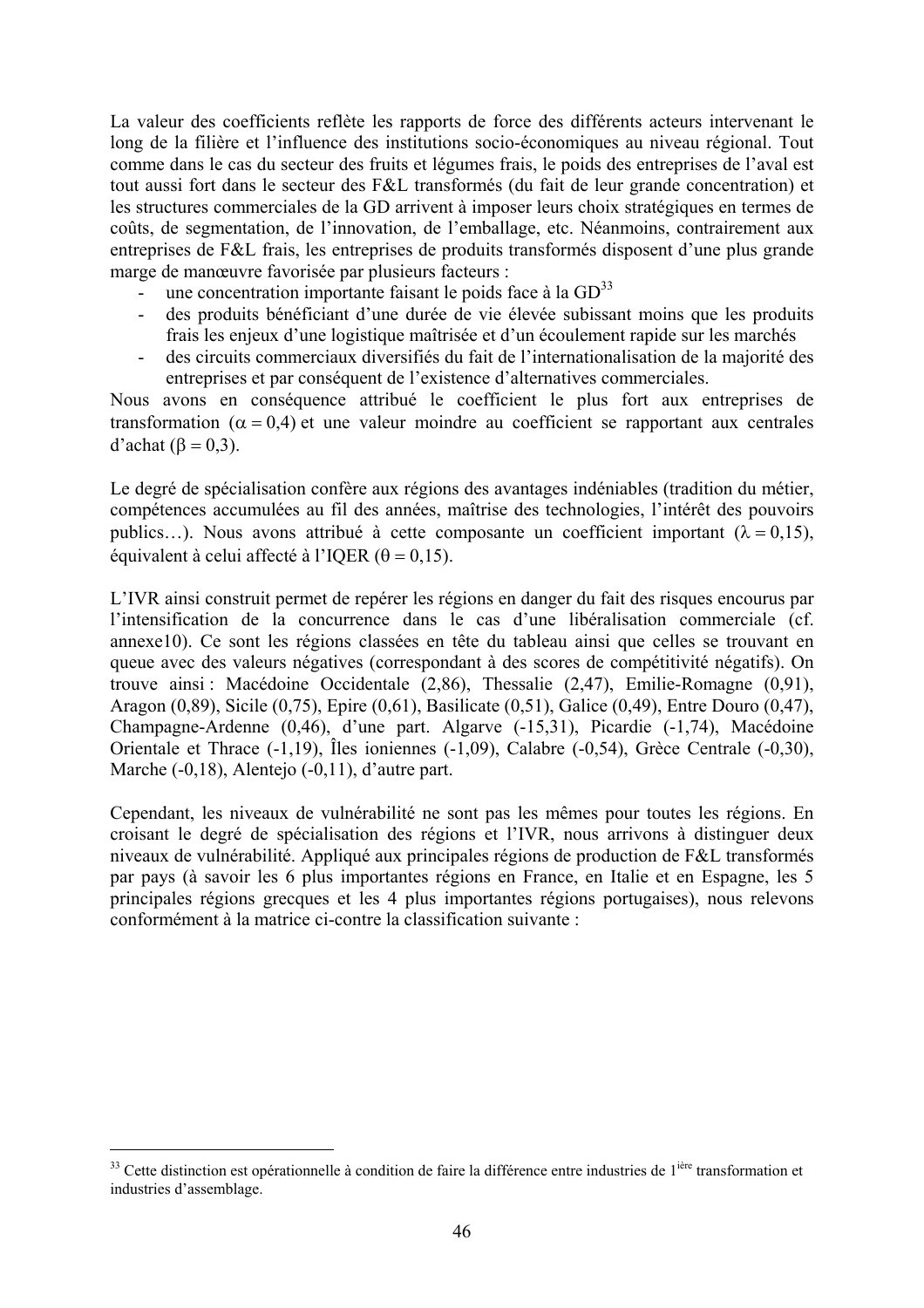

\* Alentejo est une région vulnérable du fait de la valeur négative de son score global.

- Les régions très vulnérables **:** 

Ce sont les régions se trouvant dans le cadran nord-ouest de la matrice, caractérisées par un IVR élevé et une faible spécialisation des régions en agroalimentaire. Les acteurs produisant des F&L transformés risquent de subir l'invasion des importations extracommunautaires sans susciter l'intérêt requis auprès des autorités publiques du fait de la moindre importance de l'industrie alimentaire dans les économies régionales. En conséquence, les alternatives de redéploiement dans l'IAA sont faibles. Emile-Romagne (0,91), Madrid (0,42), Campanie (0,38), Ribatejo (0,40), Lisbonne (0,23), Vénétie (0,22), Lombardie (0,23), Catalogne (0,20)et Piemont (0,20) s'inscrivent dans ce groupe.

- Les régions vulnérables :

Un IVR élevé et une forte spécialisation inscrit les régions concernées (cadran nord-est de la matrice) dans le type « des régions vulnérables ». A l'inverse du premier type, ces régions jouissent de toute l'attention nécessaire des politiques publiques et les alternatives de reconversion dans les IAA sont disponibles malgré une faible mobilisation des *capabilities*. Ce groupe comprend : Thessalie (2,47), Sicile (0,75), Crète (0,43), Beira Littoral (0,38), Andalousie ( 0,27), Péloponnèse (0,27) et la Grèce Occidentale (0,27).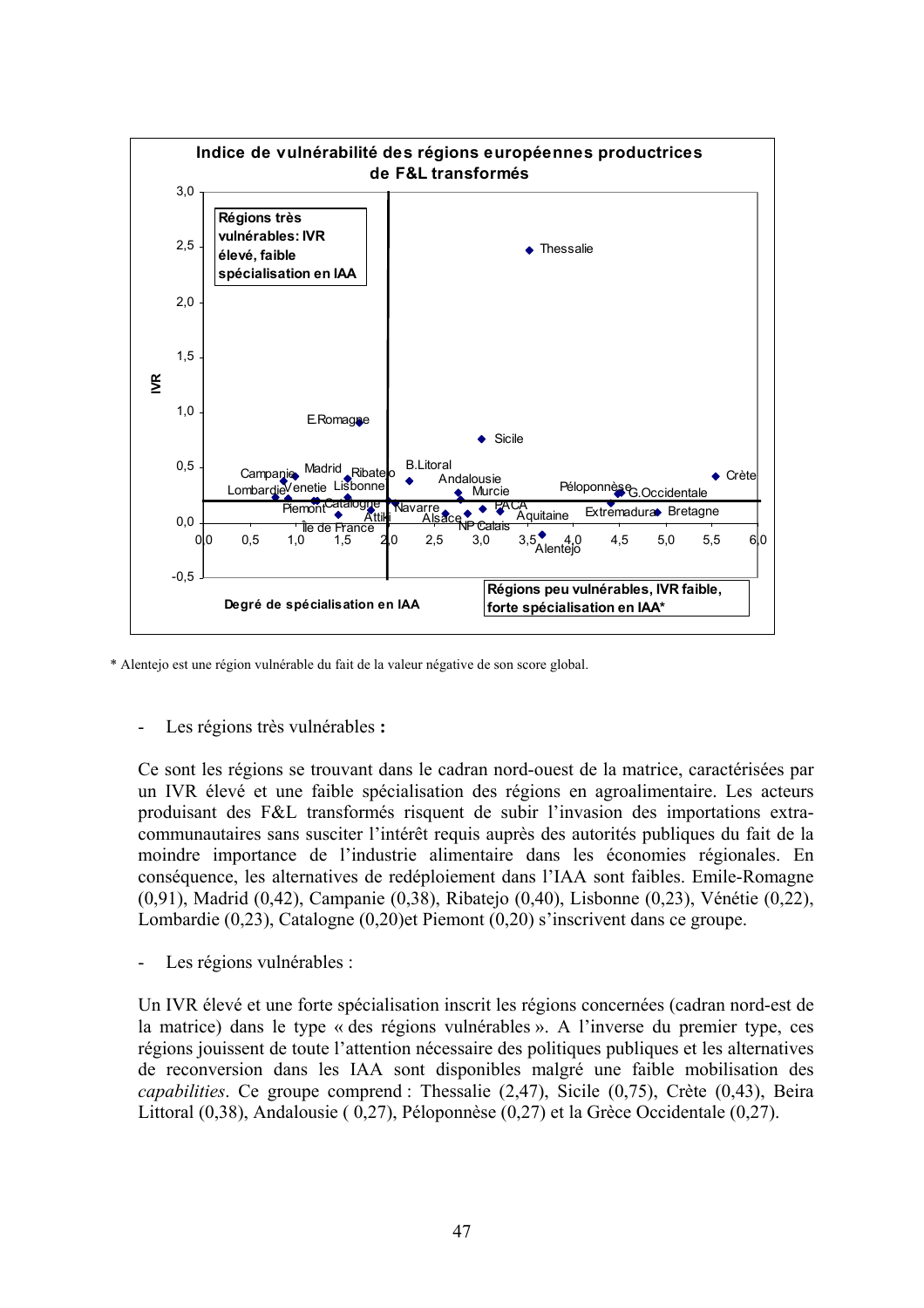## **ETUDE DE CAS :**

# **LES INDUSTRIES DE TRANSFORMATION DE LA TOMATE DANS LES PAYS MEDITERRANEENS DE L'UNION EUROPEENNE**

## **THE TOMATO PROCESSING INDUSTRY IN THE EU MEDITERRANEAN COUNTRIES**

**Jean-Claude MONTIGAUD**, INRA-UMR MOISA, 2 Place Viala, 34060 Montpellier Cedex 1 **Corrado GIACOMINI**, Università degli studi di Parma, Via J-F. Kennedy 6, 43100, Parma **Julian BRIZ**, Universidad Politecnica de Madrid, ETSI Agronomos, 28040 Madrid

#### *Remerciements*

*Les auteurs remercient chaleureusement les personnes et organisations suivantes :* 

- *\* Juan-José Amezaga, directeur général d'Alsat SL (Don Benito, Badajoz),*
- *\* Jean-louis Martin, directeur général de Jean Martin (Maussane les Alpilles),*
- *\* Michelle Pedrazzoni, directeur de Copador (CIO) à Collecchio (Parme),*
- *\* Claude Soulager, directeur général de Louis Martin (Monteux),*
- *\* Patrick Mathiot, chef de projet au CTCPA (Avignon),*
- *\* Patrick Varoquaux, directeur de recherche à l'INRA (Avignon),*

*Ainsi que l'ADEPALE (Paris), l'AMITOM (Avignon), l'AGRUCON (Madrid), la Chambre de commerce de Parme, la SONITO (Avignon) et l'UNAPROA (Rome).* 

Les erreurs et omissions contenues dans ce document sont de la responsabilité de J-C. *Montigaud.*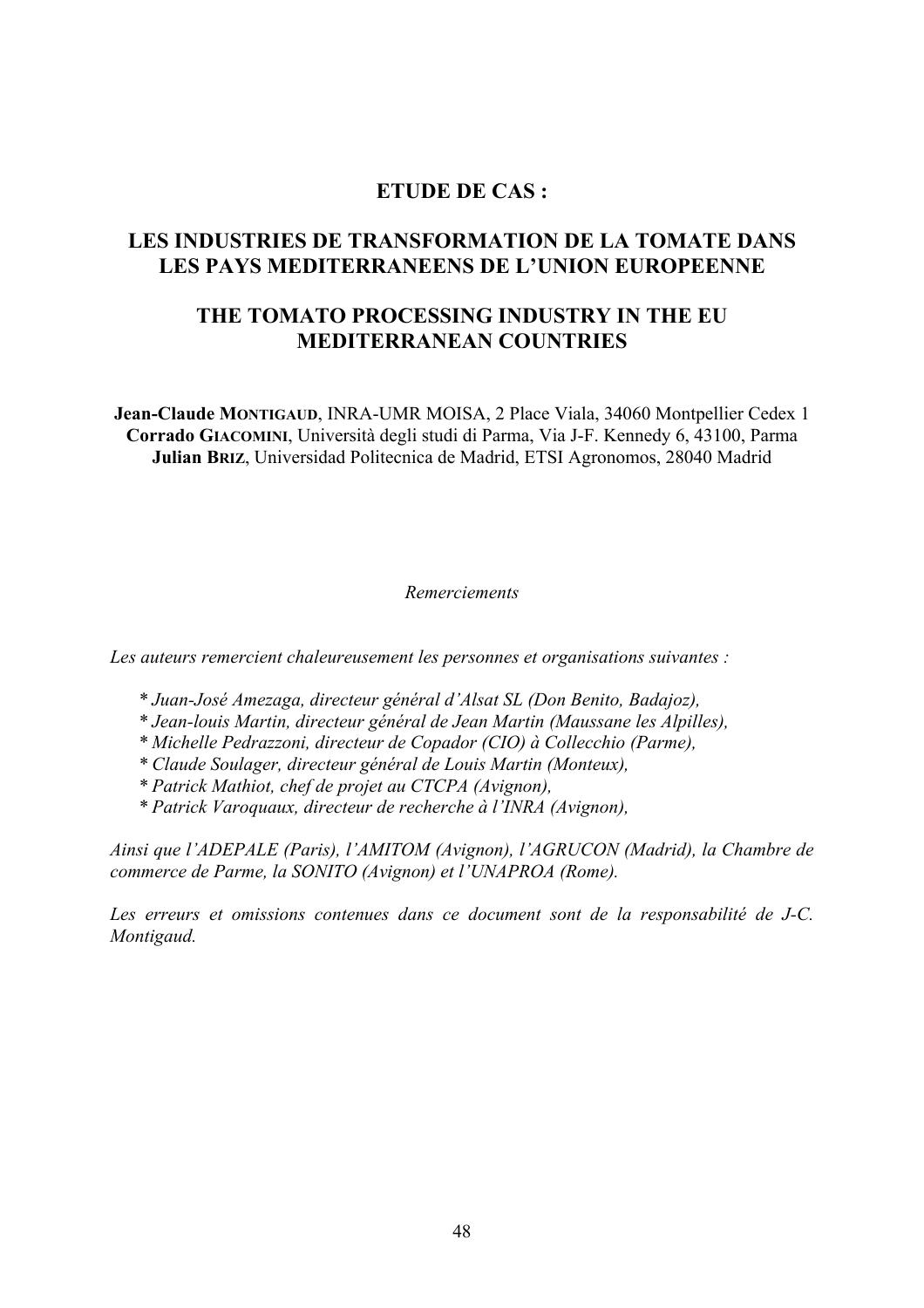## **1. – Introduction.**

 $\overline{a}$ 

- Le projet Eu-Med Agpol, programme de recherche financé par la Commission européenne dans le cadre du 6<sup>ième</sup> PCRD, a pour objectif général d'étudier l'impact de la libéralisation du commerce agricole entre l'EU et les pays partenaires du sud et de l'est du bassin méditerranéen sur les filières fruits et légumes frais et transformés et huile d'olive des pays membres de l'UE avant élargissement. Dans le cas présent, cette recherche est limitée à l'analyse des effets de la libéralisation sur les industries de transformation de la tomate de cinq pays du sud, membres de l'UE : le Portugal, l'Espagne, la France, l'Italie et la Grèce<sup>34</sup>. Ce choix est justifié par le fait que la filière tomates transformées, outre son importance économique, constitue par ses approvisionnements un point d'équilibre, souvent décisif, au sein des systèmes de production de nombreuses régions de l'UE.

Pour les produits à base de tomates, la protection mise en place par l'UE comprend un tarif douanier (TDC) de 14,4 % sur tous les produits industriels, quelle que soit leur origine, avec cependant deux exceptions :

\* le Chili qui bénéficie d'une réduction progressive pour les produits industriels (sur 4 ans) et pour les produits finis (sur 7 ans) ;

\* la Turquie qui dispose d'un quota de 8 000 tonnes métriques pour les tomates en dés (« diced tomatoes ») (rubrique 20021000).

- La méthode utilisée fait appel à une double approche, filière et économie industrielle<sup>35</sup>. Dans un premier temps, nous décrivons la filière tomates transformés (ensemble d'activités étroitement imbriquées liées verticalement par l'appartenance à un même produit) ainsi que les sous-filières correspondantes. On repère les flux de produits, les innovations, le centre de pilotage (la grande distribution) ainsi que les principaux chiffres clefs par pays (Portugal, Espagne, France, Italie et Grèce). Dans un deuxième temps, on passe de la filière aux entreprises de transformation. Pour cela, on dresse pour les pays étudiés une carte des cinq entreprises les plus importantes avec la localisation géographique, le chiffre d'affaires, les principales fabrications, le tonnage ramené en équivalent frais et les parts de marché. On isole ainsi les entreprises leaders dont on étudie les stratégies d'adaptation à travers trois cas. A cet effet, on utilise les outils de l'économie industrielle (le « market structure analysis ») conjugués avec ceux du management (analyse des coûts). Nous tentons enfin, en étudiant les conséquences sur l'amont agricole (notamment sur la production), de déboucher sur un diagnostic.

Le plan de ce document est directement issu de la méthode utilisée : nous présenterons successivement la filière, les entreprises et leurs stratégies (à travers trois cas) et, enfin, les principales problématiques qui en découlent.

<sup>&</sup>lt;sup>34</sup> Il s'agit ici de s'intéresser aux effets de la libéralisation sur le sud de l'UE et non pas du phénomène inverse, c'est à dire de l'UE vers les pays tiers. Pourtant, la capacité pour l'UE d'exporter en direction des pays méditerranéens est bien réelle mais bute sur les protections instaurées par ces pays (Maroc, Tunisie, Egypte, Algérie…). Notons que l'Algérie a procédé à un démantèlement tarifaire partiel puisque la taxe additionnelle à l'importation (12 %), pour les produits en provenance de l'UE, est supprimée à partir de septembre 2005 (mais subsiste un droit de douane de 30 %). On trouvera en annexe N° 12 les tarifs douaniers pratiqués par l'Algérie, le Maroc, la Tunisie, l'Egypte et Israël.

<sup>&</sup>lt;sup>35</sup> Pour une description de la méthode, Cf. J-C Montigaud, L'analyse des filières agroalimentaires : méthodes et premiers résultats, in *Economies et Sociétés*, Série Développement agroalimentaires, AG n° 21, juin 1992, p.59-83.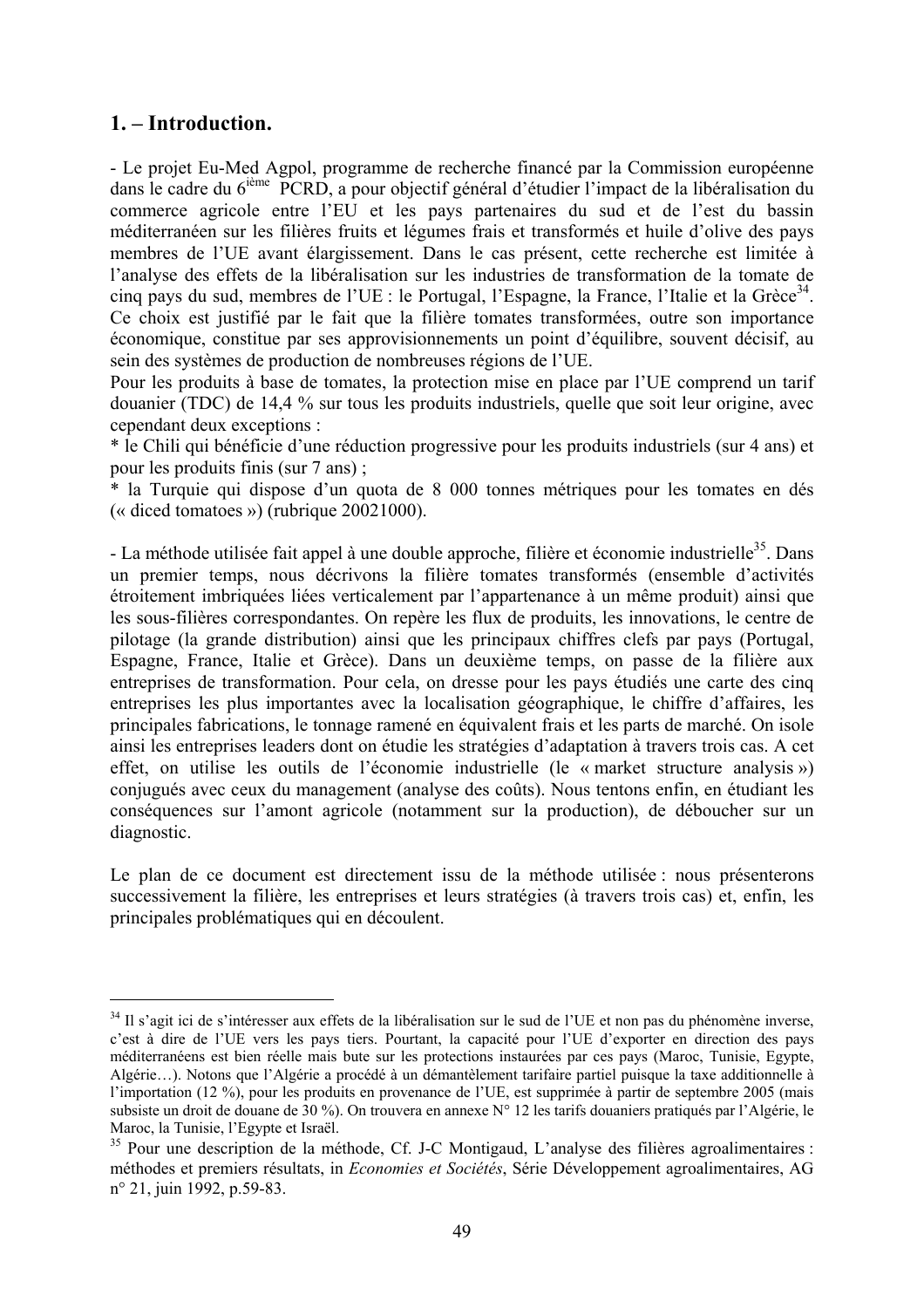# **2. - La filière tomates transformées : structures et principaux mécanismes.**

### **2.1. Rappel sur les technologies utilisées et les sous-filières qui en résultent :**

les remarques sont issues de nos visites auprès du CTCP $A^{36}$  et de l'INRA à Avignon (le  $08/07/05$  et de nos discussions avec AGRUCON<sup>37</sup> à Madrid (les 19 et 20/07/05).

#### **Schéma N°1- Description de la filière industrielle tomates transformées**



36 CTCPA : Centre Technique de la Conserve des Produits Agricoles, Avignon.

37 AGRUCON : Agrupacion de Fabricantes de Conservas Vegetales, Madrid.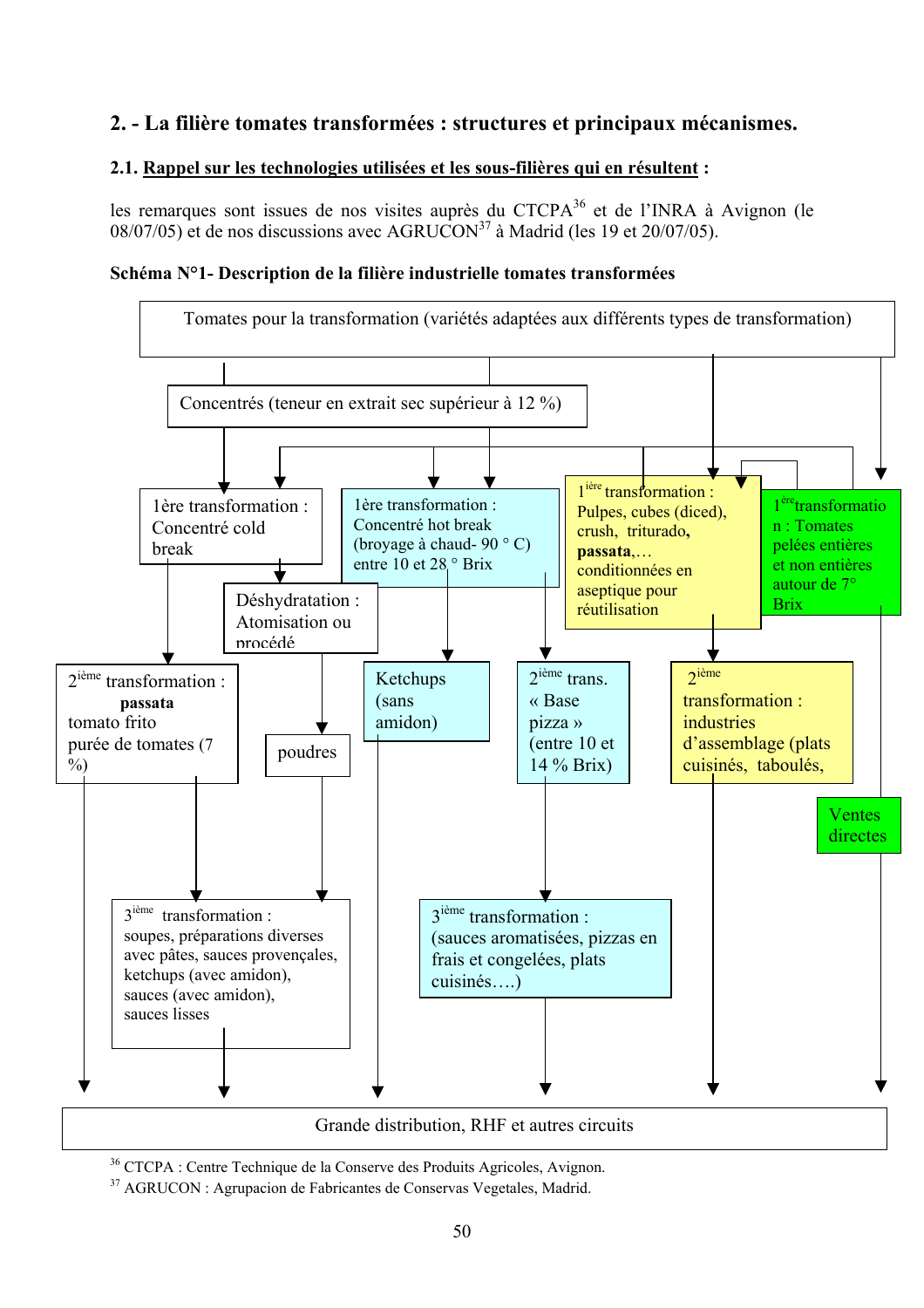Compte-tenu de l'importance de la technologie et des processus techniques, il faut préciser les termes utilisés:

- hot break (broyage à chaud) : procédé impliquant un chauffage très rapide, soit avant le broyage, soit dans les secondes qui suivent. Le chauffage doit amener la pulpe à 90° C ou 194° F afin d'éviter l'ajout d'amidon dans le cas des préparations de ketchups. Rappelons qu'un ketchup de qualité ne peut être obtenu qu'à partir de concentrés hot break (dans ce cas, les prix sont de 50 % supérieurs aux concentrés contenant de l'amidon). Les Chinois ne semblent pas posséder, du moins pour l'instant, ni les variétés, ni les techniques culturales capables de fournir ce type de matières premières.

- super hot-break : application le plus tôt possible d'une haute température pour inactiver les enzymes avant qu'elles n'aient eu le temps d'agir sur les pectines.

- cold break (broyage à froid) : procédé identique au précédent mais où la température de chauffage est moins sévère (65° C ou 150° F) de telle sorte que les enzymes soient préservées (la qualité gustative du produit est sauvegardée au détriment de la viscosité).

- passata : purée de tomates obtenue soit à partir de concentrés soit à partir de pulpes de tomates fraîches avec un raffinage grossier (passage par passoires) et un ajout de sel.

- tomato frito : produit inventé par les industriels espagnols à base de purée de tomates (7 à 9 %) avec un texturant (ail, oignons…) et de l'huile de tournesol (ou d'olive).

- diced tomatoes (tomates en cubes ou en dès) : tomates mûres lavées, triées (à la main) et pelées à la vapeur. Après élimination des tomates vertes et de celles présentant des défauts, les tomates sont mises en dès, traitées avec une solution à base de calcium afin de maintenir la texture (la fermeté) des produits, appertisées et refroidies à travers un système d'échange de chaleur. A partir de cet instant, le produit est aseptique et conditionné dans des poches plastiques logées à l'intérieur de fûts en acier (drums).

- base pizza (sauce pizza) : pulpe obtenue à partir de concentré hot break, grossièrement raffinée et légèrement concentrée (entre 10 et 14 ° Brix) afin d'éviter le phénomène de synérèse (séparation entre une phase liquide et une phase solide).

- triturado (crush tomatoes) : tomates broyées et tamisées (dépourvues de peaux et pépins).

On pourra trouver en annexe N° 1 une description simplifiée d'une ligne de fabrication pour concentrés et tomates en dés<sup>38</sup> et en annexe  $N^{\circ}$  2 les prix de revient pour fûts de concentré, tomates pizza et cubes.

A l'intérieur de la filière tomates transformées, coexistent au moins trois sous-filières : la sous-filière concentré qui comprend le « cold break » plutôt en perte de vitesse, le « hotbreak » en plein développement qui va permettre de fabriquer par exemple des ketchups de qualité, la sous-filière pulpes, cubes (diced tomatoes), passata… qui donne lieu exclusivement à des réutilisations à destination des industries dites d'assemblage (fabrication de pizzas, plats cuisinés, sauces diverses..) et la sous-filière tomates pelées entières et non entières qui livre des produits (grands et petits formats) directement à la distribution et à la RHF. Selon les professionnels, les innovations sont situées dans le « hot-break », en particulier au niveau des bases « pizza » et de leur utilisation mais aussi dans les « diced tomatoes », les « passata » et autres pulpes broyées qui sont en forte demande. Au niveau du poids de chaque sous-filière, on estime que le concentré représente 70 % des tonnages traités, les pulpes et cubes autour de 25 % et les tomates pelées 5 % (en augmentation). En fait, le schéma N° 1 est plus complexe qu'il n'y paraît car les sous-filières (ou sous-systèmes) sont connectées entre elles à la fois au niveau des matières premières et des fabrications. Ainsi, pour produire des pulpes ou des tomates pelées, il faut accepter de diriger des quantités importantes de matières premières

<sup>38</sup> Cf. le site de Morning Star, la plus importante conserverie de Californie, *A Day in the life of a Morning Star Tomato*, www.morningstarco.com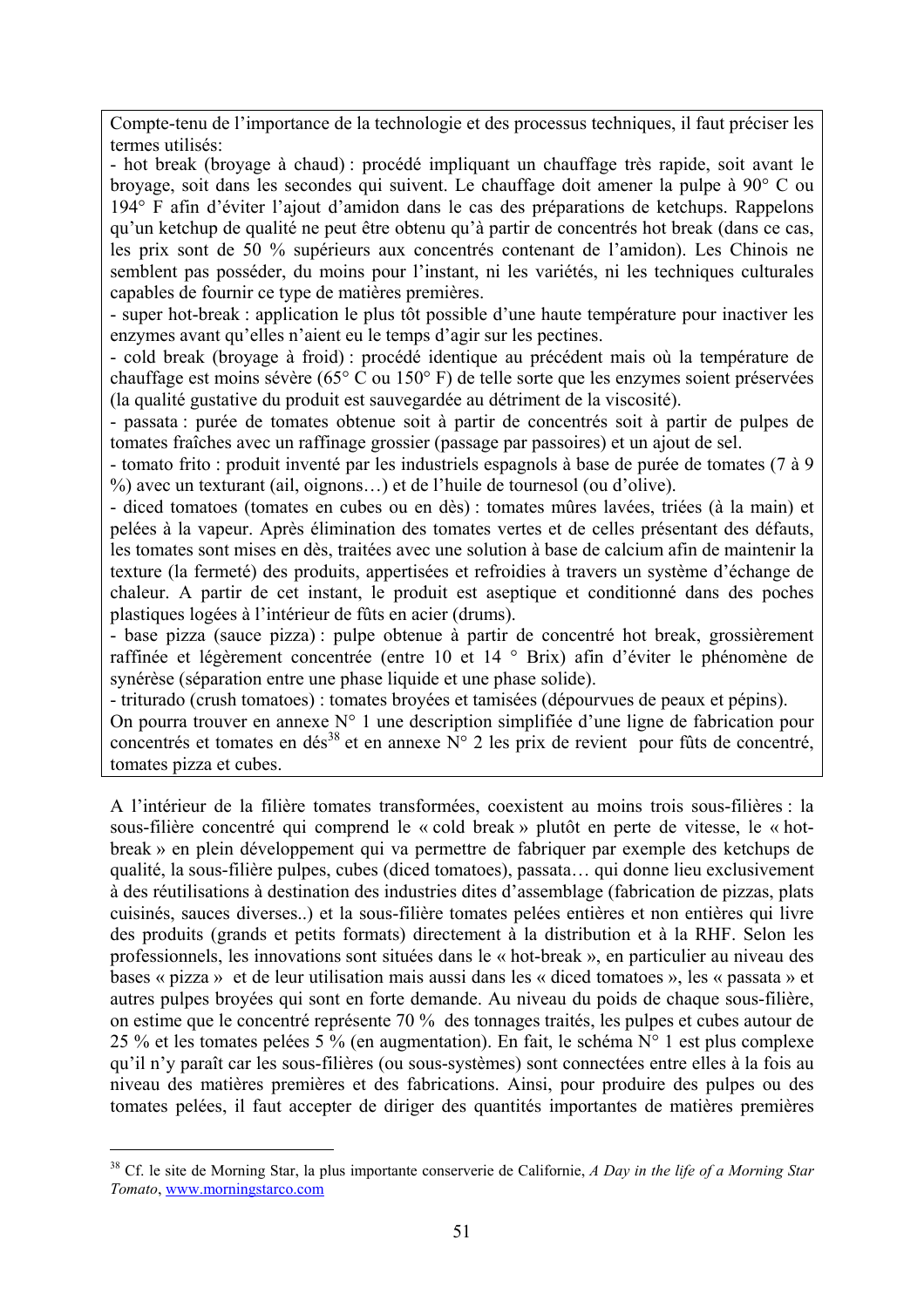d'une qualité inférieure vers le concentré. Au niveau des fabrications, il est possible de faire des sauces pizza avec des bases « pizza » ou avec du « diced tomatoes », du « passata » avec du concentré ou de la pulpe fraîche<sup>39</sup>. Ces connections confèrent à la filière une certaine inertie et, par contre-coup, obligent les entreprises qui y figurent à rivaliser sur les plans technique, des produits et de l'organisation. Cependant, au fur et à mesure que l'on s'éloigne des matières premières, le concept de filière perd de sa pertinence car les entreprises, pour continuer à exister, se situent à cheval sur plusieurs filières et commercialisent des gammes de produits élargies en mettant l'accent sur le marketing, l'innovation et la qualité. Ce sont ces entreprises (situées le plus en aval), celles qui s'attachent à répondre à l'évolution de la demande (pizzas, soupes, fast-foods, plats à emporter, produits bio…) qui déterminent finalement le sort des industries d'amont et donc des producteurs qui les approvisionnent.

### **2.2. Les chiffres-clefs**

Afin de ne pas surcharger le texte, nous présentons en annexes N°3, N°4 et N°5 les principaux chiffres permettant de replacer les productions des cinq pays étudiés au sein des contextes mondial, européen et méditerranéen.

2.2.1. Brève présentation des filières dans les cinq pays concernés :

|                           | Espagne          | France         | Grèce         | Italie             | Portugal        | Total         |
|---------------------------|------------------|----------------|---------------|--------------------|-----------------|---------------|
| Seuil                     | 238              | 401 608        | 1 2 1 1 2 4 1 | 4 3 5 0 0 0 0      | 1 050 000       | 8 2 5 1 4 5 5 |
| communautaire             | 606              |                |               |                    |                 |               |
| Récolte mécanique         | 85 %             | $100\%$        | 30 %          | 90 % et 30         | 85 % dans       |               |
|                           |                  |                |               | $\ast$             | l'Alentejo      |               |
| Superficie plantée 31 732 |                  | 3 4 0 0        | 17 300        | 85 000             | 12 4 6 6        | 149 898       |
| (ha)                      |                  |                |               |                    |                 |               |
| Nombre d'OPs              |                  | $\overline{7}$ |               | 164                |                 |               |
| Rendement moyen           | 53.9             | 73,0           | 63            | 62,5               | 71,7            |               |
| (tonnes/ha)               |                  |                |               |                    |                 |               |
| Total<br>tomates          | 710              | 248 959        | 984 360       | 5 3 2 4 3 5 5      | 894 093         | 9 162 501     |
| transformées              | 734              |                |               |                    |                 |               |
| Prix<br>moyen             | à<br>60<br>49    | à<br>46<br>50  | 50 à 54 €/t   | 54 $\epsilon$ bord | 50<br>€<br>bord |               |
| transformation (t)        | $\epsilon/t$     | $\epsilon/t$   |               | champ              | champ           |               |
| Aide CEE                  | $34,5 \notin /t$ | 34,5           | 34,5          | 34,5               | 34,5            |               |
| Nombre de firmes          | 101              | 13             | 20            | 200                | 11              | 345           |
| Otés consommées           | 323 300          | 970 600        | 228 900       | 1 719 700          | 149 000         | 3 391 500     |
| Consommation par          | 7,9              | 16,2           | 20,9          | 29,9               | 14,8            | 17,94         |
| tête (en kg)              |                  |                |               |                    |                 |               |

| Tableau 1 - Les filières tomates transformées au Portugal, Espagne, France, Italie et |  |  |
|---------------------------------------------------------------------------------------|--|--|
| Grèce, (campagne 2002-03) (en tonnes équivalent frais)                                |  |  |

\* 90 % dans le nord et 30 % dans le centre et le sud

 $\overline{a}$ 

Sources : Tomato News, juillet-août 2004 (p.11-16) et N° spécial de novembre 2004

<sup>&</sup>lt;sup>39</sup> En matière de « passata », les industriels italiens sont partisans d'une fabrication directe à partir de tomates fraîches pressées et non plus de concentrés. A cet effet, un décret-loi ministériel a été promulgué récemment par le gouvernement italien (Decreto-legge 24 giugno 2004, n.157, convertito, con modificazioni, nella legge 3 agosto 2004, n. 204) publié dans « Gazzeta Ufficiale N. 252 del Ottobre 2004 ». Le texte d'application précisant les caractéristiques du produit a été signé le 23 septembre 2005. Est-ce que cette réglementation sera avalisée par Bruxelles et la communauté industrielle ?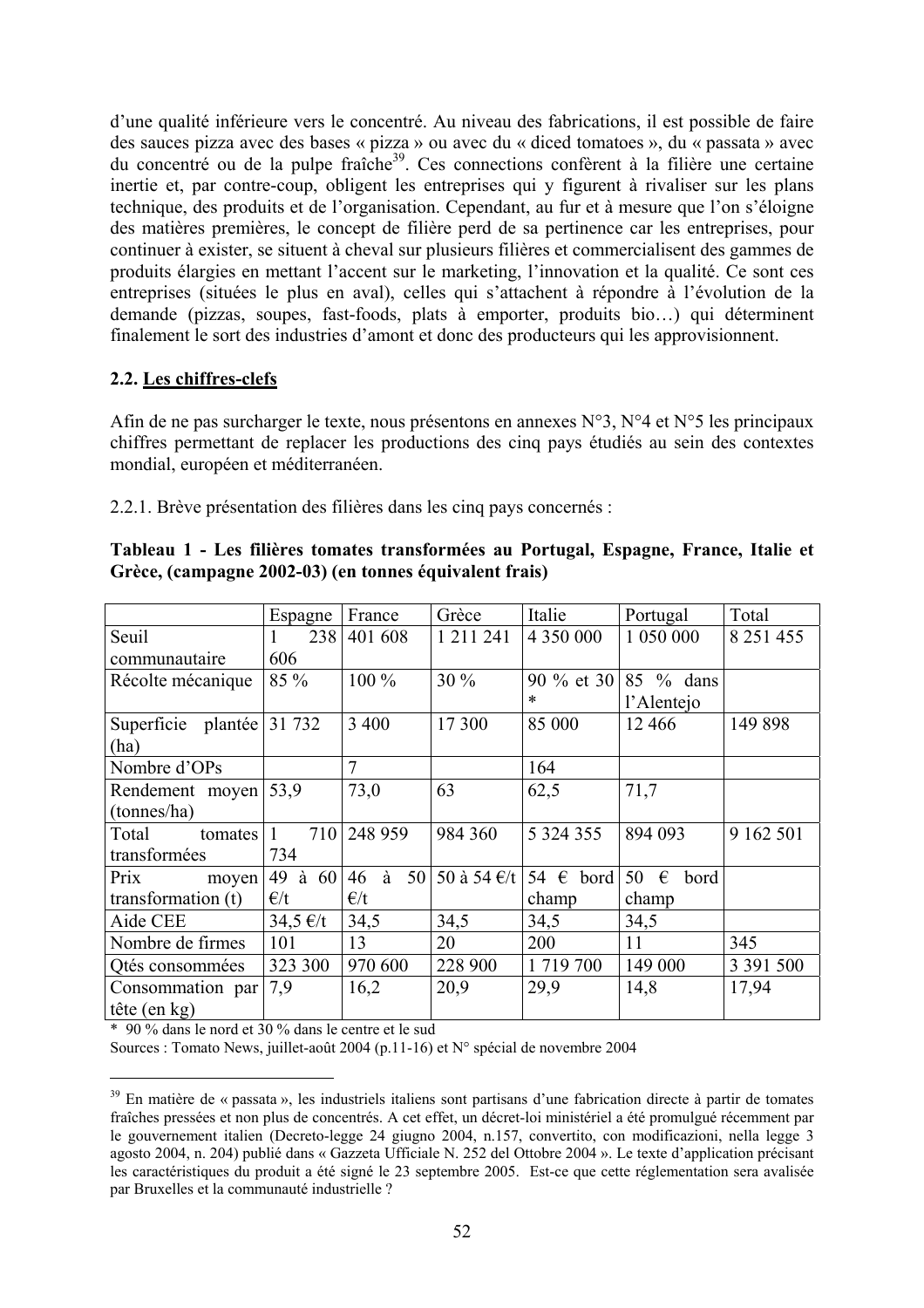2.2.2. Le commerce extérieur des cinq pays du sud :

#### **Tableau 2- Part des 5 pays dans le commerce extérieur de l'UE-15 et du reste du monde (campagne 2003-04) (en tonnes métriques de produits finis)**

| Importations (en tm)                | En provenance des 5 pays | Autres pays de l'UE-15 | Autres pays                 |
|-------------------------------------|--------------------------|------------------------|-----------------------------|
| Triple concentré (> 30 %)           | 45,2% dont:              | $2.22\%$               | 54,8 % dont:                |
| $(447\,466\,\mathrm{t} = 100\,\% )$ | Italie = $23,6%$         |                        | Chine = $47,1%$             |
|                                     | Espagne = $5,6\%$        |                        | Turquie = $0.3\%$           |
|                                     | Portugal = $7,1\%$       |                        | Afrique du Nord = $2,8\%$   |
|                                     | Grèce = $5,6\%$          |                        |                             |
| Double concentré (12-30)            | $67.9 \%$ dont:          | 2,9%                   | 29,2 % dont:                |
| $\%$                                | Italie = $36,6%$         |                        | Chine = $21,9%$             |
| $(275\ 360\ t = 100\%)$             | Grèce = $7.7\%$          |                        | Turquie = $5,8\%$           |
|                                     | Espagne = $10,8%$        |                        | Afrique du nord = $0.03 \%$ |
|                                     | Portugal = $12,8%$       |                        |                             |
| Conserves de tomates :              | 87,3 % dont:             | 5,16 $%$ dont:         | 7,54 % dont :               |
| $(694 054 t = 100 %$                | Italie = $77,1%$         | Allemagne = $1,8\%$    | Turquie = $4.7\%$           |
|                                     | Espagne = $6,4\%$        |                        |                             |
|                                     | Grèce = $2,4%$           |                        |                             |
| Purées de tomates :                 | 90,67 % dont :           | 7,81 % dont:           | $1,52 \%$ dont:             |
| $(132 329 t = 100 %$                | Italie = $80,35\%$       | Allemagne = $5,4\%$    | Turquie = $0.3\%$           |
|                                     | Espagne = $8,8\%$        |                        |                             |
|                                     | Portugal = $8,1\%$       |                        |                             |
|                                     | Grèce = $0.8 \%$         |                        |                             |
| Sauces et ketchups :                | 39,09 % dont :           | 54,38 % dont:          | $6,52 \%$ dont:             |
| $(371\ 236\ t = 100\ \%)$           | Italie = $16,3%$         | Pays-Bas = $36,3\%$    | Turquie = $1,8\%$           |
|                                     | Espagne = $16,1%$        | Allemagne = $9,1\%$    | Afrique du nord = $0.5\%$   |
|                                     | Portugal = $3,3\%$       | Belgique = $4,5\%$     |                             |
|                                     | France = $3,2\%$         |                        |                             |

1/ les importations de l'UE-15 :

2/ les exportations de l'UE-15 :

| Exportations (en tm)                         | A destination des 5 pays | Autres pays de l'UE-15 | Autres pays                  |
|----------------------------------------------|--------------------------|------------------------|------------------------------|
| Triple concentré (> 30 %)                    | $14,8%$ dont:            | $70\%$ dont :          | $15,2%$ dont:                |
| $(247\,384\,\mathrm{t} = 100\,\mathrm{\%}))$ | France = $11,8%$         | Allemagne = $26,8%$    | Suisse = $3,2\%$             |
|                                              | Italie = $4.5 \%$        | $RU = 21.8 \%$         | $Japan = 2,2\%$              |
|                                              |                          | Pays-Bas = $8,9%$      | Afrique = $2.9\%$            |
| Double concentré (12-30)                     | $4.9\%$ dont :           | $36\%$ dont :          | 59,1 % dont :                |
| $\%$                                         | France = $4.9 \%$        | Allemagne = $14.2 \%$  | Afrique = $48,2$ % (dont)    |
| $(553\,782\,\mathrm{t} = 100\,\% )$          |                          | $RU = 7.8 \%$          | Nigeria = $9,4\%$ et Bénin = |
|                                              |                          | Pays-bas = $5,8\%$     | $3,7\%$                      |
|                                              |                          |                        | Moyen Orient = $1,9\%$       |
|                                              |                          |                        | $Japan = 1,6\%$              |
| Conserves de tomates                         | $10,5%$ dont:            | 56,9 $%$ dont :        | $32,6%$ dont:                |
| $(935\,952\,\mathrm{t} = 100\,\% )$          | France = $10,5\%$        | $RU = 21,8%$           | Amé. du nord = $9,8\%$       |
|                                              |                          | Allemagne = $16,1%$    | $Japan = 7.2 \%$             |
|                                              |                          | Belgique = $5.0\%$     | Australie = $3,8\%$          |
| Purées de tomates                            | 40,0 $%$ dont :          | 49,5 % dont:           | $10,5%$ dont:                |
| $(240\,996\,\mathrm{t} = 100\,\% )$          | France = $27.5 \%$       | Allemagne = $24.9\%$   | Croatie = $1,8\%$            |
|                                              | Italie = $6,5\%$         | $RU = 7.7\%$           | Suisse = $1,2\%$             |
|                                              | Grèce = $5.9 \%$         | Belgique = $7,1\%$     | Amé. du nord = $1.9\%$       |
|                                              |                          | Autriche = $2,4\%$     | Japon = $0,8\%$              |
| Sauces et ketchups                           | 24,3 % dont :            | $61,2%$ dont:          | $14,5%$ dont:                |
| $(309 800 t = 100 %$                         | France = $21,6%$         | Allemagne = $18.9\%$   | Suisse = $4.4\%$             |
|                                              | Espagne = $2,6\%$        | Pays bas = 7,3 $\%$    | Norvège = $1,6\%$            |

*Sources : Tomato News*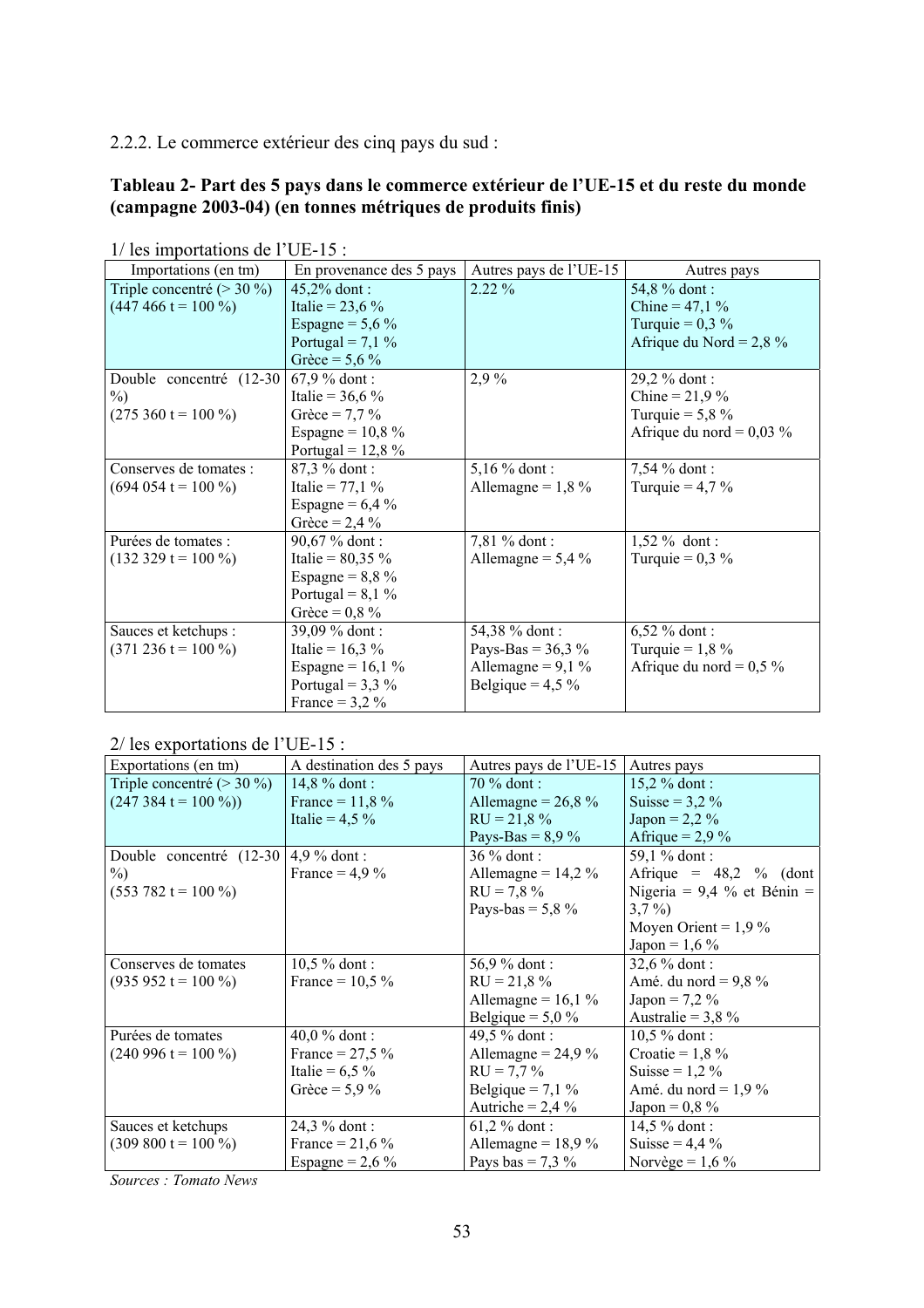Plusieurs constats peuvent être effectués :

1/ les importations de l'UE-15 (sauf pour le concentré) proviennent essentiellement des 4 pays membres de l'UE-15 (Italie, Espagne, Portugal et Grèce), ce qui signifie que l'UE est largement auto-suffisante. Par contre, les exportations peuvent être dirigées dans le monde entier (du concentré pour l'Afrique et le Japon, des tomates pelées pour l'Amérique du nord). Pour le concentré, il faut rappeler que l'Italie (principal importateur) achète des concentrés (double et triple concentré) en provenance de Chine en grandes quantités lesquels sont utilisés pour faire du double concentré réexporté en Afrique (48,2 %). Ce phénomène est récent puisqu'il démarre en 2002-03 (les exportations de la Chine en direction de l'UE-15 étaient de 68 640 t en 2001, de 85 450 t en 2002 et de 126 173 t en 2003) ;

2/ tout se passe comme si une certaine spécialisation des tâches à l'intérieur de l'UE-15 s'opérait sous nos yeux, les pays du sud fabriquant plutôt des matières premières et les pays du nord des sauces, ketchups et autres produits d'assemblage. Ainsi, pour les sauces et ketchups où les cinq pays du sud sont défaillants, l'explication se situe au niveau des Pays-Bas. Ce pays achète de grandes quantités de concentré qui sont retravaillées pour fournir des ketchups (les Pays-Bas fournissent 36,3 % des importations de sauces et ketchups de l'UE-15, soit 134 944 tonnes) ;

3/ l'Italie, suivie parfois (mais de loin) par l'Espagne, est partout leader sauf pour le ketchup ; 4/ pour ce qui concerne le commerce entre l'UE et les pays méditerranéens hors UE, on note seulement l'apparition de la Turquie (ce pays est présent dans le secteur du double concentré ainsi que dans celui des sauces et ketchups). Les importations de l'UE-15 en provenance des pays du pourtour méditerranéen sont peu perceptibles. Il est possible de préciser ces flux en présentant par produits le commerce extérieur de chacun des 5 pays étudiés (Tableau 3).

### **Tableau 3- Les principaux échanges par produits pour les cinq pays étudiés**

Triple concentré de tomates (> 30 %) (codes HS 20029091 & 20029099) :

| Importations | 2001/02 | 2002/03 | 2003/04 | Exportations   2001/02 |         | 2002/03 | 2003/04 |
|--------------|---------|---------|---------|------------------------|---------|---------|---------|
| Italie       | 97 179  | 130 748 | 232 300 | Italie                 | 78 4 62 | 80 690  | 75 968  |
| Grèce        | 555     | 266     |         | Grèce                  | 74 476  | 61 044  | 33 234  |
| France       | 19 23 2 | 25 203  | 31 353  | Espagne                | 72 094  | 116 096 | 104 253 |
|              |         |         |         | Portugal               | 39 330  | 26 5 13 | 22 7 93 |
|              |         |         |         |                        |         |         |         |

1 kg concentré 36-38 % = 7 kg de tomates fraîches

| Double concentre de tomates (12-30 $\%$ ) (codes HS 20029031 & 20029039) |         |         |         |                        |         |          |         |
|--------------------------------------------------------------------------|---------|---------|---------|------------------------|---------|----------|---------|
| Importations                                                             | 2001/02 | 2002/03 | 2003/04 | Exportations   2001/02 |         | 2002/03  | 2003/04 |
| Espagne                                                                  |         |         |         | Espagne                | 4 3 6 4 | 11 3 8 3 | 12 101  |
| France                                                                   | 23 980  | 21 670  | 24 709  | Italie                 | 387 291 | 384 010  | 425 012 |
| Italie                                                                   | 26 9 33 | 62 244  | 47 027  | Portugal               | 59 845  | 60 142   | 76 35 6 |
| Grèce                                                                    | 616     | 809     |         | Grèce                  | 24 745  | 23 6 5 4 | 29 872  |
| 11 $\sqrt{20.200}$ $\sqrt{51}$ $\sqrt{21}$ $\sqrt{21}$                   |         |         |         |                        |         |          |         |

Double concentré de tomates (12-30 %) (codes HS 20029031 & 20029039) :

1 kg concentré 28-30 % = 5,5 kg de tomates fraîches

Purée de tomates (< 12 %) (codes 2002911 & 20029019) :

| Importations | 2001/02 | 2002/03 | 2003/04 | Exportations | 2001/02 | 2002/03 | 2003/04    |
|--------------|---------|---------|---------|--------------|---------|---------|------------|
| Espagne      | 103     | 69      | 606     | Espagne      | 25 907  | 44 273  | -173<br>41 |
| France       | 32 211  | 30 568  | 33 969  | France       | 242     | 062     |            |
| Grèce        | 8 375   | 570     |         | Italie       | 157 984 | 169 633 | 166 865    |
|              |         |         |         | Grèce        | 4 3 5 1 | 6 1 7 5 |            |

1 kg purée de tomates = 2 kg de tomates fraîches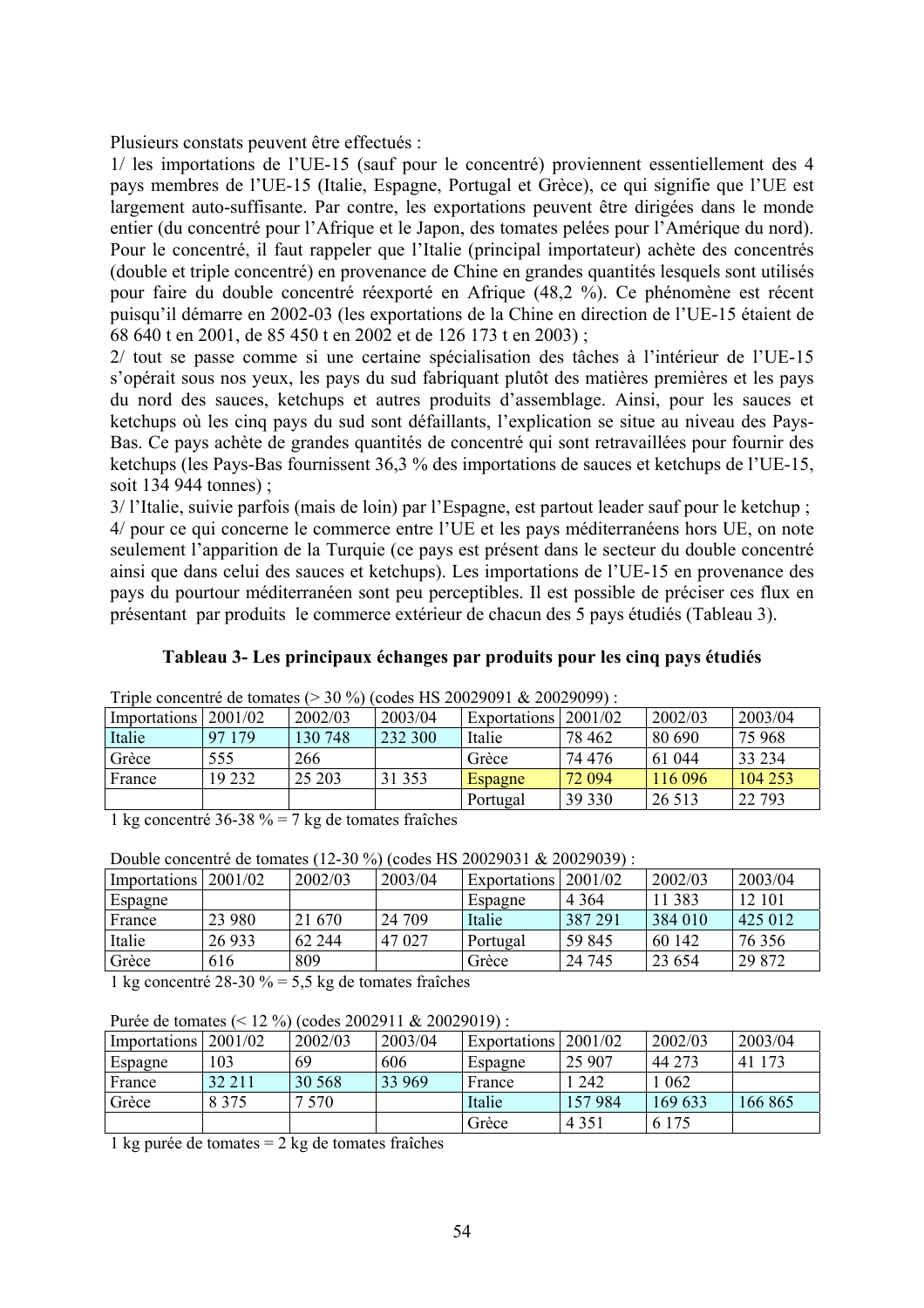| Importations | 2001/02 | 2002/03 | 2003/04 | Exportations | 2001/02 | 2002/03  | 2003/04 |
|--------------|---------|---------|---------|--------------|---------|----------|---------|
| Espagne      | 6 5 0 5 | 7 5 1 2 | 7 3 0 7 | Espagne      | 51738   | 59 673   | 60 270  |
| Italie?      |         |         |         | Grèce        | 318     | 229      |         |
| France       | 92 919  | 90 610  | 97 776  | Italie       | 53 844  | 64 3 3 2 | 62 5 69 |
| Grèce        | 2 2 8 3 | 3 0 3 6 |         | France       | 16 271  | 15 700   |         |
|              |         |         |         | Portugal?    |         |          |         |

Sauces et ketchups (code 21032000) :

1 kg sauces et ketchups = 2,5 kg de tomates fraîches

Conserves de tomates (codes 20021010 & 20021090) :

| Importations | 2001/02 | 2002/03 | 2003/04 | Exportations   2001/02 |         | 2002/03  | 2003/04 |
|--------------|---------|---------|---------|------------------------|---------|----------|---------|
| Espagne      | 145     | 817     | 4 2 5 6 | Espagne                | 54 671  | 69 985   | 60 574  |
| France       | 95 677  | 89 602  | 91 398  | Grèce                  | 22 709  | 21 5 8 7 |         |
| Grèce        | 13 298  | 9 5 6 3 |         | Italie                 | 873 003 | 874 128  | 817971  |
|              |         |         |         | France                 | 5991    | 5 600    |         |

1 kg tomates pelées = 1,26 kg de tomates fraîches Source : Tomato news

 $\overline{a}$ 

#### **2.3.Les rapports de force et mécanismes rencontrés dans la filières tomates transformées :**

On se situe ici au cœur du fonctionnement des filières agroalimentaires **dont le pilotage est effectué par la grande distribution**. Celle-ci par ses stratégies (**le « sourcing »** : mise en concurrence des fournisseurs au niveau mondial ; **la logistique** : analyse des différents circuits et meilleures solutions organisationnelles visant à diminuer les coûts et à accroître la qualité et les services ; **la communication au niveau du produit** : utilisation des outils de la qualité, du merchandising, des normes de certification telles que HACCP, ISO 9002-2000, BRC, EUREP-GAP..) modifie les structures de l'amont agricole. Les multinationales (Heinz, Nestlé, Unilever, Danone, Barilla, Ebro Puleva…), par leurs politiques d'innovations, leurs stratégies de marque (recherche d'une position leader et éventuellement d'une position challenger) et de mondialisation (fonctionnement en réseaux), essaient de résister à la pression de la grande distribution et, pour cela, sont amenées à leur tour à jouer les rapports de force avec les fournisseurs. D'autres entreprises, situées plus en aval et souvent plus petites<sup>40</sup>, entretiennent cependant des relations plus sereines avec leurs fournisseurs. Il appartient alors à ces derniers (les fabricants de concentrés, tomates pelées et autres produits qui font l'objet de l'analyse), tout en produisant aux conditions optimales, de trouver les bons créneaux et (ou) de mettre au point les « nouveaux » produits qui vont faire l'objet d'une demande intense, soit des industries d'assemblage, soit directement des centrales d'achats. Ceux qui arrivent trop tard, qui font les mauvais choix ou qui ne sont pas assez réactifs, sont éliminés du marché.

Ainsi, les entreprises de transformation sont condamnées à faire dans l'innovation. Si l'on prend l'exemple des sauces chaudes sur le marché français, les innovations sont incessantes (conditionnement, recette, positionnement sur le rayon..). Qu'elles soient « tomatées » ou « culinaires », elles affichent une croissance continue, aussi bien en valeur qu'en volume. En particulier, les recettes à napper, catégorie reine des sauces, sont en pleine expansion. De même, les sauces à base de tomates doivent leur succès aux préparations pour pâtes en petits

<sup>40</sup> Ce type d'entreprises peut être illustré par les Ets Jean Martin (situés à Maussane-les-Alpilles, 13520) qui, jouant sur l'effet terroir, la qualité (ISO 9001, 9002 et 14001, HACCP, AOC pour l'olive cassée de la Vallée des Baux), la communication et un personnel hautement qualifié, parviennent finalement à lutter avec efficacité contre la concurrence.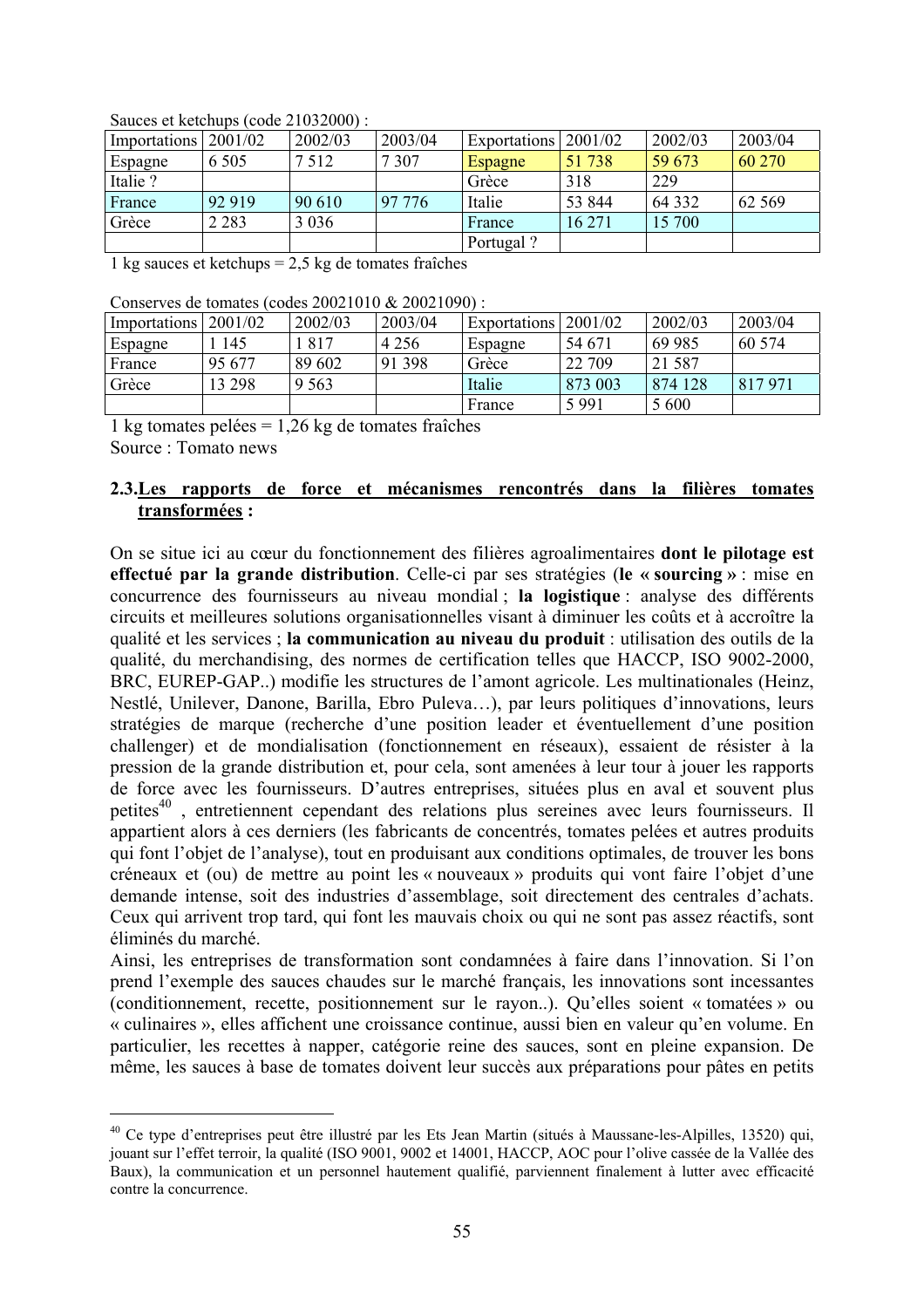formats et aux recettes au basilic et pesto. Il en résulte un accroissement continu de ce type de consommations (Cf. Tableau 4).

| Les différents types de sauces | % CA    | Evolution sur un an |
|--------------------------------|---------|---------------------|
| 1/ Sauces « tomatées »         | 76,0%   | $+1,2\%$            |
| Pour pâtes                     | 54,8%   | $+3,5%$             |
| Pulpes/coulis/purées           | 16,0%   | $+3.0%$             |
| Concentrés                     | $5.2\%$ | $-4.0%$             |
| 2/ Sauces culinaires           | 24,0%   | $+2,2\%$            |
| A napper                       | 17.1%   | $+6,6%$             |
| <b>Total</b>                   | 363 M€  | $+1,6%$             |

**Tableau 4 - Segmentation des sauces chaudes sur le marché français** 

*Source : Panel distributeurs, origine fabricant, CAM 09/04 (d'après Linéaires, N° 198, décembre 2004)* 

Un autre mécanisme (le plus délicat) est constitué par la relation producteur-transformateur et les prix qui en résultent. Si l'on prend le cas français, ce mécanisme a longtemps été géré par l'interprofession dite obligatoire (négociation de contrats entre producteurs et transformateurs rendus obligatoires à l'ensemble de la profession avec prix minimums $)^{41}$ . Ce rouage, repris par la CEE à partir de 1978 (Règlement CE N° 1515 du 30 Juin 1978) a perduré après modifications (apparition successive de « deficiency payments » et de quotas) jusqu'en 2001 (Règlement 2699/2000) et remplacement par le système dit de double seuil de Quantité Maximum Garanti (QMG). A l'heure actuelle, la rémunération des producteurs est constitué d'une prix commercial négocié entre OPs et transformateurs (entre 40 et 45  $\epsilon/t$ ) auquel s'ajoute une aide de l'UE (34,5 €/t) versée aux producteurs via les OPs (Cf. Notes 16, 21 et 26). Cependant, cette aide fait problème puisqu'elle est jugée par certains insuffisante (avec fermetures d'usines et désordres sociaux) et, en même temps, suffisamment attractive pour attirer de nouveaux entrants en Europe alors que les marchés mondiaux sont déjà en état de surproduction. Dans ces conditions, on s'achemine vers une révision de ce type d'aides (probablement vers un découplage).

## **3. - Les industries de transformation de la tomate dans les cinq pays étudiés.**

Nous présenterons d'abord les entreprises de tête dans chacun des pays étudiés et, ensuite, un certain nombre de cas d'entreprises parmi les plus caractéristiques.

3.1. Les industries de transformation dans les pays étudiés : pour pouvoir faire des comparaisons, nous tentons de repérer les cinq premiers groupes par pays avec les tonnages de tomates fraîches traitées (et cela par établissements), les quantités fabriquées, les chiffres d'affaires et les principales fabrications. La liste dont nous disposons (pour l'instant) est la suivante :

3.1.1. L'Italie : le nombre d'entreprises ayant bénéficié d'aides durant la campagne 2003-04 est de 195 (33 dans le nord, 16 dans le centre et 146 dans le sud et la Sicile). Pour cette même campagne, les quantités transformées s'élèvent à 5,3 millions de tonnes en équivalent frais (équi.frais). Plus qu'ailleurs, il est nécessaire de distinguer le centre et le sud (les Pouilles et la Campanie) qui fabriquent plutôt des produits à fort volant de main d'œuvre (tomates pelées

<sup>41</sup> Loi du 6 Juillet 1964 définissant les accords interprofessionnels à long terme.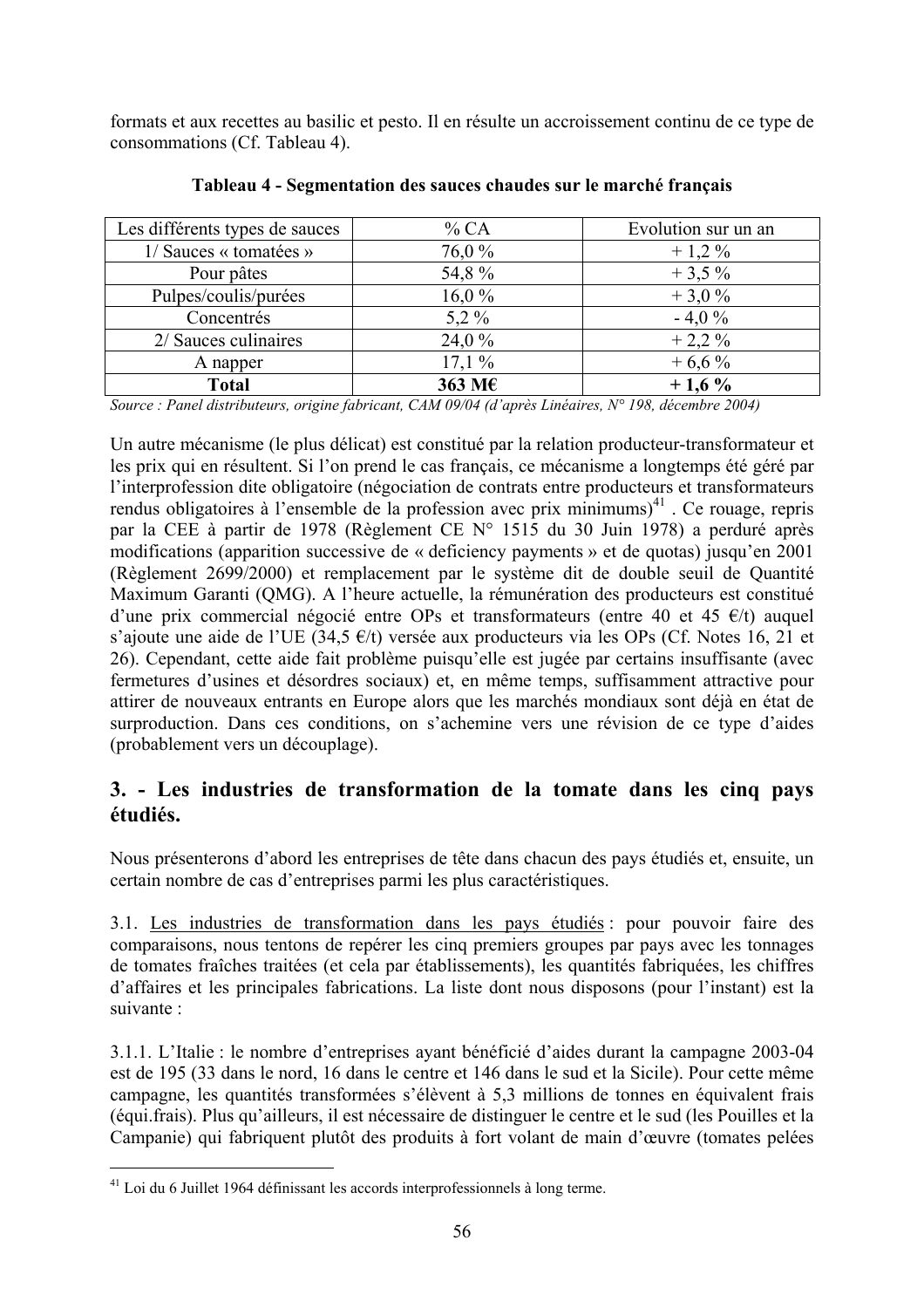par exemple) et le nord (l'Emilie Romagne) qui fabrique (de plus en plus) des produits à valeur ajoutée grâce à ses technologies avancées (le concentré hot break par exemple). Dans le premier cas, la culture de la tomate est effectuée sur des parcelles de petites dimensions (de 2 à 10 ha) tandis que, dans le second, la dimension des parcelles est beaucoup plus élevée (jusqu'à plusieurs centaines d'ha). Notons que 50 % des approvisionnements sont réalisés par 19 entreprises seulement, la plupart localisées dans le nord.

Les principales entreprises repérées à travers la base de données Amadeus sont Conserva Italia (contrôlée par l'OP Conerpo) (CA consolidé = 473 M€), Cirio De Rica (CA consolidé = 900 M€) (rachetée par Conserva Italia), La Doria SPA (310 M€) , Star-Russo (590 M€), Boschi Luigi & Figli (contrôlé à l'origine par Parmalat, sous contrôle judiciaire à l'heure actuelle) (160 M€), Copador (67 M\$), Columbus (39 M€), Steriltom (22 M\$)….La difficulté provient du fait que la plupart de ces entreprises ont des activités multiples qui intègrent, entre autres, une activité tomates. C'est la raison pour laquelle, nous essayons de les repérer à travers les tonnages de tomates fraîches traitées. Pour cela, nous ramenons les fabrications diverses en équivalent frais (équi. frais). Compte-tenu des informations disponibles, les cinq premières entreprises sont les suivantes :

\* Consorzio Interregionale Ortofrutticoli (ou CIO) : comprend ARP (300 000 t), Casalasco (200 000 t), Copador (300 000 t), AINPO (550 000 t), vend sous MDD et lance sa marque Gustodoro, traite 1 350 000 tonnes de tomate en équi. frais ;

\* AR Industrie Alimentari (groupe Russo) : comprend trois établissements (Angri près de Salerne et deux autres près de Foggia et de Tarente dans les Pouilles). Les fabrications sont constituées de 35 000 t de concentré, 13 M de cartons de tomates pelées et 5 M de cartons de tomates concassées, soit l'équivalent de 450 000 tonnes de tomates en équi. frais ;

\* Le groupe La Doria (qui contrôle Eugea Mediterranea Spa à 80% à travers Confruit Spa) : Eugea, localisé à Lavelo (Potenza, en Basilicata), fabrique des dérivés de tomates (équi. frais = 75 000 t) pour un CA tomates de 20 M€. Avec cette acquisition, La Doria va transformer 400 000 tonnes (en équi.frais) ;

\* Conserve Mediterraneo Scarl (contrôlée à 51 % par Conserve Italia), usines de San Polo (Piacenza) et de Caivano (Campanie) (marques Cirio et De Rica), équi. frais = 330 000 tonnes  $(CA 2004 = 123 \text{ M}\epsilon)$ ;

\* Columbus (équi. frais = 150 000 t, CA = 39 M\$) (usine de Martorano à Parma, spécialisée dans les produits semi-transformés) + Steriltom (équi. frais = 130 000 tonnes dont 70 % à l'exportation, CA = 22 M\$) (usine de Casaliggio di Gragnano, Piacenza), total équi. frais = 290 000 tonnes ; Columbus est contrôlée majoritairement par la famille Freddi (groupe Mantua) avec, probablement, une forte participation de la famille Squeri (présence de la famille Squeri chez Columbus et Steriltom)<sup>42</sup>.

A ces entreprises, il faut ajouter le groupe Boschi Luigi & Figli, actuellement sous contrôle judiciaire (marque Pomi pour l'Italie et Pomito pour l'Allemagne) : le groupe possède trois usines (dont une basée à Fontanellato di Felegara, Parma, = 200 000 tonnes en équi. frais) et deux autres au Portugal (Fit et Italagro). On compte par ailleurs de nombreuses petites entreprises, toutes situées dans le centre et le sud de l'Italie.

3.1.2. L'Espagne : avec une centaine d'entreprises, ce pays produit 1,7 M de tonnes (moyenne sur 2000-03) (présence d'une année record en 2004-05 égale à 2,2 Mt). L'essentiel de la

<sup>42</sup> Source : base de données Amadeus.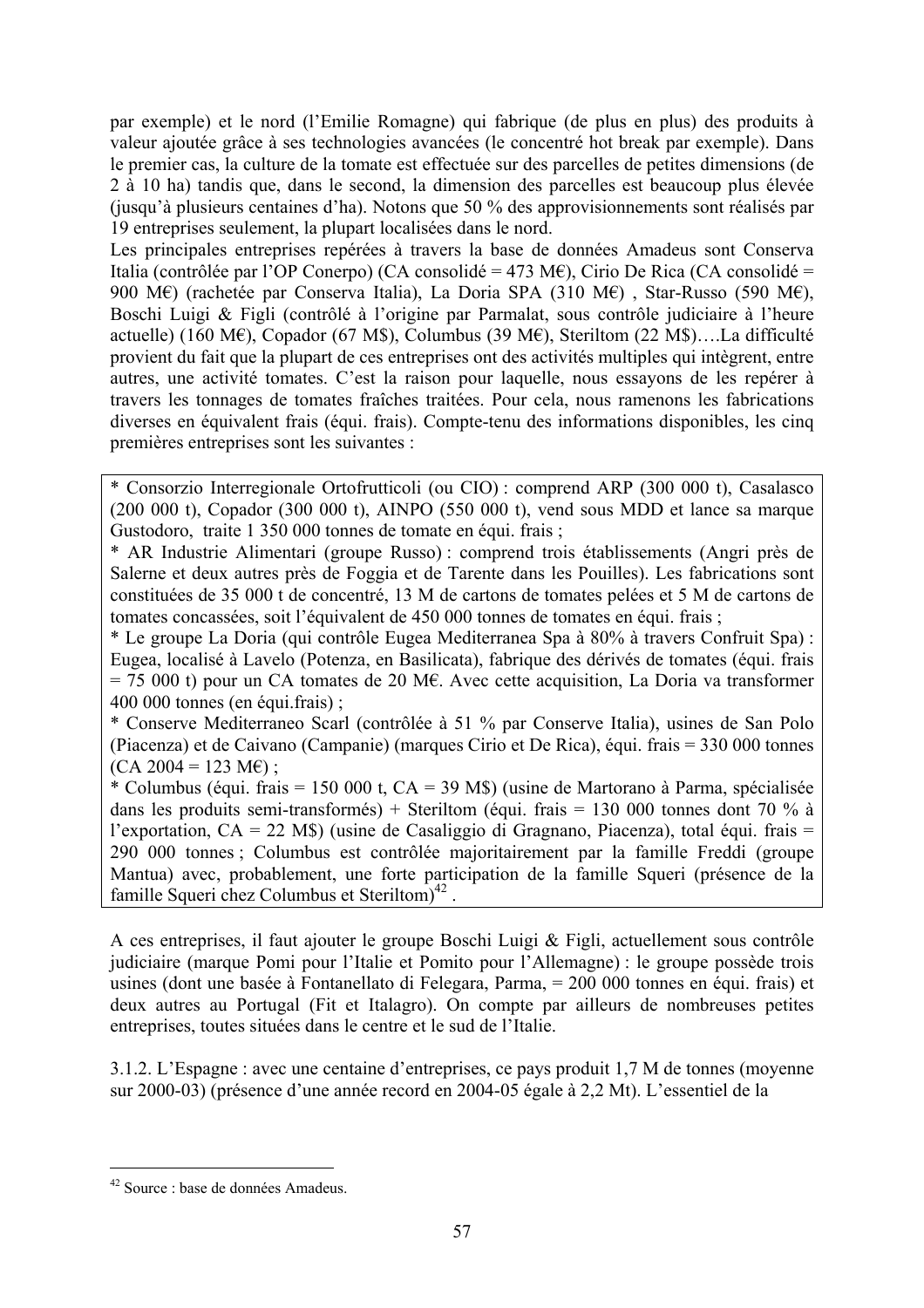production (90 %) est situé en Estremadura<sup>43</sup>, le solde étant réparti entre l'Andalousie et la vallée de l'Ebre. Les 5 premières entreprises sont les suivantes :

\* Conservas Vegetales de Extremadura SA (Conesa) (49 M\$)<sup>44</sup>, Villafranco del Guadiana, principales fabrications (concentré, sauce pizza et tomates en poudre), équi. frais = 340 000 tonnes, nombre d'employés = 144 ;

\* Transformaciones Agricolas de Badajoz SA (Transa) (43 M€), (Villanueva de la Serena), principale fabrication (tomates en poudre), équi. frais = 300 000 t ;

\* Agraz SA (36 M\$), Villafranca del Guadiana, principales productions (tomates en poudre, concentré, pulpes ou « tomate en escamas » ?), équi.frais = 210 000 tonnes ;

\* Alimentos Espanoles Alsat SL (20 M€), localisée à Don Benito (Badajoz), principales fabrications (concentré, « diced tomatoes »), équi. frais = 190 000 tonnes, employés permanents  $= 35$  (140 en haute saison);

\* Tomates del Guadiana SC, située à Santa Amalia (près de Badajoz) (CA = 7,5 M\$), principale production (concentré dont 80 % sont exportés en Italie), équi. frais = 135 000 tonnes.

A ces entreprises, on peut ajouter :

 $\overline{a}$ 

\* Cooperative « Las Marismas », située à Lebrija (Andalousie), créée en 1979 afin de développer le Bas Guadalquivir, produit du coton, des fleurs coupées sous serres (3.000 m2) et du concentré de tomates dans deux usines dont l'une à Rota (près de Cadiz), semble transformer 150 000 t en équi. frais ;

\* Heinz Iberica SA, située à Alfaro (Rioja), principales fabrications (triturado, frito, ketchup…), = 100 000 t en équi. frais (?), CA consolidé = 103 M\$, nombre d'employés = 358 ;

\* Agrupacion de cooperativas de Extremadura (ACOREX) : Tomalia (Santa Amalia, Badajoz) = 90 000 t en équi. frais et 11,5 M\$ ; Tomix (Miajadas) = 90 000 t en équi. frais (Source : Tomato Land, yearbook 2004),

\* Agro Conserveros Extremenos Vegas Bajas (Montijo) = 7,6 M\$ et 86 000 t en équi. frais.

Certaines de ces firmes, surtout celles d'implantation récente (Tomates del Guadiana par exemple) sont d'autant plus redoutables que leur système de production ne leur laisse pas beaucoup de latitudes (la tomate, plus rentable, se substitue en effet aux productions de maïs ou de tabac soumises à la concurrence internationale)45.

3.1.3. Le Portugal : 12 entreprises faisant l'objet d'une aide CEE transforment en moyenne 900 000 t de tomates. Les 5 premières entreprises sont les suivantes :

<sup>43</sup> Les conserveries d'Estremadura traitent environ 1,5 Mt provenant de 20.000 ha, soit 90 % de la production espagnole. Trois nouvelles unités y ont vu le jour récemment, augmentant de 300 000 t le potentiel de production espagnol (Tomates del Guadiana SC, grupo ACOREX et Agroconserveros Extremenos Vegas Bajas SL).

<sup>&</sup>lt;sup>44</sup> Le groupe Conesa semble être en position de leader (signature d'un contrat de 20 ans avec Solis, anciennement contrôlé par Nestlé, pour fourniture de concentré destiné à fabriquer des sauces).

 $45$  En cultures irriguées (ha), le système de production de l'Extremadura comprend en ordre décroissant céréales (maïs-grain, riz), cultures industrielles (tournesol, tabac), légumes (tomates pour la transformation), cultures fourragères et fruitières (Source :Analisis Territoriales, Libro Blanco de la Agricultura, Tomo 3, Madrid, Ministerio de Agricultura, Pesca y Alimentacion).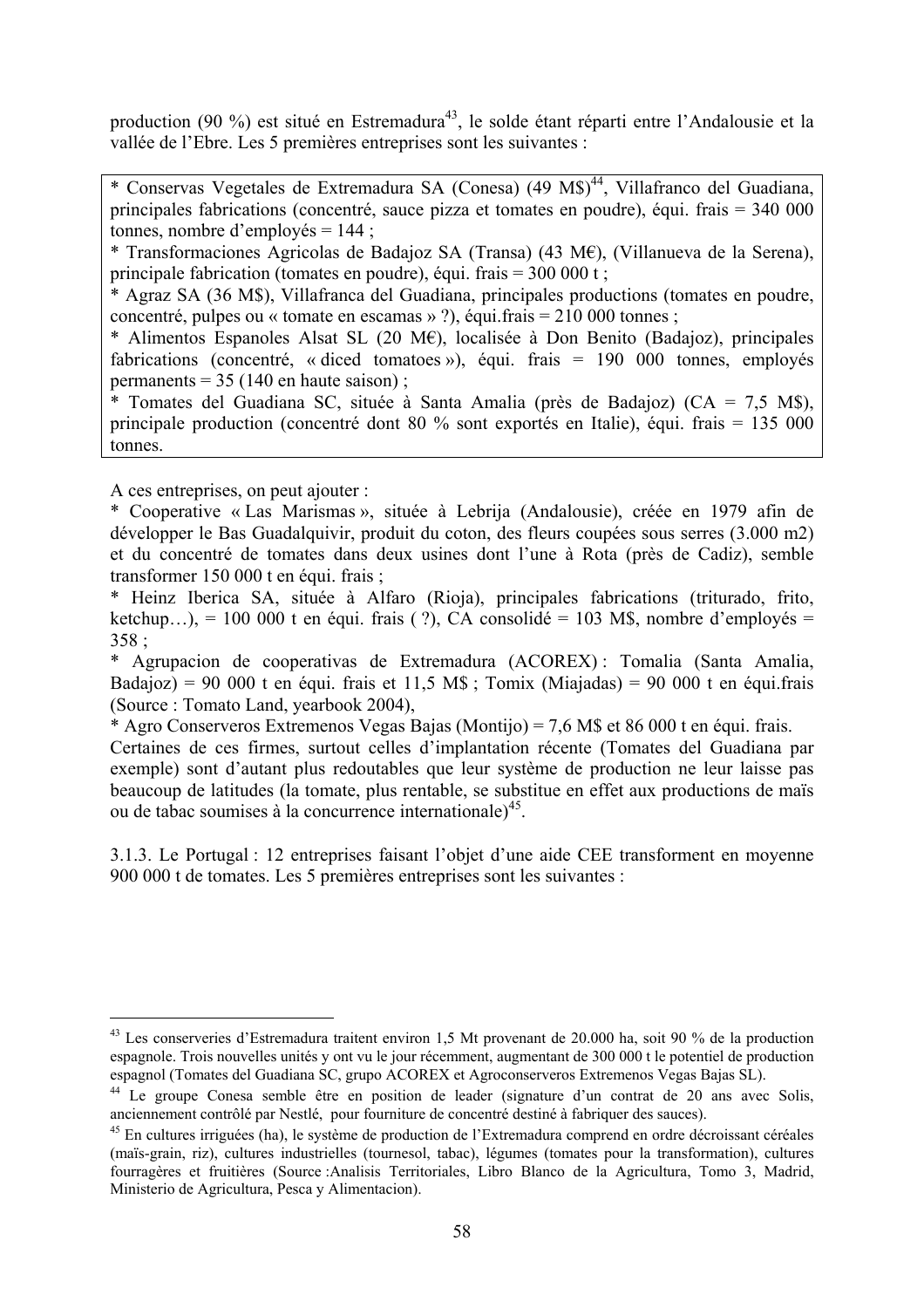\* Industrias de Alimentaçäo Lda-Idal46 (filiale de H. J. Heinz Company), (usines à Benavente pour la transformation de tomates et à Peniche pour le traitement du poisson), quantités transformées = 210 000 t en équi. frais, l'usine de Benavente est spécialisée dans la fabrication de ketchup (marques Heinz et Guloso), % des ventes très élevé à l'exportation, 250 salariés environ dans l'usine de Benavente, CA 2002 = 108 M $\varepsilon^{47}$ ;

Après Idal, on trouve 2 entreprises contrôlées initialement par Parmalat (famille Boschi Luigi  $&$  Figli) :

\* Italagro (localisée à Vilafranca de Xira), équipement ultra-moderne de pré-évaporation, quantités transformées = autour de 200 000 t en équi. frais,  $CA = 34.2$  M\$,

\* Fit-Fomento da Industria do tomate SA (contrôlé à 87,5 % par Italagro), (Aguas de Moura), quantités transformées = autour de 100 000 tonnes en équi. frais,  $CA = 19.3$  M $\epsilon$ , nombre d'employés =  $59$  ;

Selon Tomato News (février 2004), Italagro et Fit transformeraient 300 000 t en équi. frais par an ;

\* Sugal Alimentos SA (famille Costa), (Azambuja), CA = 17,2 M\$, nombre d'employés ?, quantités transformées = 90 000 t en équi. frais ;

\* Sopragol (Sociedade Industrializaçäo de Produtos Agricolas SA) (achetée par Conserve Italia au groupe Del Monte), CA = 17,2 M\$, nombre d'employés = 138, production de tomates en cubes et tomates pelées (ligne installée par les Ets Cavalieri de Parme), exporte vers l'Angleterre et l'Italie, quantités transformées = autour de 50 000 t en équi. frais.

A ces entreprises, il faut ajouter :

 $\overline{a}$ 

\* Sutol (Industrias Alimentares, Lda) (Lisboa), CA = 7,073 M\$, quantités transformées = 36 000 t en équi. frais ;

\* Calimenta (Comércio de representaçöes e Exportaçäo) (Calda da Rainha), CA = 3,9 M\$, quantités transformées en équi. frais = ? ;

\* Tomsil (Ferreira do Alentejo), CA = 3, 5 M\$, quantités transformées = 25 000 t en équi. frais ;

\* Sulei (Lisboa), CA inférieur à 1,5 M\$, quantités transformées = 35 000 tonnes en équi. frais …..

Une grande partie de la conserverie portugaise est contrôlée par des capitaux étrangers (italiens, anglais, nord-américains…).

3.1.4. La Grèce : 30 entreprises transforment 1.187.000 tonnes (quatre d'entre elles traitent 50 % de la production). Il s'agit la plupart du temps de produits destinés à une seconde transformation d'où un taux élevé d'exportations. De ce fait, la Grèce souffre de la concurrence chinoise sur les marchés à l'exportation.

Les 5 premières conserveries, dans l'ordre décroissant, semblent les suivantes :

\* D. Nomikos SA, 15125 Maroussi (capacité pour traiter 4 000 t/j de tomates fraîches) : produit du concentré en aseptique et du « diced tomatoes » pour la 2ième transformation (95 % est exporté), CA = 28,7 M\$ (c'est la plus importante conserverie de tomates en Grèce), nombre d'employés = 204, quantités transformées en équi. frais = 200 000 t ;

\* Copais Food and Beverage Company SA (filiale de Heinz depuis 1990) : fabrique concentrés et sauces destinés à une deuxième transformation (traite 180 000 t en équi. frais) (Source : Tomatoland, Yearbook 2004) ;

<sup>46</sup> Idal et Philips Morris sont les deux plus gros exportateurs agroalimentaires du Portugal.

<sup>47</sup> Source : les 500 plus grandes entreprises au Portugal, Revue Exame, Ediçao 2003.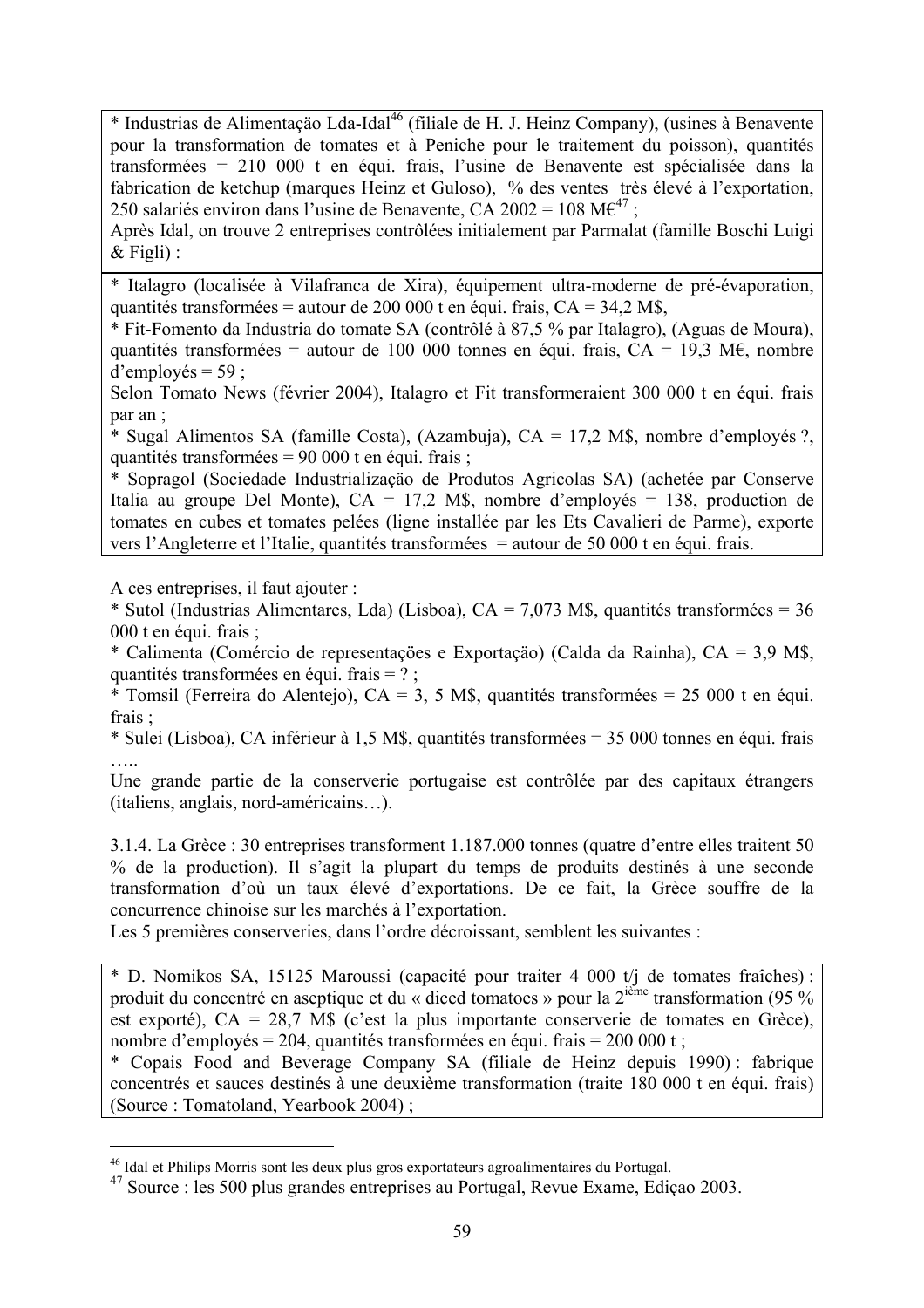\* Asteris SA, siège social à Athènes (contrôlée par un holding Libyen), 297 employés : possède deux usines (l'une située à Andravida dans le Péloponnèse et l'autre à Lefkadia dans le nord), fabrique concentré, tomates pelées et concassées, conserves de fruits, CA = 16 M\$, employés permanents = 77 (500 en saison), quantités transformées en équi. frais = 120 000 tonnes, exporte en Europe, Afrique, Moyen-Orient et pays du Golfe… ;

\* Prodakta SA, siège social à Athènes, possède deux usines en Grèce centrale dont l'une, localisée à Filia (Karditsa) produit du cold et hot break, des sauces pizza, des tomates en dès et du « triturado ». Les quantités transformées (en équi. frais) semblent proches de 80 000  $t/an$ .

\* Elbak SA (appartient au groupe KG Schroeder de Hambourg), CA = 24,8 M\$, outre pêches et abricots au sirop, produit du ketchup en seaux plastiques et conditionnements unitaires), nombre d'employés = 320, quantités transformées en « Equivalent-frais ».

A celles-ci, il faut ajouter :

\* Filippos SA, localisé à Veria (nord de la Grèce), produit abricots et pêches au sirop mais aussi tomates pelées, concentré et sauces pizza,  $CA = 21$  M $\epsilon$ , nombre d'employés = 290. équi. frais = ?

\* Kyknos Greek Canning CO. SA (siège social à Nafplio, Péloponnèse), usine située à Ilia, produit concentré, ketchup et tomates pelées à destination de trois marchés (grande distribution, RHF et deuxième transformation),  $CA = 19$  M $\epsilon$ , traite probablement 120 000 t en équi. frais (capacité pour traiter 2 000 t/jour du 15 juillet ou 15 septembre)….

\* Argo SA, possède deux établissements en Macédoine (l'un, situé à Provotas, près de Serres, produit du concentré, de la sauce pizza ; l'autre, situé à Mitrousio, produit des jus de tomates, des pulpes et tomates pelées), marque = Strimon, CA = 5,8 M\$, nombre d'employés = 99 (l'usine de Provotas serait la sixième en taille), équi. frais = ? …..

Comme pour le Portugal, on note une présence importante de capitaux étrangers (allemands, anglais, libyens…). Par exemple, Unilever est présent à travers Melissa SA (marques Primo Gusto, Del Monte…) racheté en 1998.

3.1.5. La France : en 2003-04, elle n'atteint pas le seuil de garantie fixé par l'UE à 401 608 tonnes (les fabricants au nombre de 15 à 16 ont traité 249 000 t en 2003 et 220 000 t en 2004 (soit une baisse de 11 %). La part des 5 premiers correspond à 91,5 % de la production nationale. Les prévisions pour la campagne 2005-06 sont les suivantes :

\* Le Cabanon-Chalkis<sup>48</sup> (CA 2003 = 68 M\$), = 25 000 t en équi. frais ;

\* Conserves France (contrôlée par Conserva Italia), CA 2003 = 231 M€, siège social à Nîmes  $(Gard) = 60,000$  t en équi. frais :

\* Tomates d'Aquitaine, localisée à Bergerac (CA = 4 ME), = 40 000 tonnes en équi. frais ;

\* Louis Martin, Monteux (Vaucluse) (CA 2004 = 30 M $\epsilon$ ), = 25 000 tonnes en équi. frais ;

\* Audia (Audecoop), fermeture 2004.

## **3.2. Etudes de cas :**

3.2.1. Visite du « Consorzio Interregionale Ortofrutticoli » (CIO) et d'un de ses établissements, COPADOR :

Président du CIO : Marco Crotti (tel : 0521 408111), CIO, Via dei Mercati, 17, 43100 Parma Directeur de COPADOR : Michele Pedrazzoni, mail : pedrazzoni@copador.it Adresse : Str. Notari, 36, 43044 Collecchio (Parma), Italia.

<sup>48</sup> Prise de contrôle de 55 % en avril 2004 du Cabanon par Chalkis, entreprise chinoise.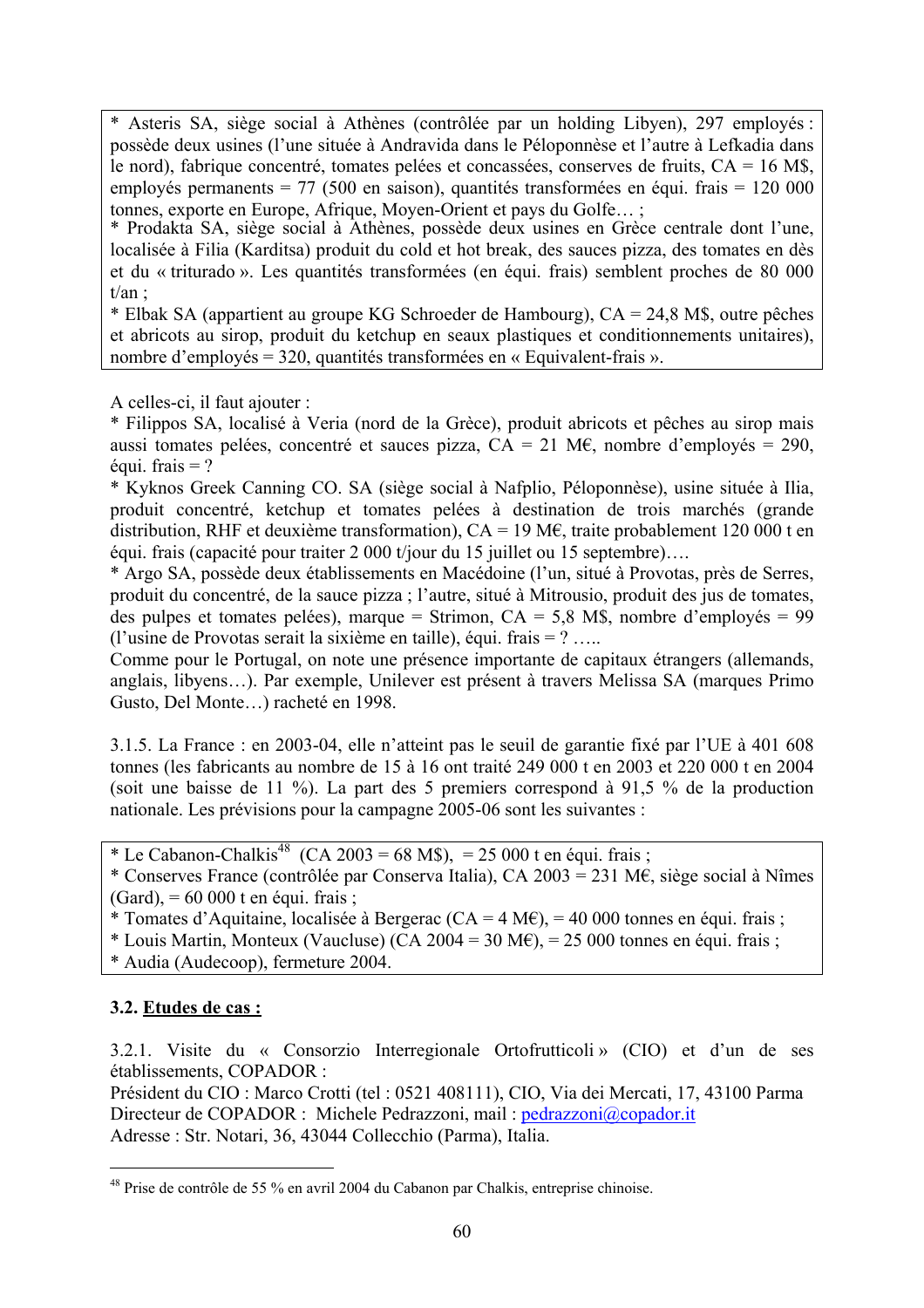

1/ Brève présentation (Schéma N° 2) :

#### Les principaux chiffres :

1 200 000 tonnes de tomates (20 000 ha) traitées annuellement, soit 25 % des fabrications italiennes et 14 % des fabrications européennes. Sur les 1 200 000 tonnes, 800 000 sont fournies par les sociétaires du groupe. Le reste provient d'achats effectués auprès des OP d'Emilie Romagne ou des autres régions ;

1 100 exploitations agricoles sont concernées ;

 $\overline{a}$ 

chiffre d'affaires (fatturato) du CIO en 2003 = 6 M $\epsilon$ : ce faible niveau du CA est dû au fait que les activités de service (achats de semences, services, assurances, contrôle de la qualité…), effectuées par le CIO, sont facturées directement aux sociétés membres du groupe ;

chiffre d'affaire du groupe CIO = 6 M€ (CIO) + 34 M€ (ARP) + 48 M€ (CASALASCO) + 46  $M\epsilon$  (COPADOR) = 134  $M\epsilon^{49}$ ;

activités : production, fabrication.

Forme juridique :

Il s'agit d'une association d'OPs<sup>50</sup> inter-régions regroupant une OP de production (AINPO ou Associazione Interprovinciale Produttori Ortofrutticolode) et trois OPs de transformation

<sup>&</sup>lt;sup>49</sup> Nous ne prenons pas en compte le CA de AINPO (47 M€) afin de ne pas comptabiliser deux fois ses activités.<br><sup>50</sup> CIO fait partie des 8 associations d'OPs (AOP) reconnues en Italie au 31 mars 2005. On notera que le nom

d'associations d'OP (AOP) dans l'UE, en matière de fruits et légumes frais et transformés, est **très peu élevé** (15 à la fin de 2004 dont deux dans la transformation).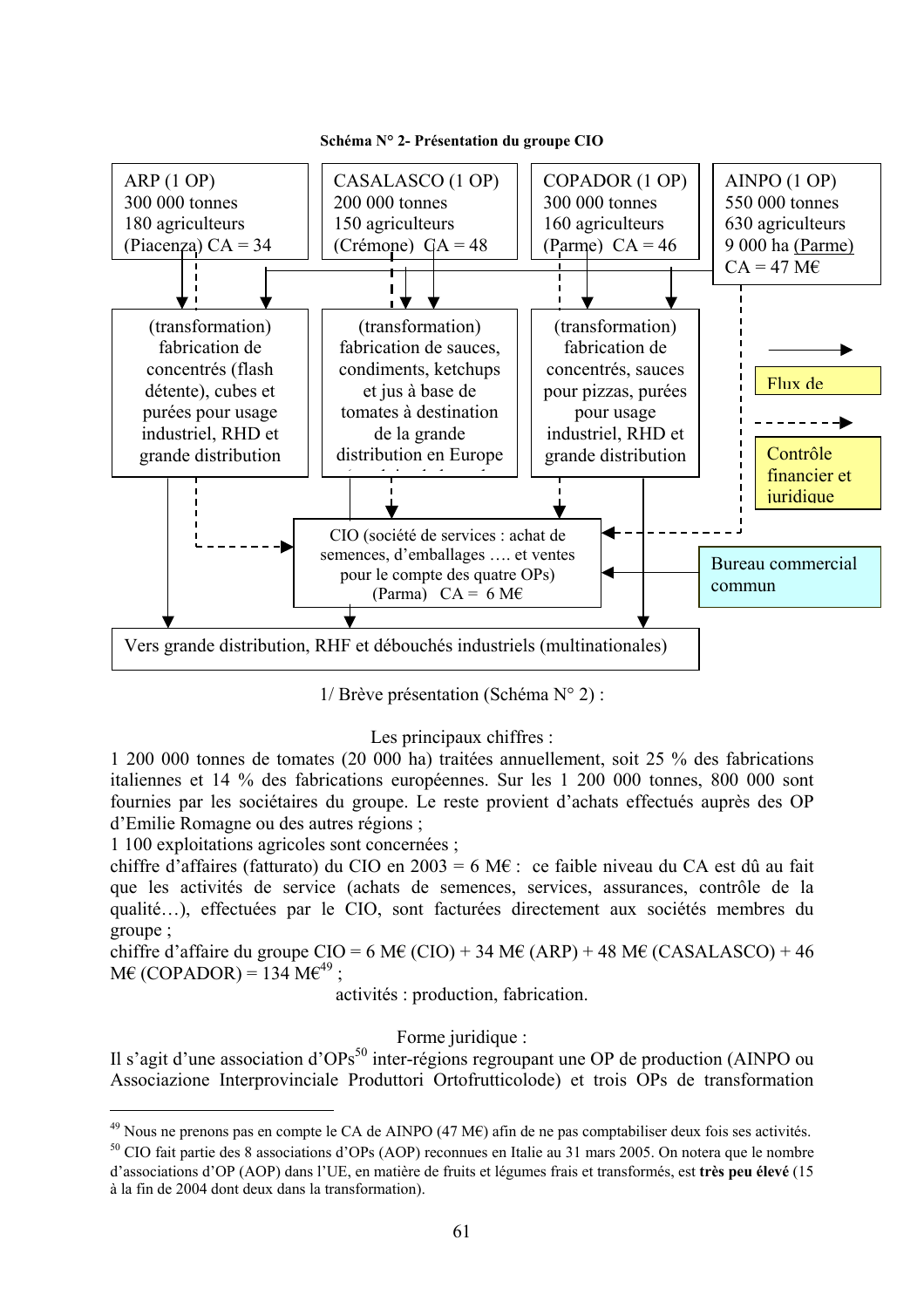(ARP ou Agricoltoro Reuniti Piacentini, CASALASCO ou Consorzio Casalasco del Pomodoro et COPADOR ou Consorzio Padano Ortofrutticolo). Le groupe qui en résulte (ce n'est pas une fusion !) constitue la plus importante association d'OPs en Europe spécialisée dans la transformation de la tomate.

A propos de COPADOR : c'est l'une des trois coopératives du groupe implantée à Collecchio (près de Parme). Cette société traite 300 000 tonnes de tomates en 70 jours (soit 250 camions/jour) ( $CA = 46$  M $\epsilon$  en 2004). Sa capacité de traitement est de 5 500 t/jour.

Personnel permanent = 60, personnel saisonnier = 600, 4 500 ha de tomates sont concernés. COPADOR est certifié ISO 9001, HACCP et possède son propre système de traçabilité.

Organisation du groupe CIO :

C'est une organisation intégrée de type filière (de la production de semences jusqu'à la vente d'une large gamme de produits transformés) dans le but de faire de la qualité. Chaque coopérative est spécialisée : COPADOR et ARP plutôt dans les produits de masse semitransformés, CASALASCO dans les produits de haut de gamme à consommation directe et AINPO en production.

Localisation de la gouvernance :

 $\overline{a}$ 

elle est répartie entre les sociétaires des 4 OP (la vision stratégique de Mr Crotti semble avoir été déterminante). Le pouvoir appartient ici aux producteurs et non pas à la technostructure. En effet, chaque coopérative est contrôlée directement par ses producteurs lesquels contrôlent aussi le CIO. Cependant, on note un renforcement de la centralisation des pouvoirs puisque, à partir de cette année, existe un seul plan opérationnel géré par le CIO.

Le système de production au sein duquel sont insérés les producteurs de tomates est constitué d'exploitations de grandes dimensions (souvent louées) produisant fourrages, céréales et betteraves.

2/ La commercialisation : CIO centralise les ventes et effectue en même temps les achats d'intrants pour l'ensemble du groupe (engrais, semences, emballages…). Jusqu'à présent, ces ventes étaient effectuées sous marques de distributeurs (MDD) ou sans marques (pour les produits industriels) mais, depuis cette année, on note l'apparition d'une marque de fabricant  $de$  standing, Gustodoro<sup>51</sup>.

90 % des produits sont destinés au marché européen et 10 % à l'extérieur.

Existe-t-il des stocks ? pour l'ensemble de l'Italie, il semble que le report de stocks se situe autour de 10 %.

3/ Pourquoi un tel montage ? la raison essentielle était d'en finir avec la concurrence entre les trois coopératives de base, concurrence orchestrée par les courtiers. Ces derniers, payés par les conserveurs (3 % du CA en moyenne), fonctionnaient en fait pour le compte des acheteurs. Désormais, l'essentiel des ventes est effectué par une équipe du CIO qui dialogue directement avec la grande distribution ou avec les industries d'assemblage (Unilever, Kraft, Heinz, Nestlé, Buitoni…mais aussi de plus petites unités). Certaines grandes marques (Unilever par exemple) préfèrent avoir des relations de type « personnel » avec le consortium plutôt que de passer par des places de marché (enchères dégressives) où, seul, le prix entre en compte. Dans certains cas (le Japon), à cause des problèmes de langue, on continue cependant à passer par des courtiers spécialisés.

<sup>&</sup>lt;sup>51</sup> Cette marque est issue d'une collaboration avec SIG Combibloc (spécialiste des emballages aseptiques) et GOGLIO (leader en Italie des techniques de remplissage à chaud).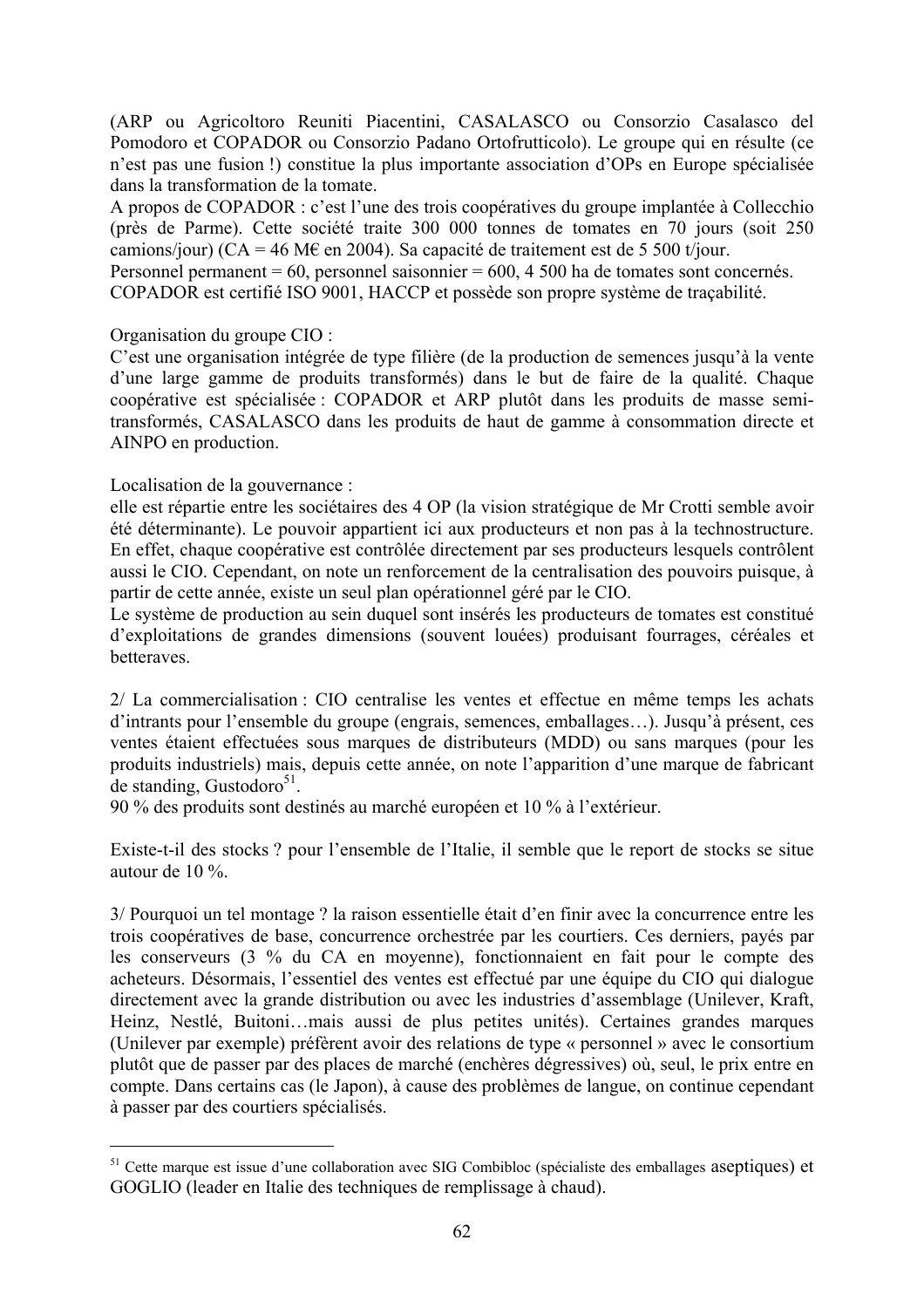Par ailleurs, la présence d'un seul plan opérationnel au sein du CIO (il s'agit d'une association d'OPs) induit des économies de gestion importantes.

4/ Les relations avec la production : le problème principal est celui de la diminution du prix de la tomate (fraîche) payé aux producteurs par les industriels (jusqu'à l'année précédente, celui-ci tournait autour de 50,5  $\epsilon$ /tonne)<sup>52</sup>. Le prix est passé en 2005 à 41,04  $\epsilon$ , soit 20 % de diminution, et risque de continuer à baisser<sup>53</sup>, compte-tenu de divers phénomènes (surproduction en matière de concentré et produits dérivés au niveau mondial, aides au produit accordées par l'UE<sup>54</sup>, augmentation des quantités prises en compte par l'UE à la suite de l'élargissement à  $25^{55}$ ).

Afin de donner des points de repère, nous fournissons en annexe N° 6 les prix hebdomadaires (fourchette basse) des matières premières en fûts commercialisées sur la place de Parme (concentré 37 % pour exportation, concentré 28-30% pour marché national, concentrés 29% Cold Break (CB) et Hot Break (HB) pour exportation, passata 10% et pulpes 6/8% pour marché national et exportation $)^{56}$ .

Un autre problème afférent est celui du paiement du loyer (affito) de la terre (soit 30 % du coût de la tomate). Ce coût est en effet très élevé dans le bassin de production autour de Parme qui renferme des productions concurrentes comme le fourrage pour les vaches laitières (dont le lait est destiné à la fabrication du parmesan).

Baisse des prix et coût du loyer font que, seuls, les producteurs ayant une taille suffisante<sup>57</sup> pour mettre en oeuvre les économies d'échelle et la technicité (matérialisée par des rendements élevés) pourront résister à la concurrence. Le nombre d'apporteurs se réduisant, ceci va inévitablement entraîner une diminution drastique du nombre d'unités de transformation (le nombre d'usines pourrait passer par exemple de 33 à 20 en Italie du nord et de 160 à une centaine en Italie centrale et du sud).

Question : comment repérer le nombre de producteurs de tomates pour la transformation et leur évolution dans le temps ? Est-ce que les schémas du nord et sud sont vraiment différents ?

5/ Les problèmes logistiques : il faut distinguer produits industriels et produits finis :

<sup>52</sup> Il s'agit d'un prix commercial librement négocié entre organisations de producteurs et industriels. Ce prix baisse dans tous les pays membres de l'UE mais il ne baisse pas de la même façon du fait de pratiques et de structures différentes.

<sup>&</sup>lt;sup>53</sup> On pouvait, semble-t-il, se procurer en Italie en juillet 05 des concentrés (à 28/30° Brix) à 400 €/t, ce qui compte-tenu des frais de fabrication (250 €/t), nécessite si l'on laisse de côté l'aide communautaire une matière première à 125 €/t, soit 25 €/t de tomates fraîches (1 kg de double concentré = 6 kg de tomates fraîches).

<sup>&</sup>lt;sup>54</sup> Depuis 2001, les quotas sont remplacés par le système de double seuil dit de Quantité Maximum Garanti (QMG) (Règlements 2699/2000 et 1535/2003 qui modifient le Règlement 2201/96). Est instauré un seuil européen de 8 251 455 tonnes (exprimé en poids de matière première fraîche) réparties entre les Etats membres (dont 4 350 000 t pour l'Italie et 401 608 t pour la France). Le prix minimum garanti au producteur est supprimé ainsi que le versement de l'aide aux transformateurs (les aides ne sont accordées qu'aux OPs). Le versement est lié à la livraison aux usines de tomates respectant les normes minimales d'agréage ainsi que les contrôles préalables des superficies plantées. Sur la période 2001-2005 (y compris la campagne 2005-2006), le montant de l'aide accordé aux producteurs (via les OPs) est de 34,5 € la tonne. On pourra consulter en annexe N° 4 la production de l'UE ainsi que les seuils de garantie de chaque pays.

<sup>&</sup>lt;sup>55</sup> Sont concernées la Hongrie, la Pologne, la République Tchèque, Malte, Chypre et la Slovaquie.

<sup>&</sup>lt;sup>56</sup> Source : Chambre de commerce de Parme (prix de gros), relevés du mercredi ( $\frac{www.cdepr.it}{www.cdepr.it}$ ).<br><sup>57</sup> On estime cette taille à 20 ha minimum pour pouvoir bénéficier d'une mécanisation des opérations de culture et de récolte.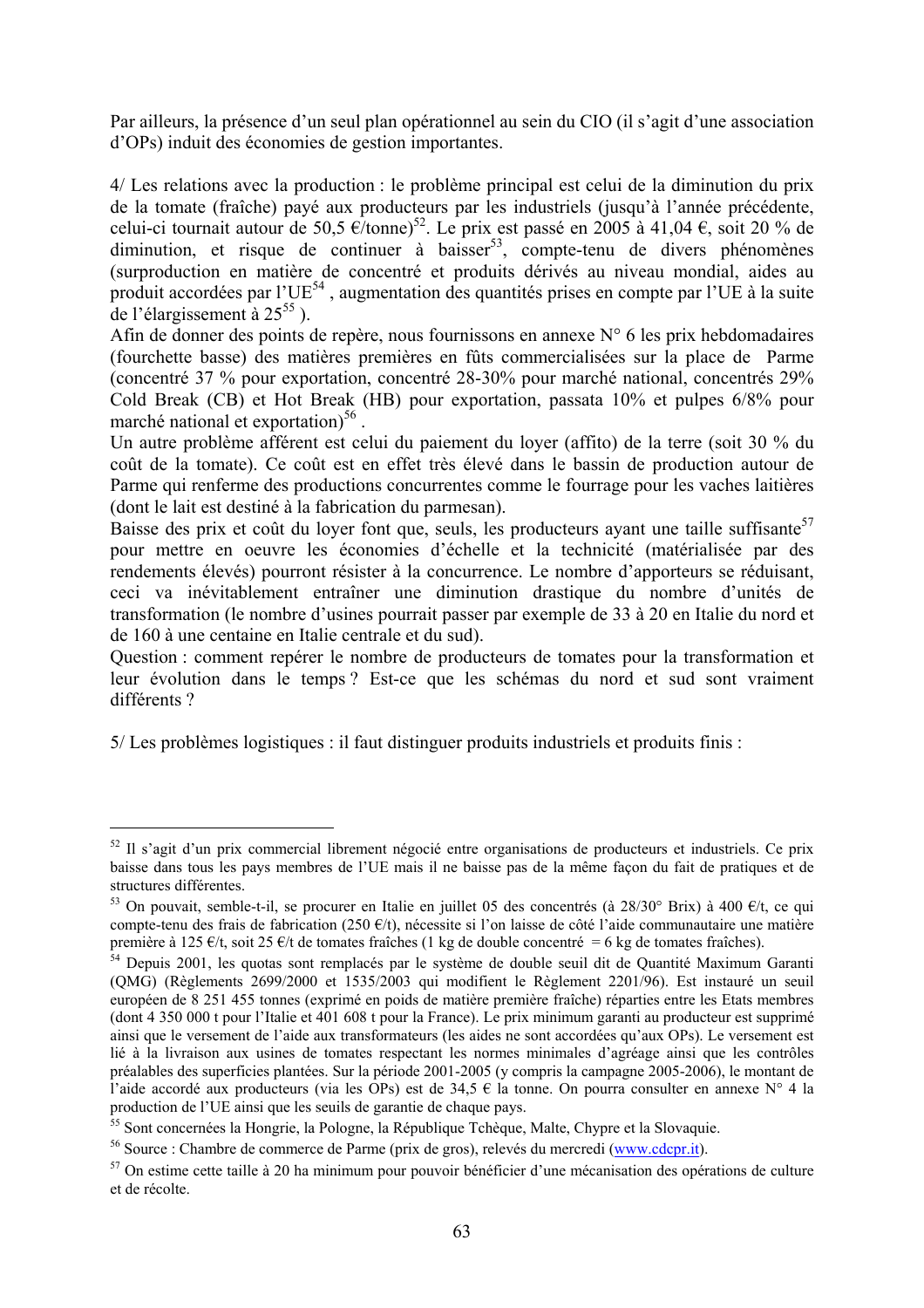- Pour les produits semi-transformés (60 % en valeur du CA), le faible coût des produits ne supporte pas des transports prolongés. Ainsi, il semble peu profitable d'approvisionner le nord de l'Europe à cause de la concurrence espagnole qui bénéficie du sentier logistique nordsud au cœur de l'UE. C'est l'une des raisons pour laquelle les acheteurs (de 2<sup>ième</sup> ou de 3<sup>ième</sup> transformation) continuent à imposer à CIO des prix franco (à 80 %).

- Par contre, pour les produits finis (40 %), il s'agit d'une logistique plus sophistiquée permettant d'approvisionner les plates-formes avancées situées près des zones de consommation (ces produits semblent provenir en priorité de CASALASCO). CIO a le projet de mettre en place un entrepôt automatisé regroupant les fabrications de ses trois unités (pour l'instant, CIO possède 5 plates-formes séparées permettant de livrer la marchandise sur les lieux de destination).

3.2.2. Visite Louis Martin SA (entretiens avec Claude Soulager, Directeur Général) : adresse : Louis Martin SA, quartier La Peyrouse, 84170 Monteux, France. mail : conserveries@louis-martin.fr

1/ Brève présentation :

Le chiffre d'affaires : CA 98 = 28,2 M€, CA 99 = 29,4 M€ ; CA 2000 = 30 M€ ; CA 01 = 30,2 M€ ; CA 02 = 30,5 M€ ; CA 2003 = 30,5 M€ (30 millions d'euros) ;

Nombre de salariés permanents = 48 personnes (dont 8 cadres) ;

Saisonniers = 100 personnes ;

Fabrications = 30 000 tonnes  $\frac{1}{2}$  brut ;

Importations de produits stabilisés pour réutilisations (en équivalent frais = 10 000 à 12 000 tonnes).

D'où viennent les tomates ? de trois OPs :

\* Valsoleil, ZA La Pimpie, BP 31, 26120 Montelier (Drôme) ;

\* APAAF (Association des Producteurs Agroalimentaires de Frigolet, Domaine du grand Frigolet, 13151 Tarascon (Bouches du Rhône) ;

\* Apto 2 (Association des Producteurs de Tomates et de Tous fruits & légumes pour l'industrie, Les Remparts 1, Place Jean Jaurès, 84260 Sarrians (Vaucluse).

Les prix payés par Louis Martin durant la campagne 2004-2005 : 50  $\epsilon/t$  bord champ et 52  $\epsilon/t$ en pallo $x^{58}$ .

Traçabilité ? oui, EAN 128.

2/ Les fabrications :

*1ière transformation :* 

\* 32 000 t de tomates fraîches transformées en pizza sauce (6 000 t), pulpes de tomates (8 000 t), spécialités de tomates (5 000 t)… ,

\* bigarreaux dénoyautés au sirop (800 t),

\* tomates bio (entre 800 et 1000 t).

*2ième transformation :* 

 $\overline{a}$ 

\* fabrication de sauces tomates et de sauces pour pizza (boîtes et bocaux) : pulpes, coulis, sauces et ratatouille = 19 000 t  $\frac{1}{2}$  brut,

<sup>&</sup>lt;sup>58</sup> Afin de préserver ses approvisionnements, Louis Martin paye la matière première sensiblement plus cher que le prix de marché (  $50 \text{ } \infty$ /t bord champ au lieu de 40 à 45  $\infty$ /t).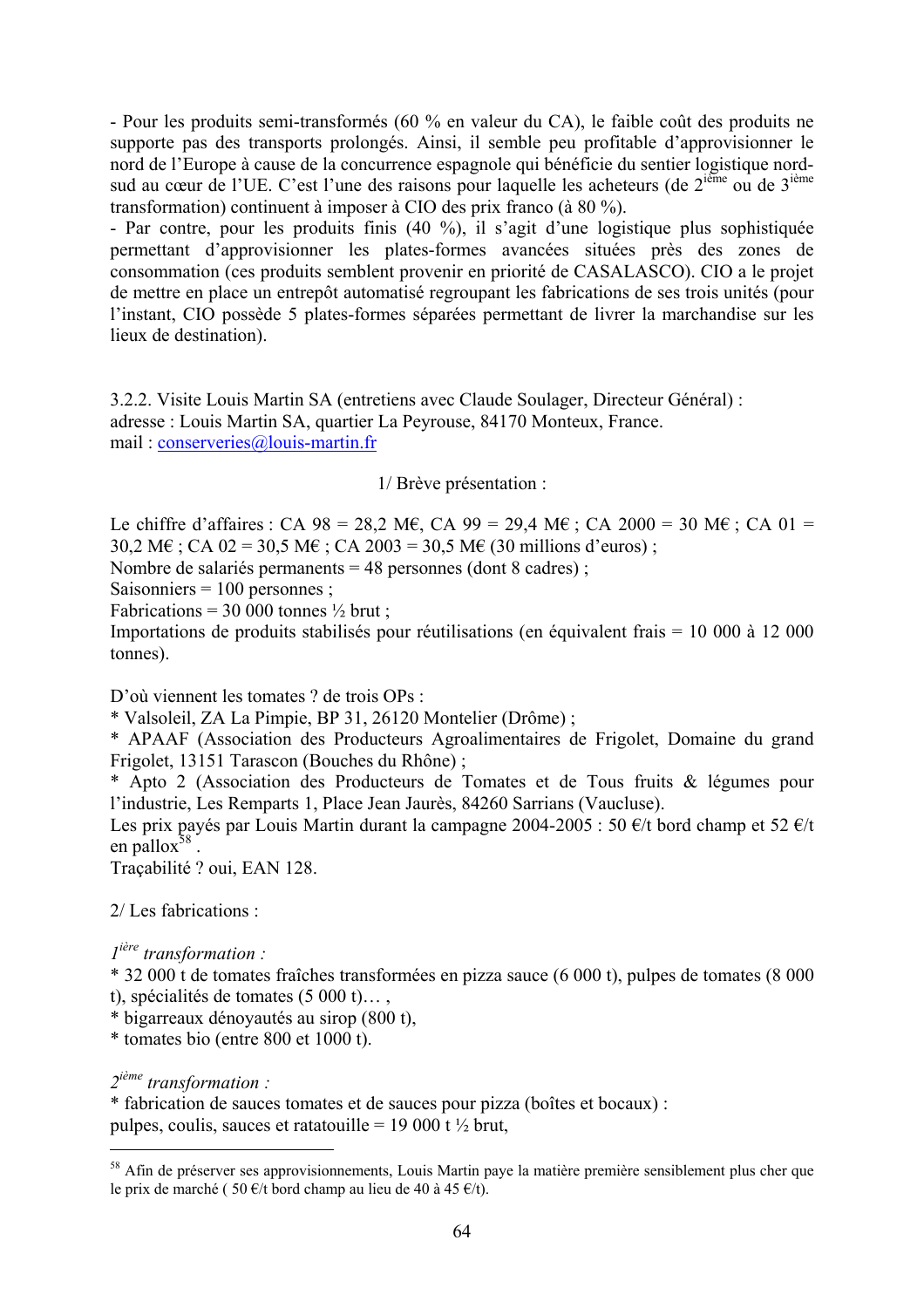produits bio (sauce provençale, basilic, ratatouille, velouté) = 400 t  $\frac{1}{2}$  brut,

\* ketchup :  $150$  t  $\frac{1}{2}$  brut (flacons verres et souples),

\* fabrication de sauces exotiques et salsa :

2 000 t ½ brut de sauces exotiques (curry, Chili, basquaise, aigre-douce…) et 50 t ½ brut (salsa, nature et hot en bocaux de 220 gr.).

3/ La commercialisation :

Pour la grande distribution, l'essentiel des ventes est effectué sous marques de distributeurs (80 %) tandis que pour la RHF, c'est la marque Louis Martin qui l'emporte (90 %). Quant aux ventes aux grossistes, elles sont très faibles (8 % seulement).

On note aussi le nombre peu élevé de clients appartenant à la grande distribution !



4/ Inconvénients et atouts des Ets Louis Martin :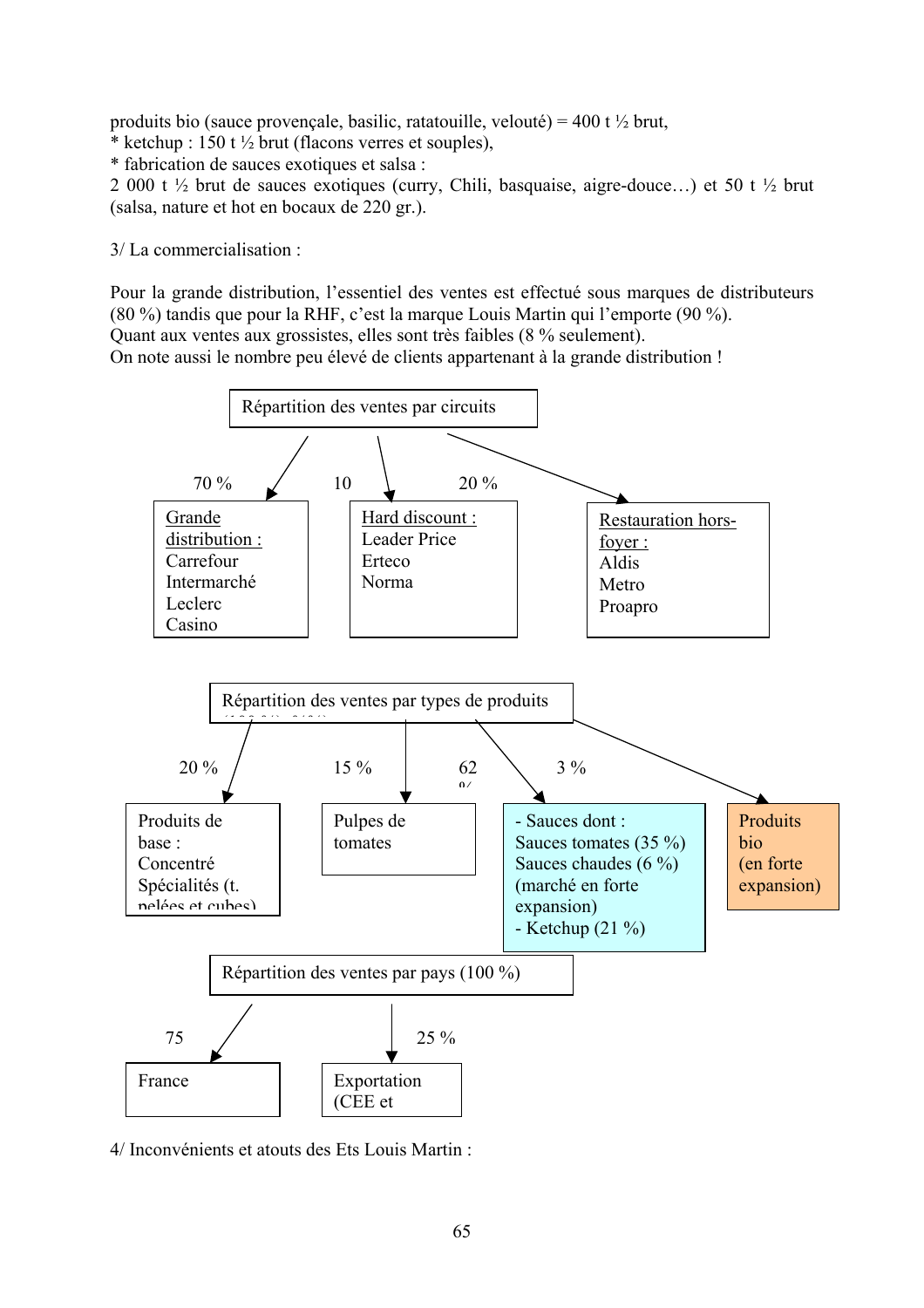- les inconvénients :

\* une grande distribution de plus en plus concentrée,

\* difficultés de trouver une main d'œuvre saisonnière de qualité,

\* implantation dans une zone où l'urbanisation prend de plus en plus de place et donc, difficultés d'approvisionnements pour obtenir des matières premières destinées à une l<sup>ère</sup> transformation,

\* des coûts de matières premières élevés par rapport à la concurrence (Cf. annexe  $N^{\circ}$  7, Prix de revient d'un fût aseptique TCT de 215 kg à 36 % avec prix d'achat matière première Louis Martin et prix d'achat marché européen) : ce constat entraîne inévitablement une augmentation des achats de matières premières stabilisées en provenance notamment d'Espagne et d'Italie.

Notons que le prix réellement perçu par les producteurs est un objet permanent de discussions et de polémiques à la fois à l'intérieur de chaque pays mais aussi entre pays membres de l'UE. Ainsi, si le prix de cession est de 50  $\epsilon/t$  bord champ par exemple, il faut le diminuer des frais de réfactions (poids et prix) introduits par l'agréage en usine<sup>59</sup>. Il peut s'en suivre une diminution du prix de 10 à 15 %. A ce prix, il faut, bien sûr, ajouter l'aide versée par l'UE (34,5  $\epsilon$ /t) mais diminuée des frais de gestion de l'OP (estimés à 2  $\epsilon$ /t). La marge dépend alors du rendement et de la capacité du producteur à diminuer ses coûts (Cf. Annexe N° 8).

- les atouts :

\* proximité d'un important bassin de consommateurs (vallée du Rhône et grand sud-est),

\* très grande réactivité au niveau des fabrications,

\* des coûts de gestion à minima (absence de hiérarchie),

\* et grande attention portée aux innovations technologiques : présence d'une ligne FBR (Italie), entièrement automatisée, permettant la fabrication de sauces, ketchup, ratatouille et, cela, de la réception de la matière première jusqu'au remplissage. Louis Martin se rapproche ainsi du type « artisan industriel ».

3.2.3. Visite d'Alsat SL (entretien avec Mr Juan José Amezaga, directeur général) : adresse : Alsat – Alimentos Espanoles, SL, Pol. ind. S/n, 06400 Don Benito (Badajoz), Espagne.

mail : www.alsatsl.net

1/ Brève présentation :

 $\overline{a}$ 

- principales fabrications (prévisions pour campagne 2005-06) :

concentré de tomates (180 000 t en équi. frais) et « diced tomatoes » (12 000 t en équi.frais), le concentré de tomates est décliné sous trois formes : cold, hot et semi hot break $^{60}$ . - ventes nettes 2003 (CA) = 20 M $\epsilon$ .

<sup>&</sup>lt;sup>59</sup> Chaque lot apporté en usine subit, après échantillonnage, une réfaction portant successivement sur le quantitatif (tomates vertes ou atteintes de maladies…) et le qualitatif (tomates éclatées et autres défauts) (Cf. Guide de procédures des opérations de pesée et d'agréage à l'usage des transformateurs et OP, ONIFLHOR, Division fruits et légumes, Juillet 2005, p. 17). Cette réfaction, sauf cas de prélèvement automatique, peut être appliquée avec plus ou moins de vigueur.

 $\frac{60}{10}$  semi hot break : concentré obtenu par inactivation enzymatique partielle (avec température de broyage de 80 ° C, échelle de Bostwick égale à 5 et test de « blotter » autour de 10/12 mm, ce dernier test permettant de mesurer le potentiel de synérèse (séparation entre une phase solide et une phase liquide).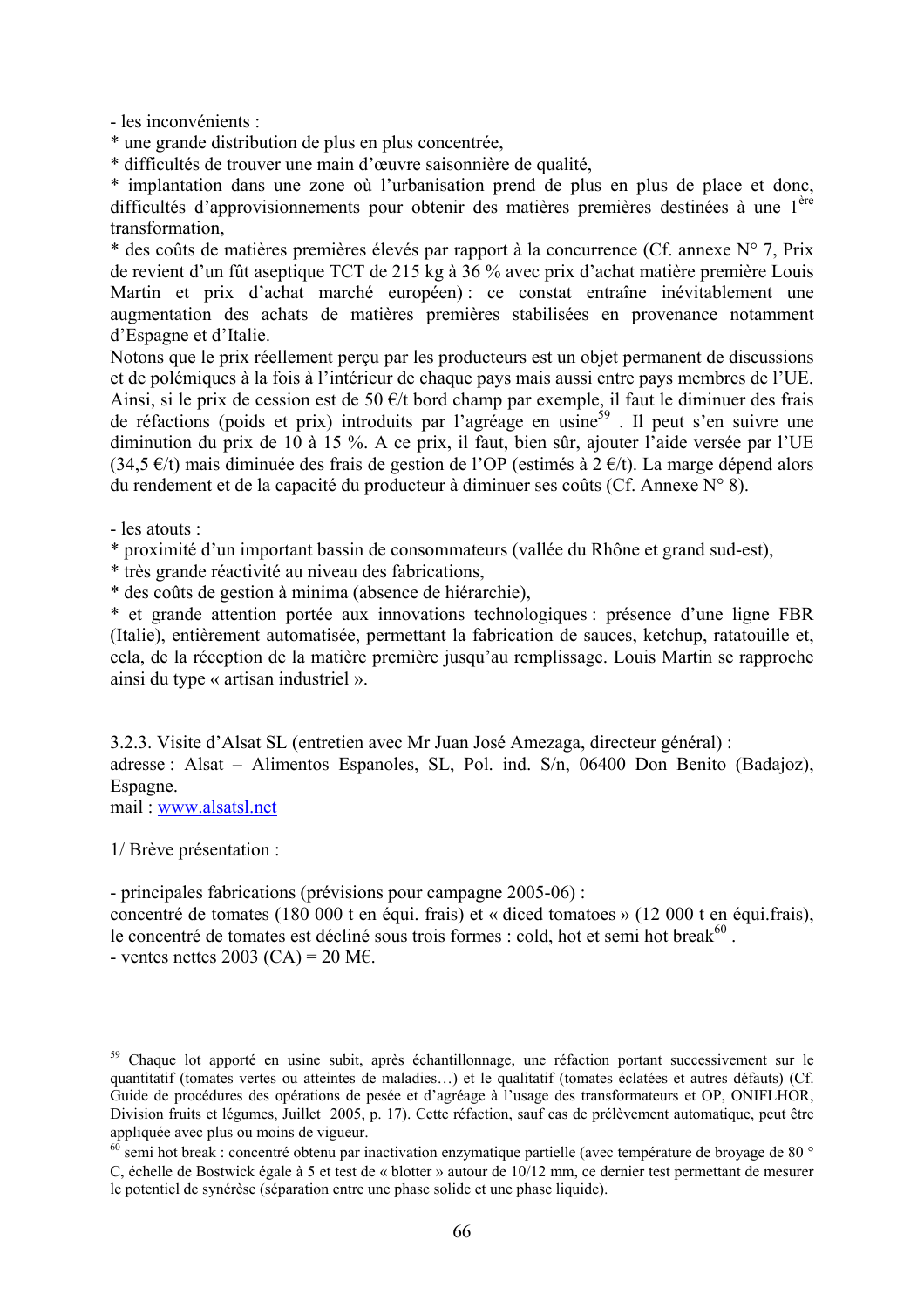- investissements  $2003 = 5$  M $\epsilon$  (mise en place d'une ligne automatisée permettant de produire du « diced tomatoes » d'une capacité de 100 à 200 t/h, d'un système de chargement et déchargement automatique et d'une nouvelle station d'épuration).

- nombre d'OPs approvisionnant Alsat = 5 (soit 70 agriculteurs) : il semble que l'assolement dominant soit tomates et maïs.

- personnel total (en haute saison) =  $140$  et personnel permanent = 35.

- traçabilité et HACCP ? oui.

2/ Relations entre production et transformation (schéma  $N^{\circ}$  3) :

C'est dans ce domaine que réside l'atout d'Alsat. En effet, tout est programmé à l'avance en fonction des contraintes du transformateur lesquelles sont issues du programme marketing. Les apporteurs sont regroupés en lots homogènes de grande tailles, si possible en longueur, gérés au niveau des plantations, des traitements, des besoins hydriques (utilisation du goutte à goutte), de la traçabilité…. et de la récolte par le centre de décisions Alsat (surface en tomates  $= 2500$  ha).

La récolte est entièrement mécanisée : il y a (déjà) des économies d'échelle au niveau de la récolte puisque les rangées, récoltées à la machine, ont au minimum 600 m mais peuvent atteindre jusqu'à 8 km (par exemple).

### **Schéma N° 3- Description de l'outil de production-transformation**

Lot agriculteur  $A \parallel$  Lot agriculteur B Chaque rangée correspond à une variété dont le degré de maturité est échelonné dans le temps de façon à planifier l'approvisionnement de l'usine

1/ lot de production de tomates

### 2/ l'outil de fabrication



- Quelles sont les principales caractéristiques et atouts de cette organisation ?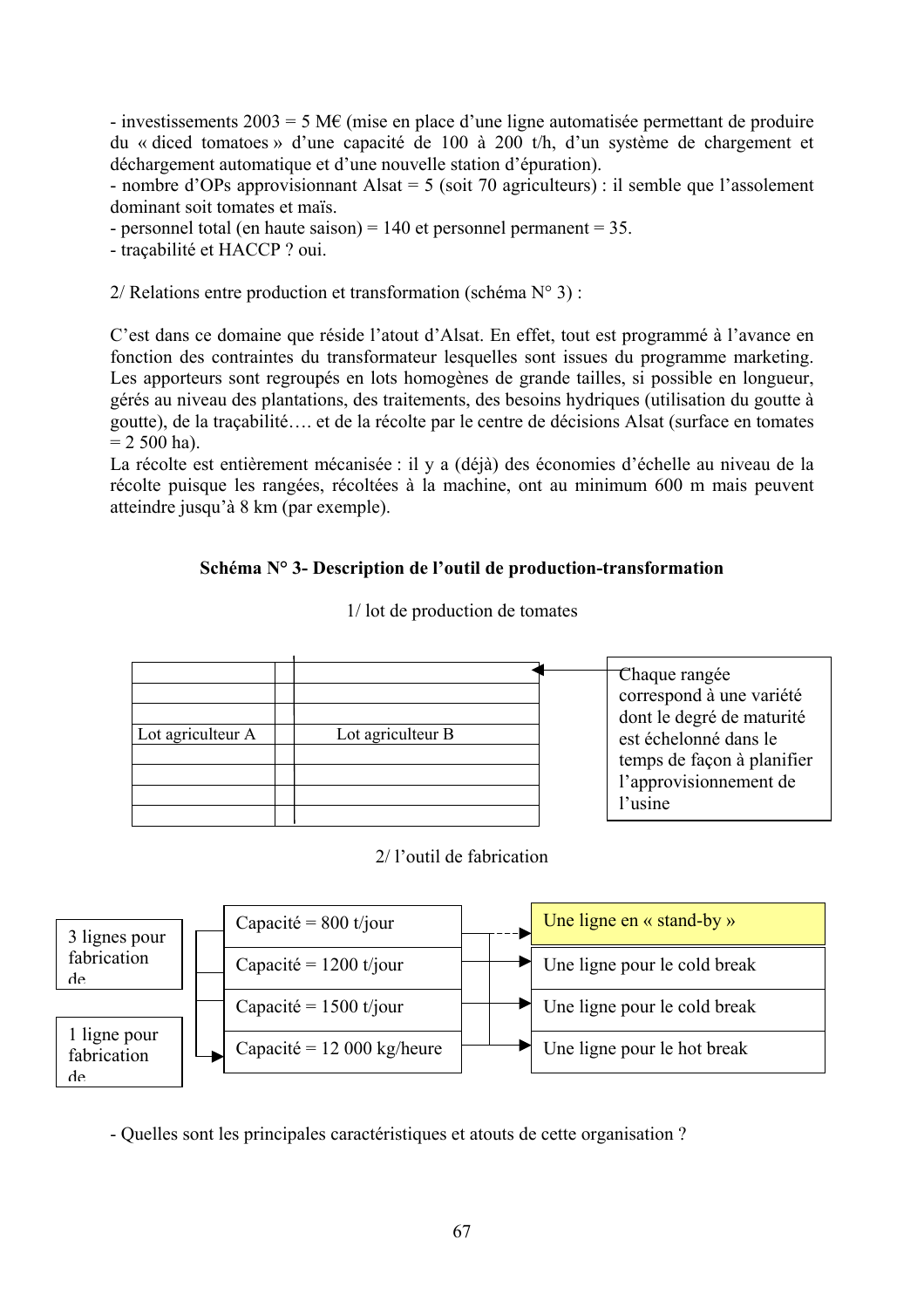\* c'est d'abord l'adéquation entre la production et la transformation, le pilotage étant exercé par le transformateur : en fait, tout se passe comme si Alsat (à l'instar des grands fabricants Californiens comme Morning Star) fonctionnait comme un groupe intégré puisque la production, les traitements, la récolte mécanique et le transport à l'usine relèvent d'un seul centre de décisions ;

\* c'est ensuite la flexibilité : les lignes sont connectées entre elles de façon à pouvoir répondre dans les heures qui suivent à une demande. A cet effet, les lignes de stérilisation installées par l'italien Manzini sont dotées d'une informatique « presse-bouton ». Par ailleurs, la ligne en « stand by » permet de faire face aux situations imprévues (réparation, nettoyage, demandes exceptionnelles…) ;

\* c'est enfin la qualité et la stabilité de la matière première et, cela, dès le point de départ : ainsi, lorsque la campagne démarre, les machines de récolte et l'unité de transformation fonctionnent en parallèle nuit et jour 24h sur 24 (le temps moyen entre le moment de récolte et le traitement en usine est de 2,15h le jour et de 4h la nuit). Par ailleurs, selon la direction d'Alsat, l'agréage des lots à l'arrivée en usine est strictement appliqué (seuls 8 % de défauts sont acceptés au lieu de 15 %).

 $3$ / Les principaux circuits de commercialisation (voir ci-dessous Schéma N° 4) :

| Quantités                                                              |                                                   | Concentrés = 180 000 t $(93,7\%)$                                                                                                                                                                      |                                                                                                                               |                                                                                                               |  |
|------------------------------------------------------------------------|---------------------------------------------------|--------------------------------------------------------------------------------------------------------------------------------------------------------------------------------------------------------|-------------------------------------------------------------------------------------------------------------------------------|---------------------------------------------------------------------------------------------------------------|--|
| fabriquées<br>(en équi.                                                | Hot break $(90 000 t)$                            |                                                                                                                                                                                                        | Cold break (90 000<br>t)                                                                                                      | 12000 t<br>$(6,3\%)$                                                                                          |  |
| Principaux<br>types de<br>produits<br>fabriqués                        | Ketchups et sauces                                |                                                                                                                                                                                                        | Matières premières<br>destinées aux industries<br>d'assemblage<br>Ex: Saupiquet et cold<br>break pour conserves de<br>poisson | Production liée aux<br>caractéristiques des<br>passoires<br>$(10 \text{ mm}, 15 \text{ mm}$ et<br>$19-20$ mm) |  |
| Principales<br>destinations<br>$(60 %$ du<br>tonnage sont<br>exportés) | Europe du sud, RU,<br>Scandinavie, pays<br>Baltes |                                                                                                                                                                                                        | Europe entière                                                                                                                | France, RU,<br>Scandinavie,<br>Espagne (marché<br>$interieur$ )                                               |  |
| Les<br>différents<br>types<br>d'acheteurs                              |                                                   | Essentiellement industries d'assemblages de taille petite et moyenne<br>$(115$ environ)<br>Pas de ventes à la grande distribution<br>Heinz et Unilever ne font pas partie du portefeuille de clientèle |                                                                                                                               |                                                                                                               |  |

**Schéma N° 4- Les circuits de commercialisation d'Alsat** 

- Principaux éléments à prendre en compte :

\* passage par une place de marché (« E. bidding ») : des tentatives ont eu lieu mais se sont toutes soldées par des échecs. En fait, les ventes sont négociées directement entre le directeurgénéral (et ses collaborateurs) et les acheteurs éventuels ;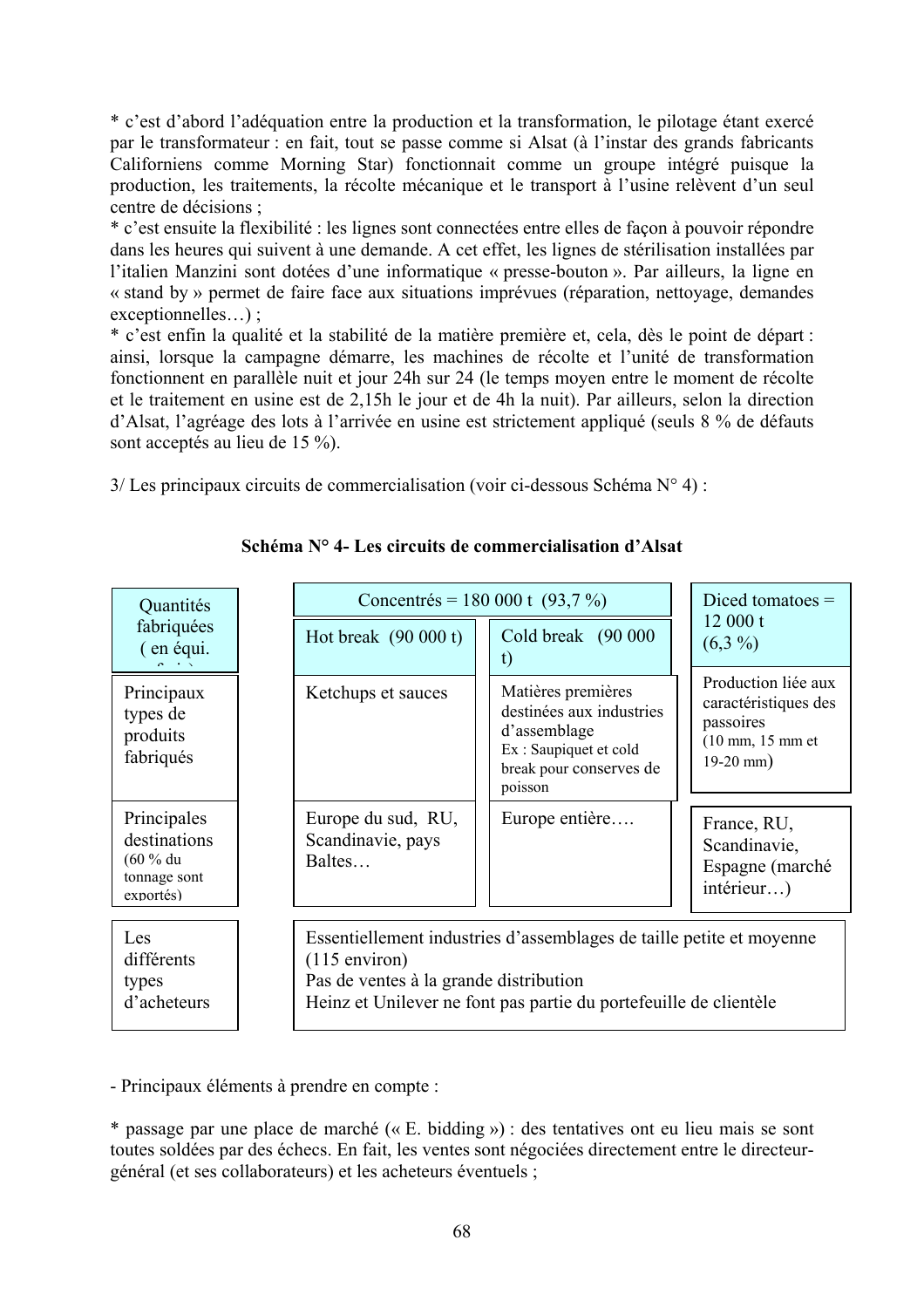\* nombre de clients = 115 (Heinz et Unilever ne font pas partie du portefeuille de clientèle). L'absence de grands distributeurs dans le portefeuille de clients est considéré comme un avantage ;

\* où sont les clients ? Europe, Japon, Uruguay, Nouvelle Zélande, Canada, Etats-Unis (éventuellement). Il faut rappeler en effet qu'on se situe sur un marché mondial où interviennent différents facteurs (tarif douanier, aides directes et indirectes, fiscalité, variations monétaires…).

- A propos de logistique : comment les transports sont-ils effectués ?

\* pour l'Europe continentale : les expéditions se font en camions (containers de 20 pieds2 et bientôt de 40 p2) ;

\* pour les autres pays : on utilise la voie maritime avec passage par les ports de Lisbonne, Cadix et Algésiras.

\* quelques exemples de coût de transport :

Alsat vers l'Angleterre =  $80 \text{ } \infty$ /t,

Alsat vers sud de la France (région d'Avignon) = 50 €/t.

4/ Autres problèmes abordés :

- le problème des économies d'échelle et de l'optimisation des fabrications :

l'objectif est de fonctionner à pleine capacité (de façon à amortir le coût total<sup>61</sup> sur la plus grande quantité possible de produits fabriqués) et cela immédiatement au démarrage de la campagne jusqu'à la fin. Compte-tenu des observations effectuées tant en Italie qu'en Espagne, la taille optimale semble se situer entre 150 000 et 200 000 tonnes de tomates (en frais) traitées au cours d'une campagne de 60 à 70 jours.

A cet effet, il vaut mieux fonctionner par exemple 40 jours à pleine capacité plutôt que 50 ou 60 avec un volant de capacité inutilisée (de 30 à 40 % par exemple). Dans le cas d'Alsat, la campagne 2005/06 démarre le 25 juillet et se terminera le 28 septembre 2005 (soit une durée de 66 jours). La durée de campagne est plus élevée aux Etats-Unis (100 jours en moyenne chez Morning Star) et équivalente en Italie (autour de 60 j).

De façon à assurer un bon fonctionnement des équipements, 4 équipes de 35 personnes se relaient nuit et jour.

- le problème du prix du concentré :

On note la présence dans le long terme d'un « trend » décroissant sur lequel viendrait se greffer un cycle de 7 ans qui tend à se transformer actuellement en un cycle de 5 ans avec des variations de moins en moins importantes (Cf. annexe N° 9). Quelles sont les explications concernant la diminution de ces variations ?

pour l'AGRUCON, cette diminution est la conséquence de l'entrée sur le marché d'une série de pays producteurs (tels que la Chine, la Turquie, l'Afrique du Sud, le Brésil….). A cela, s'ajoute le phénomène de mondialisation (fonctionnement des multinationales en réseaux).

- le problème des aides CEE :

 $<sup>61</sup>$  Il existe des économies d'échelle quand le coût moyen (coût total divisé par le volume de production) à long</sup> terme diminue à mesure que la production augmente. Le coût total comprend des frais fixes (bâtiment, personnel permanent..) et des frais variables (énergie, matières premières, personnel saisonnier…).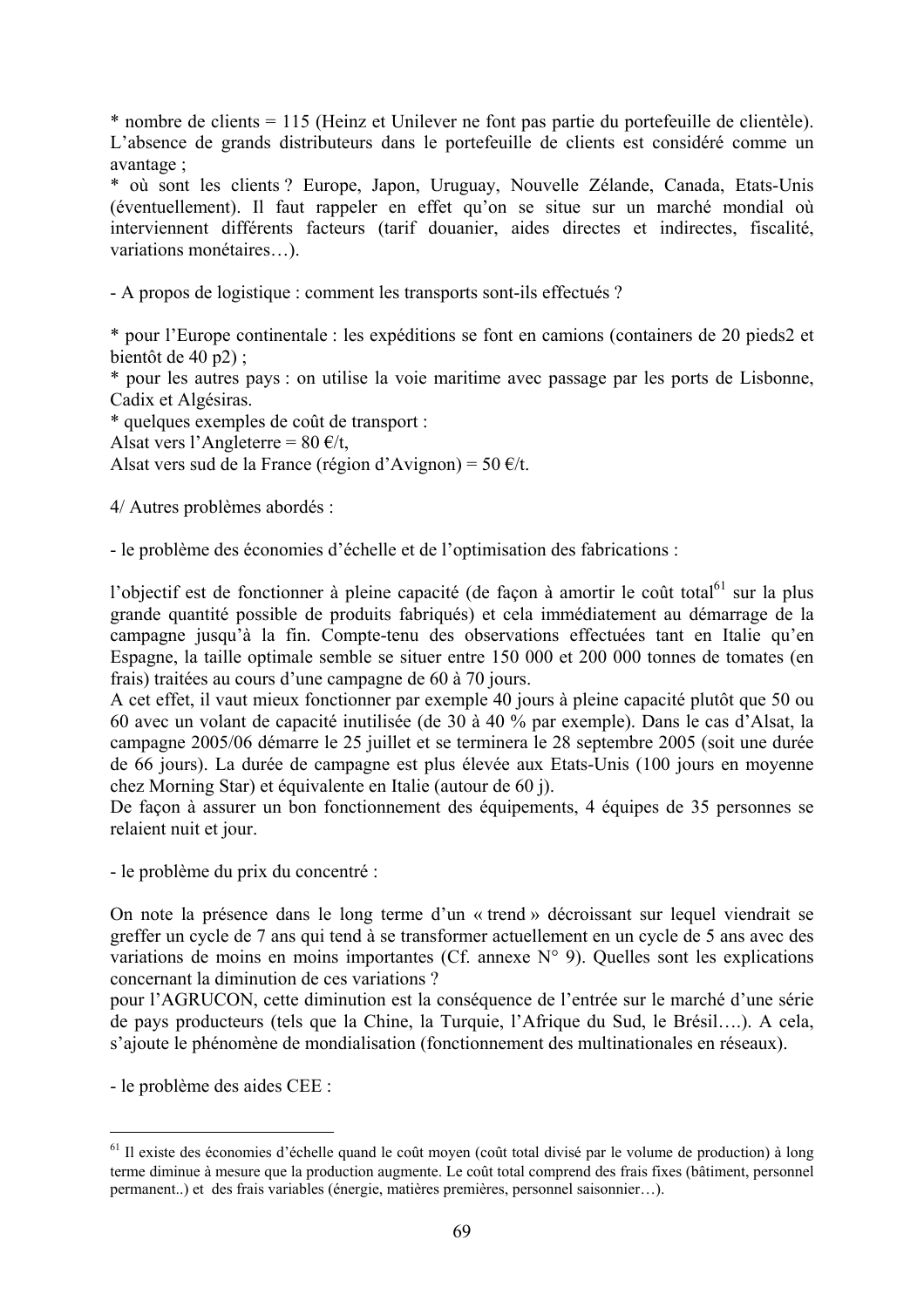C'est un problème crucial pour Alsat à cause des productions inconsidérées de concentré mises sur le marché par certaines coopératives d'Extremadura (il semblerait que 500 000 à 600 000 tonnes en équivalent frais ne trouvent pas actuellement preneurs) $62$ . Par ailleurs, l'image de marque de l'Estremadura est en jeu. L'explication est probablement politique, économique et technique :

\* politique car ce sont les politiciens locaux et régionaux qui, cédant à la pression des coopératives, ont appuyé les aides à la production de tomates pour la transformation,

\* économique car, à l'intérieur du système de production dominé par l'assolement maïstomates, le choix de la tomate s'avère être une production rentable comparée aux autres produits,

\* technique car nous savons que les contrôles qualitatifs (l'agréage) sont souvent, du moins dans un premier temps, difficiles à mettre en place et à faire respecter dans les milieux agricoles.

Les conséquences de cette surproduction sont très préjudiciables : elles risquent de se traduire, soit par une diminution des aides pour l'ensemble des producteurs espagnols (en cas de dépassement des seuils, l'aide est réduite dans l'Etat membre où le dépassement a été constaté !), soit par la mise en place de nouveaux mécanismes (instauration d'une aide à l'hectare) dont on ignore les modalités pratiques. Dans tous les cas, une question se pose, que va-t-il se passer ?

En résumé, la stratégie d'Alsat telle que présentée par son directeur-général est la suivante : fournir le plus rapidement possible des matières premières à une clientèle qui aime la qualité, qui n'a pas de problèmes de fonctionnement et qui a mis en place une vraie traçabilité.

# **4. - Premiers éléments d'interprétation.**

## **4.1. L'état de la concurrence :**

 $\overline{a}$ 

### 4.1.1. La concurrence à l'intérieur de l'UE :

- au niveau des prix : il faut remarquer au préalable que le marché mondial est en état de surproduction (34 Mt pour une consommation de 29 Mt). La conséquence est une forte pression sur les prix orchestrée par la grande distribution et les multinationales. Cette concurrence à l'intérieur de l'UE concerne surtout deux pays, l'Italie et l'Espagne (l'Italie a doublé sa production depuis 1980 mais l'Espagne, depuis 2000, rattrape le temps perdu – augmentation de 400 000 tonnes). Les industriels italiens redoutent la concurrence espagnole pour deux raisons : des lignes de fabrication particulièrement modernes et, surtout, un système de production en Estremadura qui ne laisse que peu de choix aux producteurs (coton, tabac…productions animales…) $^{63}$ .

- au niveau des produits : si on distingue parmi les produits à base de tomates le concentré, les produits en boites et les autres produits (concassées, jus, sauces pizza, surgelées, cubes, flocons, pelées et non pelées en morceaux, séchées, tomates en poudre, triturado, tomato frito, tomato crush…), on constate que l'Italie est le pays, parmi les cinq producteurs de l'UE-15, qui a le plus augmenté ses fabrications dans la dernière catégorie, celle pour laquelle la demande est la plus grande et la valeur ajoutée la plus élevée (les fabrications sont passées de 730 000 t en 1998 à 1 300 000 t en 2003) Le concurrent direct, l'Espagne, augmente lui-aussi

<sup>&</sup>lt;sup>62</sup> Nous n'avons pas pu vérifier la véracité de cette information…..<br><sup>63</sup> Cf. « Espagne : une filière entre boulimie et vertige », Tomato News, Juillet-Août 2004, p.43.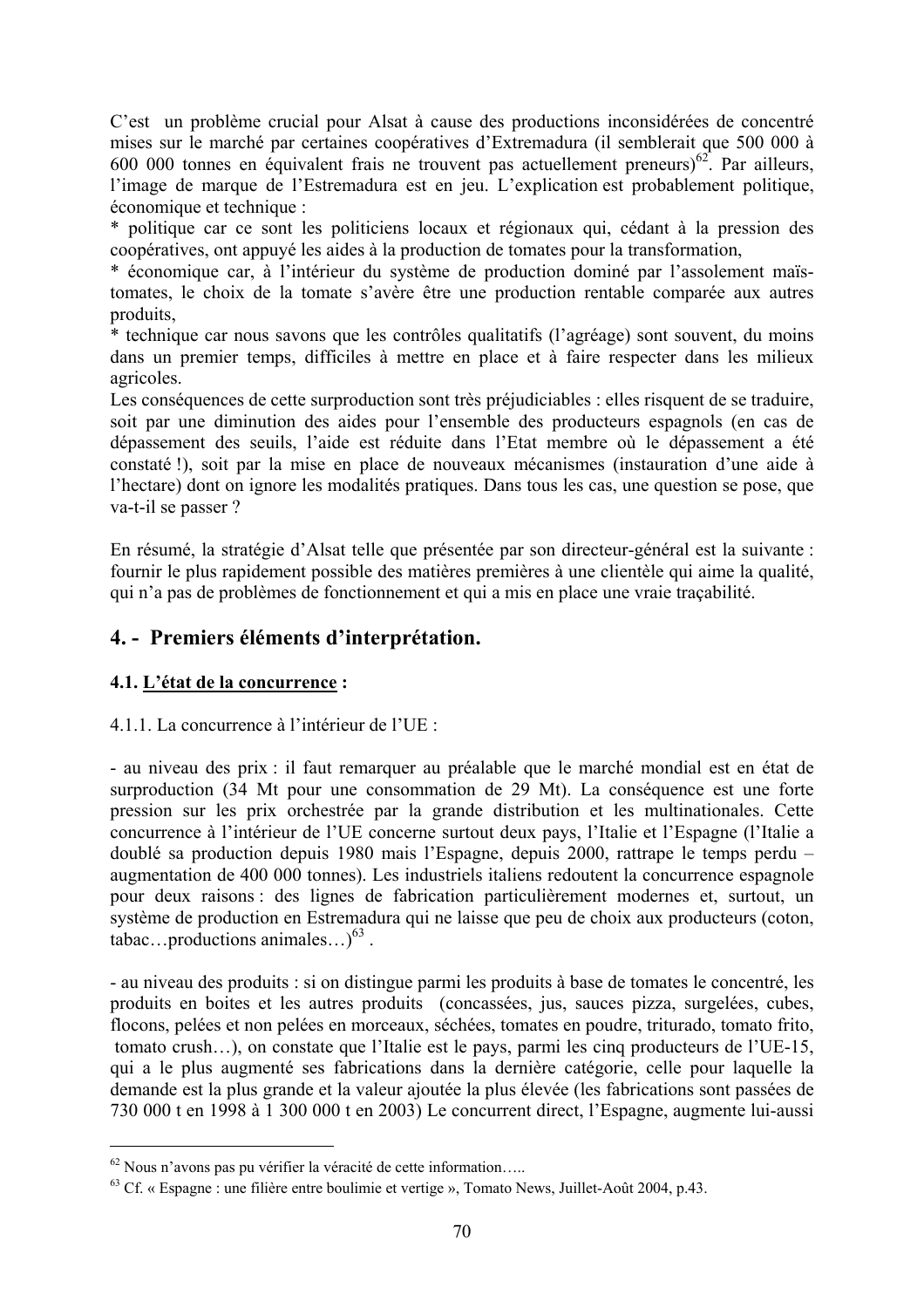ce type de produits mais dans des proportions moindres (160 000 t en 1998 et 224 000 t en 2003) (Cf. Annexe N° 10).

En fait, pour comprendre le processus de réorganisation en cours sur la filière, il faut s'intéresser à l'évolution de la demande et en particulier à celle émanant des IAA d'assemblage (fabricants de plats cuisinés, soupes, sauces diverses, pizzas….), eux-mêmes les fournisseurs de la grande distribution et de la RHF en plein développement. Plus que les prix, ce sont la qualité, la réactivité et les innovations, parfois très techniques (fabrication de concentrés « hot break », de « super hot-break », de tomates en dès aseptiques, de ketchups sans amidon, de « base pizza »…) qui vont permettre à certaines entreprises (et donc, à certaines régions) de sauvegarder et accroître leur part de marché.

4.1.2. La concurrence à l'extérieur de l'UE :

- la Chine : elle exporte dans le sud de l'Italie 170 000 tonnes de concentré (double et triple concentré)<sup>64</sup> (Cf. Annexe N° 11). Ce concentré est utilisé pour fabriquer du concentré à 28-30° Brix vendu essentiellement en Afrique (il reste, semble-t-il, un volant disponible qui permet de fabriquer des concentrés et autres produits faisant l'objet d'une forte demande de la part de certaines entreprises et distributeurs européens)<sup>65</sup>. La parade échafaudée par certains fabricants (notamment en Italie du nord) pourrait consister à construire et à imposer une traçabilité produit afin de différencier les vrais produits du pays de ceux fabriqués à partir de matières premières importées.

Mais est-il possible de mettre en place une telle traçabilité à un coût raisonnable ? Une autre possibilité actuellement explorée est la voie réglementaire (décret-loi du 24 Juin 2004 du JO de la République Italienne interdisant la fabrication de « passata » à partir de concentrés)<sup>66</sup>.

- les pays méditerranéens et, en particulier, la Turquie (groupe MERKO par exemple) : la réponse à ce type de concurrence est double. Dans le premier cas, il faut rappeler que les produits fabriqués en Italie du nord ou en Estrémadure sont de type « intensive capital » (tout est mécanisé, y compris la récolte) et, par ailleurs, très techniques, donc difficiles à imiter. C'est la raison pour laquelle ces deux zones fabriquent surtout des concentrés peu consommateurs de main d'œuvre67 . Ainsi, le coût de la matière première dans un flacon de 700 grammes de passata est de 0,35 € seulement alors que le conditionnement, à lui seul, coûte  $0.16 \in$ .

Cependant, notre propos vis à vis de la Turquie n'est-il pas trop optimiste  $68$  ?

- dans ce schéma, que devient la production de tomates transformées dans le reste de l'Europe et, en France, en particulier ? Il semble que les conséquences de l'entrée de la Chine (Chalkis) sur le marché français soient très dommageables (à nuancer car les problèmes ont commencé avant) puisqu'on assiste à une désagrégation de l'appareil de 1ère transformation (fermeture

<sup>64</sup> La France importe elle aussi, mais dans une moindre mesure, des concentrés en provenance de Chine.

<sup>65</sup> Au niveau des chiffres, l'Italie transforme 5,5 M de tonnes mais vend l'équivalent frais de 6,1 à 6,5 M de tonnes.

 $66$  Cf. note N° 6.

<sup>&</sup>lt;sup>67</sup> Une ligne de concentré qui traite 5 000 à 6 000 t/j va pouvoir fonctionner avec 3 à 4 personnes. Inversement, une ligne de tomates pelées prévue pour traiter 500 t/j par exemple va nécessiter au moins 10 à 12 personnes dont 5 ou 6 au parage.

<sup>68</sup> Ainsi, le groupe Assan Gida (filiale du conglomérat Kibar Holding) dispose d'une usine moderne à Susurluk (province Balikesir) capable de produire 20 000 t de double concentré dont 80 % sont exportés (www.assanfood.com). Il semble que ce groupe ait commencé à fabriquer des sauces sous MDD pour la grande distribution française.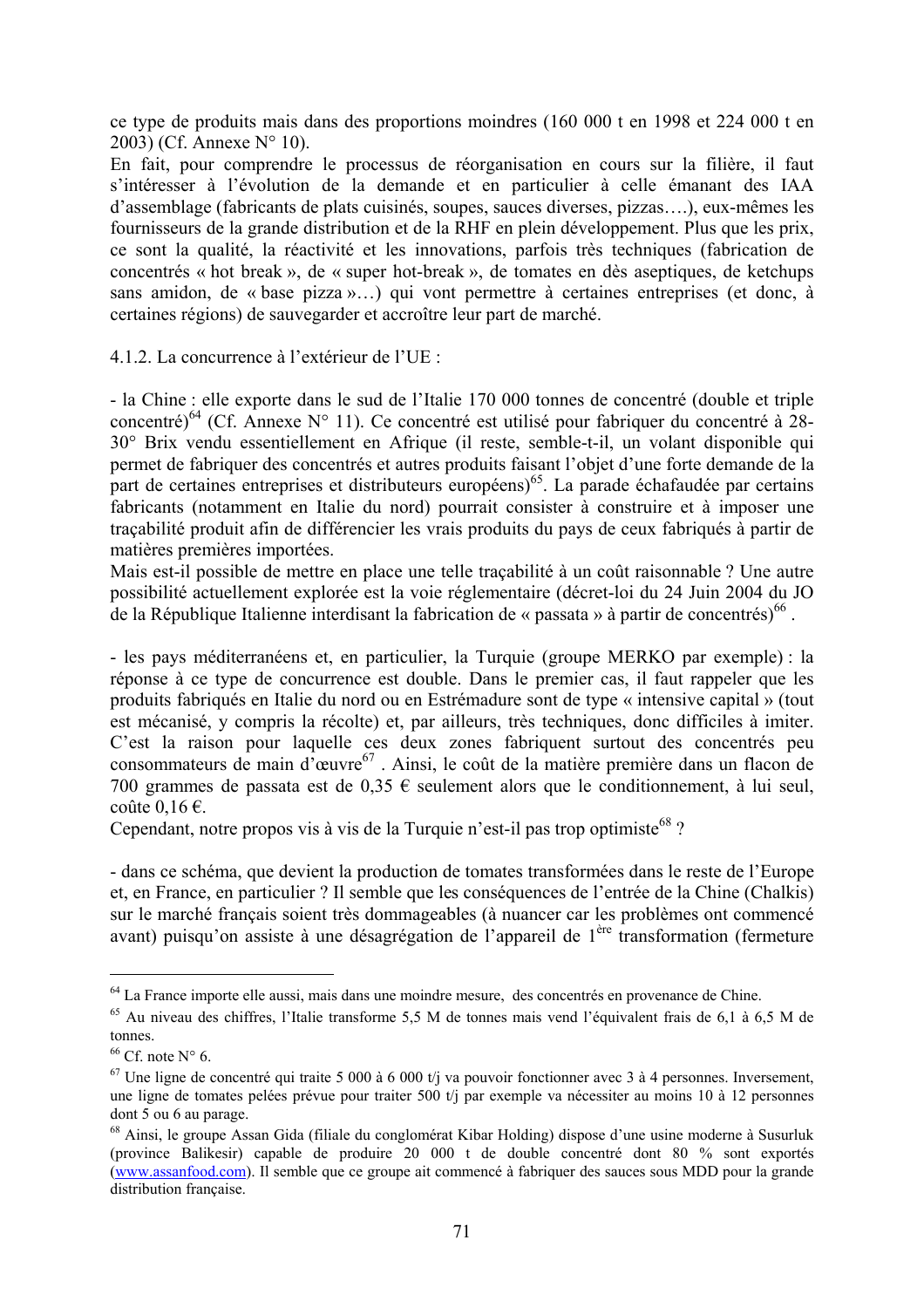d'Audia dans l'Aude et de l'usine de Camaret à Lédenon dans le Gard). Quel est alors l'avenir de la filière tomates transformées en France ?

#### **4.2. A propos des politiques de l'UE :**

- on ne peut expliquer l'apparition du CIO ainsi que son développement que si l'on fait référence aux politiques de l'UE en matière d'organisation des marché. Rappelons que le CIO est l'une des rares associations d'OPs (AOP), créées dans le domaine de la transformation, à la suite des Règlements CEE 2200/96 et 1432/2003. L'une des parades contre la concurrence consiste en effet pour les producteurs à se regrouper. Il semble que cette stratégie ait été mise en place par le CIO avec un certain succès.

- cependant, l'aide financière accordée aux producteurs via les OPs constitue à terme un facteur d'éclatement de l'industrie de la tomate à l'intérieur de l'UE. En effet, le niveau des prix perçus par les producteurs (prix payé par les industriels auquel s'ajoute l'aide de l'UE<sup>69</sup>), conjugué avec les difficultés enregistrées sur d'autres produits (notamment le tabac, le coton...)<sup>70</sup>, expliquent l'engouement pour la production de tomates dans certaines régions (en Estremadura par exemple). Or, en même temps, le marché mondial du concentré et de ses dérivés est en surproduction, ce qui induit une vive concurrence avivée par la faiblesse du dollar. Il en résulte une baisse des prix et des stocks excédentaires (à l'heure actuelle, les coopératives d'Estremadura proposeraient des concentrés à des prix inférieurs à ceux des Chinois !). Ce constat entraîne à terme inévitablement une révision des systèmes d'aides qui, selon ses modalités d'application, risque de pénaliser certains types d'entreprises et certaines régions. Va-t-on vers un découplage complet, c'est à dire vers un système d'aides généralisé à l'hectare (dans ce cas, sont pénalisées les zones à rendement élevé) ou vers un système où subsisterait une part non négligeable de l'aide (30 à 40 % ?) attribuée en fonction des quantités produites ? Finalement, on débouche sur une période de déstabilisation.

#### **4.3. Est-il possible d'avancer un diagnostic ?**

En définitive, malgré la poussée chinoise et les velléités de quelques pays méditerranéens (la Turquie), la filière tomates transformées de l'UE-15 n'est pas, pour l'instant, sérieusement menacée par le processus de libéralisation. Au contraires, ce sont les pays méditerranéens du sud qui se protègent face aux exportations de l'UE (Cf. Annexe N° 12). Certes, la concurrence s'accroît entre l'Italie et l'Espagne, la spécialisation des tâches entre le nord et le sud de l'UE s'accentue, le processus de désengagement de la France au niveau de la 1<sup>re</sup> transformation semble se confirmer mais le sort de l'industrie au sein de l'UE n'est pas en cause. Les raisons de ce constat sont multiples :

- les aides de l'UE,

 $\overline{a}$ 

- les matières premières qui doivent correspondre à des cahiers de charges très contraignants,

- le besoin déterminant en organisation au niveau de l'ensemble production-ramassagetransport-transformation,

<sup>&</sup>lt;sup>69</sup> Pour la campagne 2005/06, le montant de l'aide est fixé à 34,50 €/t sauf pour l'Espagne (34,50 €/t pour les tomates pelées entières et 31,29 €/t pour les tomates destinées aux autres transformations (Règlement CE N° 170/2005 du 31/01/05).

<sup>&</sup>lt;sup>70</sup> Rappelons qu'en matière de tabac et de coton par exemple, l'objectif de l'UE est de séparer les aides de la production (on parle de découplage) avec, notamment, suppression du Fonds communautaire du tabac afin de permettre aux agriculteurs de s'adapter aux marchés (Règlement CE n° 864/2004 du 29/04/05).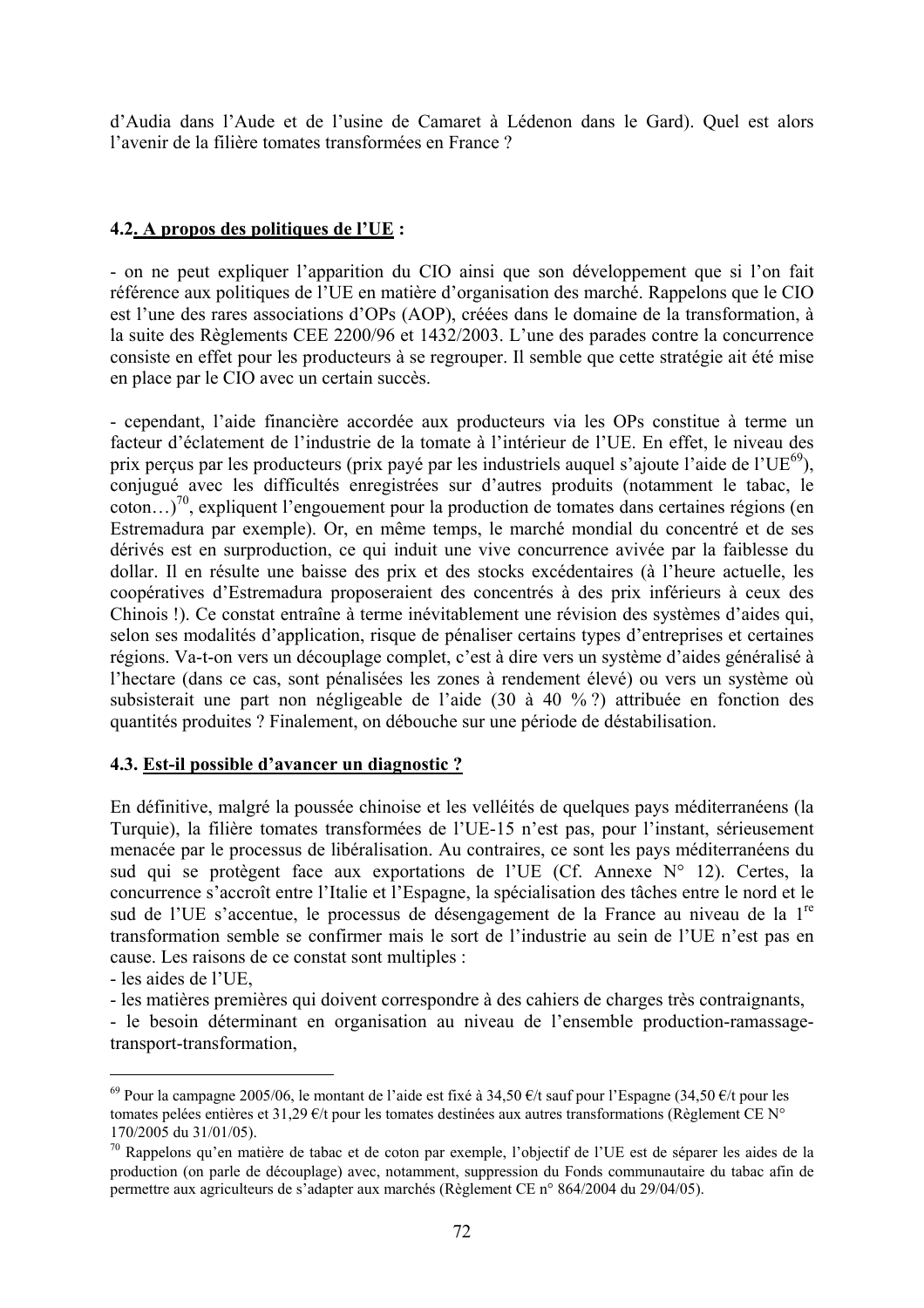- des fabrications (le concentré et même le « diced ») de plus en plus mécanisées<sup>71</sup> et, de ce fait, peu sensibles aux pays à bas salaires,

- des produits de deuxième et troisième transformation, souvent très sophistiqués, qui évoluent rapidement au niveau des emballages, des recettes et qui nécessitent une logistique adaptée (fraîcheur, coût et services). Dans ce dernier cas, on préfère fabriquer sur les lieux de consommation (cas du ketchup et autres produits issus de l'assemblage) plutôt que sur les lieux de production.

Ces premières conclusions devraient pouvoir être étayées par des observations en Europe du sud (Grèce, Portugal, sud de l'Italie) et probablement par des comparaisons avec les modèle californien (Morning Star) et chinois. Quels sont les atouts technologiques et organisationnels des leaders ? Par ailleurs, des études de cas sur les centrales d'achats de la grande distribution européenne ainsi que sur les multinationales les plus emblématiques (Heinz par exemple) semblent indispensables. Nous n'avons pas non plus investigué les transferts de prix, ni la répartition de la valeur ajoutée tout au long de la filière. Dans cette perspective, quel est l'impact des aides sur le revenu des producteurs ? Des simulations sont certainement possibles dans le cas de mise en place par l'UE de politiques de découplage… Quelles sont enfin les autres activités agroalimentaires susceptibles d'offrir, dans le cadre de l'UE, des problématiques proches de celle du secteur des tomates transformées ?

<sup>71</sup> Ainsi, le coût de main d'œuvre dans une boite de « passata » (700 g net) est de l'ordre de 15 % tandis qu'il peut tomber jusqu'à 5 % pour un fût de double concentré (215 kg net) lorsque la filière est ultra-mécanisée.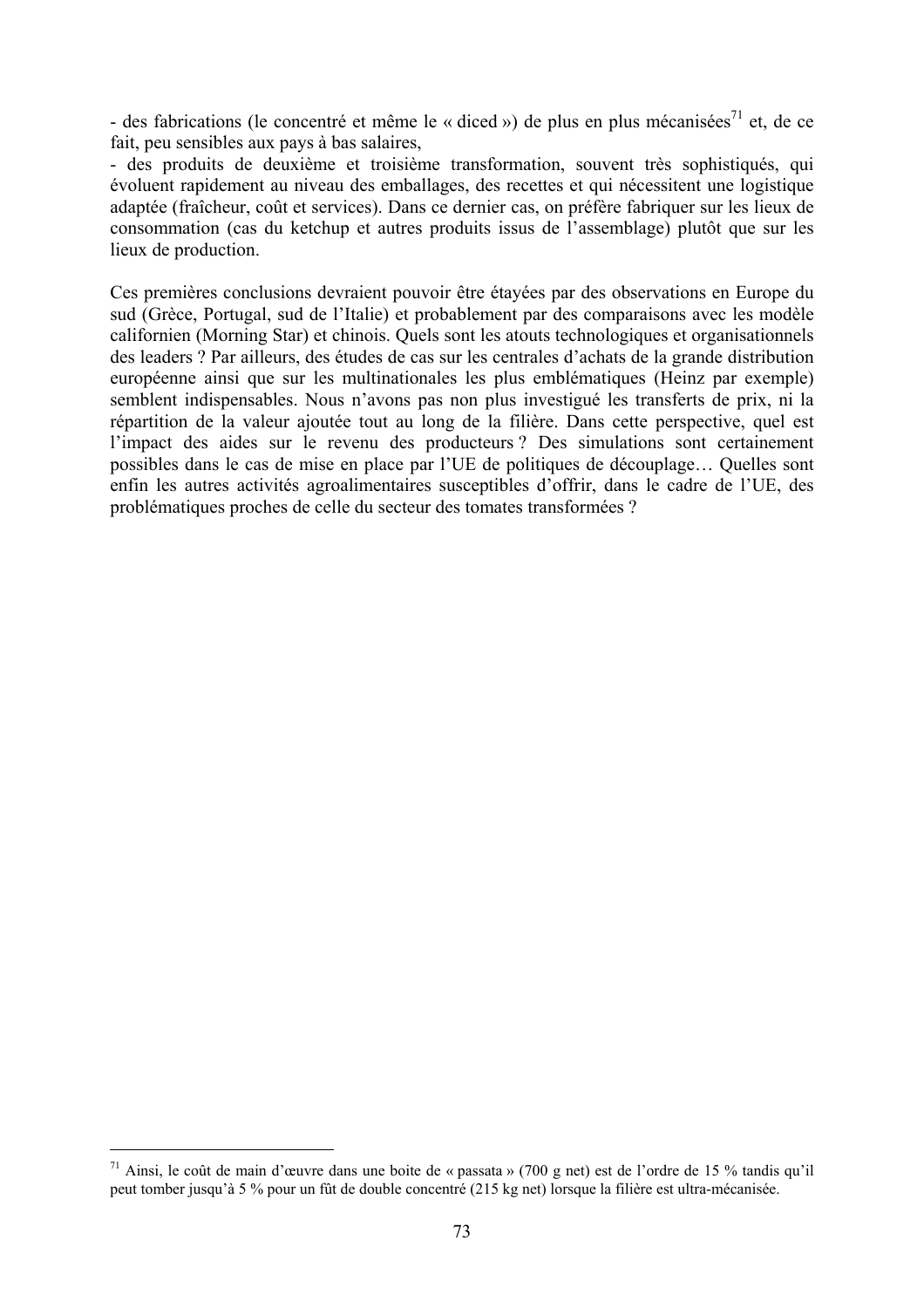## **SYNTHESE ET CONCLUSIONS**

Au sein de l'industrie alimentaire mondiale, le secteur des fruits et légumes occupe une place relativement modeste avec environ 160 milliards  $\epsilon$  de chiffre d'affaires (CA) en 2002 (6 %). Dans l'Union européenne à 25 ce secteur représente 48 milliards  $\epsilon$  de chiffre d'affaires (légèrement inférieur à celui des Etats-Unis) et 264 000 emplois. L'Allemagne est le leader en Europe avec un CA de 7,6 milliards  $\epsilon$  en 2001, suivie de l'Italie, de la France et du Royaume-Uni avec 6,5 milliards, puis de l'Espagne (4,8 milliards). 5 autres pays dépassent 1 milliard  $\epsilon$ , par ordre décroissant : les Pays-Bas, la Pologne, la Belgique, la Grèce et la Suède. Le Portugal, cinquième pays méditerranéen de l'UE se situe à moins de 500 millions €, selon nos estimations. Les pays du sud représentent 44 % de l'activité totale et 39 % de l'emploi de l'industrie des fruits et légumes de l'UE-25, ce qui en font un enjeu important dans la perspective de la zone de libre-échange euro-méditerranéenne.

Cette industrie se caractérise, au niveau mondial par un retard à la fois technologique, économique et commercial par rapport à d'autres branches de l'IAA comme la transformation des céréales ou du lait. Ainsi, le « top 100 » de l'IAA mondiale ne compte que 4 firmes : Dole, Del Monte, Chiquita et Fyffes, dont le CA moyen est de 3,5 milliards US\$, contre 8,6 pour les cent premiers groupes mondiaux. La productivité moyenne du travail est deux fois moins grande et le taux de marge nette (Résultat net/CA) de 4 % contre 6 %. On relève également une moindre concentration du secteur : aux Etats-Unis, le C4 (poids des 4 premières firmes dans le secteur) est de 25 % dans l'industrie des F&LT (fruits et légumes transformés) contre 80 % dans la chocolaterie et dans l'industrie des céréales pour petitdéjeuner. Il s'agit en conséquence d'un secteur où les efforts d'investissements matériels et immatériels sont moindres.

Cette faiblesse se retrouve au niveau de la consommation. La part des fruits et légumes frais et transformés s'établit entre 10 et 25 % de la dépense alimentaire totale selon les pays. Il faut ici souligner le paradoxe – pour ne pas dire l'absurdité – de la surconsommation de produits nocifs pour la santé (corps gras et sucre) au détriment des fruits et légumes dont les nutritionnistes ont démontré qu'ils étaient indispensables à la prévention de certaines maladies alimentaires non-transmissibles (troubles cardio-vasculaires, diabète, cancers du tube digestif, obésité). Les prix relatifs, du fait notamment de politiques agricoles déconnectées des considérations nutritionnelles, sont actuellement, dans les pays ayant atteint le stade agroindustriel, défavorables aux fruits et légumes. On note que la consommation de fruits et légumes transformés est désormais, dans ces pays, supérieure à celle des produits frais (de l'ordre de 53 % en équivalent-frais aux Etats-Unis en moyenne 2001-2003). Cependant le taux de croissance de la consommation de fruits et légumes frais est devenu supérieur à celui des produits transformés : 20 % contre 15 % sur la période 2000 à 2004 en France.

Le commerce international de F&LT approche, en moyenne annuelle  $2001-2003$ ,  $29$  milliards \$, alors que les produits frais dépassent 50 milliards. Les taux de croissance sont identiques pour les deux catégories de biens : respectivement 54 et 52 %, sur une base 1992-94. L'UE-15 est de loin le premier exportateur de F&LT, avec 13 milliards  $\$  en 2001-03, soit 45 % du total mondial, suivie de l'ALENA avec 4,2 milliards \$ (15 %). Cependant, en retirant les échanges intra-zone, c'est la Grande Chine qui domine d'ores et déjà les flux d'exportation avec 21 % contre 20 % à l'UE-15, 14 % à l'ALENA et 10 % au Mercosur. Les pays du sud et de l'est de la Méditerranée (PSEM) ne sont que numéro 5 avec 9 %.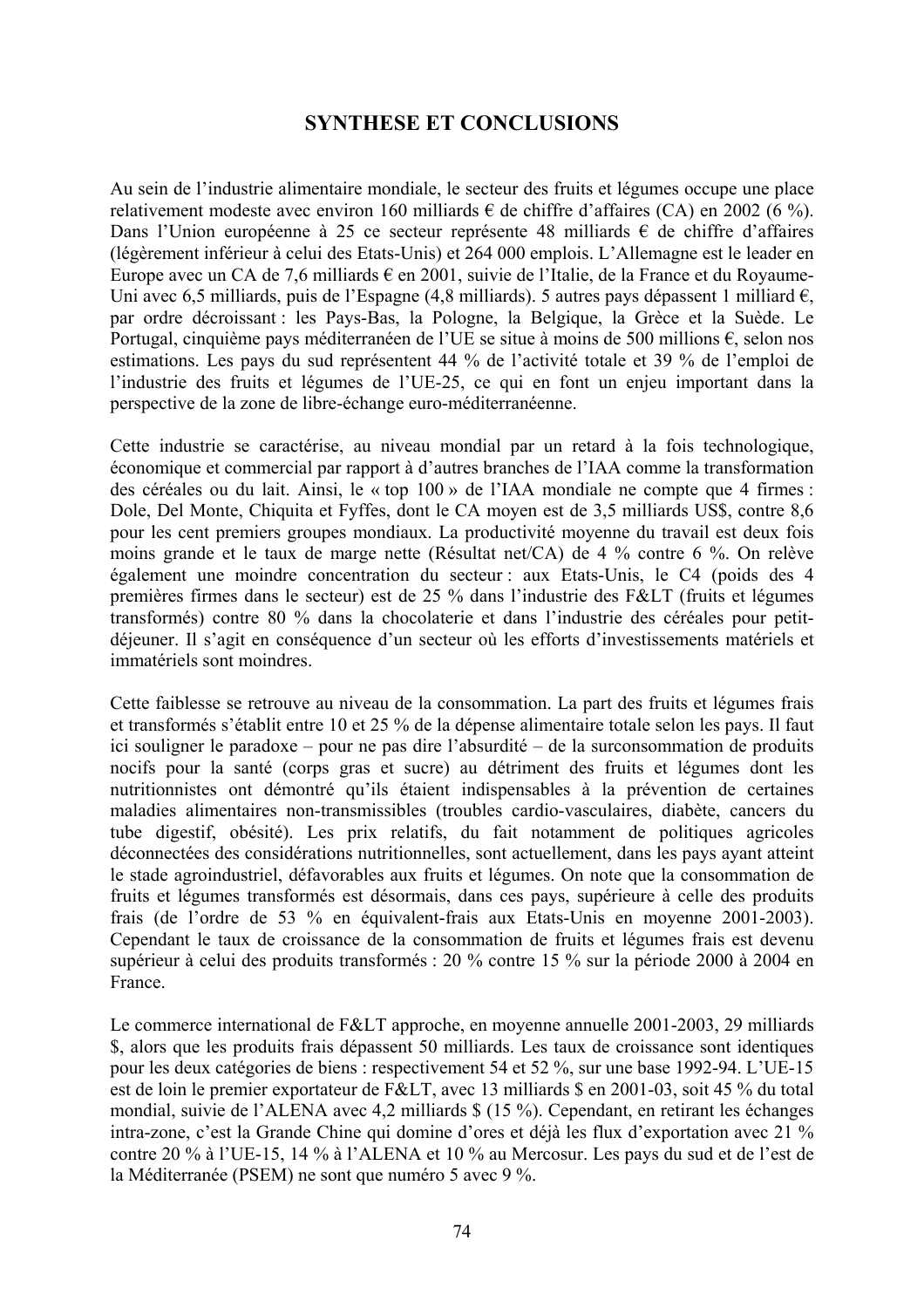Les grandes régions importatrices sont l'UE-15 (35 % des importations mondiales hors commerce intra-régional) et l'ALENA (19 %). La Chine et le Mercosur sont à peine à 1 %. L'UE est donc clairement en tête du commerce international des F&LT, comme pour les F&L frais. On relève en particulier que le solde extérieur de l'UE est fortement négatif (- 2 milliards \$ en 2001-03), comme pour les fruits et légumes frais, en raison principalement des agrumes et des ananas. Avec 4 % de ses exportations hors zone (116 milliards \$) et 16 % de ses importations (767 milliards), les PSEM ne constituent pas un enjeu stratégique pour l'UE dans le secteur des F&LT. La Chine par contre, si elle ne constitue pas un débouché significatif pour l'UE (moins de 0,5 % de ses exportations vers des pays tiers en 2001-03), connaît une expansion très rapide de ses exportations vers l'UE (+ 171 % dans les 10 dernières années, contre + 115 % dans le monde).

Les jus de fruits et les légumes surgelés sont en 2001-03 les deux premiers produits exportés par l'UE pour un montant de près de 3 milliards \$ chacun. Cependant, la dynamique des ventes internationales est 3 fois moins rapide pour l'UE que pour le monde (22 % de croissance entre 92-94 et 01-03, contre 64%) pour les jus de fruits et 13 fois moins pour les légumes surgelés (respectivement 142 et 11 %) et, ceci, en dépit d'une meilleure valorisation des produits. Le prix moyen des exportations de F&LT s'établit à 870 \$/t pour l'UE-15 et 830 \$/t pour le monde, soit un écart proche de 5 %.

**L'environnement institutionnel** du secteur des F&LT est constitué par une organisation commune de marché (OCM) dans l'UE. Cette OCM, comme celle concernant les fruits et légumes frais et les agrumes date de 1996. Elle est orientée vers la régulation du marché et la protection du revenu des producteurs de matières premières à travers le dispositif des organisations de producteurs (OP). Cependant, le nombre d'OP reste très faible (une cinquantaine sur 1200 au total dans le secteur des fruits et légumes) et les aides financières modestes (720 M.€ en 2003). Les tomates et les agrumes destinés à la transformation captent les  $\frac{3}{4}$  des subventions accordées au secteur des F&LT, principalement pour des mesures structurelles (investissements de concentration de l'offre, de modernisation des équipements et de mise en marché), alors que, comme dans l'ensemble de l'agriculture, les interventions sur les prix, les subventions à l'exportation et les retraits tendent à disparaître. Il convient de rappeler que les aides du FEOGA (Fonds européen d'orientation et de garantie agricole) sont consenties de manière disparate entre les produits. Les fruits et légumes qui ont représenté en 2003 près de 74 milliards  $\epsilon$  de production aux prix de base, soit 26 % de la production agricole finale de l'UE, n'ont reçu que 4 % de la sous-rubrique « dépenses de la PAC » (à l'exclusion du développement rural), soit 1,5 milliard €.

Il existe une organisation professionnelle du secteur des F&LT, à travers des syndicats de branche dans l'ensemble des pays européens. Au niveau de l'UE, on trouve l'OEITFL (Organisation européenne des industries transformatrices de fruits et légumes) et l'AIJN (association des industries de jus naturels). Les thèmes en discussion avec la Commission portent sur les additifs et résidus, les effets des produits sur la santé, la nature des campagnes de communication (effet sur le consommateur) et, bien entendu, la modification de l'OCM prévue pour 2006.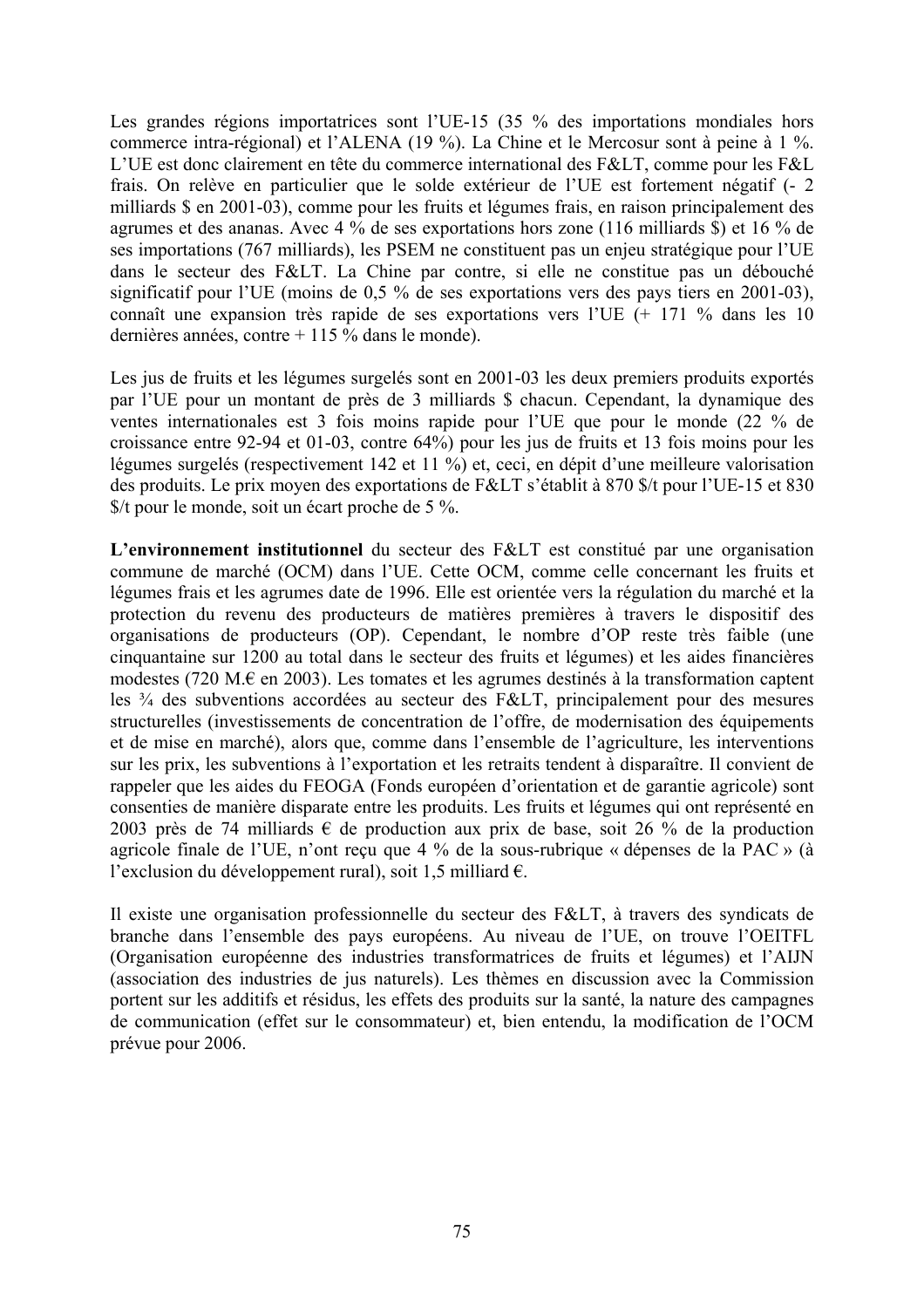Pour estimer **l'impact de la libéralisation des échanges commerciaux internationaux** sur les régions méditerranéennes de l'UE productrices de fruits et légumes transformés, nous avons utilisé la méthode mise au point pour le secteur des produits frais (cf. rapport 1 du WP2). L'approche théorique est empruntée, non pas au courant néo-classique du positionnement compétitif des pays dans l'arène internationale, mais aux approches novatrices des sciences de gestion, à savoir la *Resource-based view*. Nous adoptons une méthode comparative au niveau régional (espace plus homogène et plus légitime que le pays), du type *benchmarking* (ou évaluation de performances par comparaison d'entités d'un même sous-ensemble), dont la première étape consiste à imaginer une fonction score combinant les 4 déterminants stratégiques identifiés, qualifiée d'IVR (indice de vulnérabilité régionale)<sup>72</sup>. Par la suite, il devient possible de procéder à un classement hiérarchique des régions entre elles, ce qui va suggérer un diagnostic forces/faiblesses et des préconisations.

La fonction score IVR combine les 4 déterminants stratégiques qui font chacun l'objet d'une quantification à partir d'une batterie d'indicateurs :

| Déterminants stratégiques                 | <b>Indicateurs</b>                               |  |  |  |  |  |
|-------------------------------------------|--------------------------------------------------|--|--|--|--|--|
| Structure et performances des entreprises | Dynamisme : taille, croissance, autonomie et     |  |  |  |  |  |
| transformatrices de F&L (SET)             | levier financier                                 |  |  |  |  |  |
|                                           | Performances économiques et financières          |  |  |  |  |  |
|                                           | Compétitivité-coûts                              |  |  |  |  |  |
| Densité et qualité des opérateurs de mise | Taille, autonomie financière, taux de marge,     |  |  |  |  |  |
| en marché : centrales d'achat (SCA)       | solvabilité                                      |  |  |  |  |  |
| Spécialisation régionale dans             | Nombre d'établissements dans l'IAA, emploi       |  |  |  |  |  |
| l'agroalimentaire (SPIA)                  |                                                  |  |  |  |  |  |
| Conditions de l'environnement             | Densité de population, pouvoir d'achat, flux de  |  |  |  |  |  |
| économique et institutionnel régional     | transports intra et trans-régionaux, dépenses de |  |  |  |  |  |
| (SIQER)                                   | R&D                                              |  |  |  |  |  |

#### **Composition de l'IVR**

L'Indice de Vulnérabilité Régionale est inversement proportionnel à la somme des scores des quatre composantes. Il est calculé d'après l'équation suivante :

IVR = 1/[ (SET) x  $\alpha$  + (SCA) x  $\beta$  + (SPIA) x  $\lambda$  + (SIQER) x  $\theta$  ] α, β, λ, θ étant des coefficients de pondération.

 $\overline{a}$ 

Les régions retenues pour le calcul de l'IVR sont celles qui ont réalisé le chiffre d'affaires annuel moyen le plus important sur les années 2000 à 2004 : au total 63 régions européennes73 comptant 1128 entreprises spécialisées dans la transformation de fruits et/ou de légumes et réalisant une production d'une valeur de près de 16 milliards  $\epsilon$  en moyenne annuelle.

 $^{72}$  La justification théorique de l'approche est la suivante : la vulnérabilité est une manière d'appréhender le risque de défaillance sectorielle face à un choc externe (ici la levée des protections aux frontières). Finalement, la vulnérabilité constitue un estimateur de la résilience sectorielle (cf. Nussbaum M.C. and Sen A., 1993).

<sup>73</sup> Nous avons été amenés à retenir en France des régions non méditerranéennes comme la Bretagne ou l'Ile de France, soit au total 15 régions sur 22 en raison de l'importance des activités et de l'existence de groupes multirégionaux.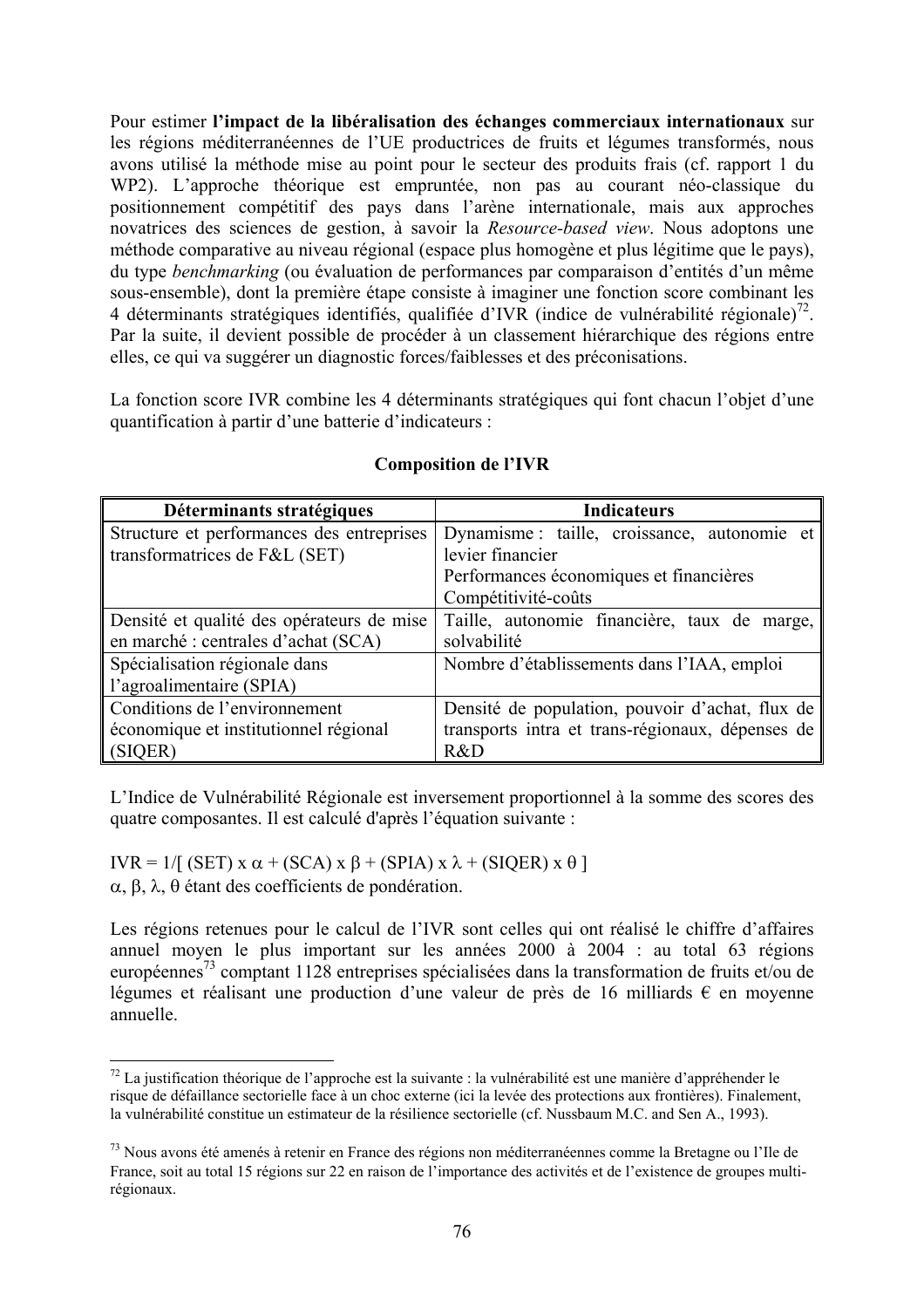| Pays         | Nombre de<br>régions | Nombre<br>d'entreprises de<br>F< | CA total<br>(Mio $\epsilon$ ) | Répartition<br>$(\%)$ |
|--------------|----------------------|----------------------------------|-------------------------------|-----------------------|
| France       |                      | 179                              | 5989                          | 37,3                  |
| Italie       |                      | 310                              | 3 5 6 3                       | 22,2                  |
| Espagne      |                      | 293                              | 3 1 3 8                       | 19,5                  |
| Grèce        |                      | 316                              | 3 0 2 6                       | 18,9                  |
| Portugal     |                      | 30                               | 335                           | 2,1                   |
| Total 5 pays | 63                   | 128                              | 16 052                        | 100,0                 |

#### **Régions européennes retenues pour le calcul de l'IVR**

L'analyse des données économiques et financières des entreprises industrielles et commerciales issues de la base Amadeus montre que les entreprises françaises et, dans une moindre mesure, espagnoles et grecques, sont plus performantes que les entreprises italiennes et portugaises. Les fonctions-scores pour ces 2 types de firmes s'établissent de la façon suivante :

#### **Score des entreprises du secteur des fruits et légumes transformés dans 63 régions de 5 pays européens, moyenne 2000-2004**

|               |         | Entreprises industrielles |             | Entreprises de commercialisation |                    |                 |
|---------------|---------|---------------------------|-------------|----------------------------------|--------------------|-----------------|
| Pays          | Score   | 3 régions<br>3 régions    |             | Score                            | 3 régions          | 3 régions       |
|               |         | performantes              | vulnérables |                                  | performantes       | vulnérables     |
|               |         | Ile de France             | Picardie    |                                  | Languedoc          | Lorraine        |
| France        | 12,19   | Nord-PdC                  | Champagne   | 6,06                             | Alsace             | Centre          |
|               |         | <b>Bretagne</b>           | Midi-Pyr.   |                                  | Pays-Loire         | <b>Bretagne</b> |
|               |         | Iles Egée                 | Centre      |                                  |                    |                 |
| 6,48<br>Grèce |         | Attique                   | Corfou      | 4,71                             | Macédoine          | Attique         |
|               |         | Péloponèse                | Macédoine   |                                  |                    |                 |
|               |         | Navarre                   | Aragon      |                                  | Asturies           | Navarre         |
| Espagne       | 4,96    | Estrémadure               | Madrid      | 4,12                             | Aragon             | Castille        |
|               |         | Castille                  | Galice      |                                  | Murcie             | PaysBasque      |
|               |         | Toscane                   | Marches     |                                  | Trente             | Abruzzes        |
| Italie        | 0,52    | Vénétie                   | Calabre     | 2,64                             | Piémont            | Marches         |
|               |         | Piémont                   | Emilie-Ro.  |                                  | Latium             | Pouilles        |
|               |         | Beira int.                | Alentejo    |                                  | Algarve            | Beira int.      |
| Portugal      | $-0.07$ | Lisbonne                  | Algarve     | 2,46                             | Ribatejo           | Lisbonne        |
|               |         | Beira lit.                | Ribatejo    |                                  | <b>Entre Douro</b> | Beira lit.      |
| 5 pays        | 5,00    |                           |             | 4,00                             |                    |                 |

La spécialisation régionale dans l'industrie alimentaire est mesurée par rapport à l'industrie manufacturière dans son ensemble à partir du nombre d'entreprises et de l'emploi. On retrouve selon cet indicateur un classement proche du précédent : la Grèce arrive en tête avec un score de 2,70, suivie de près par la France (2,67), puis de l'Espagne (1,81), de l'Italie (1,38) et enfin du Portugal (1,44). 3 régions grecques (Iles Ioniennes, Crète, Péloponnèse) et 2 régions françaises (Languedoc-Roussillon et Bretagne) ont un indice supérieur à 4.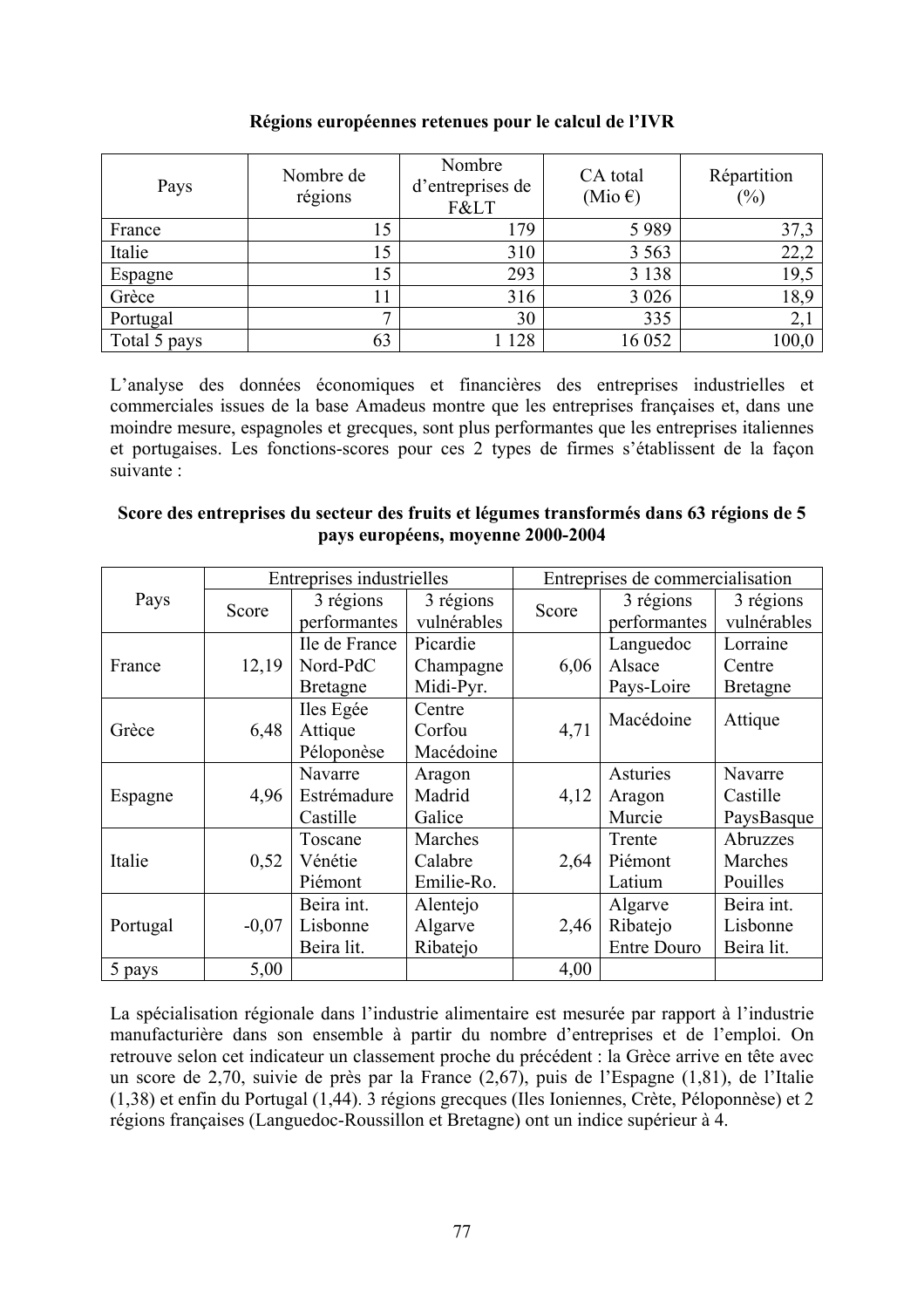Pour l'indice d'environnement économique, de densité de population et d'intensité des transports, les régions se rangent en fonction du niveau de vie : France (score 10,39), Italie (8,01), Espagne (6,59), Grèce (5,11) et Portugal (4,89). L'écart entre la première région (Rhône-Alpes, en France) et la dernière (Iles Ioniennes, en Grèce) est très important (de 1,9 à 42).

L'indice composite de vulnérabilité a pu être calculé valablement pour 52 des 63 régions<sup>74</sup>. L'IVR de ces régions varie de 2,86 (Macédoine occidentale, région la plus vulnérable) à – 1,19 (Macédoine orientale-Thrace, région la moins exposée), soit un écart de 4,05 autour d'une moyenne de 0,3 et d'une médiane à 0,23, ce qui vient crédibiliser la méthode, compte tenu du phénomène de convergence observé sur la longue période entre les 15 pays de l'Union. Un graphique en nuage de points établi entre la dimension des régions mesurée par le CA de l'industrie de transformation de fruits et légumes et l'IVR positionne une douzaine de petites régions relativement spécialisées dans cette industrie comme fortement vulnérables (Sicile, Basilicate, Abruzzes, Pouilles, en Italie ; Epire, Macédoine occidentale, Thessalie, Crète en Grèce ; Aragon, Galice, Madrid, en Espagne ; Entre Douro, Ribatejo, Beira littoral au Portugal). Au contraire, Rhône-Alpes, Languedoc-Roussillon, Aquitaine, Provence-Alpes-Côte d'Azur, en France ; Piémont, Vénétie, Lombardie, en Italie et Navarre en Espagne apparaissent comme des régions importantes par leur activité et moins exposées. L'Emilie-Romagne, première région par le CA, semble relativement menacée du fait des médiocres performances économiques des entreprises du secteur étudié.



IVR du secteur F&LT des régions méditerranéennes de l'UE (période 2000-2004)

<sup>74</sup> Nous avons sorti de notre panel 10 régions françaises non méditerranéennes, pour des motifs d'homogénéité agro-climatique, et une région, l'Algarve (Portugal), en raison d'une valeur aberrante de l'IVR (- 15, alors que la moyenne des 5 pays s'établit à + 2).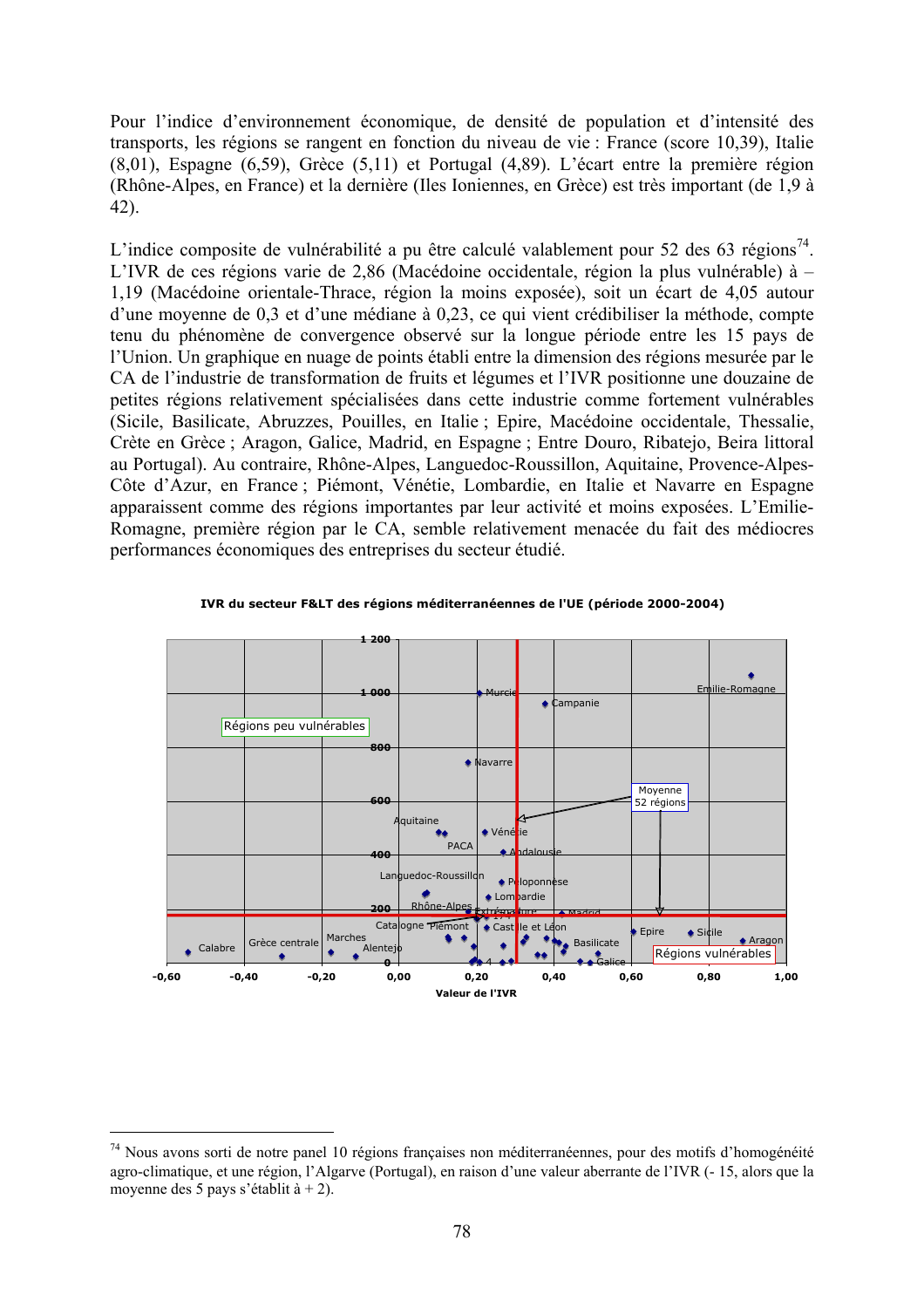Les limites de l'IVR tiennent en premier lieu au découpage régional, inspiré par des considérations administratives et politiques plus que par l'homogénéité agro climatique. En conséquence, les bassins de production agricoles et agroindustriels sont mal cernés par les frontières des régions actuelles. En second lieu, du fait des insuffisances des informations disponibles et surtout de la nature des activités des entreprises, souvent diversifiées le long de la filière, il n'a pas été possible de distinguer les phases de première, deuxième et troisième transformation. Or, ceci est déterminant car si la première transformation est proche des activités de production, les deuxième et troisième transformations correspondent en général à des activités à taux de profit plus élevés. Troisièmement, les centrales d'achat fonctionnent désormais, pour la plupart, sur une base nationale et, par ailleurs, leurs activités fruits et légumes transformés ne représentent qu'une part dérisoire de leur chiffre d'affaires. Enfin, les variables de population, de richesse économique, de R&D et d'infrastructures de transport, ayant servi à calculer l'une des fonctions du score IVR, ne sont pas spécifiques du secteur étudié dans ce rapport.

En dépit de ces critiques, le benchmarking réalisé entre une cinquantaine de régions du sud de l'UE, dotées d'une spécialisation plus ou moins prononcée dans la transformation de fruits et légumes, paraît – avec quelques exceptions<sup>75</sup> - pertinent dans le positionnement relatif des régions. Par ailleurs, l'hypothèse selon laquelle une forte spécialisation fragiliserait une région pourrait être mise en doute par l'apparition supposée ou réelle de gains en matière de taille critique et conduirait alors à des scores plus positifs en ce qui concerne par exemple l'Emilie-Romagne ou l'Andalousie.

**L'étude sur l'industrie de la tomate dans 5 pays méditerranéens de l'UE** a pour objet, en complément de travaux basés sur des modèles économétriques, d'étudier l'impact de la libéralisation du commerce agricole entre l'UE et les pays tiers (surtout ceux du bassin méditerranéen) sur les zones sud de l'UE (Portugal, Espagne, France, Italie et Grèce). Le domaine d'activités choisi est celui des produits transformés à base de tomates (concentrés, tomates pelées, sauces et ketchups). Pour ce faire, après utilisation d'une double approche (filière et économie industrielle), trois cas d'entreprises sont présentés : le Consorzio Interregionale Ortofrutticoli (ou CIO) situé à Parme, les Ets Louis Martin au nord d'Avignon et Alimentos Espanoles SL (ou Alsat) à Don Benito (Badajoz). Les principales conclusions sont les suivantes : la filière tomates transformées de l'UE n'est pas remise en cause et pourrait même poursuivre sa progression en direction des pays méditerranéens. Par contre, la concurrence entre l'Italie et l'Espagne va certainement s'intensifier. Le sud de la France risque de voir disparaître ses activités de 1ère transformation. Une division des tâches s'instaure au niveau européen, le sud se spécialisant dans la fabrication de matières premières et le nord dans les sauces et préparations à valeur ajoutées (les Pays Bas sont le plus gros producteur de ketchups). Les activités grecques et portugaises vont probablement pouvoir perdurer. Les raisons de ce constat sont triples : d'abord parce que les matières premières doivent correspondre à des exigences techniques de plus en plus contraignantes, ensuite parce que certaines fabrications (comme le concentré) sont quasi-mécanisées tout au long de la

<sup>75</sup> On pense notamment à 2 régions françaises qui traversent une crise depuis quelques années, Provence-Alpes-Côte d'Azur et Languedoc-Roussillon, dont les scores sont élevés dans l'IVR présenté ici, mais dont on sait que de nombreuses PME et coopératives du secteur des F&LT sont en difficulté. Le fait que ce type d'entreprises soit peu représenté dans les BDD utilisées vient biaiser le résultat. Mais une autre interprétation pourrait être avancée : c'est parce subsistent surtout des activités de deuxième et troisième transformation que les résultats peuvent apparaître comme satisfaisants.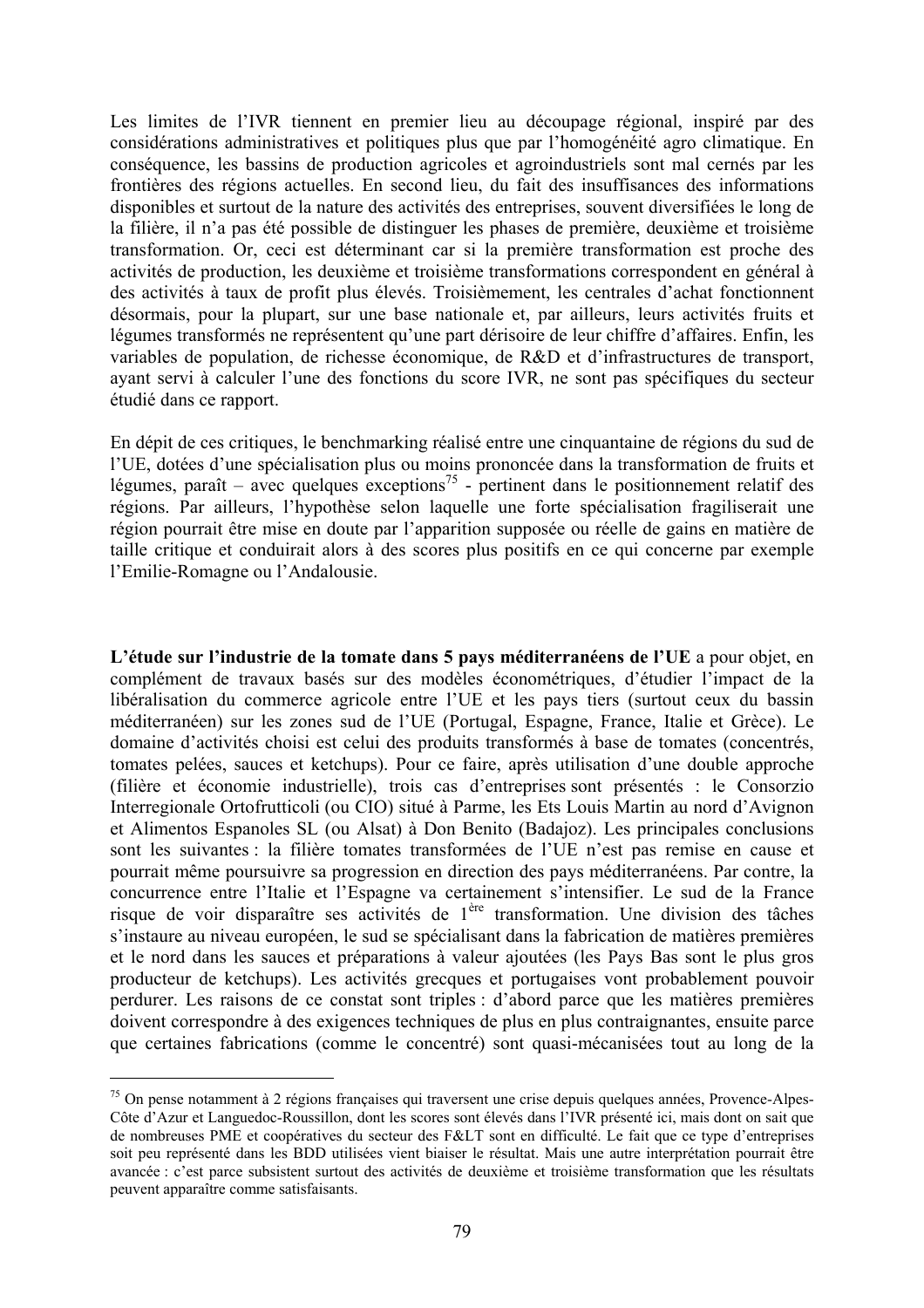filière et, enfin, parce que les produits de deuxième et troisième transformation, évoluant rapidement (au niveau des emballages, des recettes et des techniques), nécessitent une logistique adaptée et des services. Dans ce dernier cas, on préfère produire sur les lieux de consommation (*ketchup*).

**En définitive**, les courants commerciaux potentiels en jeu du fait d'une réduction des barrières tarifaires de l'UE pour les F&LT en provenance des pays du sud et de l'est de la Méditerranée semblent limités et ne représentent, comme dans le cas des fruits et légumes frais, qu'une fraction minime de la production des régions sud de l'UE. Par ailleurs, comme le montre les études de cas réalisées sur la tomate d'industrie, le fonctionnement exemplaire d'un certain nombre d'entreprises du secteur en Espagne et en Italie a permis d'atteindre de haut niveaux de compétitivité (moins en France) et conduit à renforcer le point de vue précédent<sup>76</sup>. Le danger semble plus venir du nord de l'Europe qui développe des produits sophistiqués (par exemple le *ketchup* aux Pays-Bas), et bien sûr des « nouveaux pays méditerranéens » que sont l'Australie, le Chili, la Californie, comme on le constate sur le marché international du vin. Ces nouvelles concurrences devraient susciter une réflexion sur le positionnement stratégique de l'industrie méditerranéenne des fruits et légumes dans sa globalité nord et sud, dans une perspective de maintien et de reconquête de part de marché sur des produits à forte typicité.

<sup>76</sup> Cependant, il est difficile de généraliser car les entreprises ont été choisies justement parce qu'elles étaient gérées d'une façon efficace.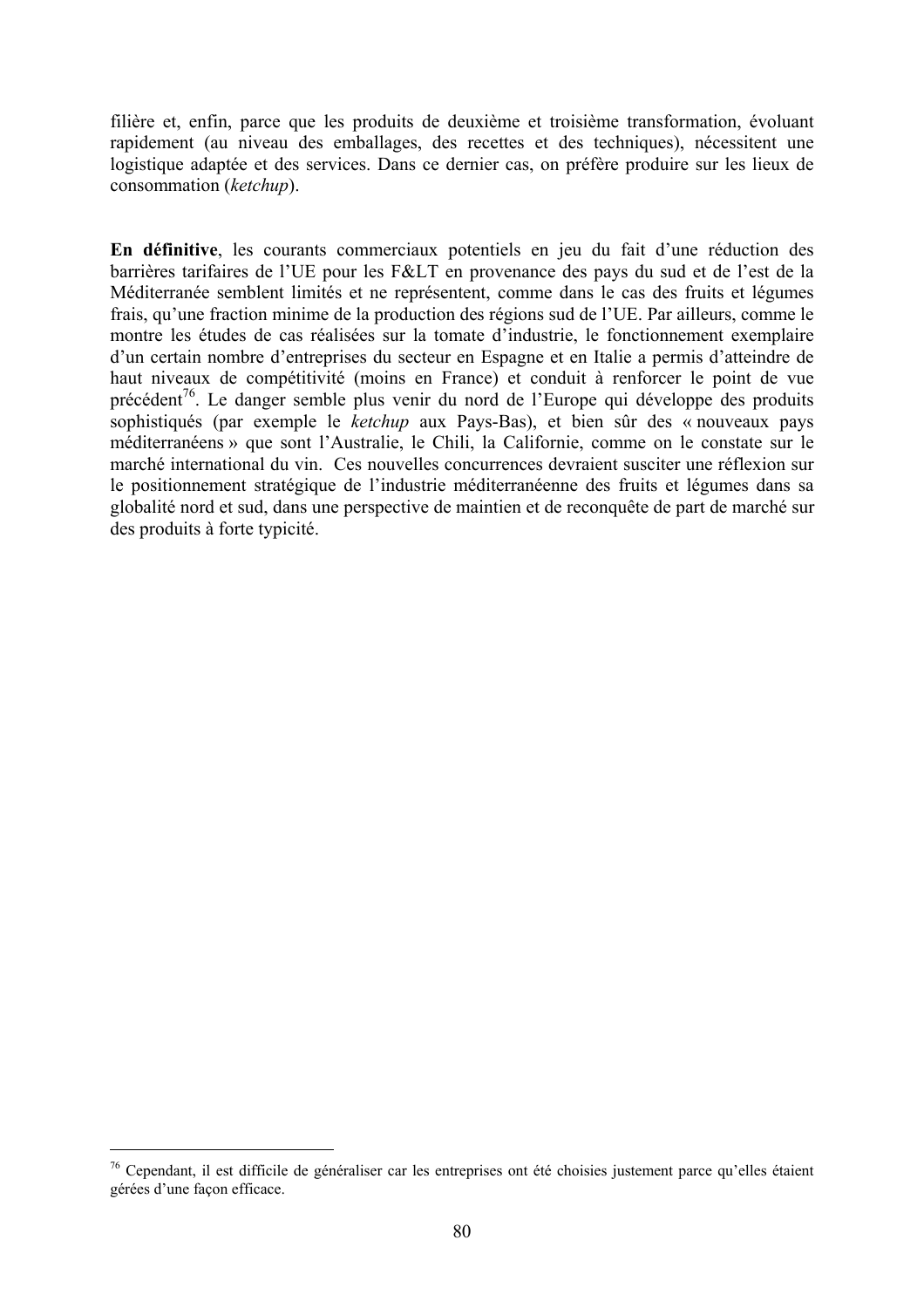### **Bibliographie<sup>77</sup>**

#### **1 – Rapport général**

AYADI N., MONTIGAUD J.C., RASTOIN J.L., 2005, « La vulnérabilité des régions européennes productrices de fruits et légumes frais dans un contexte de libéralisation internationale », Rapport WP-2, 6th FPR, Impacts of agricultural trade liberalization between the UE and Mediterranean countries, UMR Moisa, Montpellier,122 p. + Annexes

AYADI N., RASTOIN JL, TOZANLI S., 2004, Les opérations de restructuration des firmes agroalimentaires multinationales entre 1997 et 2003, Agrodata, Agia-Alimentation, Paris

BACHELIER P ., 2005, Les centrales internationales ne sont-elles que des « pompes à fric » ?, in Linéaires, n° 204, juin, Paris, pp. 22-24

BIING-HWAN L., 2004, Fruit and Vegetable Consuption, Looking Ahead to 2020, Agriculture Information Bulletin, n° 792-7, Washington, USDA-ERS

Commission des Communautés Européennes, 2004b, 33ème rapport financier concernant le FEOGA, section garantie, exercice 2003, SEC(2004) 1311, COM(2004) 715 final, Bruxelles, 10 p.

Commission des Communautés Européennes, DG Agri, 2004a, Rapport de la Commission au Conseil et au Parlement européen sur la simplification de l'OCM dans le secteur des fruits et légumes, COM(2004) 549 final, Bruxelles, 10 p.

DUPONCEL M., 2004, The CMO for fruit and vegetables : a prominent role for producer organisations, CCE, DG Agri C-4, 51 p.

EMLINGER C., JACQUET F., PETIT M., 2004, les enjeux de la libéralisation agricole dans la zone euro-méditerranéenne, Séminaire Acralenos, Analyse comparée des relations agricoles En libre-échange Nord-Sud, Ciheam-Iamm/GDR Cnrs/Emma, Montpellier, 19-20 novembre

FAO, Faostat, Data Base, 2005

NUSSBAUM M.C. and SEN A. "The quality of Life", Clarendon Press, Oxford, 1993, pp 30- 53.

RASTOIN J.L., 2005, Economie et stratégie agro-industrielle : le système alimentaire, Document pédagogique, Agro.M, Montpellier, 218 p.

RIO Y., La place des fruits et légumes dans l'économie agricole, conférence, Agro.Montpellier

United Nations, 2005, Database on International Trade, Comtrade

World Bank, (2005), WDI, World Development Indicators, Data base

*<sup>77</sup> Une bibliographie détaillée est disponible dans Ayadi, Montigaud, Rastoin, 2005*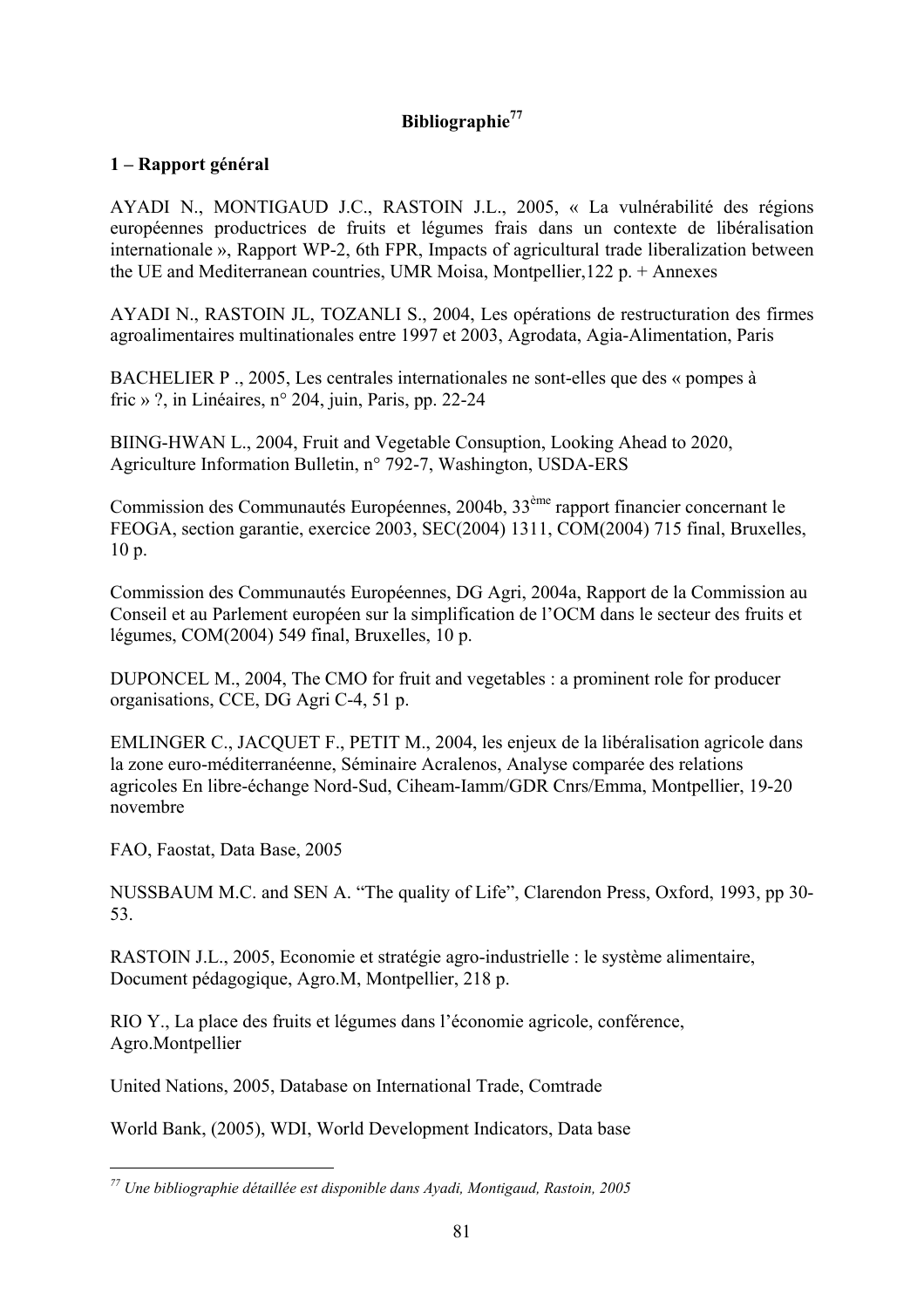#### **2 – Etude de cas sur l'industrie de la tomate**

- Arfini Philipo, Donati Michele and Menozzi Davide, Analysis of the socio-economic impact of the tobacco CMO reform on italian tobacco sector, Paper prepared for the XI th Congress of the EAAE, Copenhagen, Denmark, August 24-27, 2005, 15 p.

- ADEPALE, Rapport économique 2003, Tomates, 4 p. et Rapport économique 2004, Conserves de tomates, 2 p. (www.adepale.org).

- Briz Julian, Analisis Territoriales, Libro Blanco de la Agricultura, Tomo 3, Madrid, Ministerio de Agricultura, Pesca y Alimentacion.

- CFCE, Les entreprises de la transformation de légumes dans six pays européens (Allemagne, Belgique, Espagne, Italie, Pays-Bas et Royaume-Uni), Les Editions du CFCE, Paris, 2002, 129 p.

- Giacomini Corrado, General approach for the sub-sector : processed tomatoes, Universita degli studi di Parma, 20/04/05, Parma, 18 p.

- Giacomini Corrado, Il ruolo delle AOP, Università degli studi di Parma, 20/04/05, 9 p.

- Rio Yves, La place des fruits et légumes dans l'économie agricole, séminaire ENSA-M du 14 octobre 2004, Montpellier, ENSA, 95 p.

- Filière Française de Transformation : en quête de volume et de reconnaissance, L'Echo des MIN, N° 193, septembre 2003, p. 44-46.

- Montigaud J-C (en collaboration avec M. Lalfert), L'élargissement de la CEE et l'industrie des fruits et légumes transformés : le de la façade Méditerranéenne, INRA-ESR, Série Etudes et Recherches, N° 37, Montpellier, août 1978, 29 p.

- Montigaud J-C (en collaboration avec P. Varoquaux et P. Vergniaud), La filière tomates transformées : problèmes techniques et économiques, INRA-ESR, Série Etudes et recherches, N° 75, Montpellier, 1983, 81 p.

- Montigaud J-C., L'OCM fruits et légumes dans le sud-est de la France : une tentative de bilan, INRA-UMR MOISA, Série Etudes, Montpellier, 2002-02, 66 p.

- SONITO, Assemblées générales ordinaires, campagne 2003-2004, juin 2004 (55 p.) et campagne 2004-2005, 23 juin 2005 (38 p.).

- Tomato Land, The processed Tomato Yearbook 2004, 98 p.

- UE, Document de travail, Groupe de travail Prévisions TOMATES, le 2/12/2004, AGRI.C.4/TOM10/04, 105p.

- UE, Règlement (CE) N° 177/2004 du 30 janvier 2004 et Règlement (CE) N° 170/2005 du 31 janvier 2005.

- UE, Analysis of the common market organisation in fruit and vegetables, Commission staff working document, Commission of the European Communities, Brussels, SEC (2004) 1120, 2004, 28 p.

- Bases de données utilisées : Amadeus, Diane, Fructidor, Hoover's.

- Revues : Alimarket, Tomato News (www.tomatonewx.com), Exame, Linéaires, FLD.

- Document technique : ONIFLHOR, Aide communautaire à la production de tomates destinées à la transformation (campagne 2005-2006), Guide de procédure des opérations de pesée et d'agréage à l'usage des transformateurs et organisations de producteurs, Mise à jour Juillet 2005, ONIFLHOR, Service des contrôles, Paris, 17 p.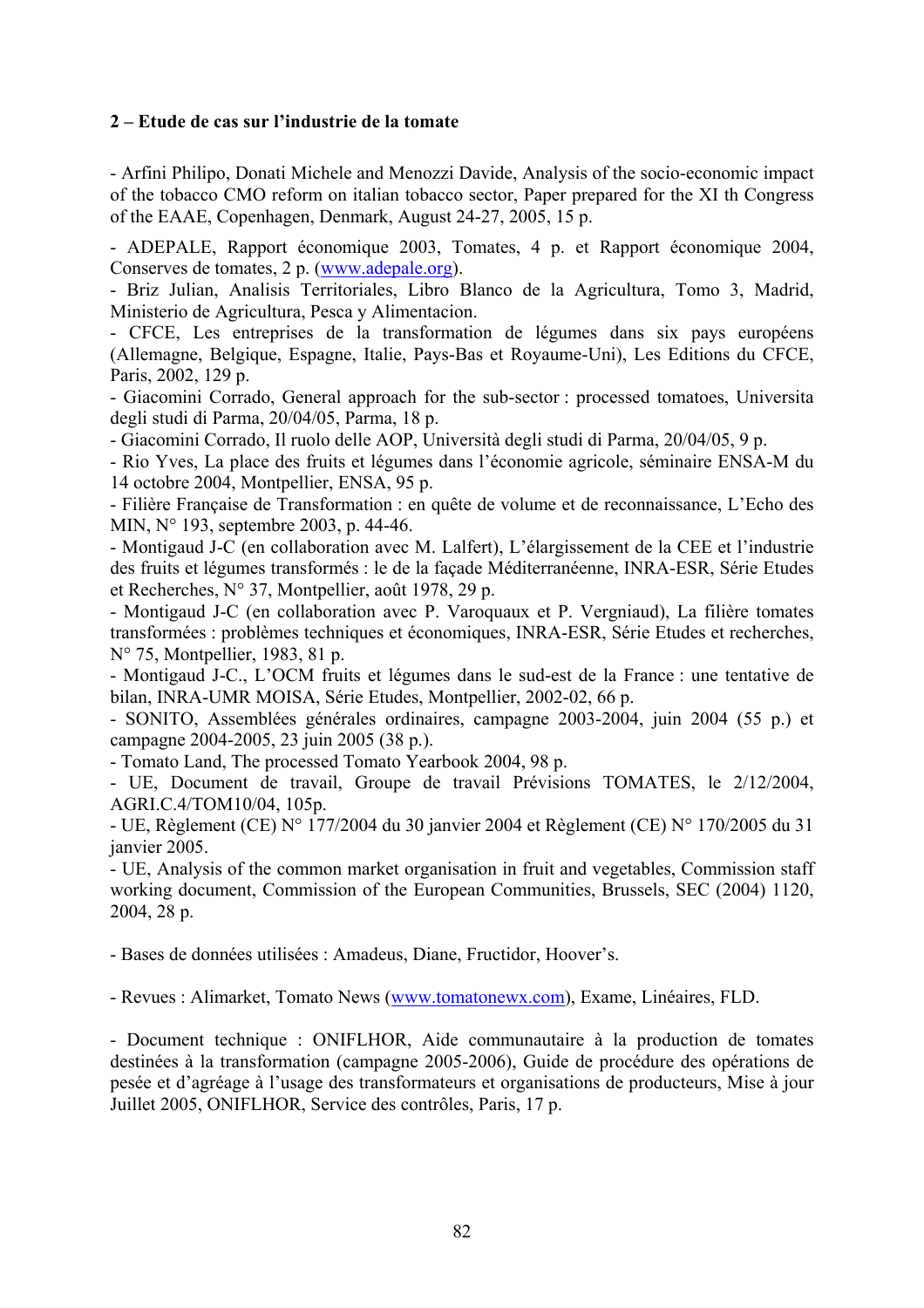# **ANNEXES STATISTIQUES**

# **CALCUL DE L'IVR**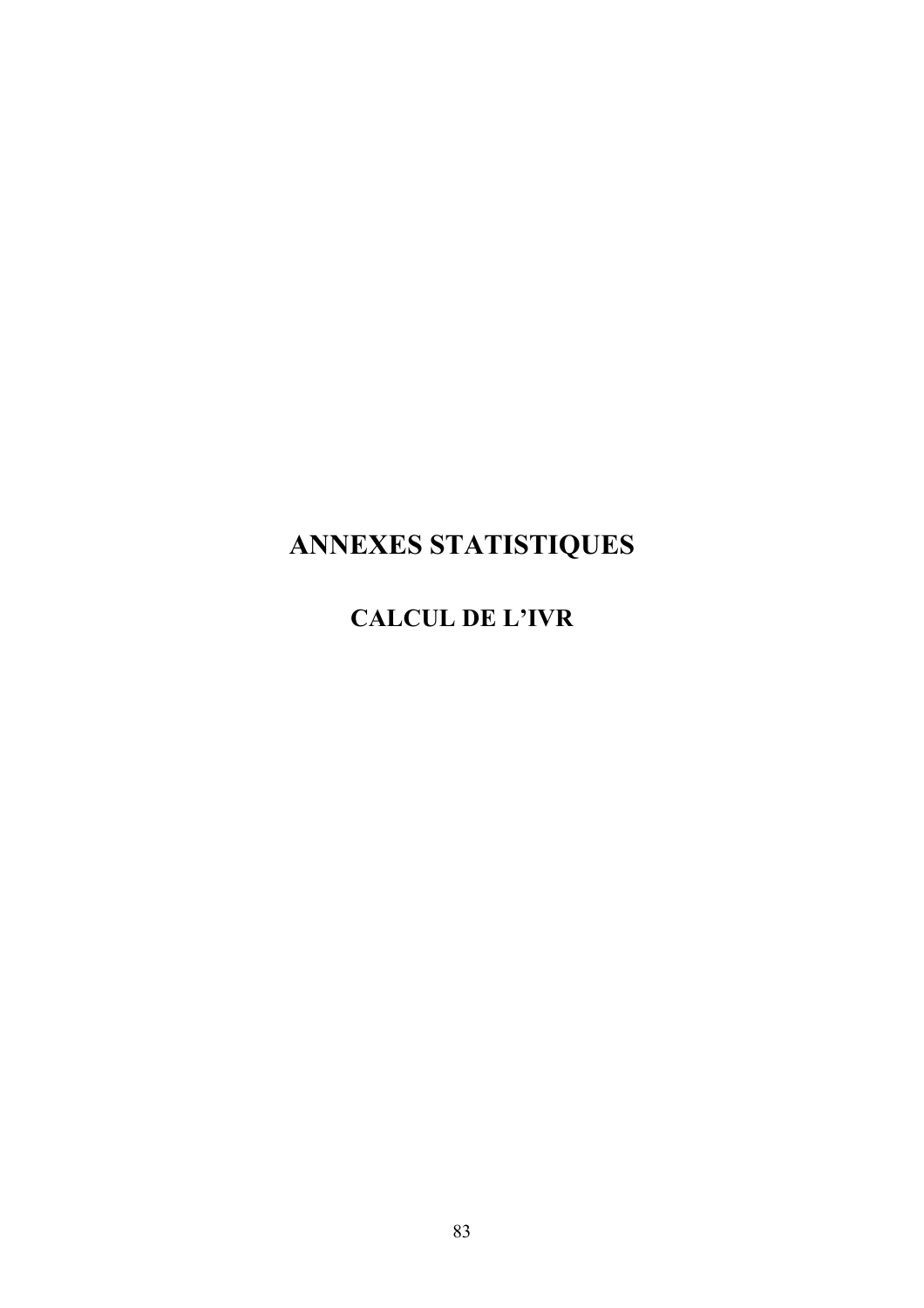| <b>Régions</b>                       | R <sub>1</sub> | R <sub>2</sub>      | R <sub>3</sub> | R4           | R <sub>5</sub> | <b>SD</b> |
|--------------------------------------|----------------|---------------------|----------------|--------------|----------------|-----------|
| (FRA) Île de France                  | 0,22           | 3,65                | 4,03           | 9,74         | 1,03           | 18,67     |
| (FRA) Nord Pas de Calais             | 0,29           | 7,80                | 2,04           | 3,79         | 1,32           | 15,24     |
| (FRA) Bretagne                       | 0,48           | 4,98                | 3,22           | 2,63         | 1,47           | 12,78     |
| (FRA) Alsace                         | 0, 10          | 2,52                | 4,75           | 1,84         | 1,93           | 11,14     |
| (GRE) Attiki                         |                | 0,63 2,67           | 1,08           | 4,76         | 1,32           | 10,46     |
| (POR) Beira interior                 | 0,00           | 0, 19               | 1,18           | 1,50         | 6,28           | 9,15      |
| (FRA) Languedoc Roussillon           | 0,08           | 1,69                | 1,86           | 3,61         | 1,45           | 8,69      |
| (FRA) Rhône-Alpes                    | 0,08           | 1,27                | 2,61           | 2,09         | 1,79           | 7,84      |
| (FRA) Aquitaine                      | 0,14           | 1,05                | 1,73           | 2,04         | 1,55           | 6,51      |
| (ITA) Venetie                        | 0,14           | 1,08                | 0,36           | 3,37         | 1,18           | 6, 15     |
| (GRE) Corfou-Îles Ioniennes          | 0,01           | 1,40                | 2,63           | 0,51         | 1,42           | 5,97      |
| (POR) Lisbonne                       |                | $0,05$ 2,25         | 0,77           | 1,54         | 0,89           | 5,50      |
| (ESP) Navarre                        |                | $0,22$ 0,83         | 1,34           | 1,66         | 1,35           | 5,40      |
| (FRA) Pays de la Loire               | 0,01           | 1,01                | $-1,45$        | 3,24         | 2,18           | 5,00      |
| (ESP) Castille et Leon               | 0,04           | 0,71                | 1,64           | 1,45         | 1,15           | 5,00      |
| (FRA) Provence-Alpes-Côte d'Azur     | 0,14           | 1,04                | 0,37           | 2,31         | 0,93           | 4,79      |
| (FRA) Bourgogne                      |                | 0,06 2,22           | 0,09           | 1,31         | 0,95           | 4,64      |
| (FRA) Centre                         | 0,06           | 1,39                | 0,65           | 0,70         | 1,63           | 4,42      |
| (ITA) Basilicate                     | 0,01           | 0,78                | 0,92           | 1,09         | 1,56           | 4,36      |
| (ITA) Toscane                        |                | 0,02 0,51           | 1,53           | 0,95         | 1,29           | 4,28      |
| (ESP) Extremadura                    |                | 0,06 0,59           | 0,87           | 1,41         | 1,21           |           |
|                                      |                | 0,05 0,91           | 0,98           | 1,21         | 0,98           | 4,13      |
| (ESP) Catalogne                      |                |                     |                |              | 1,46           | 4,12      |
| (GRE) Péloponnèse                    |                | 0,09 0,35           | 1,26           | 0,77         |                | 3,93      |
| (FRA) Limousin                       |                | 0,01 0,42           | 2,02           | 0,70         | 0,66           | 3,82      |
| (ESP) Andalousie                     |                | $0,12$ $0,50$       | 1,77           | 0,41         | 1,00<br>0,11   | 3,81      |
| (ESP) Païs Vasco                     | 0,00           | 0,25                | 1,27           | 2,12         |                | 3,75      |
| (GRE) Île de la mer Egée méridionale | 0,01<br>0,30   | 0,37                | 0,61           | 1,04         | 1,66           | 3,68      |
| (ESP) Murcie                         |                | 0,85<br>$0,02$ 0,52 | 0,38           | 1,07         | 1,03           | 3,63      |
| (ITA) Abruzzes                       |                |                     | 1,01           | 0,72         | 1,32           | 3,60      |
| (GRE) Grèce Occidentale              |                | 0,03 0,36           | 0,95           | 0,64         | 1,56           | 3,54      |
| (ESP) Canaries                       |                | 0,00 0,94           | 0,54           | 0,47         | 1,28           | 3,24      |
| (ITA) Piemont                        |                | $0,05$ 0,53         | 0,64           | 0,52         | 1,46           | 3,19      |
| (ITA) Trente                         | 0,03           | 1,22                | 0,37           | 0,61         | 0,96           | 3,18      |
| (GRE) Macédoine Orientale et Thrace  | 0,02           | 0,20                | 1,74           | 0,42         | 0,68           | 3,07      |
| (POR) Beira Litoral                  |                | 0,01 0,39           | 0,88           |              | 1,13 0,65      | 3,06      |
| (ESP) Galice                         |                | $0,00 \quad 0,13$   | 0,85           |              | 0,33 1,73      | 3,05      |
| (ITA) Liguria                        |                | $0,01$ 0,41         | 0,97           | 0,28         | 1,37           | 3,04      |
| (GRE) Crète                          |                | $0,03$ 0,38         | 1,29           |              | 0,22 0,95      | 2,88      |
| (GRE) Epire                          |                | $0,01$ 0,17         | 1,26           | 0,28         | 1,04           | 2,75      |
| (POR) Algarve                        |                | $0,00$ $0,32$       | 1,19           |              | 0,62 0,58      | 2,72      |
| (GRE) Thessalie                      |                | $0,05$ 0,39         | 0,53           |              | 0,70 0,98      | 2,65      |
| (FRA) Picardie                       |                | $0,07$ 2,04         | 0,17           | $-0,40$      | 0,73           | 2,60      |
| (ITA) Campanie                       |                | 0,29 0,67           | 0,49           | 0,22         | 0,84           | 2,50      |
| (ESP) Valence                        |                | $0,03$ 0,48         | 0,73           | 0,18         | 1,07           | 2,49      |
| (ESP) Palma                          |                | $0,00$ $0,19$       | 1,59           | $-0,20$      | 0,67           | 2,25      |
| (ESP) Castille La Manche             |                | $0,03$ 0,40         |                | $0,45$ 0,32  | 1,03           | 2,23      |
| (ITA) Emilie-Romagne                 |                | $0,32$ 1,53         |                | $0,79 -1,11$ | 0,59           | 2,13      |
| (ITA) Sicile                         |                | $0,03$ 0,40         |                | $0,45$ 0,39  | 0,81           | 2,09      |
| (ITA) Lombardie                      |                | 0,07 0,61           |                | $1,45 -0,61$ | 0,49           | 2,01      |

**Score Dynamisme (SD) des entreprises de transformation de F&L\***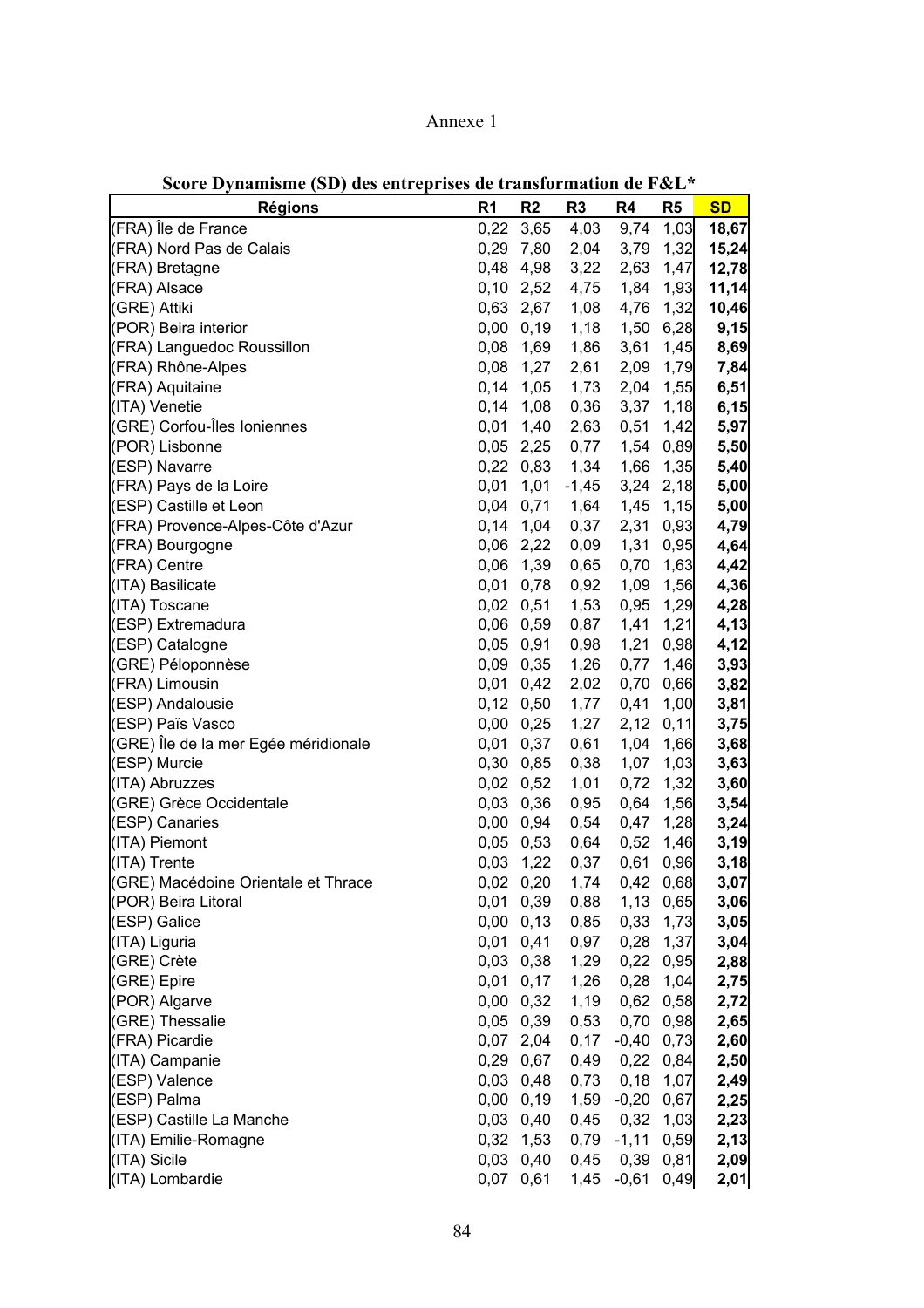| <b>Régions</b>              | R <sub>1</sub> | R <sub>2</sub>    | R <sub>3</sub> | R4      | R <sub>5</sub> | <b>SD</b> |
|-----------------------------|----------------|-------------------|----------------|---------|----------------|-----------|
|                             |                |                   |                |         |                |           |
| (ITA) Pouilles              | 0,02           | 0,22              | 0,85           | 0,02    | 0,59           | 1,70      |
| (ESP) Asturias              | 0.00           | 0,23              | 0,29           | $-0,09$ | 1,24           | 1,68      |
| (ESP) Madrid                | 0.05           | 0.99              | $-0,03$        | 0,17    | 0,47           | 1,66      |
| (ITA) Latium                | 0.02           | 0,43              | 0,87           | $-0,30$ | 0,55           | 1,57      |
| (ESP) Aragon                |                | $0.02 \quad 0.38$ | 0,22           | 0,13    | 0,57           | 1,32      |
| (GRE) Macédonie occidentale | 0.01           | 0,25              | 2,13           | $-1,89$ | 0,79           | 1,28      |
| (GRE) Grèce Centrale        | 0.02           | 0.23              | 0,79           | $-0.29$ | 0.51           | 1,26      |
| (FRA) Midi-Pyrénées         | 0.03           | 0,70              | $-0,80$        | 0,55    | 0,67           | 1,15      |
| (ITA) Calabre               | 0.01           | 0.27              | 0,42           | $-0,71$ | 0,74           | 0,72      |
| (POR) Entre Douro e Minho   | 0.00           | 0.15              | $-0,05$        | 0,14    | 0,33           | 0,57      |
| (POR) Ribatejo              | 0.02           | 0.54              | 0,09           | $-0,78$ | 0,34           | 0,20      |
| (FRA) Champagne-Ardenne     | 0.01           | 0.48              | $-0,48$        | $-0,44$ | 0,44           | 0,01      |
| (ITA) Marches               | 0.01           | 0.44              | $-1,19$        | 0,06    | 0,61           | $-0,07$   |
| (POR) Alentejo              | 0,01           | 0,55              | 0,94           | $-2,54$ | 0,25           | $-0,79$   |
| Moyenne 5 C                 | 1,00           | 1,00              | 1,00           | 1,00    | 1,00           | 5,00      |

**Score Dynamisme (SD) des entreprises de transformation de F&L\*** 

Source : nos calculs à partir de la base Amadeus

\* : moyennes 2000-2004

R1:taille=Chiffre d'Affaires Total/M5C

R2:Concentration/M5C

R3:Tx de croissance annuel moyen du Chiffre d'Affaires/M5C

R4:FRN/M5C

R5:Autonomie de financement=(Capitauxx propres/Actifs immobilisés)/M5C

Score Dynamisme (SD)=R1+R2+R3+R4+R5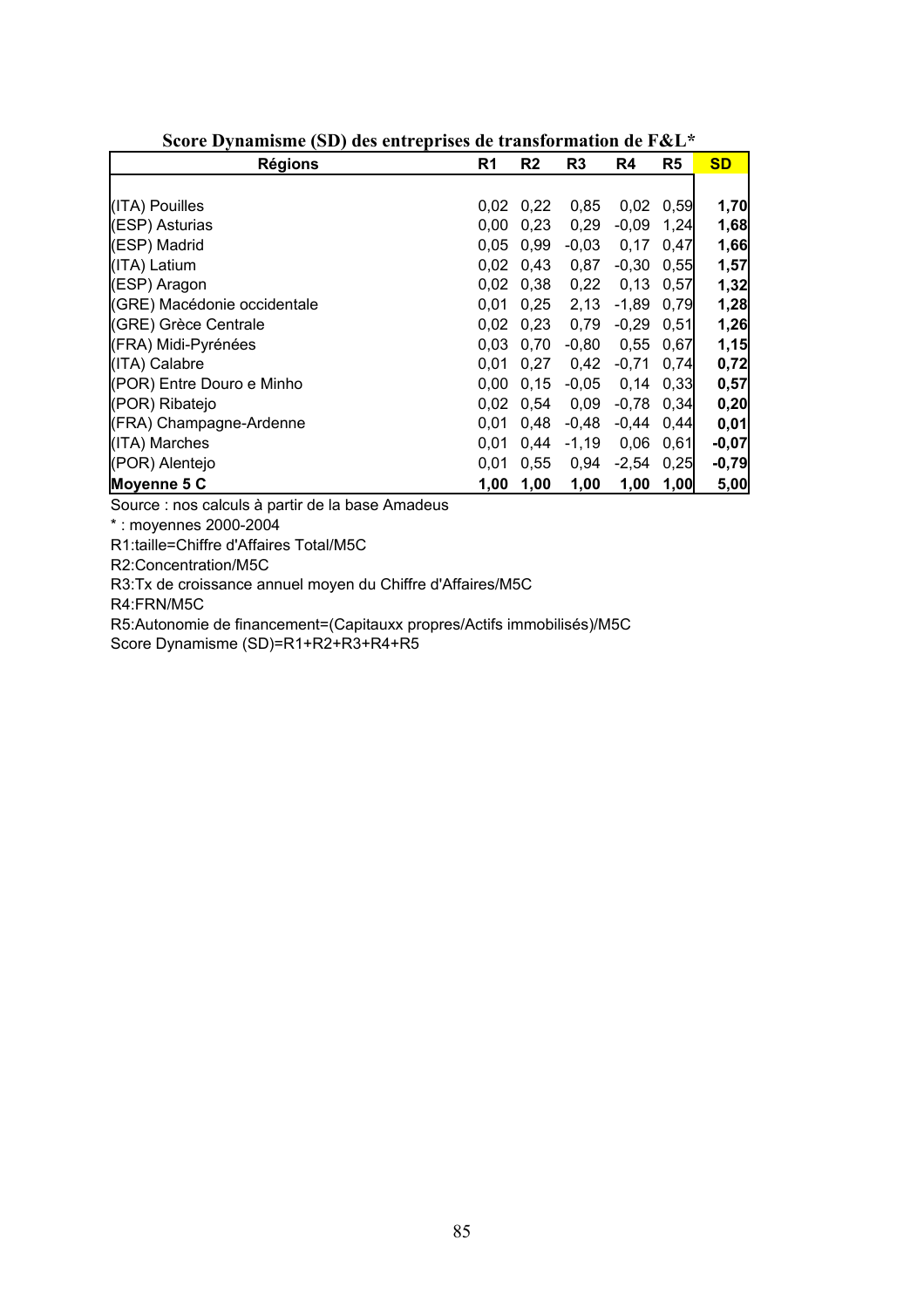| Annexe |  |
|--------|--|
|        |  |

| $\mathbf{U}$ $\mathbf{U}$ $\mathbf{U}$ $\mathbf{U}$ $\mathbf{U}$ $\mathbf{U}$ $\mathbf{U}$ $\mathbf{U}$ $\mathbf{U}$ $\mathbf{U}$ $\mathbf{U}$<br>acs chu cprises ac transiormation ac r &D<br><b>Régions</b> | R <sub>6</sub> | R7      | R <sub>8</sub> | <b>SP</b> |
|---------------------------------------------------------------------------------------------------------------------------------------------------------------------------------------------------------------|----------------|---------|----------------|-----------|
| (GRE) Île de la mer Egée méridionale                                                                                                                                                                          | 4,93           | 4,89    | 7,09           | 16,91     |
| (FRA) Centre                                                                                                                                                                                                  | 8,04           | 4,69    | 3,23           | 15,97     |
| (FRA) Bourgogne                                                                                                                                                                                               | 4,49           | 4,87    | 2,49           | 11,85     |
| (FRA) Pays de la Loire                                                                                                                                                                                        | 4,65           | 3,40    | 2,88           | 10,93     |
| (FRA) Aquitaine                                                                                                                                                                                               | 2,95           | 3,05    | 2,23           | 8,23      |
| (ESP) Extremadura                                                                                                                                                                                             | 2,43           | 2,49    | 2,61           | 7,53      |
| (GRE) Attiki                                                                                                                                                                                                  |                |         | 4,23           |           |
|                                                                                                                                                                                                               | 2,01           | 0,89    |                | 7,13      |
| (FRA) Nord Pas de Calais                                                                                                                                                                                      | 2,48           | 3,14    | 1,41           | 7,03      |
| (FRA) Rhône-Alpes                                                                                                                                                                                             | 2,82           | 2,02    | 1,73           | 6,56      |
| (ESP) Navarre                                                                                                                                                                                                 | 2,35           | 2,20    | 1,89           | 6,44      |
| (ESP) Païs Vasco                                                                                                                                                                                              | 0,66           | 3,75    | 1,82           | 6,22      |
| (ITA) Toscane                                                                                                                                                                                                 | 2,07           | 2,71    | 1,23           | 6,01      |
| (FRA) Bretagne                                                                                                                                                                                                | 2,13           | 2,18    | 1,56           | 5,87      |
| (FRA) Île de France                                                                                                                                                                                           | 1,86           | 2,58    | 0,99           | 5,42      |
| (GRE) Grèce Occidentale                                                                                                                                                                                       | 1,94           | 1,80    | 1,48           | 5,22      |
| (GRE) Péloponnèse                                                                                                                                                                                             | 1,86           | 1,48    | 1,58           | 4,92      |
| (POR) Lisbonne                                                                                                                                                                                                | 1,23           | 1,63    | 1,23           | 4,10      |
| (ITA) Piemont                                                                                                                                                                                                 | 1,49           | 1,52    | 0,96           | 3,97      |
| (ESP) Castille et Leon                                                                                                                                                                                        | 1,16           | 1,26    | 0,97           | 3,40      |
| (ITA) Pouilles                                                                                                                                                                                                | 0,94           | 1,73    | 0,71           | 3,38      |
| (ESP) Asturias                                                                                                                                                                                                | 1,10           | 1,14    | 1,11           | 3,36      |
| (ITA) Lombardie                                                                                                                                                                                               | 0,77           | 1,80    | 0,54           | 3,11      |
| (FRA) Languedoc Roussillon                                                                                                                                                                                    | 0,99           | 1,45    | 0,58           | 3,02      |
| (FRA) Limousin                                                                                                                                                                                                | 0,80           | 1,73    | 0,44           | 2,96      |
| (ESP) Canaries                                                                                                                                                                                                | 0,97           | 0,95    | 0,88           | 2,80      |
| (FRA) Midi-Pyrénées                                                                                                                                                                                           | 0,57           | 1,94    | 0,29           | 2,79      |
| (ESP) Murcie                                                                                                                                                                                                  | 0,93           | 1,11    | 0,70           | 2,74      |
| (ITA) Venetie                                                                                                                                                                                                 | 0,64           | 0,90    | 0,75           | 2,29      |
| (ESP) Catalogne                                                                                                                                                                                               | 0,82           | 0,80    | 0,66           | 2,28      |
| (ESP) Andalousie                                                                                                                                                                                              | 0,79           | 0,90    | 0,58           | 2,26      |
| (ESP) Palma                                                                                                                                                                                                   | 0,59           | 0,75    | 0,59           | 1,93      |
| (ITA) Abruzzes                                                                                                                                                                                                | 0,70           | 0,62    | 0,56           | 1,88      |
| (POR) Beira interior                                                                                                                                                                                          | 0,87           | 0,35    | 0,59           | 1,82      |
| (ITA) Latium                                                                                                                                                                                                  | 0,42           | 0,87    | 0,37           | 1,65      |
| (ITA) Trente                                                                                                                                                                                                  | 0,56           | 0,56    | 0,50           | 1,62      |
| (ITA) Campanie                                                                                                                                                                                                | 0,47           | 0,82    | 0,30           | 1,59      |
| (ESP) Valence                                                                                                                                                                                                 | 0,55           | 0,51    | 0,45           | 1,52      |
| (GRE) Macédonie occidentale                                                                                                                                                                                   | 0,34           | 0,24    | 0,93           | 1,51      |
| (ESP) Castille La Manche                                                                                                                                                                                      |                |         |                |           |
|                                                                                                                                                                                                               | 0,50           | 0,68    | 0,33           | 1,51      |
| (GRE) Crète                                                                                                                                                                                                   | 0,58           | 0,55    | 0,28           | 1,41      |
| (POR) Ribatejo                                                                                                                                                                                                | 0,25           | 0,78    | 0,25           | 1,28      |
| (ITA) Liguria                                                                                                                                                                                                 | 0,28           | 0,72    | 0, 19          | 1,19      |
| (FRA) Provence-Alpes-Côte d'Azur                                                                                                                                                                              | 0,36           | 0,49    | 0,26           | 1, 11     |
| (FRA) Alsace                                                                                                                                                                                                  | 0,29           | 0,68    | 0,08           | 1,05      |
| (ESP) Galice                                                                                                                                                                                                  | 0,27           | 0,23    | 0,45           | 0,95      |
| (POR) Beira Litoral                                                                                                                                                                                           | 0,21           | 0,34    | 0,20           | 0,76      |
| (ITA) Basilicate                                                                                                                                                                                              | 0, 10          | 0,14    | 0,09           | 0,33      |
| (GRE) Epire                                                                                                                                                                                                   | 0,03           | 0,02    | 0,03           | 0,08      |
| (POR) Entre Douro e Minho                                                                                                                                                                                     | $-0,02$        | $-0,05$ | $-0,01$        | $-0,08$   |

**Score Performance (SP) des entreprises de transformation de F&L\***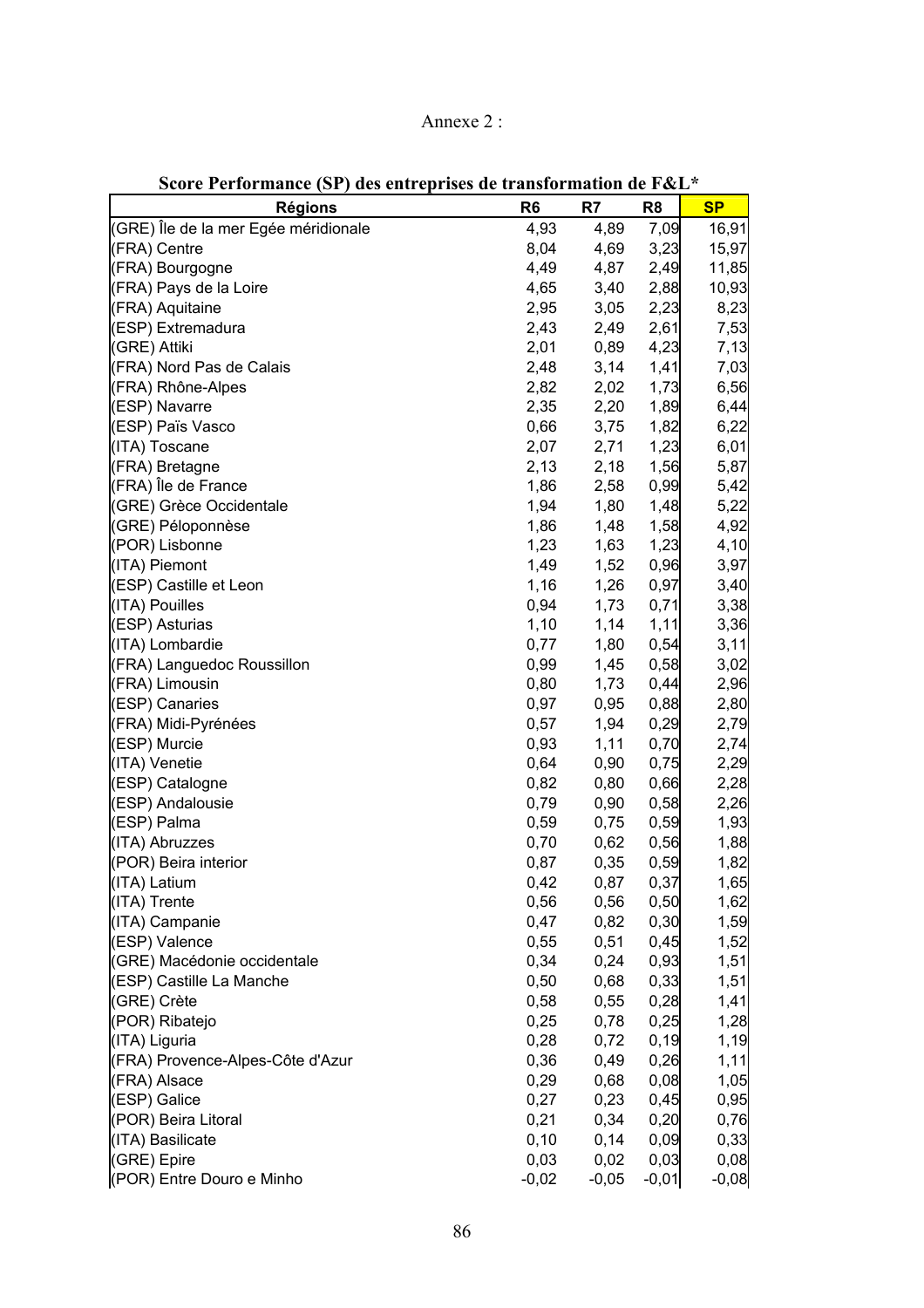| <b>Régions</b>                      | R <sub>6</sub> | R7       | R <sub>8</sub> | <b>SP</b> |
|-------------------------------------|----------------|----------|----------------|-----------|
|                                     |                |          |                |           |
| (ITA) Sicile                        | $-0,02$        | $-0,03$  | $-0,06$        | $-0,11$   |
| (ESP) Madrid                        | $-0,08$        | $-0,10$  | $-0,12$        | $-0,30$   |
| (FRA) Champagne-Ardenne             | $-0,31$        | $-0,51$  | $-0,20$        | $-1,02$   |
| (GRE) Thessalie                     | $-0,35$        | $-0,42$  | $-0,41$        | $-1,17$   |
| (ESP) Aragon                        | $-0,69$        | $-1,26$  | $-0,68$        | $-2,63$   |
| (ITA) Emilie-Romagne                | $-1,00$        | $-2,19$  | $-0,78$        | $-3,97$   |
| (GRE) Macédoine Orientale et Thrace | $-1,20$        | $-1,63$  | $-1,83$        | $-4,65$   |
| (ITA) Calabre                       | $-1,51$        | $-1,73$  | $-1,73$        | $-4,97$   |
| (GRE) Grèce Centrale                | $-1,94$        | $-4,22$  | $-2,07$        | $-8,23$   |
| (POR) Algarve                       | $-2,09$        | $-3,60$  | $-2,55$        | $-8,25$   |
| (GRE) Corfou-Îles Ioniennes         | $-1,86$        | -6,65    | $-0,63$        | $-9,13$   |
| (FRA) Picardie                      | $-3,43$        | -6,41    | $-2,06$        | $-11,90$  |
| (ITA) Marches                       | $-3,76$        | $-7,25$  | $-4,25$        | $-15,26$  |
| (POR) Alentejo                      | $-2,96$        | $-12,88$ | $-4,84$        | $-20,68$  |
| Moyenne 5 C                         | 1,00           | 1,00     | 1,00           | 3,00      |

**Score Performance (SP) des entreprises de transformation de F&L\*** 

**Source** : nos calculs à partir de la base Amadeus

• : Moyennes 2000-2004

R6: rendement des actifs (Résultat de l'exercice/actif total)/M5C

R7: Performance=(Résultat d'exploitation/Capitaux propres)/M5C

R8: Rentabilité économique=(Résultat net/Chiffre d'Affaires hors taxes)/M5C Score Performance (SP) = R6+R7+R8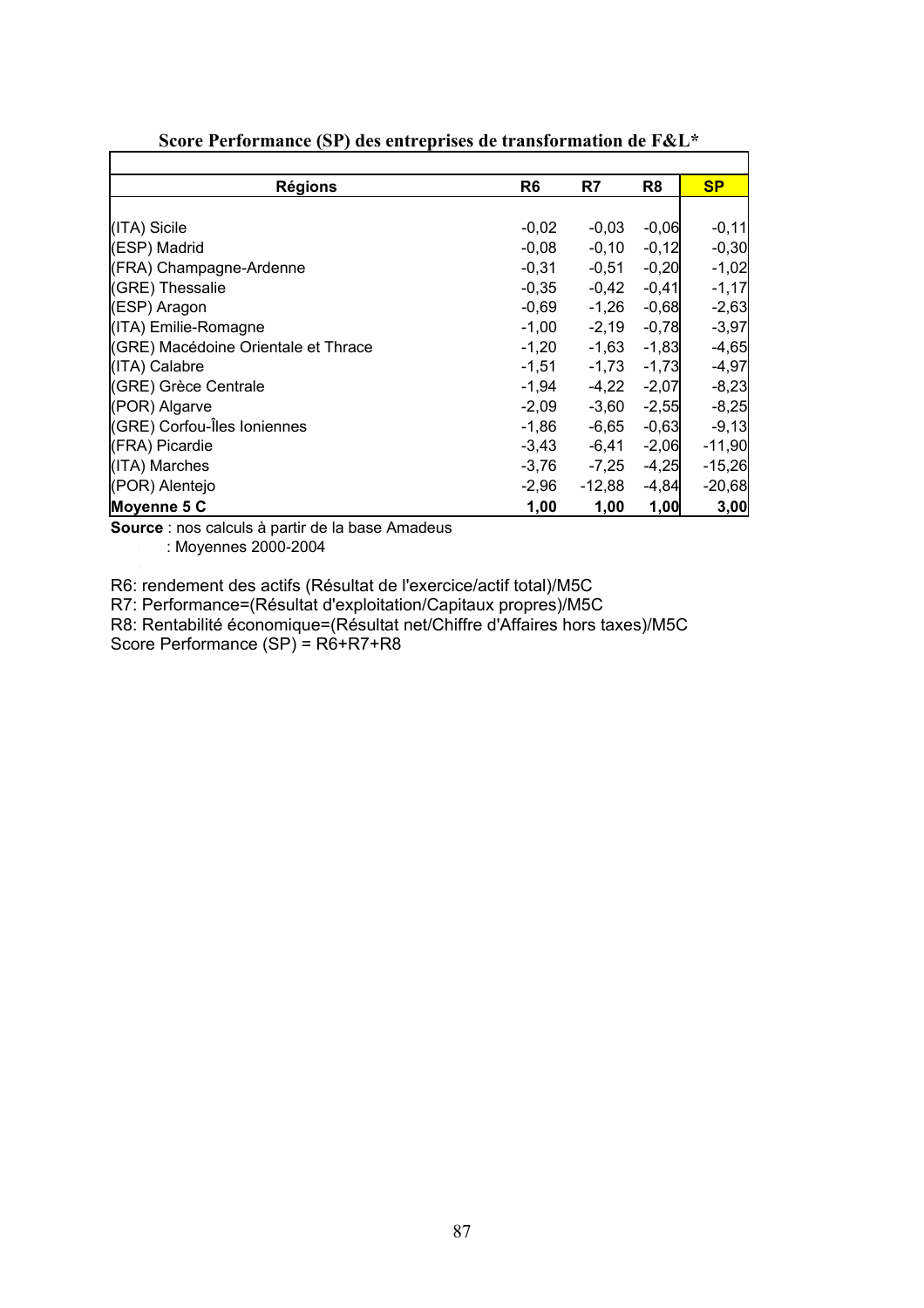| Score couts des El F&L^              | R <sub>9</sub> |                 |                 | <b>SC</b> |
|--------------------------------------|----------------|-----------------|-----------------|-----------|
| <b>Régions</b>                       |                | R <sub>10</sub> | R <sub>11</sub> |           |
| (POR) Alentejo                       | 0,86           | 4,29            | 0,00            | 5,16      |
| (GRE) Île de la mer Egée méridionale | 0,85           | 1,14            | 2,93            | 4,92      |
| (POR) Lisbonne                       | 0,72           | 2,59            | 1,35            | 4,66      |
| (GRE) Attiki                         | 0,92           | 0,86            | 2,42            | 4,20      |
| (ESP) Madrid                         | 0,90           | 1,66            | 1,60            | 4,16      |
| (FRA) Bourgogne                      | 1,11           | 0,18            | 2,36            | 3,65      |
| (POR) Ribatejo                       | 1,18           | 1,92            | 0,51            | 3,61      |
| (FRA) Centre                         | 1,00           | 0,15            | 2,44            | 3,60      |
| (ESP) Païs Vasco                     | 0,24           | 4,68            | $-1,37$         | 3,55      |
| (GRE) Macédonie occidentale          | 1,04           | 2,27            | 0,23            | 3,53      |
| (ESP) Galice                         | 0,67           | 2,50            | 0,30            | 3,46      |
| (ESP) Extremadura                    | 1,16           | 0,80            | 1,46            | 3,42      |
| (ITA) Liguria                        | 1,04           | 1,75            | 0,61            | 3,40      |
| (FRA) Pays de la Loire               | 0,75           | 0,33            | 2,25            | 3,33      |
| (FRA) Île de France                  | 1,06           | 0,89            | 1,35            | 3,30      |
| (ITA) Emilie-Romagne                 | 1,13           | 1,21            | 0,89            | 3,23      |
| (ITA) Calabre                        | 1,42           | 1,23            | 0,55            | 3,21      |
| (GRE) Grèce Centrale                 | 1,01           | 1,75            | 0,42            | 3,18      |
| (ITA) Campanie                       | 1,24           | 0,83            | 1,05            | 3,13      |
| (GRE) Macédoine Orientale et Thrace  | 1,08           | 1,43            | 0,61            | 3,12      |
| (ITA) Venetie                        | 1,03           | 0,81            | 1,23            | 3,08      |
| (ITA) Lombardie                      | 1,14           | 0,80            | 1,13            | 3,07      |
| (ITA) Latium                         | 1,01           | 1,06            | 0,95            | 3,01      |
| (ITA) Sicile                         | 1,23           | 1,01            | 0,74            | 2,97      |
| (ITA) Toscane                        | 1,13           | 0,50            | 1,33            | 2,96      |
| (ITA) Piemont                        | 1,12           | 0,52            | 1,25            | 2,88      |
| (ESP) Murcie                         | 1,02           | 0,97            | 0,83            | 2,83      |
| (ITA) Trente                         | 0,97           | 0,85            | 1,00            | 2,81      |
| (ESP) Aragon                         | 1,07           | 1,53            | 0,21            | 2,81      |
| (ITA) Abruzzes                       | 1,19           | 0,56            | 0,96            | 2,71      |
| (ITA) Pouilles                       | 1,38           | 0,76            | 0,56            | 2,70      |
| (FRA) Provence-Alpes-Côte d'Azur     | 0,96           | 0,63            | 1,10            | 2,69      |
| (GRE) Thessalie                      | 0,98           | 1,08            | 0,57            | 2,63      |
| (ESP) Navarre                        | 1,16           | 0,70            | 0,76            | 2,62      |
| (ESP) Asturias                       | 1,25           | 0,59            | 0,75            | 2,60      |
| (ESP) Andalousie                     | 1,22           | 0,62            | 0,73            | 2,58      |
| (GRE) Péloponnèse                    | 0,96           | 0,92            | 0,63            | 2,51      |
| (FRA) Rhône-Alpes                    | 1,03           | 0,23            | 1,23            | 2,48      |
| (ITA) Marches                        | 0,98           | 1,07            | 0,43            | 2,48      |
| (POR) Algarve                        | 2,11           | 0,00            | 0,36            | 2,47      |
| (GRE) Grèce Occidentale              | 0,96           | 0,67            | 0,79            | 2,42      |
| (ITA) Basilicate                     |                |                 |                 |           |
|                                      | 1,31           | 0,63            | 0,48            | 2,42      |
| (ESP) Valence                        | 1,03           | 0,83            | 0,51            | 2,38      |
| (GRE) Epire                          | 0,97           | 0,99            | 0,32            | 2,28      |
| (ESP) Castille La Manche             | 1,31           | 0,67            | 0, 19           | 2,17      |
| (FRA) Midi-Pyrénées                  | 1,27           | 0,51            | 0,33            | 2,11      |
| (ESP) Palma                          | 1,27           | 0,42            | 0,41            | 2,10      |
| (FRA) Nord Pas de Calais             | 0,92           | 0,39            | 0,79            | 2,09      |
| (ESP) Castille et Leon               | 1,05           | 0,79            | 0,21            | 2,04      |
| (FRA) Limousin                       | 1,15           | 0,75            | 0,11            | 2,01      |

**Score coûts des ET F&L\***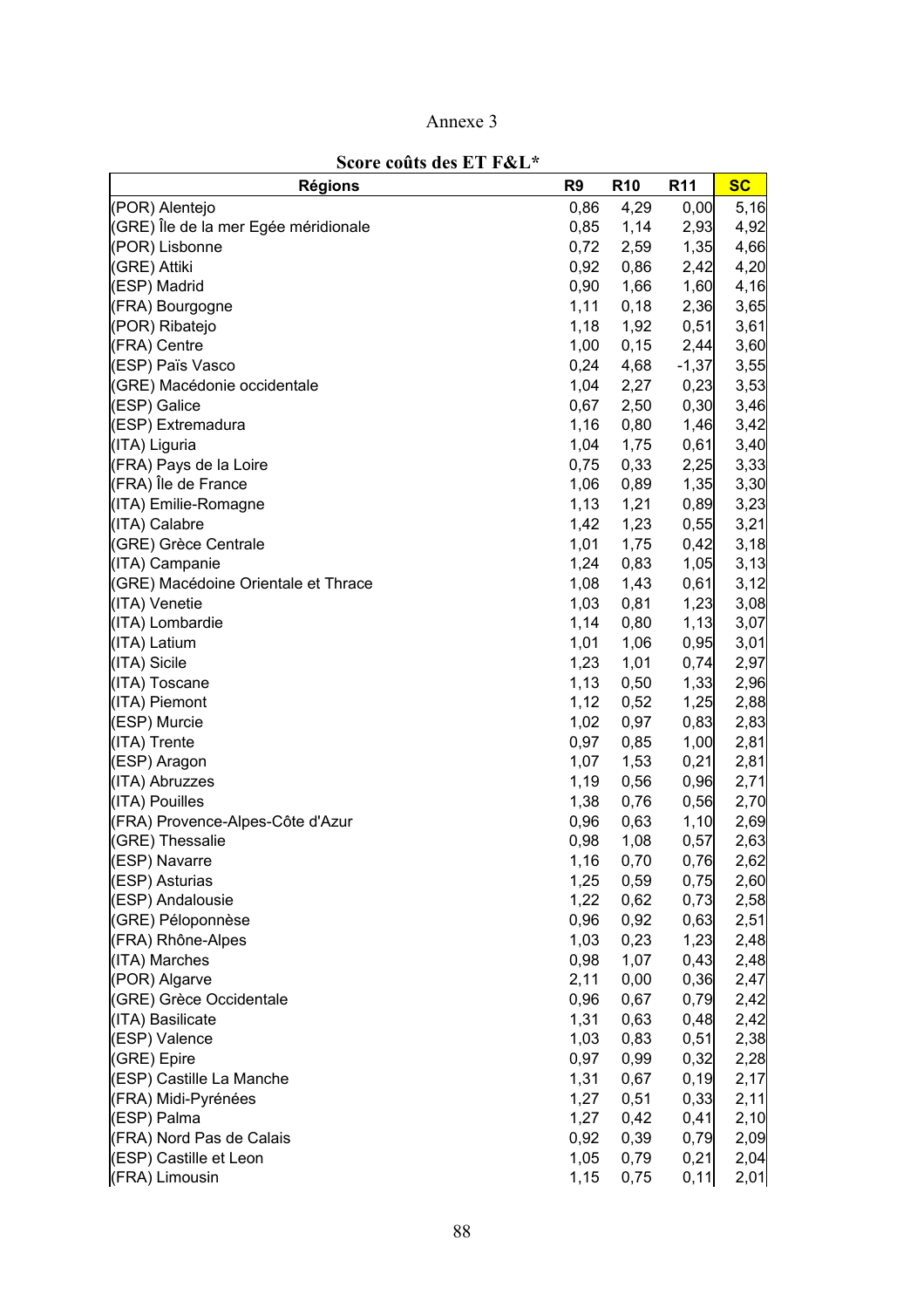| <b>Régions</b>              | R <sub>9</sub> | <b>R10</b> | R <sub>11</sub> | <b>SC</b> |
|-----------------------------|----------------|------------|-----------------|-----------|
|                             |                |            |                 |           |
| (FRA) Aquitaine             | 0,93           | 0,48       | 0,51            | 1,92      |
| (GRE) Corfou-Îles Ioniennes | 0,94           | 0,38       | 0,50            | 1,83      |
| (ESP) Catalogne             | 1,10           | 0,33       | 0,38            | 1,82      |
| (FRA) Picardie              | 0,78           | 0,61       | 0,42            | 1,80      |
| (FRA) Champagne-Ardenne     | 0,90           | 0,47       | 0,35            | 1,71      |
| (FRA) Bretagne              | 0,37           | 0,64       | 0,65            | 1,66      |
| (POR) Beira Litoral         | 0,84           | 0,47       | 0,22            | 1,54      |
| (GRE) Crète                 | 0,99           | 0,31       | 0, 15           | 1,45      |
| (FRA) Languedoc Roussillon  | 0,97           | 0,36       | 0,12            | 1,44      |
| (ESP) Canaries              | 1.04           | 0,30       | 0,03            | 1,37      |
| (POR) Beira interior        | 0,94           | 0,00       | 0,00            | 0,94      |
| (FRA) Alsace                | 0,60           | 0,25       | 0,02            | 0,87      |
| (POR) Entre Douro e Minho   | 0,39           | 0,00       | 0,31            | 0,70      |
| Moyenne 5 C                 | 1,00           | 1,00       | 1,00            | 3,00      |

#### **Score coûts des ET F&L\***

Source : nos calculs à partir de la base Amadeus

\* : Moyennes 2000-2004

R9: (Achat de matières Premières/Chiffre d'Affaires)/M5C R10:(Intérêts payés/Chiffre d'Affaires)/M5C R11:(Impôts et taxes/Chiffre d'Affaires)/M5C Score Coûts (SC) =R9+R10+R11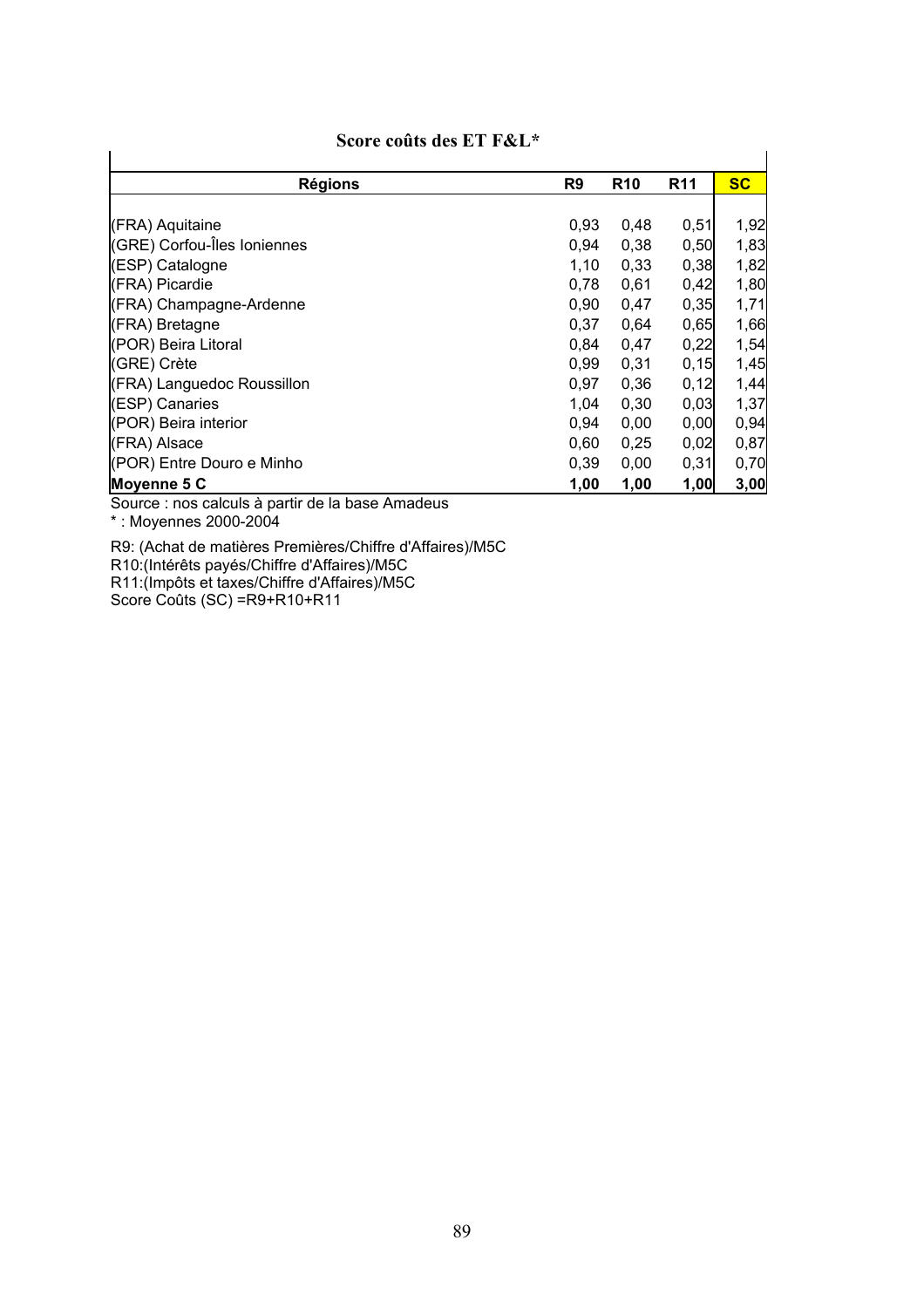# Annexe 4

| <b>Régions</b>                                  | SD    | ៶∼<br>SP     | <b>SC</b> | <b>SET</b> |
|-------------------------------------------------|-------|--------------|-----------|------------|
|                                                 |       |              |           |            |
| (FRA) Île de France<br>(FRA) Nord Pas de Calais | 18,67 | 5,42<br>7,03 | 3,30      | 20,80      |
|                                                 | 15,24 |              | 2,09      | 20,18      |
| (FRA) Bretagne                                  | 12,78 | 5,87         | 1,66      | 16,99      |
| (FRA) Centre                                    | 4,42  | 15,97        | 3,60      | 16,79      |
| (GRE) Île de la mer Egée méridionale            | 3,68  | 16,91        | 4,92      | 15,67      |
| (GRE) Attiki                                    | 10,46 | 7,13         | 4,20      | 13,38      |
| (FRA) Bourgogne                                 | 4,64  | 11,85        | 3,65      | 12,84      |
| (FRA) Aquitaine                                 | 6,51  | 8,23         | 1,92      | 12,81      |
| (FRA) Pays de la Loire                          | 5,00  | 10,93        | 3,33      | 12,60      |
| (FRA) Rhône-Alpes                               | 7,84  | 6,56         | 2,48      | 11,92      |
| (FRA) Alsace                                    | 11,14 | 1,05         | 0,87      | 11,32      |
| (FRA) Languedoc Roussillon                      | 8,69  | 3,02         | 1,44      | 10,27      |
| (POR) Beira interior                            | 9,15  | 1,82         | 0,94      | 10,03      |
| (ESP) Navarre                                   | 5,40  | 6,44         | 2,62      | 9,22       |
| (ESP) Extremadura                               | 4,13  | 7,53         | 3,42      | 8,24       |
| (ITA) Toscane                                   | 4,28  | 6,01         | 2,96      | 7,33       |
| (ESP) Païs Vasco                                | 3,75  | 6,22         | 3,55      | 6,42       |
| (ESP) Castille et Leon                          | 5,00  | 3,40         | 2,04      | 6,35       |
| (GRE) Péloponnèse                               | 3,93  | 4,92         | 2,51      | 6,33       |
| (GRE) Grèce Occidentale                         | 3,54  | 5,22         | 2,42      | 6,33       |
| (ITA) Venetie                                   | 6, 15 | 2,29         | 3,08      | 5,36       |
| (POR) Lisbonne                                  | 5,50  | 4,10         | 4,66      | 4,94       |
| (FRA) Limousin                                  | 3,82  | 2,96         | 2,01      | 4,77       |
| (ESP) Canaries                                  | 3,24  | 2,80         | 1,37      | 4,67       |
| (ESP) Catalogne                                 | 4,12  | 2,28         | 1,82      | 4,59       |
| (ITA) Piemont                                   | 3,19  | 3,97         | 2,88      | 4,28       |
| (ESP) Murcie                                    | 3,63  | 2,74         | 2,83      | 3,55       |
| (ESP) Andalousie                                | 3,81  | 2,26         | 2,58      | 3,50       |
| (FRA) Provence-Alpes-Côte d'Azur                | 4,79  | 1,11         | 2,69      | 3,21       |
| (GRE) Crète                                     | 2,88  | 1,41         | 1,45      | 2,83       |
| (ITA) Abruzzes                                  | 3,60  | 1,88         | 2,71      | 2,76       |
| (ESP) Asturias                                  | 1,68  | 3,36         | 2,60      | 2,44       |
| (ITA) Pouilles                                  | 1,70  | 3,38         | 2,70      | 2,38       |
| (POR) Beira Litoral                             | 3,06  | 0,76         | 1,54      | 2,28       |
| (ITA) Basilicate                                | 4,36  | 0,33         | 2,42      | 2,27       |
| (ESP) Palma                                     | 2,25  | 1,93         | 2,10      | 2,08       |
| (ITA) Lombardie                                 | 2,01  | 3,11         | 3,07      | 2,05       |
| (ITA) Trente                                    | 3,18  | 1,62         | 2,81      | 1,99       |
| (FRA) Midi-Pyrénées                             | 1,15  | 2,79         | 2,11      | 1,83       |
| (ESP) Valence                                   |       |              |           |            |
|                                                 | 2,49  | 1,52         | 2,38      | 1,63       |
| (ESP) Castille La Manche                        | 2,23  | 1,51         | 2,17      | 1,57       |
| (ITA) Campanie                                  | 2,50  | 1,59         | 3,13      | 0,96       |
| (ITA) Liguria                                   | 3,04  | 1,19         | 3,40      | 0,83       |
| (GRE) Epire                                     | 2,75  | 0,08         | 2,28      | 0,54       |
| (ESP) Galice                                    | 3,05  | 0,95         | 3,46      | 0,54       |
| (ITA) Latium                                    | 1,57  | 1,65         | 3,01      | 0,20       |
| (POR) Entre Douro e Minho                       | 0,57  | $-0,08$      | 0,70      | $-0,22$    |
| (GRE) Macédonie occidentale                     | 1,28  | 1,51         | 3,53      | $-0,74$    |
| (ITA) Sicile                                    | 2,09  | $-0,11$      | 2,97      | $-0,99$    |

**Score des entreprises de transformation de F&L (SET)\***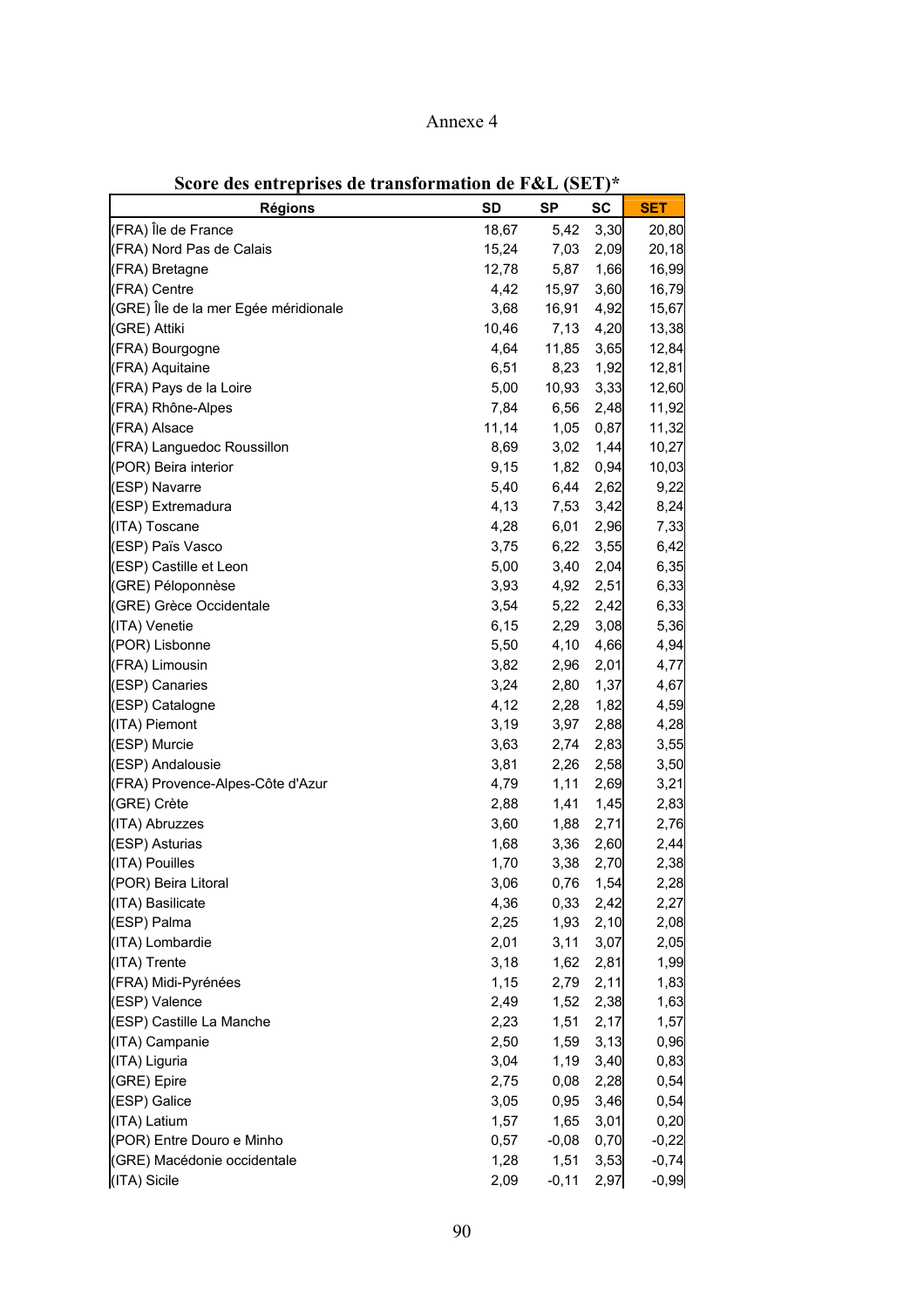| $\beta$ core des entreprises de transionination de r $\alpha$ l $\beta$ lerr |           |           |           |            |
|------------------------------------------------------------------------------|-----------|-----------|-----------|------------|
| <b>Régions</b>                                                               | <b>SD</b> | <b>SP</b> | <b>SC</b> | <b>SET</b> |
|                                                                              |           |           |           |            |
| (GRE) Thessalie                                                              | 2,65      | $-1,17$   | 2,63      | $-1, 15$   |
| (POR) Ribatejo                                                               | 0,20      | 1,28      | 3,61      | $-2,13$    |
| (FRA) Champagne-Ardenne                                                      | 0,01      | $-1,02$   | 1,71      | $-2,73$    |
| (ESP) Madrid                                                                 | 1,66      | $-0,30$   | 4,16      | $-2,80$    |
| (ESP) Aragon                                                                 | 1,32      | $-2,63$   | 2,81      | $-4, 12$   |
| (GRE) Macédoine Orientale et Thrace                                          | 3,07      | $-4,65$   | 3,12      | $-4,71$    |
| (GRE) Corfou-Îles Ioniennes                                                  | 5,97      | $-9,13$   | 1,83      | $-4,99$    |
| (ITA) Emilie-Romagne                                                         | 2,13      | $-3,97$   | 3,23      | $-5,08$    |
| (ITA) Calabre                                                                | 0,72      | $-4,97$   | 3,21      | $-7,46$    |
| (POR) Algarve                                                                | 2,72      | $-8,25$   | 2,47      | $-7,99$    |
| (GRE) Grèce Centrale                                                         | 1,26      | $-8,23$   | 3,18      | $-10,15$   |
| (FRA) Picardie                                                               | 2,60      | $-11,90$  | 1,80      | $-11,11$   |
| (ITA) Marches                                                                | $-0,07$   | $-15,26$  | 2,48      | $-17,81$   |
| (POR) Alentejo                                                               | $-0,79$   | $-20,68$  | 5,16      | $-26,63$   |
| <b>Moyenne France</b>                                                        | 9,09      | 5,30      | 2,20      | 12,19      |
| <b>Moyenne Greece</b>                                                        | 5,31      | 4,71      | 3,54      | 6,48       |
| Moyenne Italy                                                                | 3,57      | 0,05      | 3,10      | 0,52       |
| <b>Moyenne Spain</b>                                                         | 4,26      | 3,44      | 2,74      | 4,96       |
| <b>Moyenne Portugal</b>                                                      | 2,77      | 1,51      | 4,35      | $-0,07$    |
| Moyenne 5 C                                                                  | 5,00      | 3,00      | 3,00      | 5,00       |

**Score des entreprises de transformation de F&L (SET)\*** 

**Source** : nos calculs à partir de la base Amadeus

\* : moyennes 2000-2004

**SET= SD+SP-SC**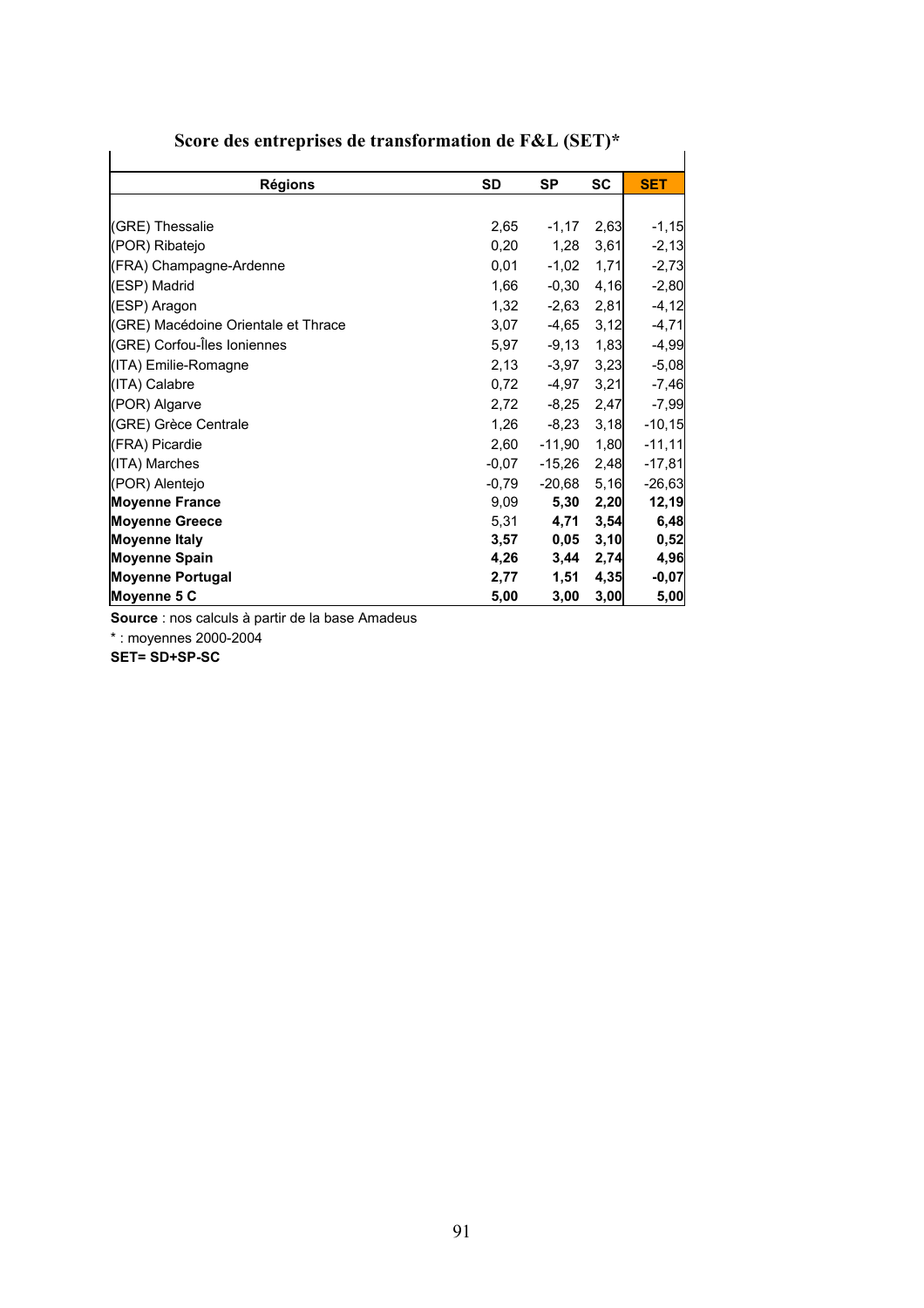## Annexe 5

| <b>Régions</b>                         | C <sub>1</sub> | C <sub>2</sub> | C <sub>3</sub> | C <sub>4</sub> | <b>SCA</b> |
|----------------------------------------|----------------|----------------|----------------|----------------|------------|
| (FRA) Languedoc-Roussillon             | 12,20          | 0,63           | 0,49           | 1,68           | 15,01      |
| (ITA) Trente                           | 0,05           | 3,23           | 7,39           | 2,98           | 13,65      |
| (FRA) Alsace                           | 10,83          | 0,56           | 0,50           | 1,22           | 13,11      |
| (GRE) Macédoine Centrale-Thessalonique | 0,02           | 2,71           | 7,03           | 2,77           | 12,52      |
| (FRA) Pays-De-La-Loire                 | 10,98          | 0,54           | 0, 13          | 0,49           | 12,15      |
| (FRA) Rhône-Alpes                      | 12,01          | $-0,23$        | 0,00           | $-0,04$        | 11,74      |
| (FRA) Midi-Pyrénées                    | 6,58           | 0,17           | 0,13           | 0,63           | 7,50       |
| (FRA) Picardie                         | 6,30           | $-0,04$        | 0,07           | 0,06           | 6,41       |
| (ESP) Asturias                         | 0,04           | 2,73           | 0,69           | 2,85           | 6,30       |
| (ESP) Aragon                           | 0,13           | 1,69           | 2,48           | 1,66           | 5,96       |
| (FRA) Provence-Alpes-Côte d'Azur       | 3,23           | 0,64           | 0, 18          | 1,84           | 5,89       |
| (ESP) Murcie                           | 0,06           | 1,77           | 1,85           | 1,77           | 5,44       |
| (ESP) Canaries                         | 0,07           | 1,61           | 1,39           | 2,34           | 5,41       |
| (FRA) Nord-Pas-De-Calais               | 4,97           | 0,05           | 0, 15          | 0,16           | 5,33       |
| (FRA) Champagne-Ardenne                | 4,98           | 0,02           | $-0,28$        | 0,59           | 5,31       |
| (ITA) Piemont                          | 0,07           | 1,07           | 2,78           | 1,27           | 5,18       |
| (FRA) Aquitaine                        | 3,06           | 0,07           | 0,92           | 0,93           | 4,98       |
| (FRA) Île-De-France                    | 2,86           | 0,34           | 1,07           | 0,35           | 4,62       |
| (FRA) Poitou-Charentes                 | 3,45           | 0,08           | 0,15           | 0,71           | 4,38       |
| (ESP) Catalogne                        | 0,16           | 2,72           | 0,28           | 1,16           | 4,32       |
| (POR) Algarve                          | 0,03           | 1,67           | 0,77           | 1,48           | 3,95       |
| (FRA) Bourgogne                        | 0, 10          | 1,84           | 0,07           | 1,82           | 3,84       |
| (ITA) Latium                           | 0,35           | 1,55           | 0,24           | 1,67           | 3,82       |
| (POR) Ribatejo                         | 0,08           | 1,51           | 0,48           | 1,71           | 3,78       |
| (ESP) Madrid                           | 0,12           | 1,57           | 0,96           | 1,13           | 3,78       |
| (FRA) Auvergne                         | 2,68           | 0,08           | 0,26           | 0,74           | 3,77       |
| (ITA) Emilie-Romagne                   | 0,26           | 0,48           | 1,94           | 0,85           | 3,54       |
| (GRE) Attiki                           | 0,07           | 0,83           | 1,58           | 0,83           | 3,31       |
| (ESP) Extremadura                      | 0,04           | 1,52           | 0,34           | 1,41           | 3,31       |
| (POR) Entre Douro                      | 0,08           | 1,31           | 0,68           | 1,18           | 3,24       |
| (FRA) Bretagne                         | 2,65           | 0,09           | 0,03           | 0,45           | 3,22       |
| (ITA) Liguria                          | 2,30           | 0,13           | 0,27           | 0,39           | 3,10       |
| (ESP) Palma                            | 0,05           | 1,28           | 0,39           | 1,24           | 2,96       |
| (FRA) Centre                           | 0,20           | 1,03           | 0, 16          | 1,49           | 2,90       |
| (ITA) Toscane                          | 0,04           | 0,84           | 0,99           | 0,85           | 2,72       |
| (ESP) Valence                          | 0,16           | 1,04           | 0,60           | 0,87           | 2,68       |
| (POR) Alentejo                         | 0,05           | 1,15           | 0,23           | 1,21           | 2,65       |
| (ESP) Andalousie                       | 0,05           | 0,93           | 0,22           | 1,30           | 2,49       |
| (ESP) Galice                           | 0,08           | 0,90           | 0,49           | 1,01           | 2,48       |
| (ITA) Lombardie                        | 0,29           | 0,72           | 0,51           | 0,95           | 2,47       |
| (ESP) Païs Vasco                       | 0,06           | 1,02           | 0, 16          | 1,17           | 2,42       |
| (ESP) Castille et Leon                 | 0,03           | 1,30           | $-0,35$        | 1,30           | 2,28       |
| (ESP) Castille La Manche               | 0,06           | 1,63           | $-0,66$        | 1,18           | 2,22       |
| (ESP) Navarre                          | 0,09           | 0,74           | 0, 18          | 0,71           | 1,71       |
| (POR) Beira Litoral                    | 0,07           | 0,67           | 0,20           | 0,76           | 1,70       |
| (ITA) Campanie                         | 0,17           | 0,58           | 0,34           | 0,56           | 1,65       |
| (ITA) Venetie                          | 0,12           | 0,35           | 0,36           | 0,79           | 1,62       |
| (ITA) Sicile                           | 0,05           | 0,47           | 0,17           | 0,59           | 1,29       |
| (POR) Lisbonne                         | 0,07           | 0,37           | 0,11           | 0,27           | 0,82       |
| (ITA) Pouilles                         | 0,05           | 0,21           | 0,18           | 0,26           | 0,70       |

**Score des centrales d'achat alimentaires (SCA)**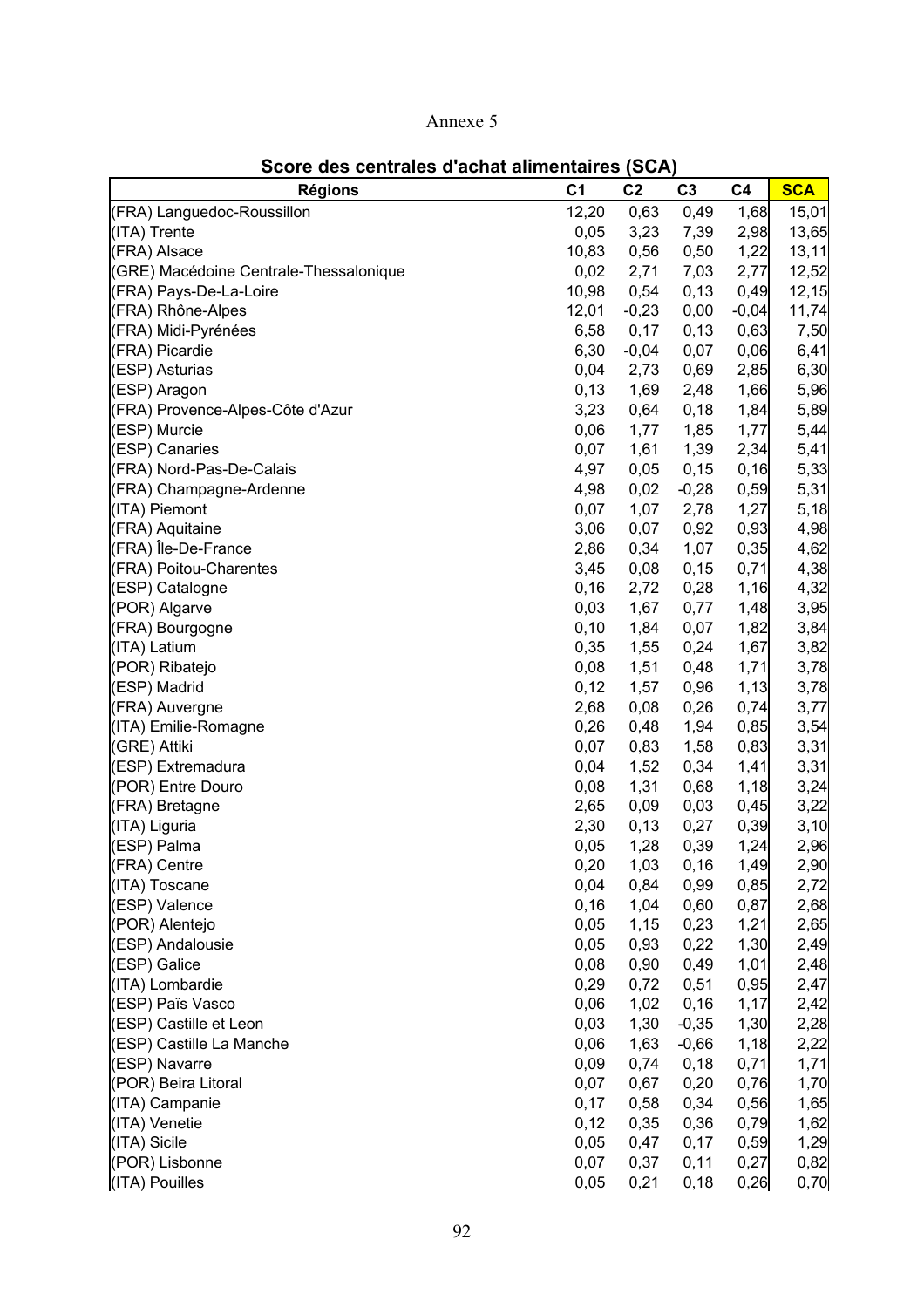| <b>Régions</b>       | C1   | C <sub>2</sub> | C <sub>3</sub> | C4      | <b>SCA</b> |
|----------------------|------|----------------|----------------|---------|------------|
| (ITA) Marches        | 0,04 | 0,29           | $-0,01$        | 0,33    | 0,65       |
| (POR) Beira interior | 0,03 | 0,18           | $-0,26$        | 0, 19   | 0,14       |
| (ITA) Abruzzes       | 0,03 | $-0,04$        | $-0,04$        | $-0.04$ | $-0,09$    |
| Moyenne des 5 Pays   | 1,00 | 1,00           | 1,00           | 1,00    | 4,00       |

### **Score des centrales d'achat alimentaires (SCA)**

**Source** : nos calculs à partir de la base Amadeus

C1: taille=total produits d'exploitation/M5C C2:Autonomie financière (Capitaux propres/passif)M5C C3: taux de marge C4: solvabilité SCA= C1+C2+C3+C4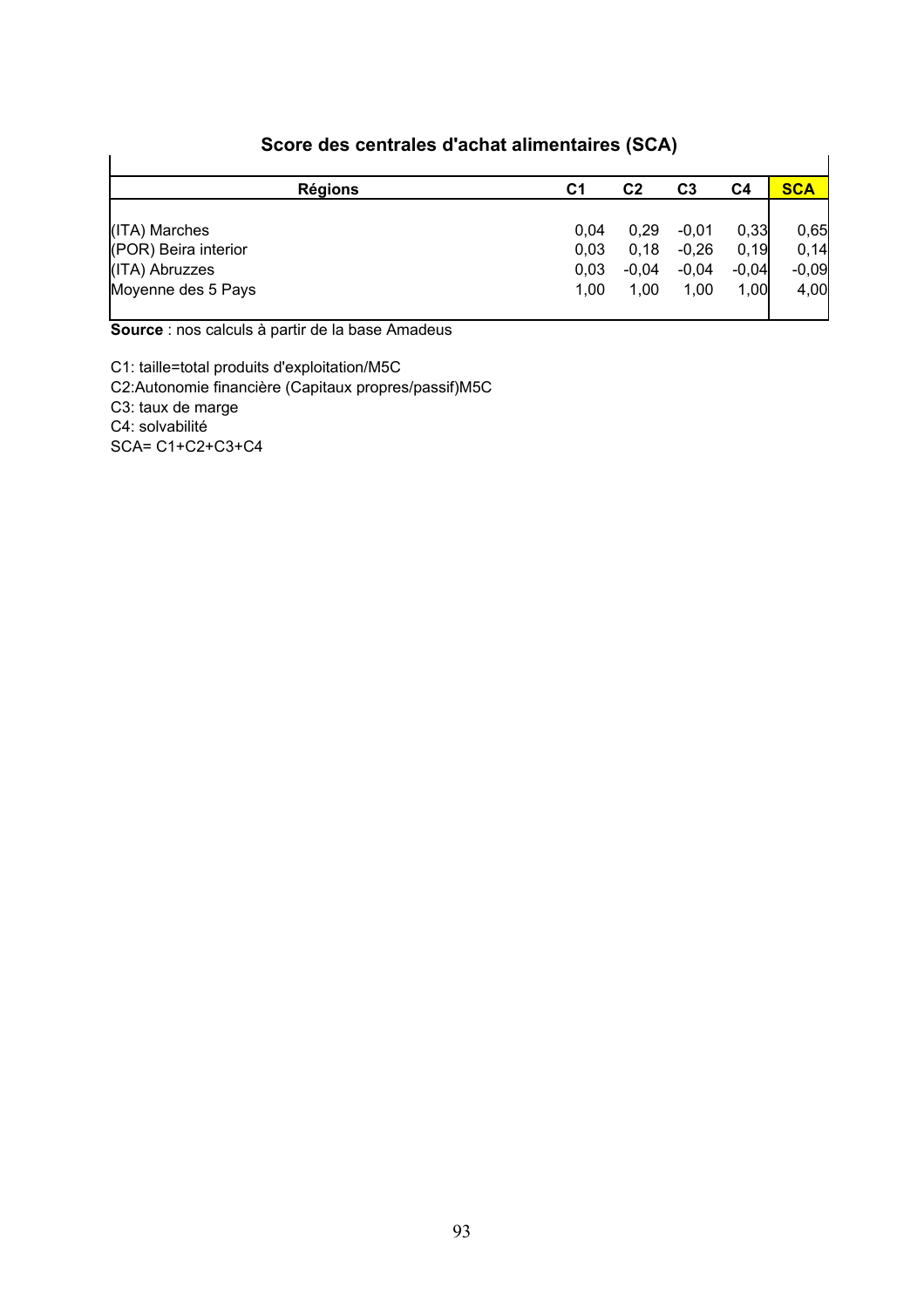Annexe 6



*Source: établi par nos soins à partir de la base Amadeus.*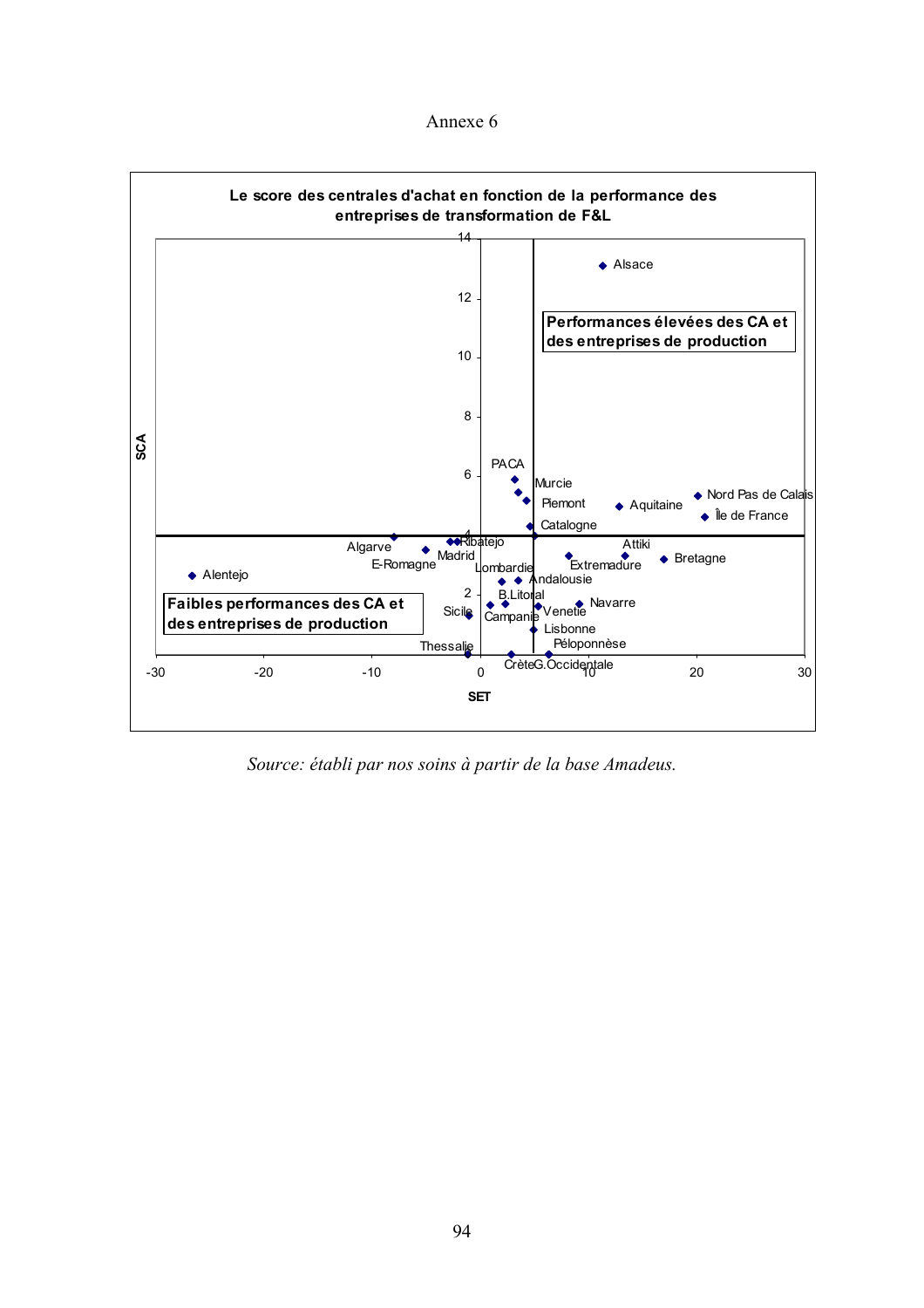### Annexe 7

| <b>Régions</b>                        | P <sub>1</sub> | P <sub>2</sub> | <b>SPIA</b> |
|---------------------------------------|----------------|----------------|-------------|
| (GRE) Epire                           | 3,74           | 1,84           | 5,58        |
| (GRE) Crète                           | 3,16           | 2,38           | 5,54        |
| (GRE) Îles Ioniennes                  | 2,89           | 2,45           | 5,34        |
| (FRA) Bretagne                        | 2,72           | 2,20           | 4,92        |
| (GRE) Grèce Occidentale               | 2,56           | 1,96           | 4,52        |
| (GRE) Péloponnèse                     | 2,15           | 2,34           | 4,49        |
| (ESP) Extremadura                     | 2,41           | 2,00           | 4,42        |
| (FRA) Languedoc-Roussillon            | 1,79           | 2,23           | 4,02        |
| (GRE) Îles de la mer Egée méridionale | 1,80           | 2,12           | 3,91        |
| (POR) Alentejo                        | 2,06           | 1,61           | 3,67        |
| (POR) Algarve                         | 2,37           | 1,27           | 3,65        |
| (GRE) Thessalie                       | 1,88           | 1,65           | 3,53        |
| (GRE) Macédoine Orientale et Thrace   | 1,63           | 1,79           | 3,42        |
| (ITA) Calabria                        | 1,67           | 1,71           | 3,37        |
| (FRA) Pays de la Loire                | 1,49           | 1,77           | 3,26        |
| (FRA) Aquitaine                       | 1,47           | 1,75           | 3,21        |
| (FRA) Champagne-Ardenne               | 1,21           | 1,98           | 3,19        |
| (ESP) Castilla et León                | 1,62           | 1,56           | 3,18        |
| (FRA) Limousin                        | 1,19           | 1,89           | 3,08        |
| (FRA) Midi-Pyrénées                   | 1,24           | 1,81           | 3,05        |
| (FRA) Provence-Alpes-Côte d'Azur      | 1,36           | 1,66           | 3,02        |
| (ITA) Sicilia                         | 1,43           | 1,58           | 3,01        |
| (FRA) Nord - Pas-de-Calais            | 1,06           | 1,79           | 2,86        |
| (FRA) Bourgogne                       | 1,00           | 1,79           | 2,79        |
| (ESP) Murcie                          | 1,78           | 1,01           | 2,79        |
| (ESP) Andalousie                      | 1,54           | 1,21           | 2,75        |
| (ESP) Castilla-la Mancha              | 1,26           | 1,38           | 2,64        |
| (FRA) Alsace                          | 1,03           | 1,59           | 2,62        |
| (FRA) Picardie                        | 0,97           | 1,64           | 2,61        |
| (FRA) Centre                          | 0,83           | 1,74           | 2,58        |
| (GRE) Grèce Centrale                  | 1,09           | 1,28           | 2,37        |
| (ITA) Basilicata                      | 0,92           | 1,45           | 2,37        |
| (ESP) Galicia                         | 1,20           | 1,14           | 2,34        |
| (ITA) Liguria                         | 0,94           | 1,33           | 2,28        |
| (ITA) Campania                        | 1,10           | 1,14           | 2,23        |
| (ESP) Palma                           | 1,38           | 0,75           | 2,13        |
| (ESP) Asturias                        | 1,01           | 1,10           | 2,12        |
| (ESP) Navarra                         | 1,00           | 1,08           | 2,08        |
| (FRA) Rhône-Alpes                     | 0,72           | 1,36           | 2,08        |
| (ITA) Puglia                          | 0,87           | 1,19           | 2,06        |
| (ITA) Abruzzo                         | 0,81           | 1,09           | 1,90        |
| (GRE) Macédoine Occidentale           | 0,71           | 1,12           | 1,83        |
| (GRE) Attiki                          | 1,14           | 0,68           | 1,81        |
| (ESP) Canaries*                       | 0,97           | 0,84           | 1,81        |

#### **Spécialisation des régions en agroalimentaire (SPIA)**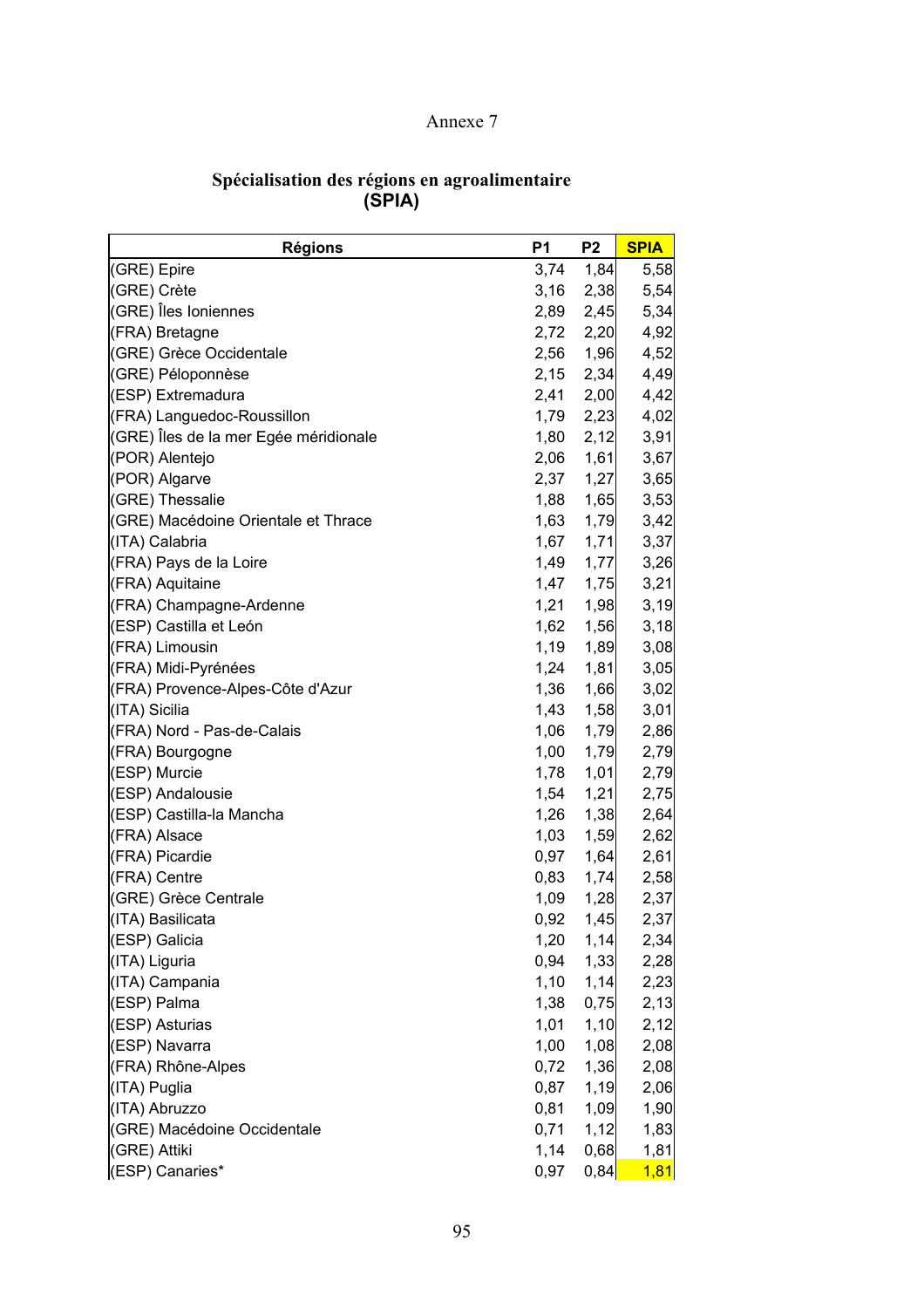| ורי ישן                   |           |                |             |
|---------------------------|-----------|----------------|-------------|
| <b>Régions</b>            | <b>P1</b> | P <sub>2</sub> | <b>SPIA</b> |
|                           |           |                |             |
| (ITA) Emilia-Romagna      | 0,88      | 0,81           | 1,69        |
| (ESP) Aragón              | 0,78      | 0,88           | 1,66        |
| (ITA) Latium              | 0,82      | 0,78           | 1,60        |
| (POR) Lisbonne            | 1,04      | 0,53           | 1,57        |
| (POR) Ribatejo            | 1,04      | 0,53           | 1,57        |
| (FRA) Île de France       | 0,62      | 0,85           | 1,47        |
| (ITA) Trente              | 0,77      | 0,66           | 1,43        |
| (ESP) Catalogne           | 0,78      | 0,46           | 1,24        |
| (ITA) Piemonte            | 0,49      | 0,71           | 1,19        |
| (ESP) Valence             | 0,63      | 0,51           | 1,13        |
| (ESP) Pais Vasco          | 0,45      | 0,61           | 1,05        |
| (ITA) Marche              | 0,43      | 0,59           | 1,02        |
| (ESP) Madrid              | 0,66      | 0,34           | 0,99        |
| (ITA) Veneto              | 0,45      | 0,47           | 0,92        |
| (POR) Beira Litoral       | 0,45      | 0,42           | 0,87        |
| (POR) Entre Douro e Minho | 0,45      | 0,42           | 0,87        |
| (POR) Beira interior      | 0,45      | 0,42           | 0,87        |
| (ITA) Toscana             | 0,44      | 0,41           | 0,85        |
| (ITA) Lombardie           | 0,40      | 0,38           | 0,79        |
| Grèce                     | 1,53      | 1,17           | 2,70        |
| France                    | 1,10      | 1,58           | 2,67        |
| Italie                    | 0,63      | 0,75           | 1,38        |
| Espagne                   | 0,97      | 0,84           | 1,81        |
| Portugal                  | 0,77      | 0,67           | 1,44        |
| Moyenne des 5 pays        | 1,00      | 1,00           | 2,00        |

#### **Spécialisation des régions en agroalimentaire (SPIA)**

**Source** : Etabli par nos soins à partir des données Regio/Cronos

P1:(Emploi dans IAA/Emploi Industrie Manufacturière )/Moyenne 5 pays P2: Nombre d'unités dans IAA/Moyenne 5 pays SPIA=P1+P2

\*Canaries: Moyenne de l'Espagne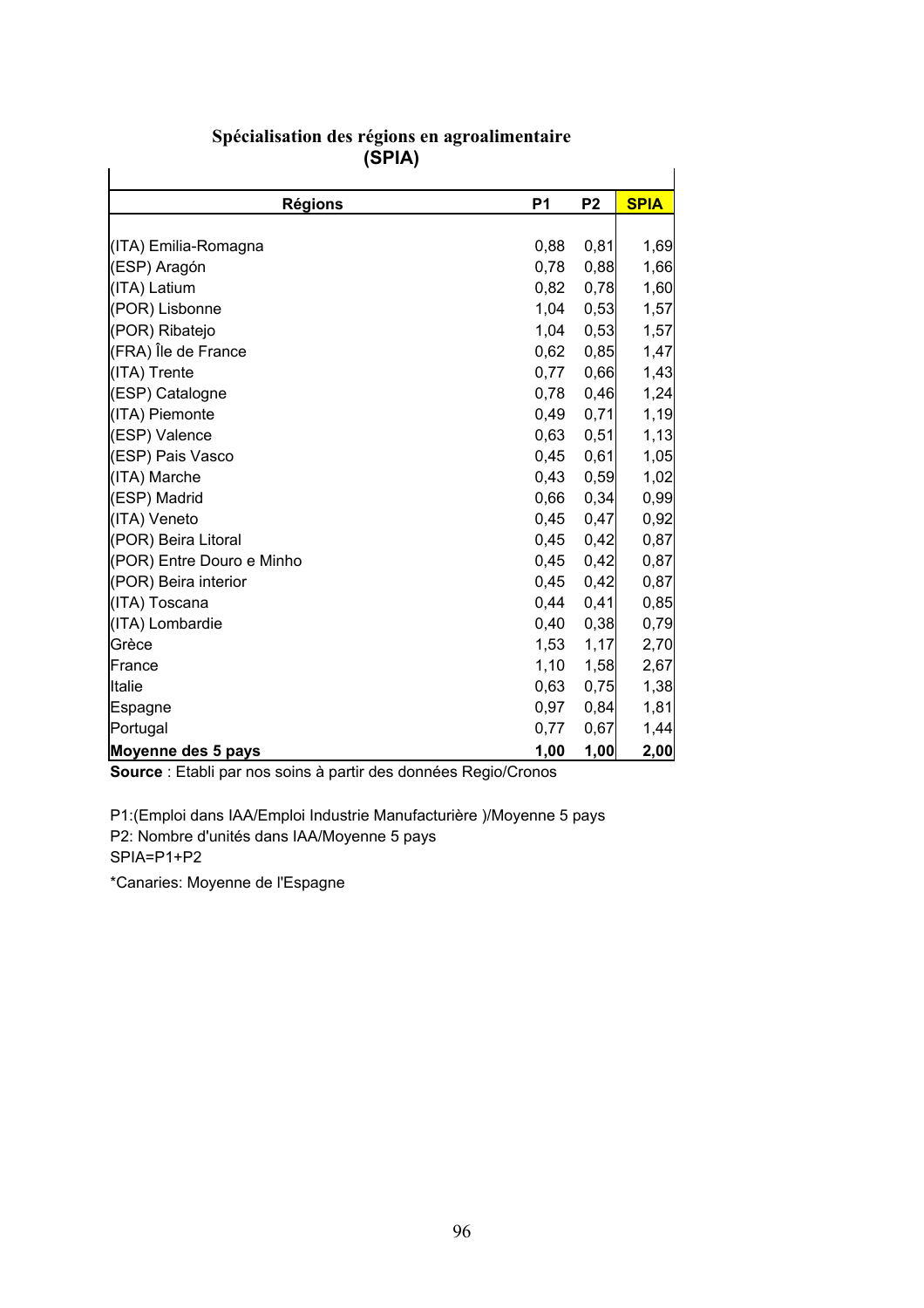## Annexe 8

| <b>Régions</b>                   | <b>SPIB</b> | SR&D  | <b>SDP</b> | <b>IFR</b> | <b>ITM</b> | <b>IQER</b> |
|----------------------------------|-------------|-------|------------|------------|------------|-------------|
| (FRA) Rhône-Alpes                | 2,13        | 30,42 | 2,65       | 6,82       | 0,00       | 42,02       |
| (FRA) Provence-Alpes-Côte d'Azur | 2,02        | 22,46 | 2,95       | 4,75       | 0,41       | 32,59       |
| (FRA) Midi-Pyrénées              | 1,91        | 22,05 | 2,07       | 3,54       | 0,00       | 29,57       |
| (FRA) Languedoc-Roussillon       | 1,87        | 18,38 | 3,29       | 3,93       | 0,03       | 27,51       |
| (FRA) Île de France              | 2,87        | 4,23  | 8,71       | 7,47       | 0,00       | 23,28       |
| (FRA) Bretagne                   | 1,95        | 10,93 | 2,33       | 3,59       | 0,03       | 18,84       |
| (FRA) Nord - Pas-de-Calais       | 1,71        | 7,95  | 3,07       | 5,74       | 0,29       | 18,76       |
| (FRA) Alsace                     | 2,00        | 8,38  | 3,64       | 3,99       | 0,00       | 18,02       |
| (ITA) Lombardie                  | 2,49        | 1,26  | 4,00       | 9,90       | 0,00       | 17,65       |
| (FRA) Aquitaine                  | 1,97        | 9,09  | 1,92       | 4,20       | 0,06       | 17,25       |
| (FRA) Pays de la Loire           | 2,02        | 7,14  | 2,53       | 4,20       | 0,14       | 16,03       |
| (GRE) Attiki                     | 1,90        | 0,87  | 10,76      | 1,76       | 0, 15      | 15,44       |
| (ESP) Madrid                     | 2,57        | 1,64  | 8,05       | 2,50       | 0,00       | 14,76       |
| (FRA) Centre                     | 1,78        | 6,20  | 1,20       | 4,49       | 0,00       | 13,67       |
| (POR) Ribatejo                   | 2,30        | 0,78  | 10,05      |            | 0,00       | 13,13       |
| (POR) Lisbonne                   | 2,30        | 0,78  | 10,05      |            | 0,00       | 13, 13      |
| (ITA) Emilia-Romagne             | 2,43        | 0,91  | 2,28       | 6,39       | 0, 10      | 12,11       |
| (FRA) Bourgogne                  | 1,85        | 5,50  | 0,40       | 3,89       | 0,00       | 11,64       |
| (ITA) Venetie                    | 2,27        | 0,50  | 3,17       | 5,53       | 0, 13      | 11,60       |
| (ESP) Catalogne                  | 2,17        | 1,08  | 2,96       | 4,88       | 0,24       | 11,33       |
| (ITA) Latium                     | 2,27        | 1,92  | 3,10       | 3,67       | 0,07       | 11,03       |
| (FRA) Picardie                   | 1,58        | 2,82  | 1,35       | 4,61       | 0,00       | 10,36       |
| (ITA) Piemont                    | 2,21        | 1,58  | 1,18       | 5,12       | 0,00       | 10,09       |
| (ITA) Campanie                   | 1,78        | 0,93  | 4,08       | 2,70       | 0,07       | 9,56        |
| (ESP) Valence                    | 2,20        | 0,63  | 3,51       | 2,95       | 0, 15      | 9,43        |
| (ESP) Palma                      | 2,61        | 0,20  | 6,27       | 0,29       | 0,04       | 9,41        |
| (POR) Algarve                    | 2,39        | 0,62  | 5,85       | 0,48       | 0,00       | 9,34        |
| (ESP) Pais Vasco                 | 2,41        | 1,11  | 2,27       | 3,11       | 0,13       | 9,03        |
| (ESP) Murcie                     | 2,21        | 0,59  | 4,25       | 1,84       | 0,06       | 8,95        |
| (ESP) Canaries                   | 2,37        | 0,45  | 5,53       | 0,44       | 0,12       | 8,91        |
| (ITA) Toscane                    | 2,28        | 0,93  | 1,39       | 3,87       | 0, 15      | 8,62        |
| (ITA) Liguria                    | 2,21        | 1,02  | 1,38       | 3,00       | 0,32       | 7,94        |
| (FRA) Champagne-Ardenne          | 1,88        | 1,91  | 0,21       | 3,94       | 0,00       | 7,94        |
| (ESP) Andalousie                 | 1,93        | 0,60  | 2,05       | 2,96       | 0, 18      | 7,72        |
| (POR) Entre Douro                | 1,56        | 0,51  | 2,49       | 2,86       | 0,00       | 7,42        |
| (POR) Beira Litoral              | 1,56        | 0,51  | 2,49       | 2,86       | 0,00       | 7,42        |
| (ESP) Navarre                    | 2,30        | 0,85  | 2,17       | 1,99       | 0,00       | 7,31        |
| (ITA) Marche                     | 2,14        | 0,44  | 2,13       | 2,36       | 0,05       | 7,12        |
| (ITA) Abruzzes                   | 1,91        | 0,77  | 1,48       | 2,21       | 0,01       | 6,39        |
| (ITA) Pouilles                   | 1,73        | 0,52  | 1,89       | 1,97       | 0,20       | 6,32        |
| (ESP) Castille-la Manche         | 1,83        | 0,36  | 1,60       | 2,41       | 0,00       | 6,20        |
| (ITA) Sicile                     | 1,68        | 0,73  | 1,86       | 1,29       | 0,35       | 5,91        |
| (ITA) Trente                     | 2,34        | 0,83  | 2,35       |            | 0,00       | 5,52        |
| (GRE) Macédoine Centrale         | 1,84        | 0,55  | 2,89       |            | 0,06       | 5,34        |
| (FRA) Limousin                   | 1,78        | 1,76  | $-0,01$    | 1,74       | 0,00       | 5,27        |
| (FRA) Corse                      | 1,91        | 0,66  | 1,28       | 1,39       | 0,00       | 5,23        |
| (ESP) Aragon                     | 1,93        | 0,64  | 0,43       | 1,91       | 0,00       | 4,91        |
| (ESP) Galice                     | 1,76        | 0,56  | 0,43       | 1,89       | 0,12       | 4,76        |

# **Indice de la qualité de l'environnement régional (IQER), moyennes 2000-2002**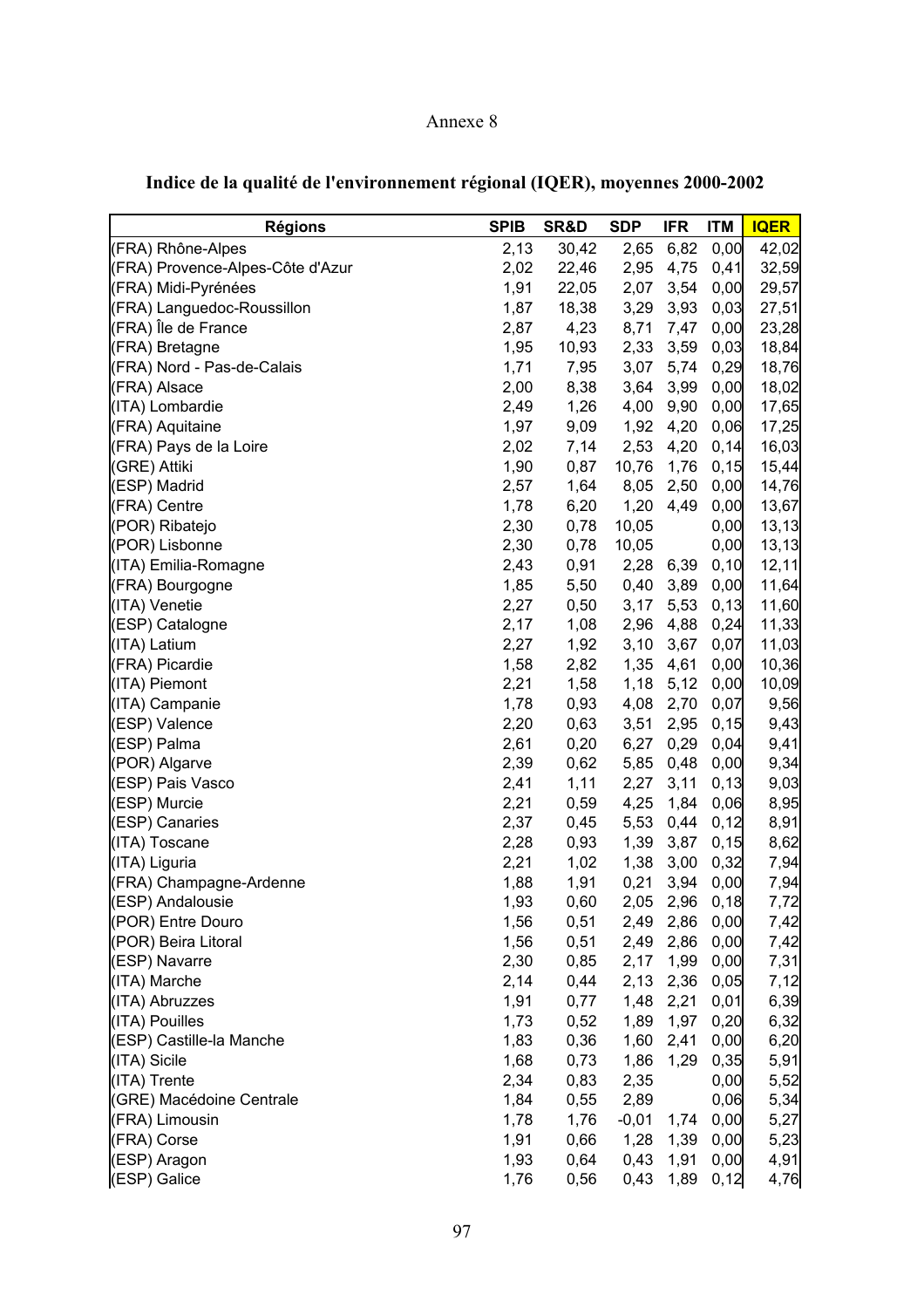| Indice de la qualité de l'environnement régional (IQER), moyennes 2000-2002 |             |      |            |            |            |             |
|-----------------------------------------------------------------------------|-------------|------|------------|------------|------------|-------------|
| <b>Régions</b>                                                              | <b>SPIB</b> | SR&D | <b>SDP</b> | <b>IFR</b> | <b>ITM</b> | <b>IQER</b> |
|                                                                             |             |      |            |            |            |             |
| (ESP) Castille et Leon                                                      | 1,81        | 0,62 | $-0,65$    | 2,95       | 0,00       | 4,74        |
| (ITA) Basilicate                                                            | 1,74        | 0,59 | 0,07       | 2,14       | 0,00       | 4,54        |
| (ESP) Extremadura                                                           | 1,82        | 0,45 | 0, 10      | 1,96       | 0,00       | 4,32        |
| (ITA) Calabre                                                               | 1,70        | 0,25 | 0,50       | 1,74       | 0,09       | 4,27        |
| (GRE) Epire                                                                 | 1,87        | 0,77 | 1,27       |            | 0,06       | 3,98        |
| (GRE) Péloponnèse                                                           | 2,05        | 0,39 | 1,27       |            | 0,06       | 3,77        |
| (ESP) Asturias                                                              | 1,72        | 0,62 | 0,07       | 1,27       | 0,04       | 3,71        |
| (GRE) Macédoine Orientale et Thrace                                         | 1,42        | 0,47 | 1,64       |            | 0,02       | 3,54        |
| (GRE) Grèce Occidentale                                                     | 1,20        | 0,83 | 1,27       |            | 0,00       | 3,30        |
| (GRE) Grèce Centrale                                                        | 1,71        | 0,17 | 0,70       |            | 0,06       | 2,65        |
| (GRE) Crète                                                                 | 1,69        | 0,89 |            |            | 0,00       | 2,58        |
| (GRE) Macédoine Occidentale                                                 | 1,76        | 0,07 | 0,65       |            | 0,00       | 2,47        |
| (GRE) Thessalie                                                             | 1,35        | 0,26 | 0,58       |            | 0,04       | 2,23        |
| (POR) Alentejo                                                              | 1,65        | 0,26 | 0,21       |            | 0,00       | 2,13        |
| (GRE) Îles ioniennes                                                        | 1,75        | 0,11 |            |            | 0,00       | 1,86        |
| France                                                                      | 2,11        | 4,94 | 1,92       |            | 1,42       | 10,39       |
| Greece                                                                      | 1,77        | 0,65 | 2,21       |            | 0,48       | 5,11        |
| Italy                                                                       | 2,11        | 2,17 | 1,97       |            | 1,76       | 8,01        |
| Portugal                                                                    | 1,89        | 0,79 | 1,98       |            | 0,23       | 4,89        |
| Spain                                                                       | 2,12        | 1,46 | 1,92       |            | 1,10       | 6,59        |
| Average 5 C                                                                 | 2,00        | 2,00 | 2,00       | 3,00       | 1,00       | 10,00       |

*Source: Etabli à partir de nos soins à partir des données Regio/Cronos d'Eurostat* 

IQER= SPIB+SR&D+SDP+IFR+ITM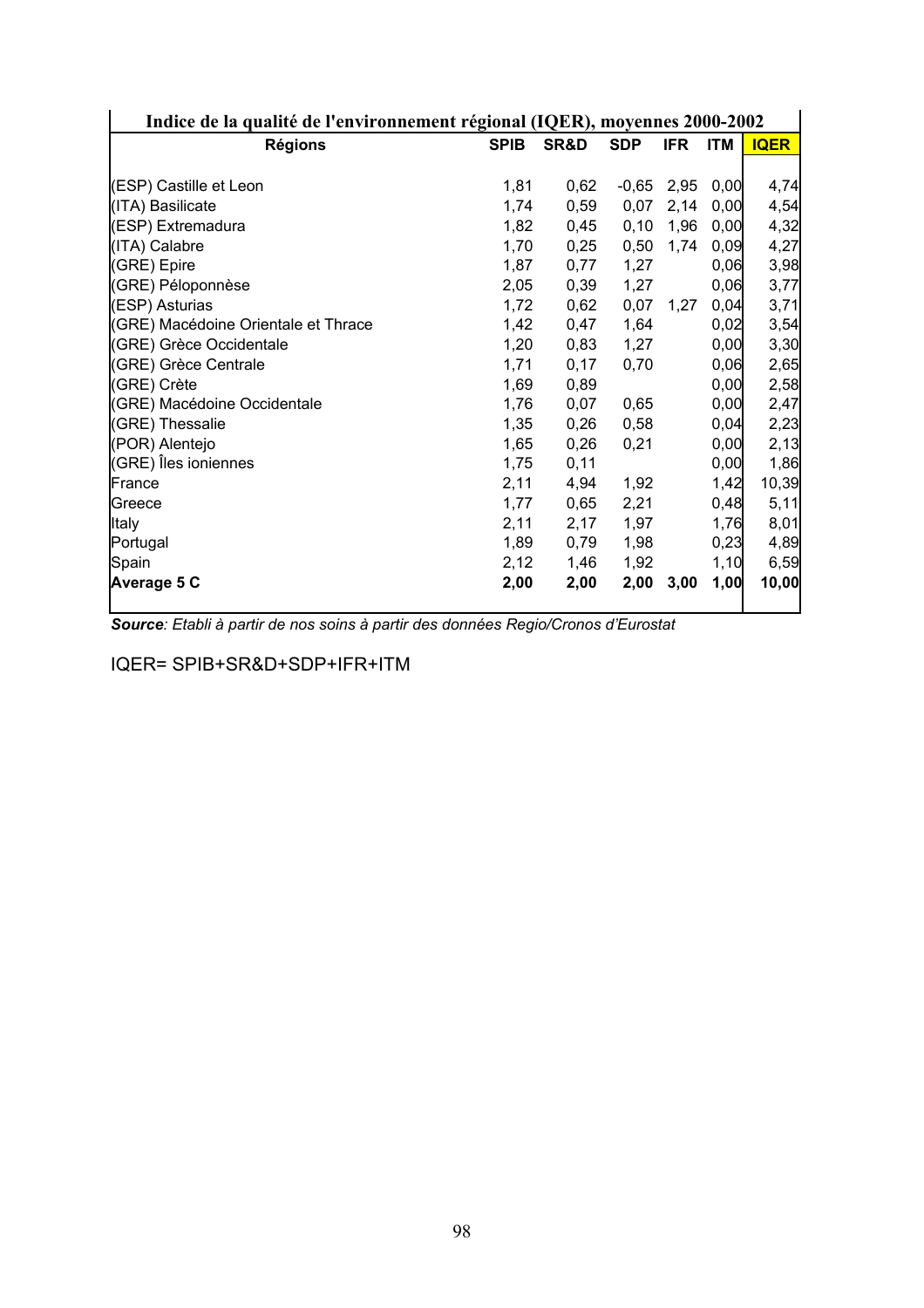#### Annexe 10

| Rang | <b>Régions</b>                         | <b>IVR F&amp;L T</b> | <b>Spécialisation IAA</b> |
|------|----------------------------------------|----------------------|---------------------------|
|      | 1(GRE) Macédonie occidentale           | 2,86                 | 1,83                      |
|      | 2(GRE) Thessalie                       | 2,47                 | 3,53                      |
|      | 3(ITA) Emilie-Romagne                  | 0,91                 | 1,69                      |
|      | 4(ESP) Aragon                          | 0,89                 | 1,66                      |
|      | 5(ITA) Sicile                          | 0,75                 | 3,01                      |
|      | 6(GRE) Epire                           | 0,61                 | 5,58                      |
|      | 7(ITA) Basilicate                      | 0,51                 | 2,37                      |
|      | 8(ESP) Galice                          | 0,49                 | 2,34                      |
|      | 9(POR) Entre Douro e Minho             | 0,47                 | 0,87                      |
|      | 10(FRA) Champagne-Ardenne              | 0,46                 | 3,19                      |
|      | 11(ITA) Abruzzes                       | 0,43                 | 1,90                      |
|      | 12(GRE) Crète                          | 0,43                 | 5,54                      |
|      | 13(ESP) Madrid                         | 0,42                 | 0,99                      |
|      | 14 (ITA) Pouilles                      | 0,41                 | 2,06                      |
|      | 15(POR) Ribatejo                       | 0,40                 | 1,57                      |
|      | 16(ESP) Castille La Manche             | 0,38                 | 2,64                      |
|      | 17(ITA) Campanie                       | 0,38                 | 2,23                      |
|      | 18 (POR) Beira Litoral                 | 0,38                 | 0,87                      |
|      | 19(ITA) Liguria                        | 0,36                 | 2,28                      |
|      | 20(ESP) Valence                        | 0,33                 | 1,13                      |
|      | 21 (ITA) Latium                        | 0,32                 | 1,60                      |
|      | 22 (FRA) Limousin                      | 0,32                 | 3,08                      |
|      | 23(ESP) Palma                          | 0,29                 | 2,13                      |
|      | 24 (GRE) Grèce Occidentale             | 0,27                 | 4,52                      |
|      | 25(ESP) Andalousie                     | 0,27                 | 2,75                      |
|      | 26(ESP) Asturias                       | 0,27                 | 2,12                      |
|      | 27 (GRE) Péloponnèse                   | 0,27                 | 4,49                      |
|      | 28(ITA) Lombardie                      | 0,23                 | 0,79                      |
|      | 29(ESP) Castille et Leon               | 0,23                 | 3,18                      |
|      | 30(POR) Lisbonne                       | 0,23                 | 1,57                      |
|      | 31 (ITA) Venetie                       | 0,22                 | 0,92                      |
|      | 32(ESP) Païs Vasco                     | 0,21                 | 1,05                      |
|      | 33(ESP) Murcie                         | 0,21                 | 2,79                      |
|      | 34 (ITA) Piemont                       | 0,20                 | 1,19                      |
|      | 35(ESP) Catalogne                      | 0,20                 | 1,24                      |
|      | 36(ESP) Canaries                       | 0,20                 | 1,81                      |
|      | 37 (ITA) Toscane                       | 0, 19                | 0,85                      |
|      | 38 (POR) Beira interior                | 0, 19                | 0,87                      |
|      | 39(ESP) Extremadura                    | 0, 18                | 4,42                      |
|      | 40(ESP) Navarre                        | 0, 18                | 2,08                      |
|      | 41(ITA) Trente                         | 0,17                 | 1,43                      |
|      | 42(GRE) Île de la mer Egée méridionale | 0, 13                | 3,91                      |
|      | 43 (FRA) Midi-Pyrénées                 | 0, 13                | 3,05                      |
|      | 44 (FRA) Provence-Alpes-Côte d'Azur    | 0,12                 | 3,02                      |
|      | 45(FRA) Bourgogne                      | 0,12                 | 2,79                      |
|      | 46(GRE) Attiki                         | 0,11                 | 1,81                      |
|      | 47 (FRA) Aquitaine                     | 0, 10                | 3,21                      |
|      | 48(FRA) Centre                         | 0, 10                | 2,58                      |

# **Vulnérabilité de 63 régions européennes productrices de F&L transformés**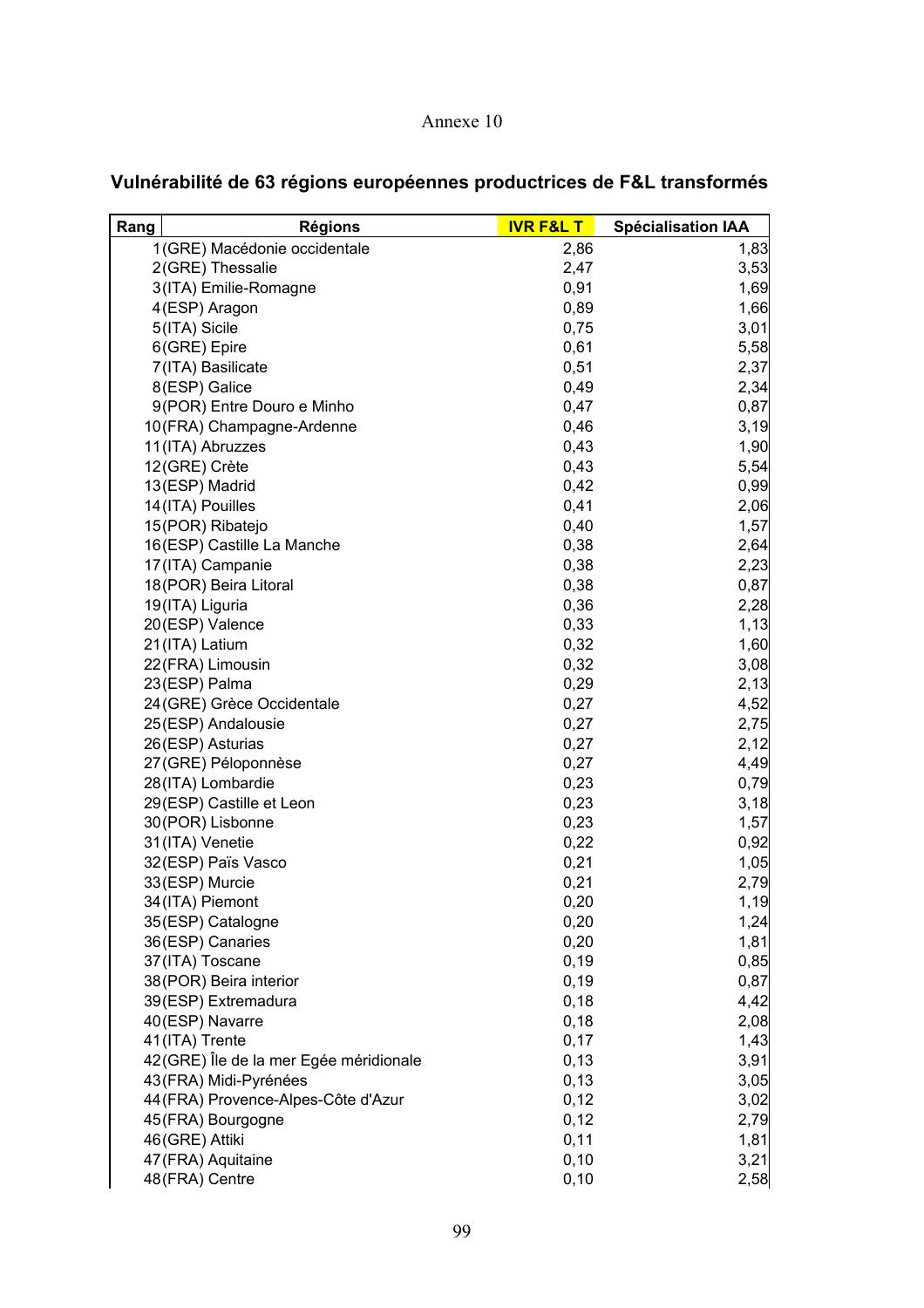| Vulnérabilité de 63 régions européennes productrices de F&L transformés |                                        |                      |                           |  |  |
|-------------------------------------------------------------------------|----------------------------------------|----------------------|---------------------------|--|--|
| Rang                                                                    | <b>Régions</b>                         | <b>IVR F&amp;L T</b> | <b>Spécialisation IAA</b> |  |  |
|                                                                         |                                        |                      |                           |  |  |
|                                                                         | 49(FRA) Bretagne                       | 0,09                 | 4,92                      |  |  |
|                                                                         | 50 (FRA) Alsace                        | 0,09                 | 2,62                      |  |  |
|                                                                         | 51 (FRA) Pays de la Loire              | 0,09                 | 3,26                      |  |  |
|                                                                         | 52 (FRA) Nord Pas de Calais            | 0,08                 | 2,86                      |  |  |
|                                                                         | 53 (FRA) Languedoc Roussillon          | 0,07                 | 4,02                      |  |  |
|                                                                         | 54 (FRA) Île de France                 | 0,07                 | 1,47                      |  |  |
|                                                                         | 55 (FRA) Rhône-Alpes                   | 0,07                 | 2,08                      |  |  |
|                                                                         | 56 (POR) Alentejo                      | $-0,11$              | 3,67                      |  |  |
|                                                                         | 57 (ITA) Marche                        | $-0,18$              | 1,02                      |  |  |
|                                                                         | 58(GRE) Grèce Centrale                 | $-0,30$              | 2,37                      |  |  |
|                                                                         | 59(ITA) Calabre                        | $-0,54$              | 3,37                      |  |  |
|                                                                         | 60(GRE) Îles Ioniennes                 | $-1,09$              | 5,34                      |  |  |
|                                                                         | 61 (GRE) Macédoine Orientale et Thrace | $-1,19$              | 3,42                      |  |  |
|                                                                         | 62(FRA) Picardie                       | $-1,74$              | 2,61                      |  |  |
|                                                                         | 63(POR) Algarve                        | $-15,31$             | 3,65                      |  |  |
|                                                                         | Moyenne 5 C                            | 0,20                 | 2,00                      |  |  |

*Source : nos calculs*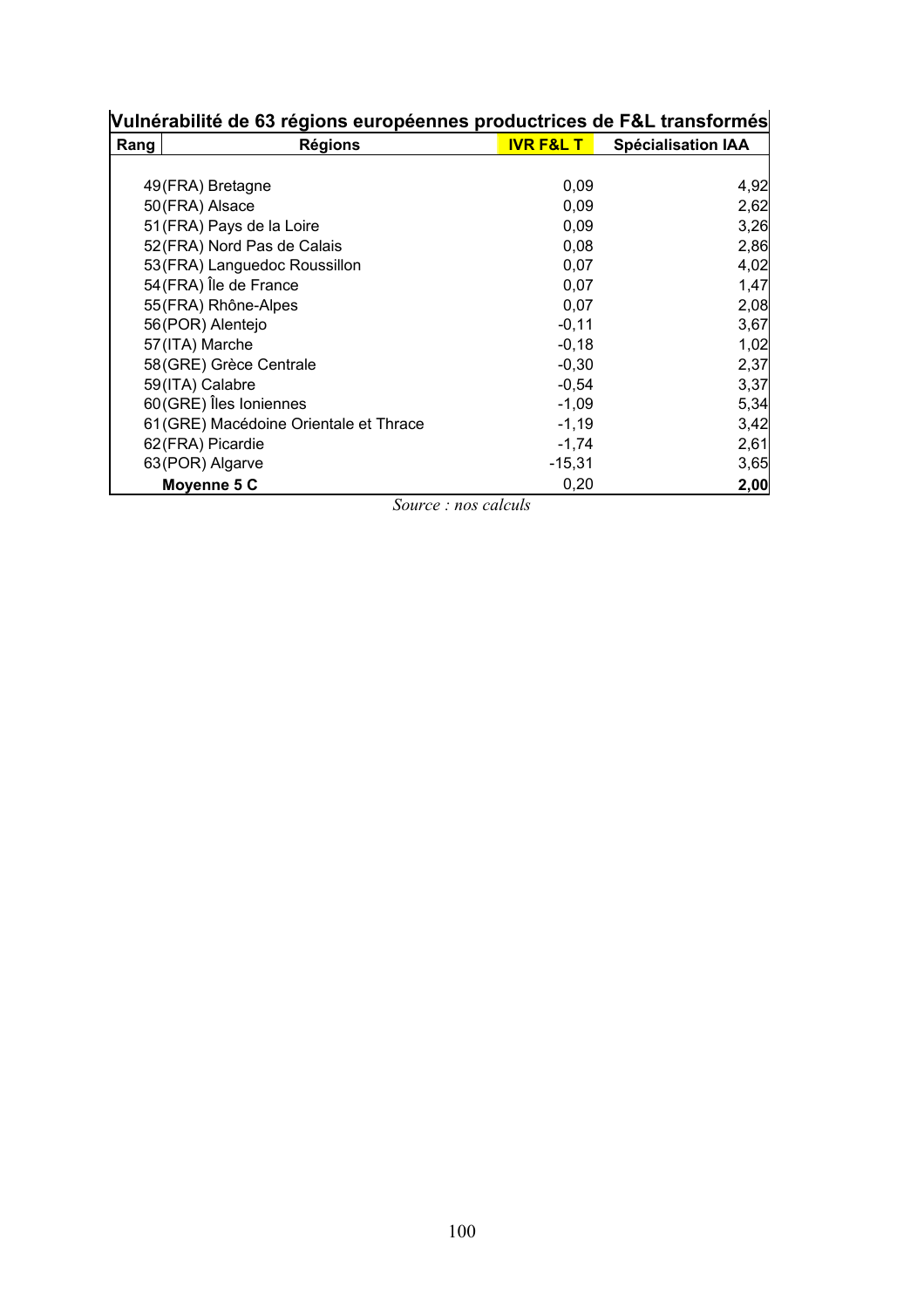# **ANNEXES STATISTIQUES**

# **Etude de cas**

# **LES INDUSTRIES DE TRANSFORMATION DE LA TOMATE DANS LES PAYS MEDITERRANEENS DE L'UNION EUROPEENNE**

# **THE TOMATO PROCESSING INDUSTRY IN THE EU MEDITERRANEAN COUNTRIES**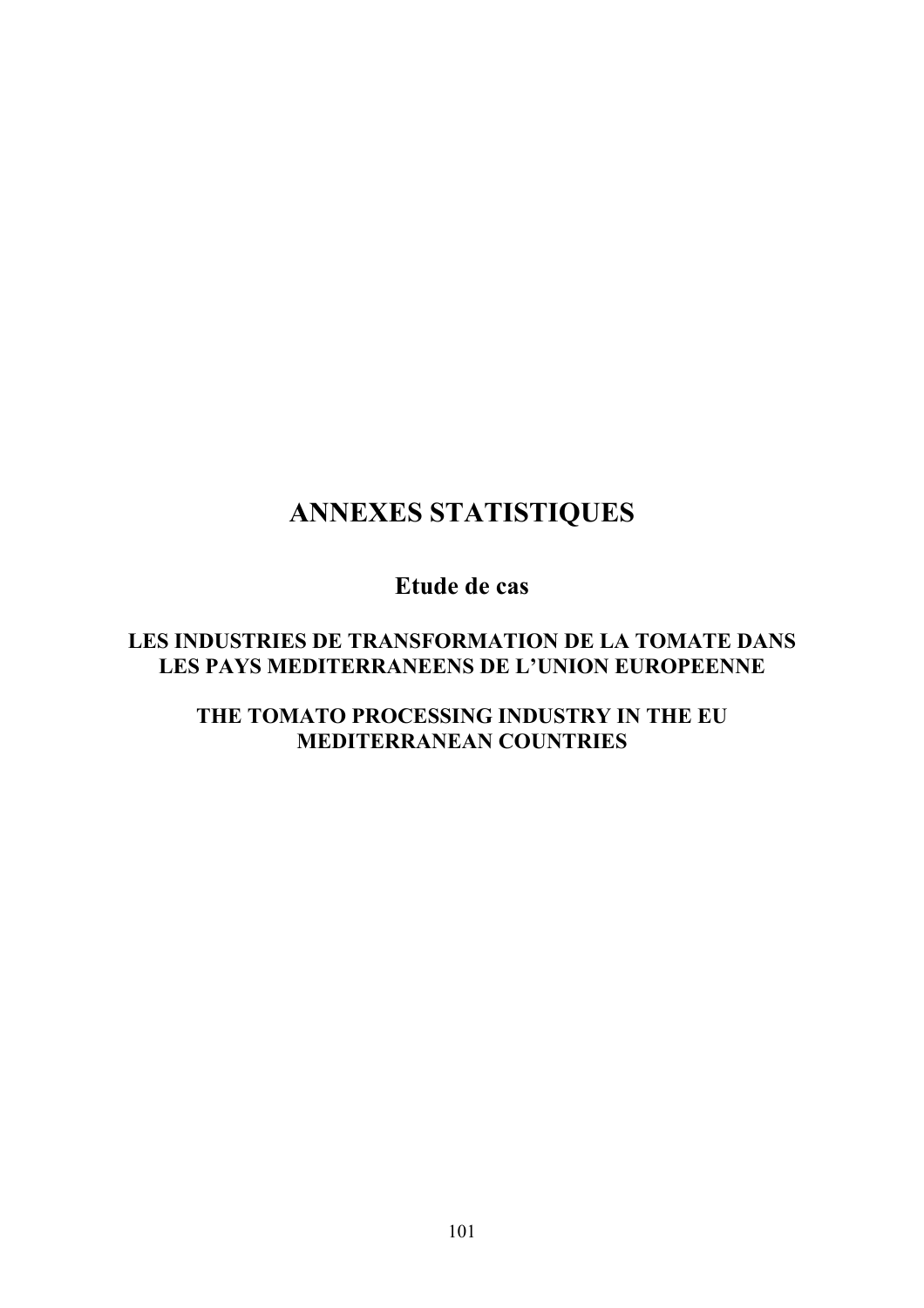#### **Annexe N° 1- Description simplifiée d'une ligne concentrés de tomates et tomates en dés (diced)**



Source : Morning Star, *A Day in the life of a Morning Star Tomato*, www.morningstarco.com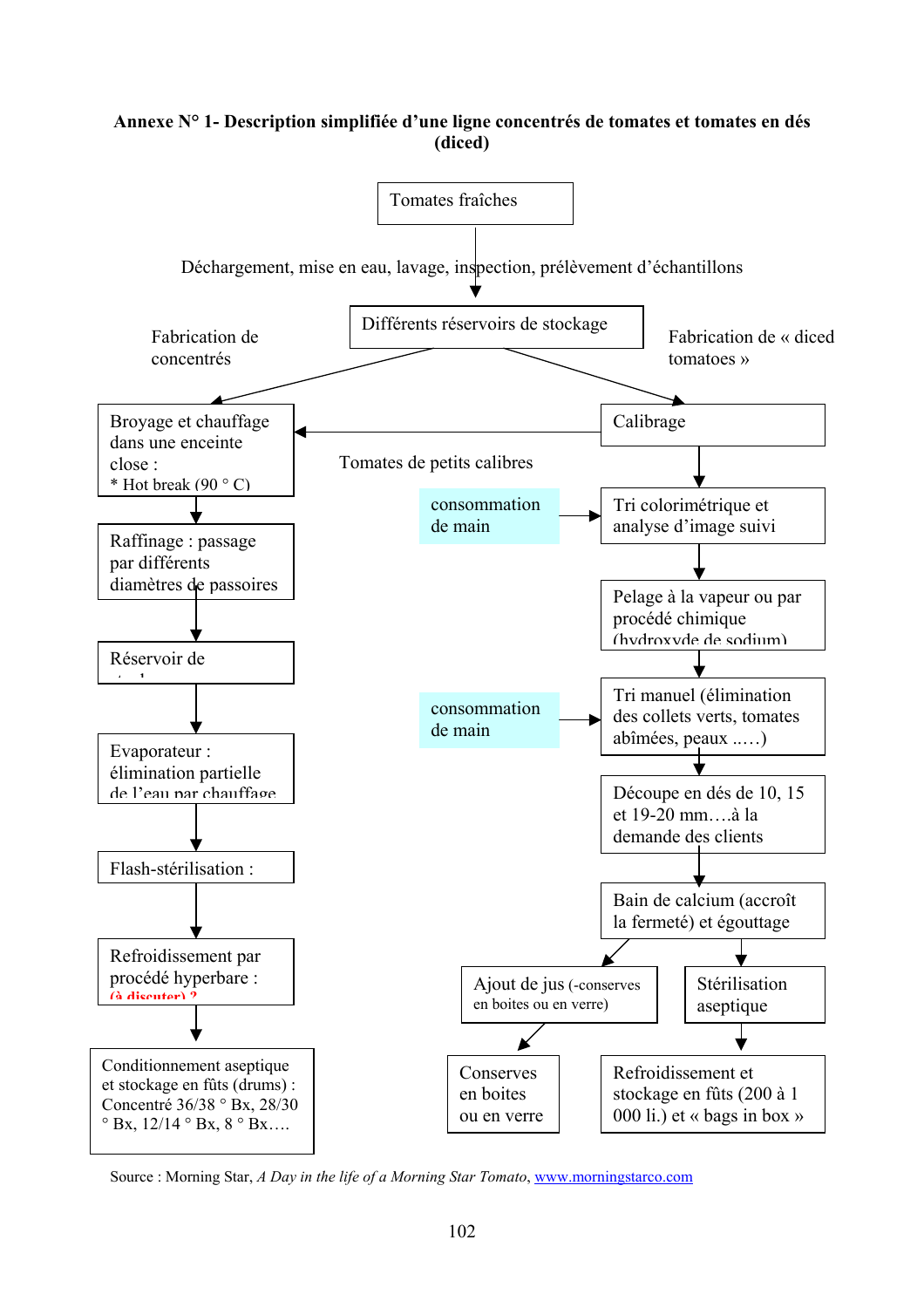#### **Annexe N° 2- Prix de revient tomates en fûts (concentré, sauce pizza et cubes) (en €)**

Prix tomates fraîches bord du champ =  $50,00 \text{ } \infty$ /t Coût transport usine, primes et taxes =  $15,17 \text{ } \text{\textsterling}t$ Prix moyen rendu usine =  $65,17 \text{ } \infty$ /t

| Tomates en fûts           | TCT 36 %                       | Pizza sauce $10/12$           | Cubes tomates                    |
|---------------------------|--------------------------------|-------------------------------|----------------------------------|
| Rendement                 | 1 kg DCT 28 $\% = 6$ kg        | 1 kg sauce pizza = $2,35$     | 1 kg cubes $= 1,40$ kg de        |
|                           | de tomates fraîches            | kg de tomates fraîches        | tomates fraîches                 |
| Poids net                 | $215 \text{ kg}$               | $200 \text{ kg}$              | $200 \text{ kg}$                 |
| Matières premières        | $108, 09(69,00\%)$             | 30,63                         | 18,25 (31,60 %)                  |
| Outre aseptique           | 2,63                           | 2,63                          | 2,63                             |
| Fut en acier              | 9,00                           | 9,00                          | 9,00                             |
| Main d'œuvre              | $25,37(16,2\%)$                | $16,25(26,15\%)$              | 22,10(38,27%)                    |
| fabrication               |                                |                               |                                  |
| Energie                   | 11,54                          | 3,608                         | 5,76                             |
| Total coût de revient fût | 156,63 (100 %)                 | $62,118(100\%)$               | 57,74 (100 %)                    |
| Coût de revient/tonne     | 728,51 €/t                     | 310,59 €/t                    | 288,70 €/t                       |
| Aide au calcul :          |                                |                               |                                  |
| * poids matière           | 215 kg X 36/28                 |                               |                                  |
| première ramenée en       | $= 276,428$ kg de DCT          |                               |                                  |
| DCT (28%)                 | 276,428 kg X 6                 | 200 kg X 2,5 = 470 kg         | $200 \text{ kg X}$ 1,40 = 280 kg |
| * poids matière           | $= 1658,57 \text{ kg}$         | de tomates fraîches           | de tomates fraîches              |
| première                  | 1 658,57 kg X 0,06517          | 470 kg X 0,06517 $\epsilon$ = | $280 \text{ kg X } 0,06517 \in$  |
| en tomates fraîches       | $\epsilon$ = 108,09 $\epsilon$ | 30,63 $\in$ (arrondi)         | $= 18,25 \in (arrondi)$          |
| * coût matière première   |                                |                               |                                  |
| contenue dans le fût      |                                |                               |                                  |

cubes = « diced tomatoes » ;  $TCT = triple$  concentré de tomates ;  $DCT =$  double concentré de tomates

Source : notes personnelles des auteurs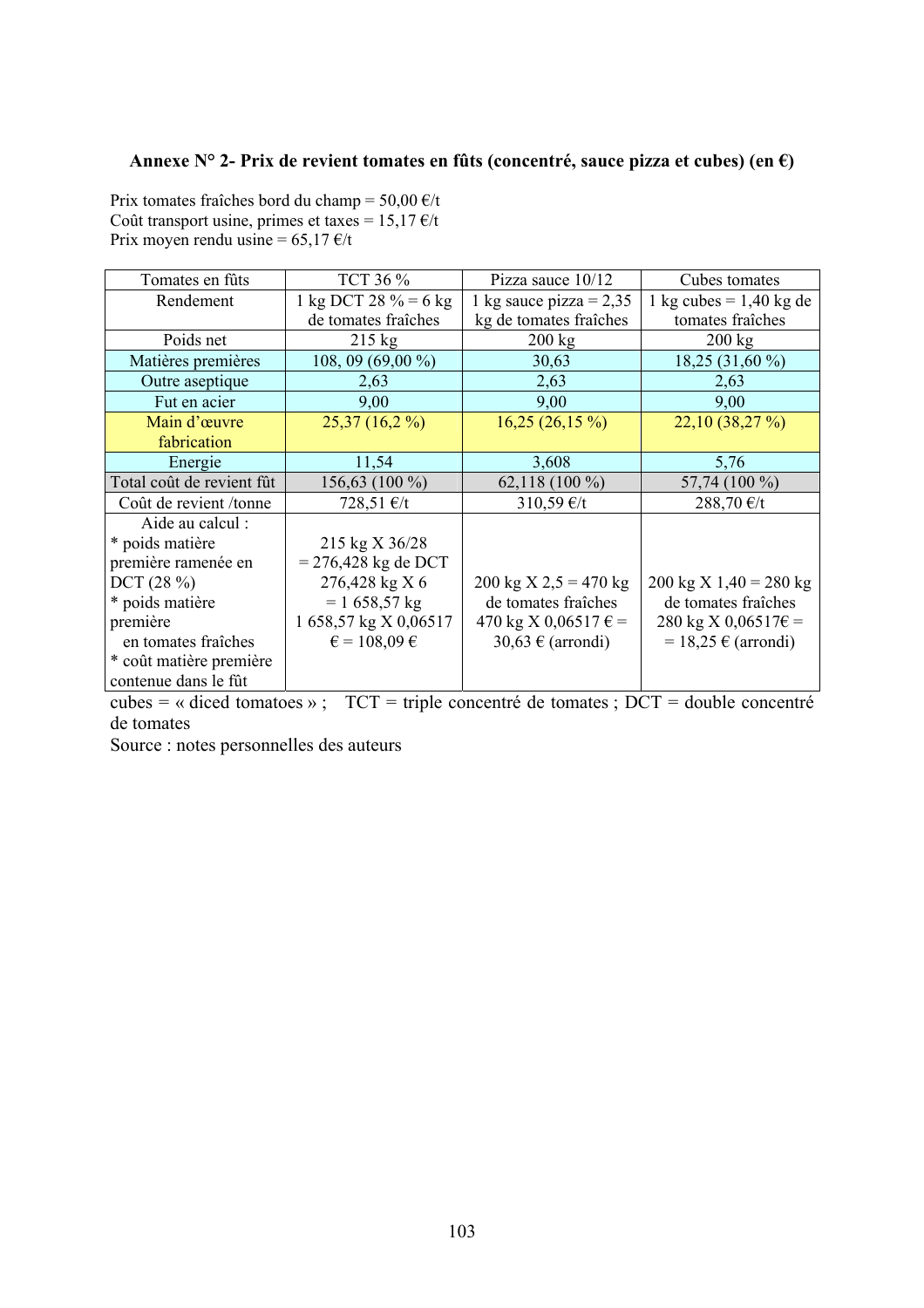| Annexe $N^{\circ}$ 3- Production mondiale de tomate pour la transformation (2003) |  |  |
|-----------------------------------------------------------------------------------|--|--|
|                                                                                   |  |  |

| Production par blocs économiques                                                                                                                           | En million de | $En\%$ |
|------------------------------------------------------------------------------------------------------------------------------------------------------------|---------------|--------|
|                                                                                                                                                            | tonnes        |        |
| Union Européenne                                                                                                                                           | 9,14          | 32,4   |
| Reste du bassin méditerranéen (Algérie, Israël, Jordanie, Malte,                                                                                           | 3,20          | 11.3   |
| Maroc, Syrie, Tunisie, Turquie) *                                                                                                                          |               |        |
| ALENA (Etats-unis, Canada, Mexique)                                                                                                                        | 9.47          | 33,6   |
| Autres (Hémisphère nord, Hémisphère sud) * *                                                                                                               | 6.41          | 22,7   |
| Total                                                                                                                                                      | 28,3          | 100,0  |
| $\sim$ $\sim$ $\sim$ $\sim$ $\sim$<br>$\mathbf{d}$ $\mathbf{d}$ $\mathbf{d}$<br>$2.011 \times 2.11 \times 1.251$<br>$\overline{a}$<br>$\sim$ $\sim$ $\sim$ |               |        |

\* dont Turquie = 2 Mt ; \*\* Chine =  $2,\overline{8}$  Mt ; Brésil = 1,25 Mt

Source : Rapport économique 2003, Tomates, ADEPALE

Annexe N° 4- Production de l'Union européenne à 15 (en tonnes équivalent frais) (2003)

| UE       | $2001 - 2002$ * | $2002 - 2003$ * | $2003 - 2004$ ** | Moyenne   | Seuil de  |
|----------|-----------------|-----------------|------------------|-----------|-----------|
|          |                 |                 |                  |           | garantie  |
| Italie   | 4.819.284       | 4.292.931       | 5.311.711        | 4.807.975 | 4.350.000 |
| Espagne  | 1.462.981       | 1.566.176       | 1.711.370        | 1.580.176 | 1.238.606 |
| Grèce    | 935.007         | 861.246         | 984.360          | 926.871   | 1.211.241 |
| Portugal | 917.237         | 802.021         | 894.093          | 871.117   | 1.050.000 |
| France   | 300.765         | 240.452         | 242.744          | 261.320   | 401.608   |
| Total    | 8.435.274       | 7.762.826       | 9.144.278        | 8.447.459 | 8.251.455 |

\* quantités effectivement aidées \*\* quantités sur lesquelles portent les demandes d'aide Source : Rapport économique 2003, Tomates, ADEPALE

#### **Annexe N° 5- Principaux pays producteurs de tomates pour la transformation en Méditerranée (hors UE)**

| Les     | Nombre de firmes       | Quantités transformées  |         |           | Surface (en ha) | Rendement       |
|---------|------------------------|-------------------------|---------|-----------|-----------------|-----------------|
| Pays    |                        | (en t équivalent frais) |         |           |                 | (t/ha)          |
|         |                        | 2003                    | 2004    | Prévision |                 |                 |
|         |                        |                         |         | 2005      |                 |                 |
| Algérie | 26 dont la Conserverie | 260 000                 | 276 000 | 270 000   | 27 000 en 2004  | 14 t/ha sur     |
|         | Amor Ben Amor          |                         |         |           | *               | moyenne         |
|         |                        |                         |         |           |                 | 1970-2004       |
| Maroc   | 5 dont LKC et          | 80 000                  | 160 000 | 160 000   | 3 700 en 2004   | 40 t/ha en 2002 |
|         | Conserves              |                         |         |           |                 |                 |
|         | de Meknès              |                         |         |           |                 |                 |
| Tunisie | 33 dont 17 dans la     | 620 000                 | 743 000 | 720 000   | 35 000 en 2000  | 40 t/ha en 2004 |
|         | région de Nabeul       |                         |         | $* *$     | *               |                 |
| Turquie | 30 firmes (dont Tat,   | 2 0 0 0                 | 1 750   | 1 400 000 | $\gamma$        |                 |
|         | Merko, Assan) et 40    |                         | 000     |           |                 |                 |
|         | usines                 |                         |         |           |                 |                 |
| Israël  | $5\ \text{à}\ 6$       | 170 000                 | 285 000 | 210 000   | 2 600 en 2004   | 72 t/ha en 2004 |

\* les surfaces en tomates sont très élevées car les productions peuvent aller indifféremment vers le frais et le transformé

\*\* soit l'équivalent de 120 000 t de double concentré (Source : La Presse du 20 Août 2005)

*Source : Tomato Land, Yearbook 2004, Tomato News (N° 1 de janvier 05), La Presse (Tunis) du 20 Août 2005*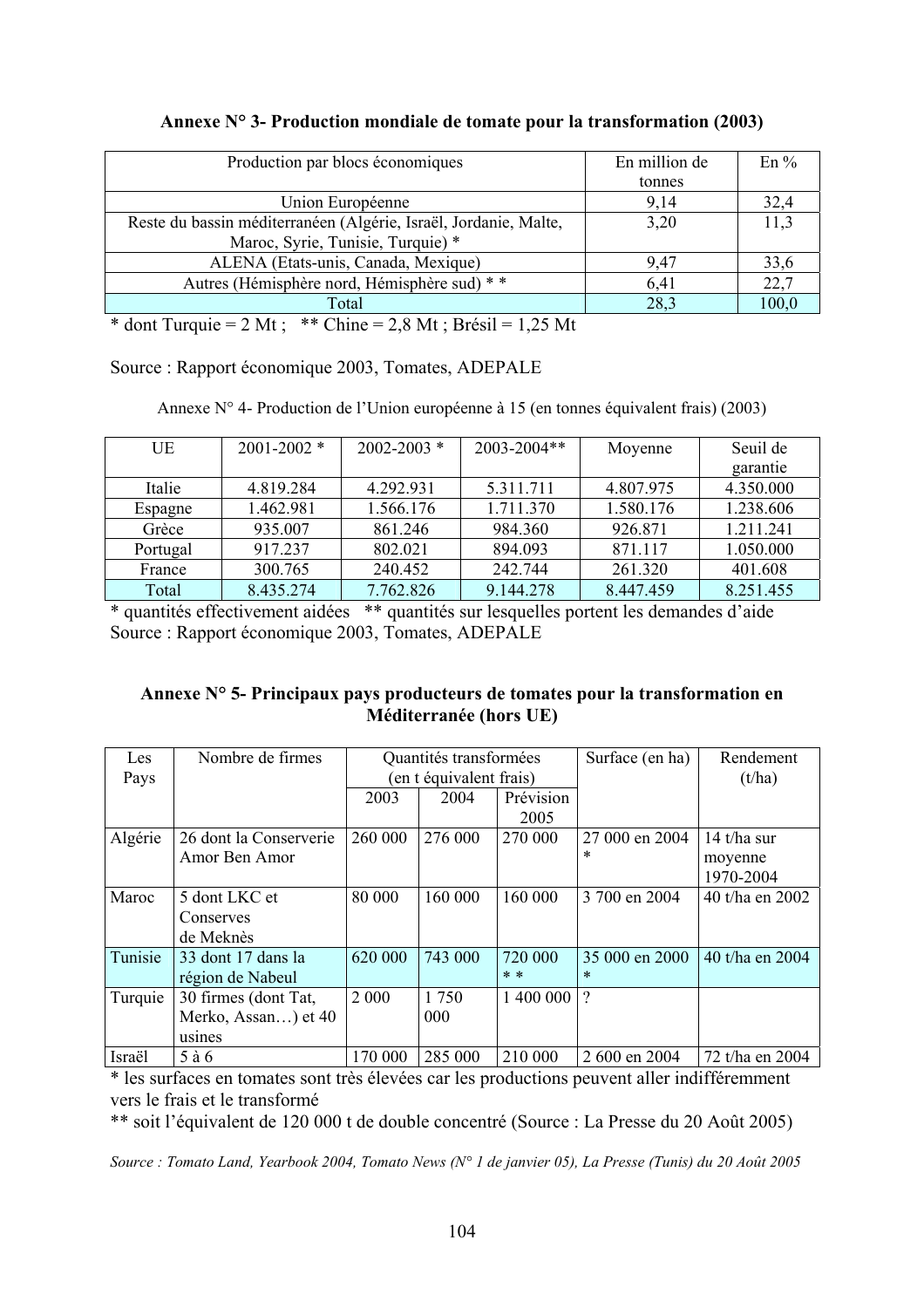#### **Annexe N°6 - Prix hebdomadaires matières premières tomates sur la zone de Parme (en €/tonne) (campagne 2004-2005)**



*Source : Chambre de commerce de Parme, liste des prix de gros, fourchette basse (www.cdcpr.it/Prezzi/index.htm)*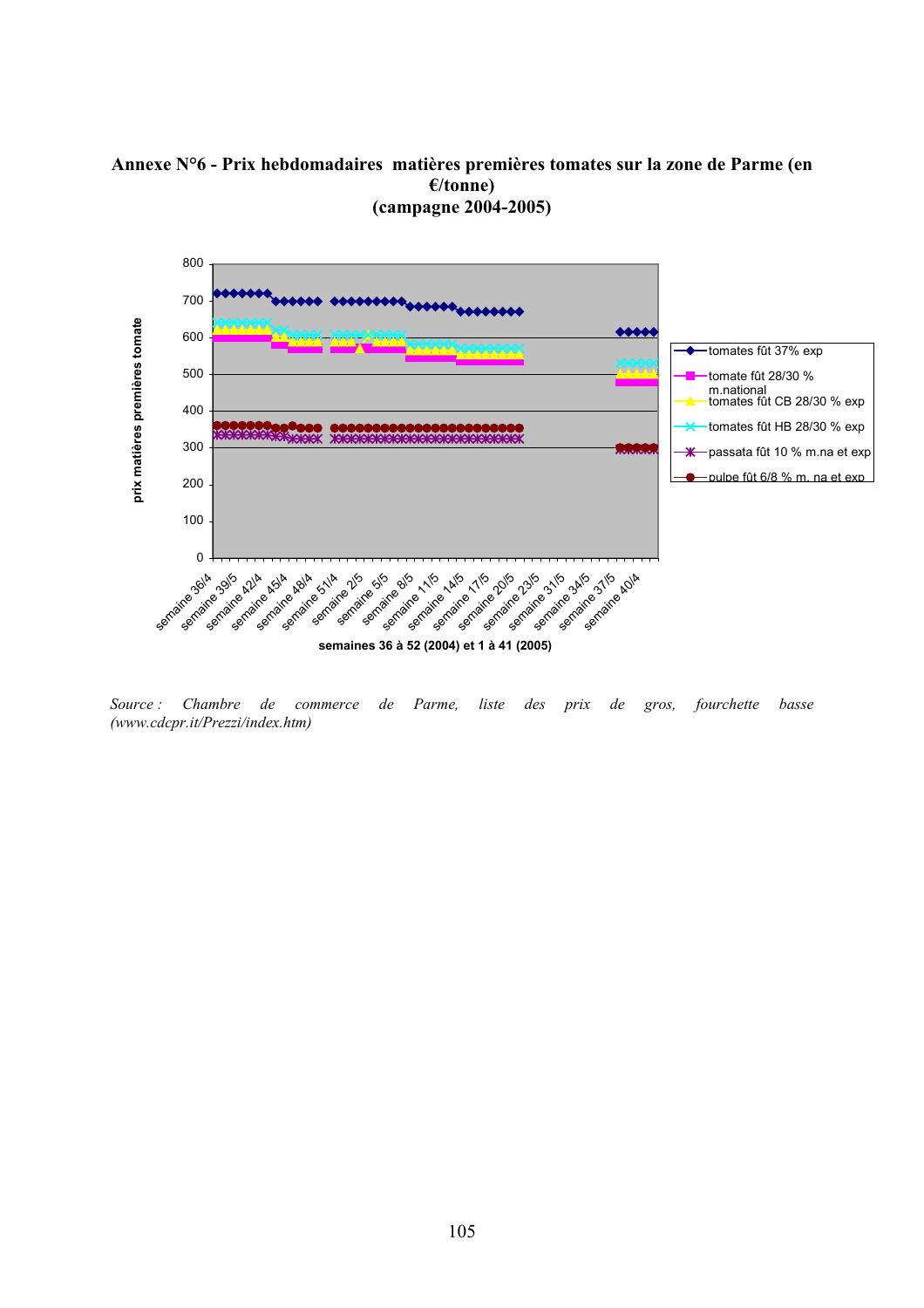#### **Annexe N° 7- Prix de revient fût aseptique TCT (36 %) de 215 kg avec prix matière première Louis Martin (rendement campagne tomates 2004 = 6,17) et prix matière première UE**

| Prix de revient (en $\epsilon$ )     | Prix de revient fût aseptique 36       | Prix de revient fût aseptique 36    |
|--------------------------------------|----------------------------------------|-------------------------------------|
|                                      | % avec prix matière première           | % avec prix matière première        |
|                                      | Louis Martin et transport $(=\dot{a})$ | UE                                  |
|                                      | $65,17 \text{ } \infty$                | $(=\hat{a} 48,00 \hat{\epsilon}/t)$ |
| Matière première                     | 111,152                                | 81,867                              |
| Outre aseptique                      | 2,63                                   | 2,63                                |
| Fût en acier                         | 9,00                                   | 9,00                                |
| Main d'œuvre                         | 25, 37 (16,43 %)                       | $25,37(20,28\%)$                    |
| Dépenses d'énergie                   | 6,192 $(4,01\%)$                       | $6,192$ $(5,16\%)$                  |
| $(0,0288 \text{ X } 215 \text{ kg})$ |                                        |                                     |
| Total                                | 154,344 (100 %)                        | 125,059 (100 %)                     |

Prix tomates fraîches Louis Martin :

Prix bord champ (50  $\epsilon/t$ ) + transport et taxes (15,17  $\epsilon/t$ ) = 65,17  $\epsilon/t$  (prix moyen rendu usine) Calcul du coût de la matière première :

le concentré est ramené de 36 à 28 % : 215 kg X 36/28 = 276,43 kg

poids en équivalent frais : 276,43 kg X 6,17 = 1.705,57 kg

coût de la matière première avec tomates fraîches à 65,17 €/t = 1.705,57 kg X 65,17 €/1000 = 111,152 €

coût de la matière première avec tomates fraîches à 48,00 €/t = 1.705,57 kg X 48,00 €/1000 = 81,867 €

*Source : note personnelle des auteurs* 

| marge en fonction du |        | Rendements en tonne/ha |         |         |         |         |  |
|----------------------|--------|------------------------|---------|---------|---------|---------|--|
| rendement et du prix |        | 60,0                   | 75,0    | 90,0    | 105,0   | 120,0   |  |
| * Prix perçu         | 60,00  | $-1485$                | $-653$  | 179     | 1 0 1 2 | 1844    |  |
|                      | 68,00  | $-1005$                | $-53$   | 899     | 1852    | 2 8 0 4 |  |
|                      | 76,00  | $-525$                 | 547     | 1619    | 2 6 9 2 | 3 7 6 4 |  |
|                      | 84,00  | $-45$                  | 1 1 4 7 | 2 3 3 9 | 3 5 3 2 | 4 7 2 4 |  |
|                      | 92,00  | 435                    | 1747    | 3 0 5 9 | 4 3 7 2 | 5 6 8 4 |  |
|                      | 100,00 | 915                    | 2 3 4 7 | 3 7 7 9 | 5 2 1 2 | 6 6 4 4 |  |

|  |  | Annexe N° 8- Variation de la marge pour tomate de conserve (campagne 2004-2005) |  |
|--|--|---------------------------------------------------------------------------------|--|
|  |  |                                                                                 |  |

\* il s'agit d'un prix « théorique » comprenant le prix commercial (autour de 45 €/t pour la campagne 2004) + la subvention de l'UE via les OP (soit 34,5  $\epsilon/t$ ). Au prix commercial, il faut retrancher les frais de réfaction introduits par un double agréage quantitatif et qualitatif effectué sur les lots reçus en usines (ce double agréage peut entraîner des diminutions de prix de 10 à 15 %). Les producteurs doivent aussi prendre en compte les frais de fonctionnement de l'OP (autour de 2 €/tonne). Nous n'avons pas d'informations précises ni sur la moyenne, ni sur l'écart-type de la distribution des rendements.

*Source : Chambre d'Agriculture du Vaucluse, Références technico-économiques 2004/2005, p. 75.*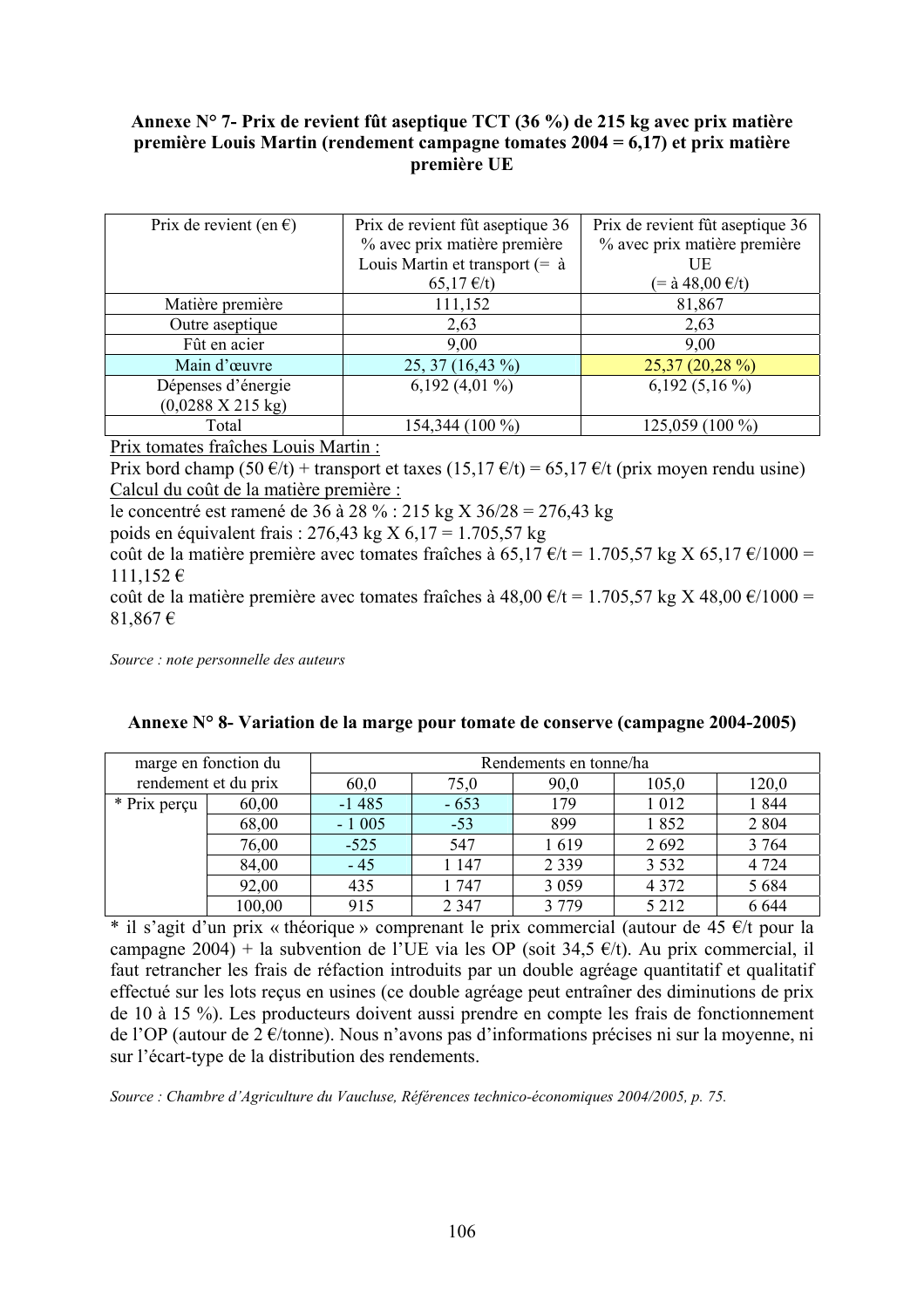

#### **Annexe N° 9- Prix mensuels matières premières tomates sur Parme (en €/tonne) (années 2001-2002-2003-2004 et mois 01-09 de 2005)**

*Source : Chambre de commerce de Parme, liste des prix de gros, fourchette basse (www.cdcpr.it/Prezzi/index.htm)*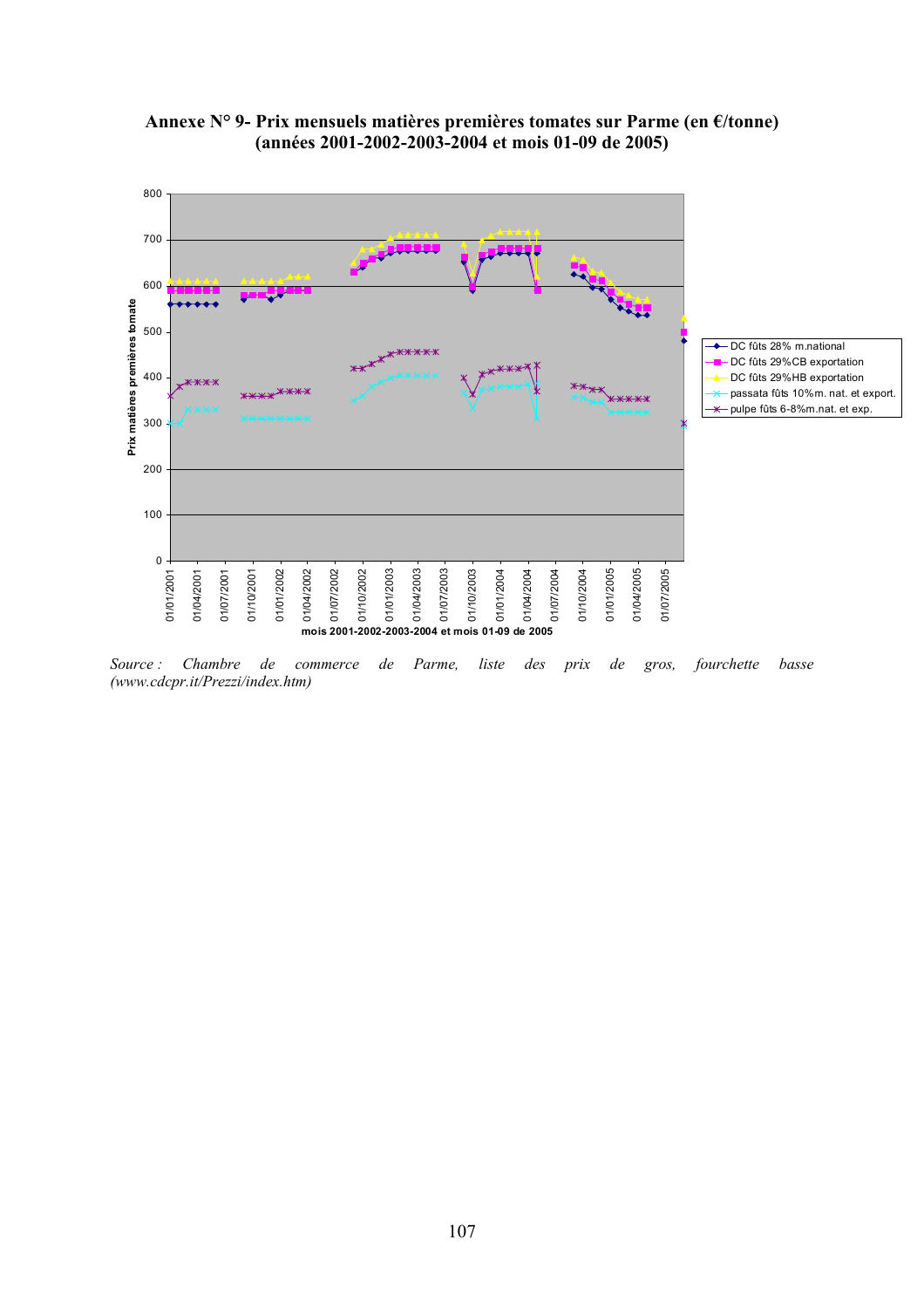## **Annexe N° 10- Evolution des fabrications italiennes et espagnoles par catégories (concentré, tomates en boites et autres produits) (1997 à 2003)**



1/ les fabrications italiennes

2/ les fabrications espagnoles



*Source : Analyse de la ventilation des matières premières en fonction des destinations, Tomato News, mars 2005, p. 7-18* 

|  |  |  | Annexe N° 11- Pays importateurs de produits chinois en Europe (campagnes 2002/2004) |
|--|--|--|-------------------------------------------------------------------------------------|
|--|--|--|-------------------------------------------------------------------------------------|

| Pays importateurs |           | Triple concentré (en tonnes) | Double concentré (en tonnes) |           |  |
|-------------------|-----------|------------------------------|------------------------------|-----------|--|
|                   | 2002-2003 | 2003-2004                    | 2002-2003                    | 2003-2004 |  |
| Allemagne         | 444       |                              | 1 002                        |           |  |
| France            | 3 5 2 0   | 10 30 5                      |                              |           |  |
| Grande Bretagne   | 915       | 5 6 1 3                      | 5401                         | 9 0 0 0   |  |
| Italie            | 97 321    | 135 700                      | 50 430                       | 21 500    |  |
| Pays Bas          | 124       |                              | 69                           |           |  |

*Source : Rapports SONITO, campagnes 2003-2004 et 2004-2005 (d'après Tomato News)*